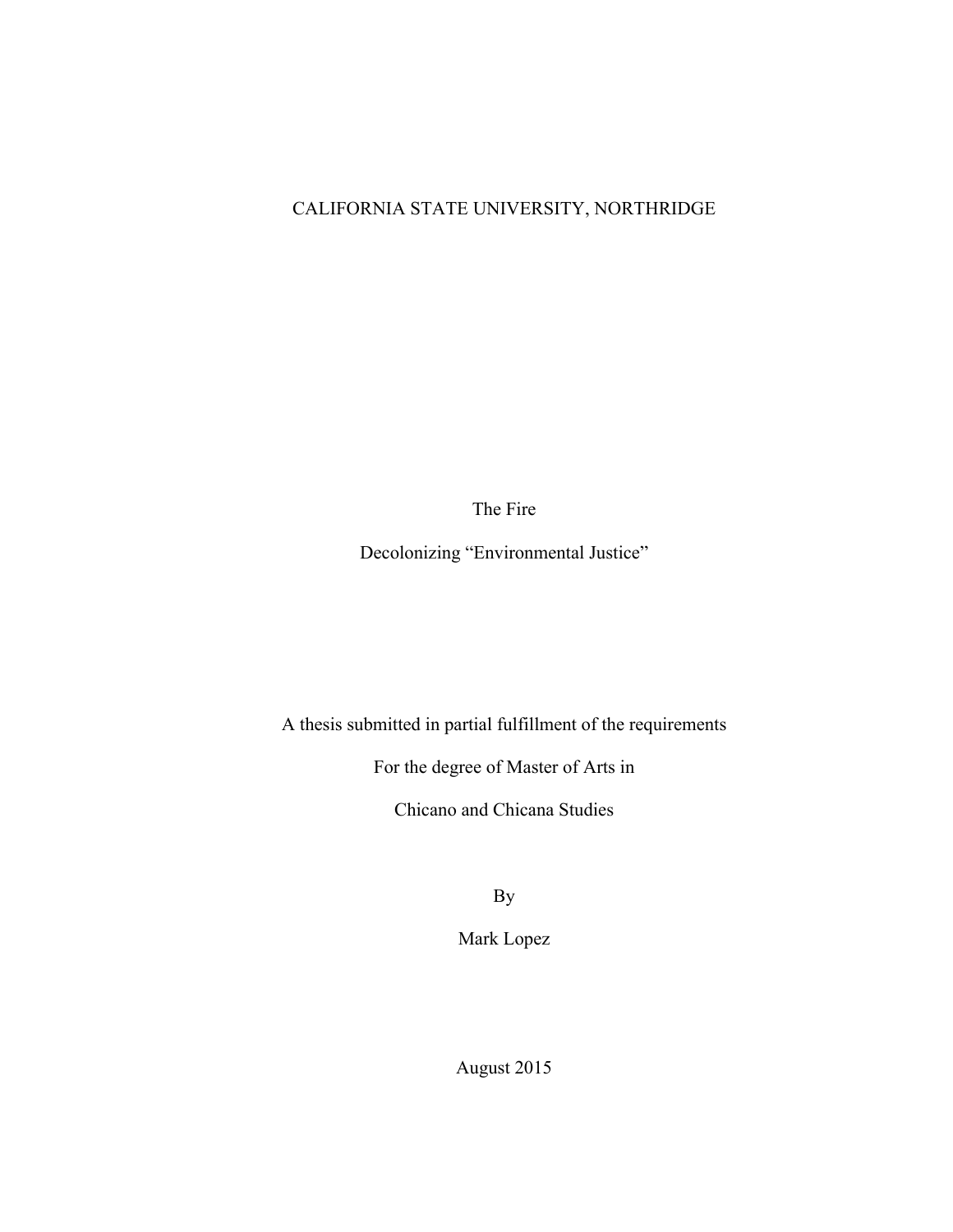The thesis of Mark Lopez is approved:

Dr. Rosa L. Rivera Furumoto Date

Dr. Mary S. Pardo Date

Dr. George Garcia, Chair Date

ii

California State University, Northridge

 $\mathcal{L}_\text{max}$  , and the contribution of the contribution of the contribution of the contribution of the contribution of the contribution of the contribution of the contribution of the contribution of the contribution of t

 $\mathcal{L}_\text{max}$  , and the contribution of the contribution of the contribution of the contribution of the contribution of the contribution of the contribution of the contribution of the contribution of the contribution of t

\_\_\_\_\_\_\_\_\_\_\_\_\_\_\_\_\_\_\_\_\_\_\_\_\_\_\_\_\_\_\_\_\_\_\_\_\_\_ \_\_\_\_\_\_\_\_\_\_\_\_\_\_\_\_\_\_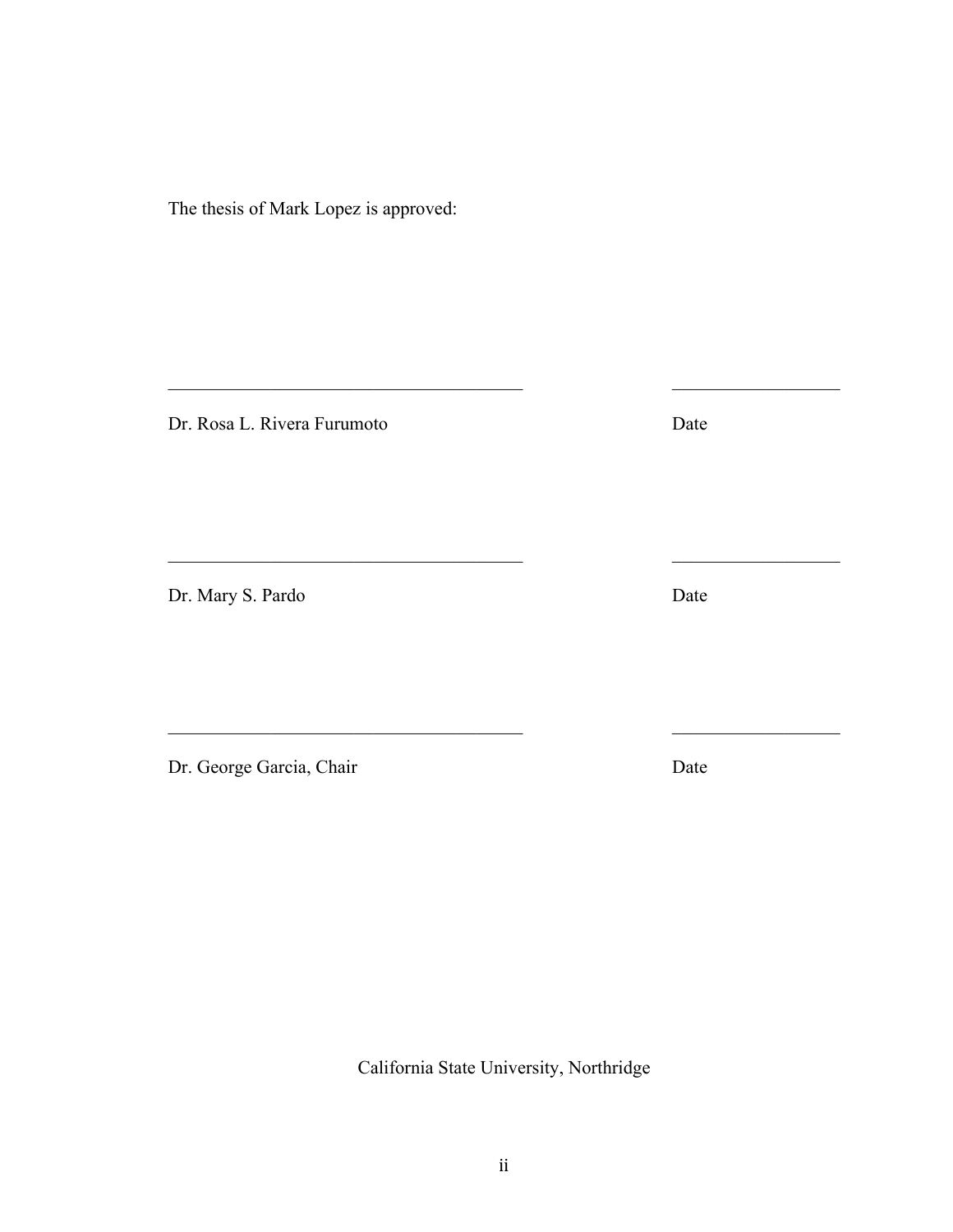### Acknowledgements

First off I would like to thank my *compañera* Flori, with whom I have built a life together during the process of completing this project and whose support has been essential to all aspects of my life, including this thesis, and my daughters Xole and Luna, who were born during the process of completing this project and were a main motivation for me finishing and continue to be the main motivation for continuing to fight for justice in our communities. Thank you to my parents, Elsa and Gerardo Lopez for the immense amount of support that allow our family to accomplish what it can and stay healthy. Thank you to my grandparents, Juana and Ricardo Gutierrez, whose community and family leadership serve to guide so many community and family members. Thank you to my committee, Jorge Garcia, Mary Pardo and Rosa Rivera Furumoto for being so patient with me, and consistently enthusiastic about my work. Thank you to my uncle Gabriel Gutierrez for being a beacon in academia for a young scholar like myself, and so many others, which was recently most evident in *Latinos and Latinas At Risk: Issues in Education, Health, Community, and Justice* (2015), where a version of part of this thesis was published. Thank you to all the Youth EJers and East Yard Communities for Environmental Justice staff and members who I have been talking to about this project for years. And of course, thank you to my ancestors and all the homies for holding me down!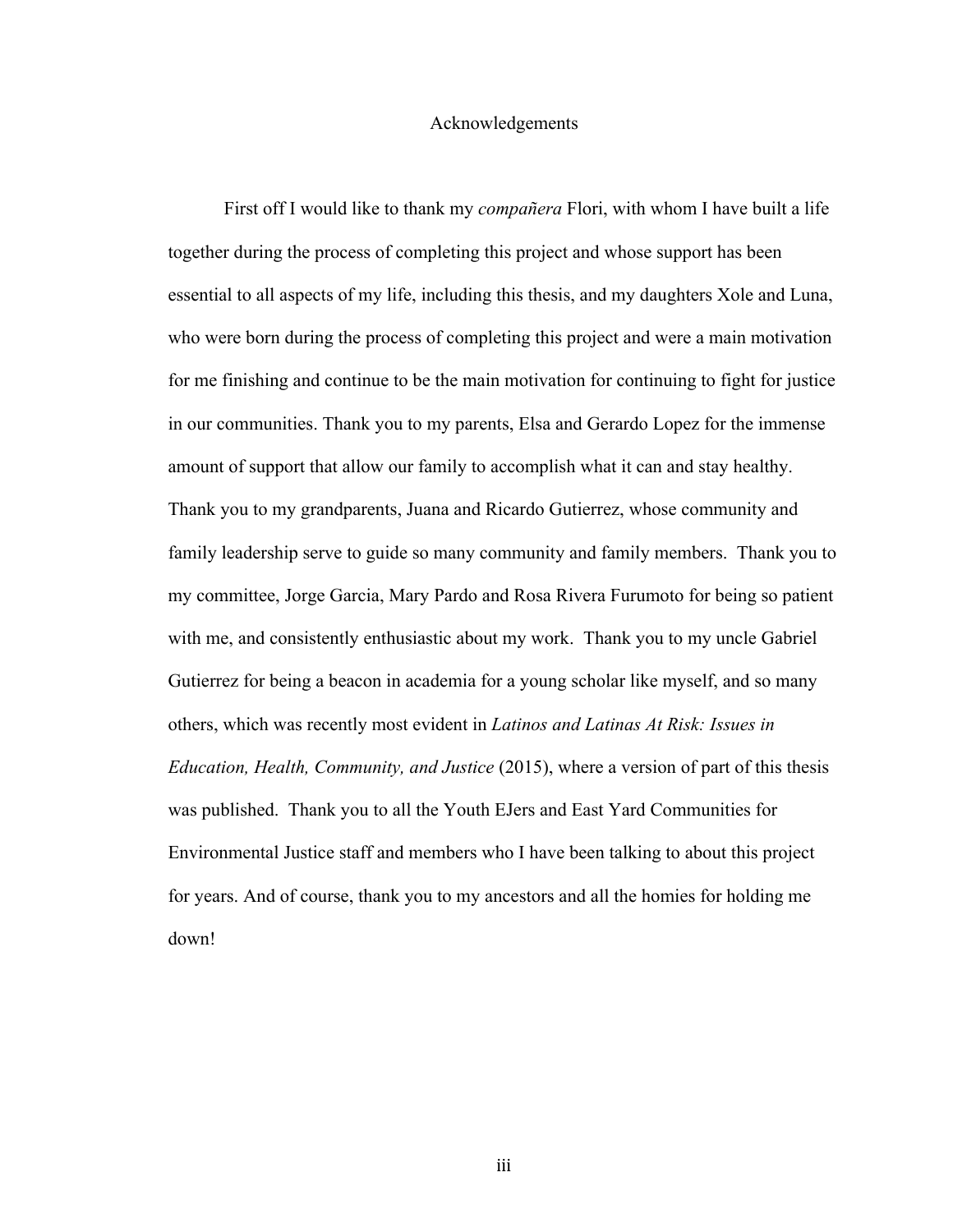This effort is dedicated to my boo (Flori), my babies (Xole y Luna) and my barrio (family, friends and communities).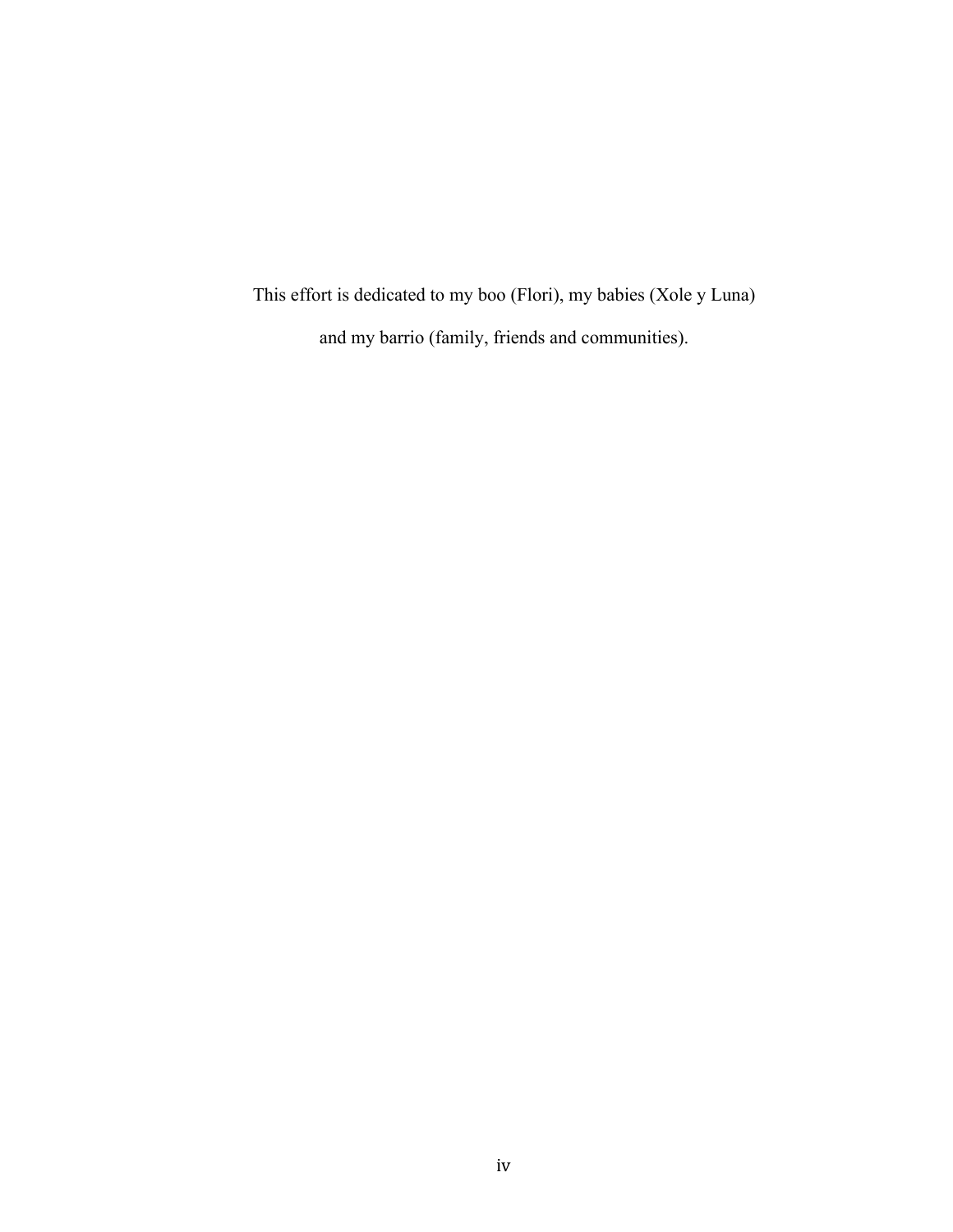# Table of Contents

| Signature Page                                                   |    |
|------------------------------------------------------------------|----|
| Acknowledgements                                                 |    |
| Dedication                                                       |    |
| Abstract                                                         |    |
|                                                                  |    |
| Chapter One: Introduction                                        | 1  |
| Chapter Two: Literature Review                                   |    |
| Environmentalism: A National Project                             | 6  |
| "The National Parks: America's Best Idea"                        | 11 |
| Xenophobia in Environmentalism                                   | 18 |
| Development has Identity                                         | 21 |
| Environmental Justice: Syncretism or Co-optation                 | 23 |
| Race and "Environmental Justice"                                 | 25 |
| "Environmental Justice" and Environmentalism: Where do we stand? | 28 |
| Academic Intervention, State Response and the Need for Continued | 33 |
| Struggle                                                         |    |
| The Case for Nuanced Analysis                                    | 36 |
| <b>Chapter Three: Methodology</b>                                |    |
| Chapter Four: Testimonio                                         |    |
| Conceptual Framework                                             | 45 |
| Deconstructing Colonial Nationhood, "Imaginary Identity," and    | 46 |
| Disorientation                                                   |    |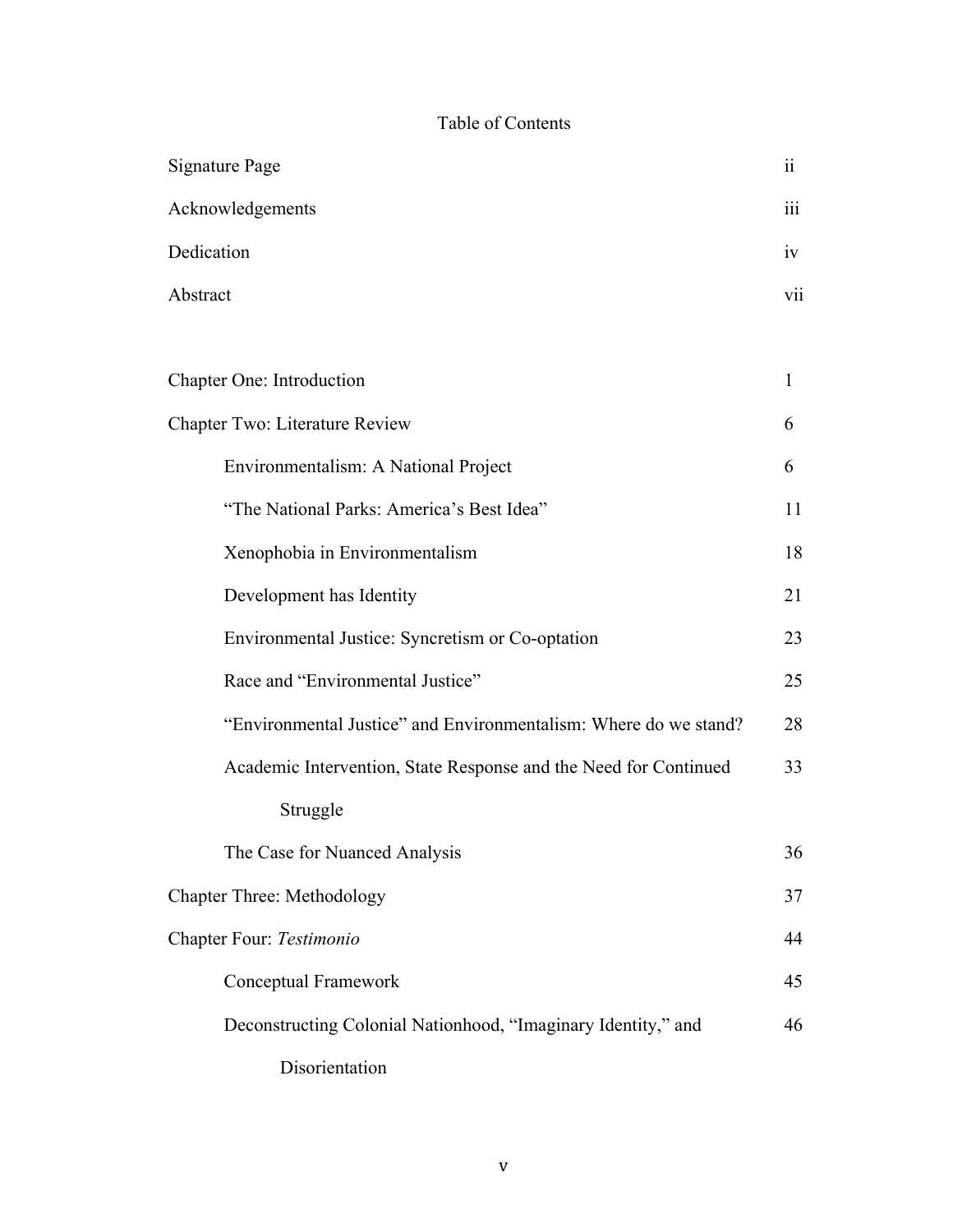|                    | Sovereignty and Identity                         | 49 |
|--------------------|--------------------------------------------------|----|
|                    | Land and Identity                                | 52 |
|                    | The Physical Movements                           | 55 |
|                    | The Eastside: Big Obstacles of Disconnect        | 56 |
|                    | Initiation and Involvement                       | 57 |
|                    | Where does this come from?                       | 62 |
|                    | Building/Solidifying Community                   | 66 |
|                    | Community for the Next Generation                | 69 |
|                    | Engaging the Youth in Community Through Activism | 72 |
|                    | <b>Cultural Not Physical</b>                     | 74 |
|                    | Space and Community                              | 74 |
|                    | <b>Chapter Five: Conclusion</b>                  | 77 |
| <b>Works Cited</b> |                                                  | 81 |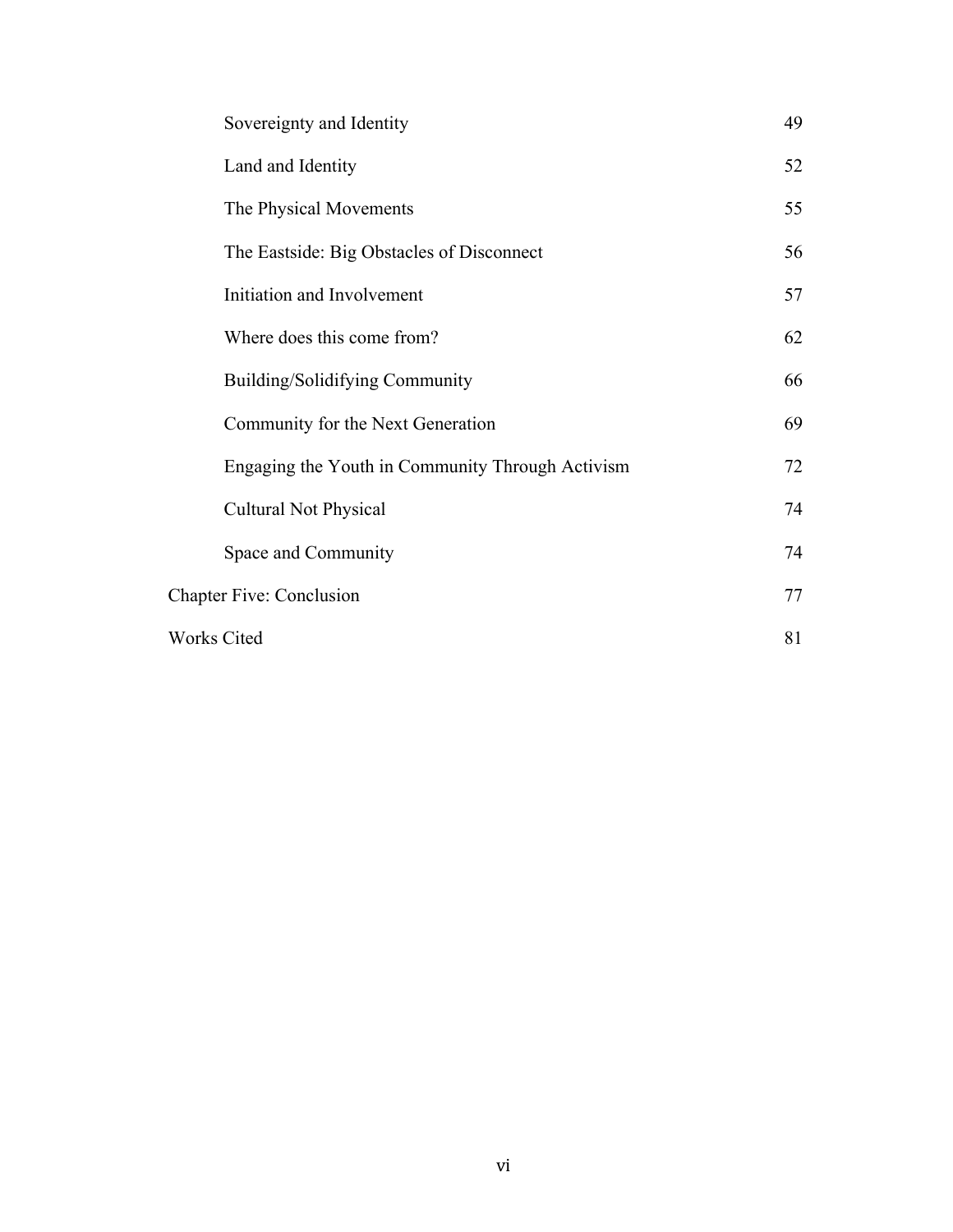## Abstract

## The Fire:

#### Decolonizing "Environmental Justice"

By

#### Mark Lopez

Master of Arts in Chicano and Chicana Studies

There is a large body of literature that attributes the formation of "Environmental Justice" to the legacy of the Environmental Movement. This project examines the formation of the Environmental Movement, places it within the legacy of the United States colonial project, and repositions "Environmental Justice" as resistance to the colonial project. Worldviews of the Environmental Movement are fleshed out through key figures, highlighting how the State is built up through the movement. Pivotal moments in the "Environmental Justice" movement are examined to understand the worldviews that form the movement, and a case study of a family that helped found the Madres del Este de Los Angeles Santa Isabel (Mothers of East Los Angeles Santa Isabel, MELASI) is presented to illustrate how indigenous worldviews in particular stand in contrast to the worldviews that have formed the State and the Environmental Movement.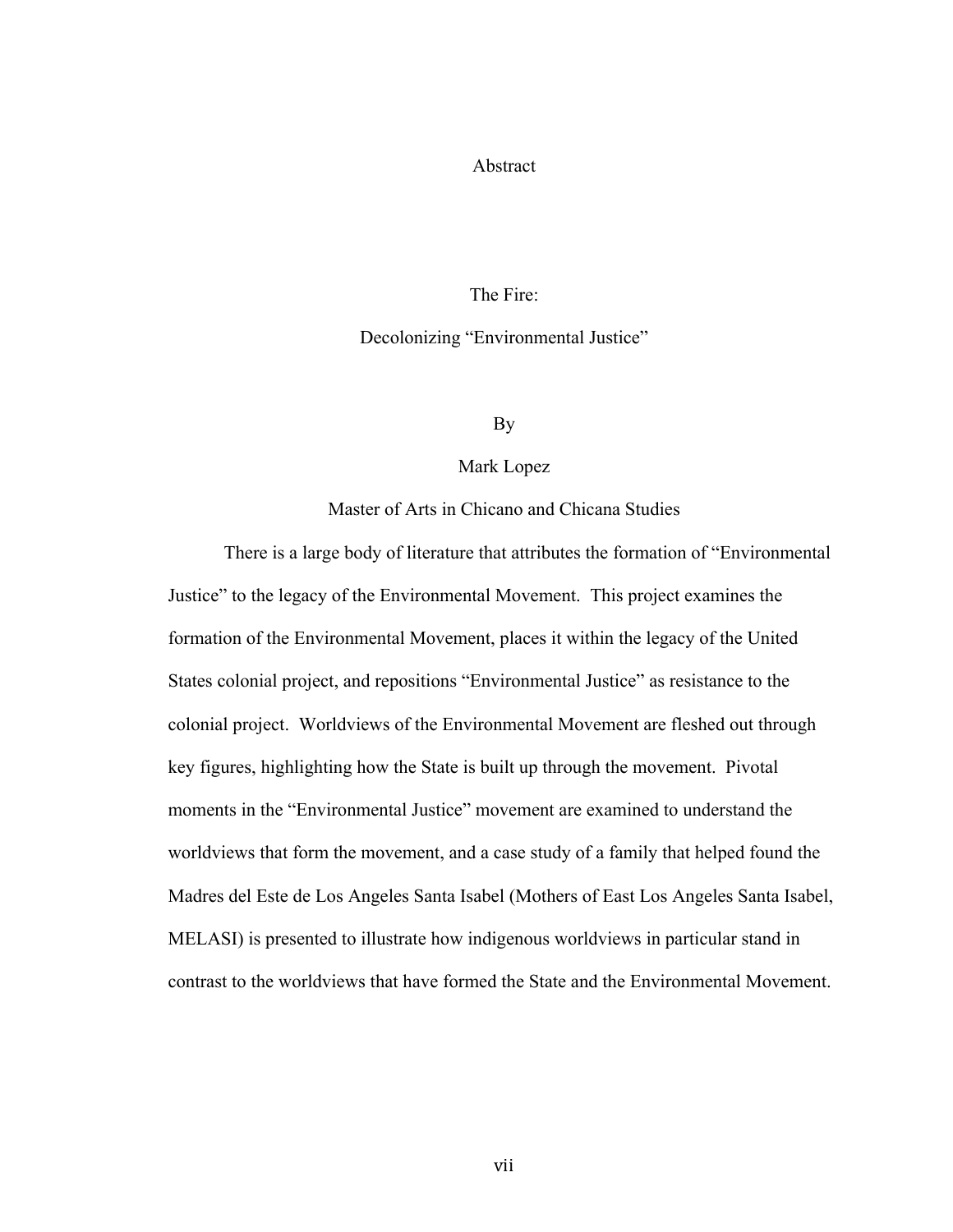#### Chapter One: Introduction

After graduating from UC Santa Cruz, I returned home, to Los Angeles. In one of my many efforts to reconnect after being gone for 5 years, I asked my grandmother to teach me how to make *masa* (corn dough) from scratch. I wanted to feel grounded so I did not want store bought tortillas, or even tortillas made from a ready-made mix like Maseca. I wanted to start with dry corn seeds and go through the entire process to make handmade tortillas. My grandmother, being the elder cook in the family, was my obvious teacher. When I asked her if she would teach me, she laughed and replied, "You Chicanos always want to do things the hard way." She walked away and then turned and smiled as she led me to the room that housed her *metate*, our traditional stone tool for grounding *maiz* (maize). Her quick-witted reply simultaneously mocked and approved my efforts. My grandmother understood that my intention was not only to enjoy a delicious handmade tortilla; after all we could purchase them all over the Eastside of Los Angeles. I was putting in the work to gain an understanding of a very basic, in it's simplicity and also it's position as foundational, component of our culture. I was paying respect and time with an understanding that some day a younger generation in my family might ask me for this knowledge.

My grandmother showed me her *metate*. She explained to me the important roll it plays in our culinary and cultural traditions. She also explained to me that in the movement of my family, the *mano*, the hand stone used to ground corn on the *metate*, was lost. She had tried other *manos*, but none were the right fit. They were either too long or too short to fill the groove earned over time from working the *metate.* I took this as a symbolic lesson. Though a critical component was lost, the information remained. I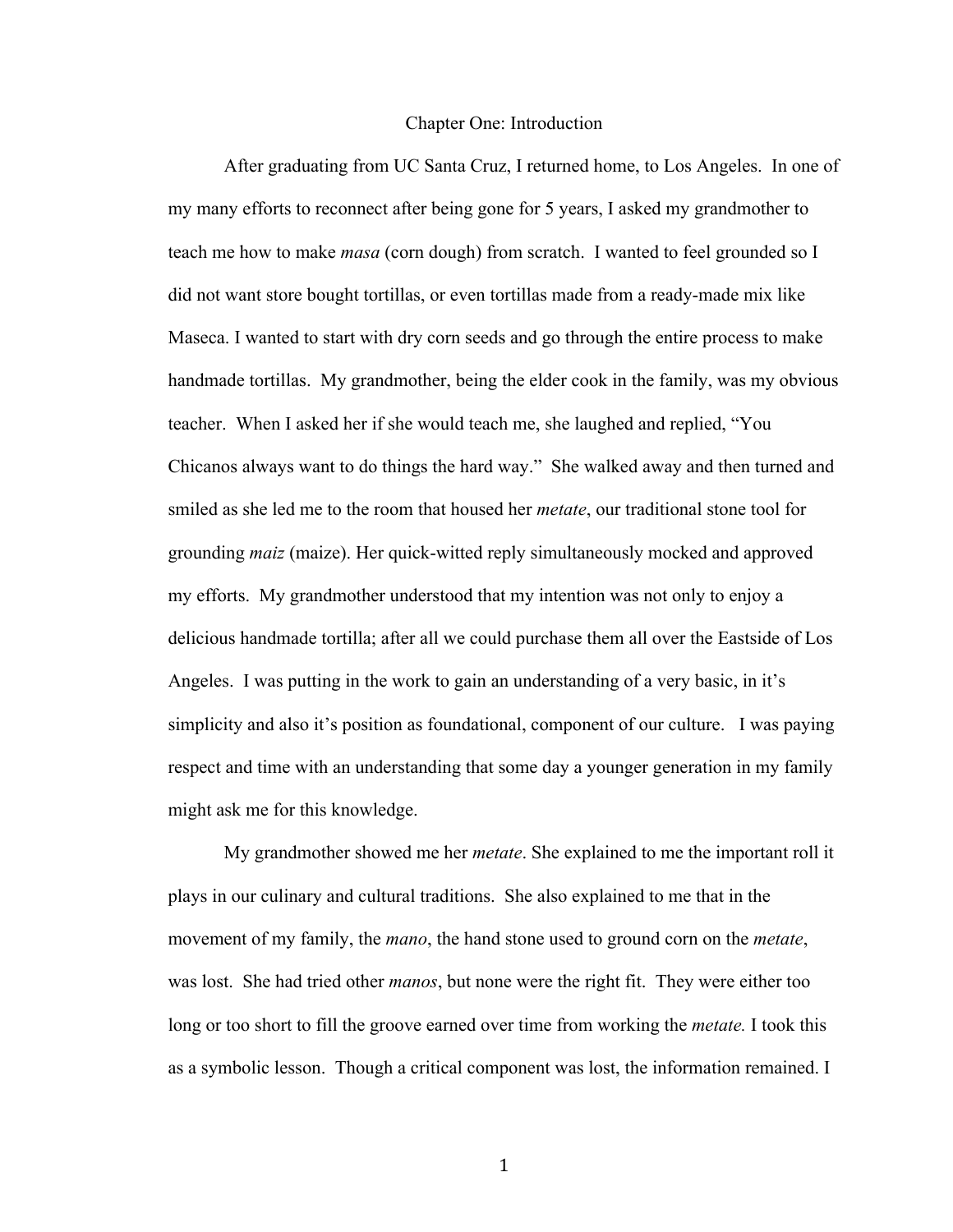was able to use the knowledge handed down to me to make sense of the tools I had available to me in the present.

When we lose context, there is a gap in understanding the formation of the present. This is a kind of disorientation, not completely understanding the present because there is a misunderstanding of the past. Disoriented, we are left susceptible to the master narrative, which is the story from above, or history as told by the powerful and therefore privileging the powerful (read white, male, heterosexual, wealthy, otherwise identified as white supremacist hetropatriarchy). Master narratives normalize the present conditions, justifying or hiding systems of oppression. Counter narratives, which Solórzano and Yosso (2002) define as "a method of telling the stories of those people whose experiences are not often told," are the stories from below that can disrupt master narratives and create space for challenging systems of oppression (p. 26). Counter narratives decenter the master narrative and this displacement provides space for reorientation. Recentering our stories and understanding the responsibilities we hold is a powerful step in the process of decolonization. This thesis is an effort to disrupt the master narrative of environmentalism in the US, including the formation of "Environmental Justice," and offer a contribution to recentering our stories to reorient us within our struggles, our communities, and our legacies.

In Chapter Two, I engage some foundational texts of environmentalism (Thoreau's *Walden*, originally published in 1854, and Leopold's *A Sand County Almanac*, 1970) as well as a modern iconic text (Duncan and Burns' *The National Parks: America's Best Idea*, 2009) and challenge them directly and with support of Jacoby (2001), Gutierrez (2008) and Delaney (2002). Delaney provides a framework for this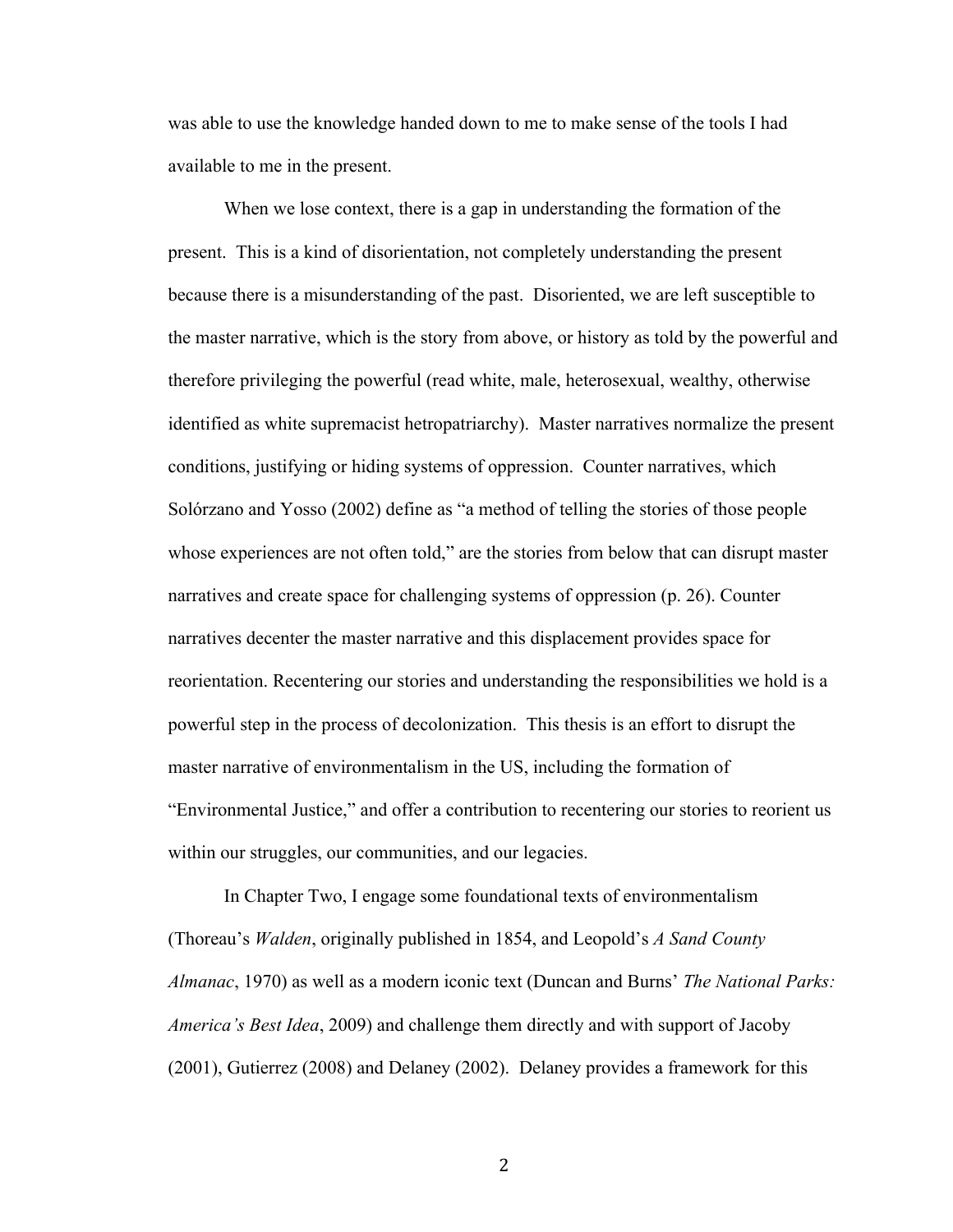chapter through his examination of ideological spatialities, space and racialization, which is critical to repositioning environmentalism and locating it within the colonial national project. This displaces environmentalism from the narrative of the formation of what has been labeled "Environmental Justice."

I continue by juxtapositioning the ideas of syncretism and co-optation, specifically pointing to how power functions in these processes. By building the understanding that syncretism is a mutual coming together and combination of ideas, and co-optation is the process of giving meaning to what already exists and already has meaning, this becomes the point of departure for engaging "Environmental Justice" texts. I highlight contributions from Laura Pulido (1996a, 1996b and 2002), who challenges environmentalism and instead centers power as the critical underlying force driving struggles. Robert Bullard (1993 and 2000), Dorceta Taylor (1993, 2000 and 2011) and Devon Peña (2005) all offer foundational critiques of environmentalism but conclude that "Environmental Justice" is part of the legacy of environmentalism.

The master narrative that is developed is that "Environmental Justice" emerges from the Civil Rights Movement and coalesces with environmentalism, offering up a new wave of environmentalism in the 80s. Through examining the Principles of Environmental Justice, it is clear that the struggles coming together to connect as a movement are much more nuanced than what is represented in the master narrative. What is also clear is that the document is anti-colonial (resisting colonization or further colonization) and decolonial (ending colonization and/or reversing the effects of colonization), which points to the communities and struggles being part of different legacies and based in different worldviews than environmentalism.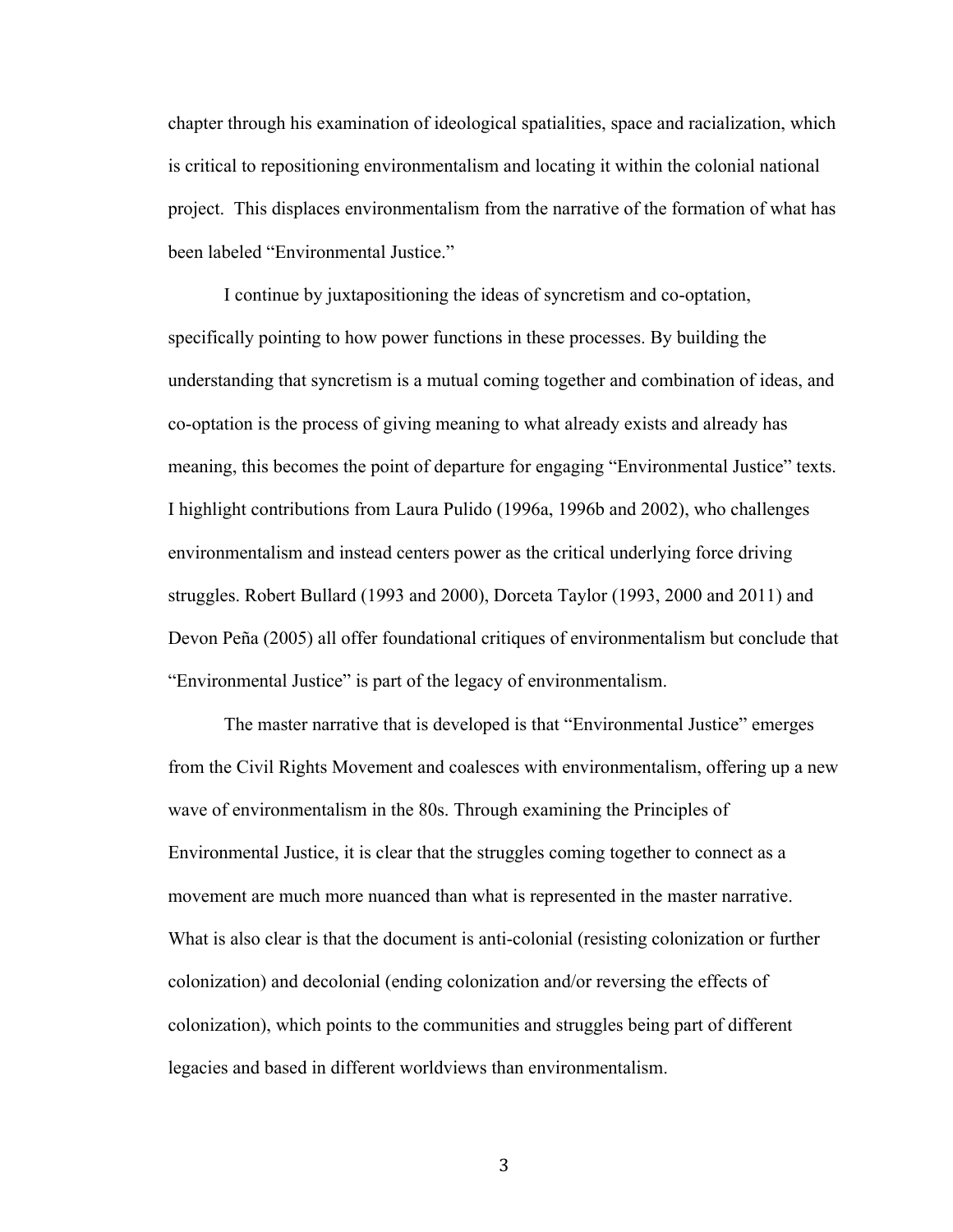I also examine academic interventions in struggles identified as "Environmental Justice." From the early advocacy of Robert Bullard and others targeting the US Environmental Protection Agency, to the Environmental Justice Screening Method (EJSM) developed by Manuel Pastor, Rachel Morello-Frosch and Jim Sadd (2013), academics have played a significant role in the movement. EJSM has been particularly impactful, with the state of California using it as a model to develop the CalEnviroScreen 2.0, which analyzes demographic and pollution data and represents the information geographically, making the issues of environmental racism clearly visible, even as race is excluded as an indicator in the demographic data.

While we contend with the State, we cannot limit our scope of work or our visions for our communities to the State. For this discussion, my definition of the State are the government institutions that rule over the occupied lands identified as the United States of America. The State's adoption of "Environmental Justice" into its agencies represents a rhetorical shift more than a new ideological or political practice. The ideological state apparatus, defined by Althusser (1971) as the spaces of production seemingly outside the State but that perpetuate the State, is able to absorb "Environmental Justice" with little institutional impact on the repressive state apparatus, which Althusser defines as the mechanical functions of the State (State institutions such as the police, military, or concerning environmentalism, the US Forest Service).

In Chapter Four, the *testimonio* (oral history based ethnography) of my family is offered up with the intent to locate what has been identified as "Environmental Justice", particularly the work of *las Madres del Este de Los Angeles – Santa Isabel* (MELASI, Mothers of East Los Angeles – Santa Isabel), outside of environmentalism. What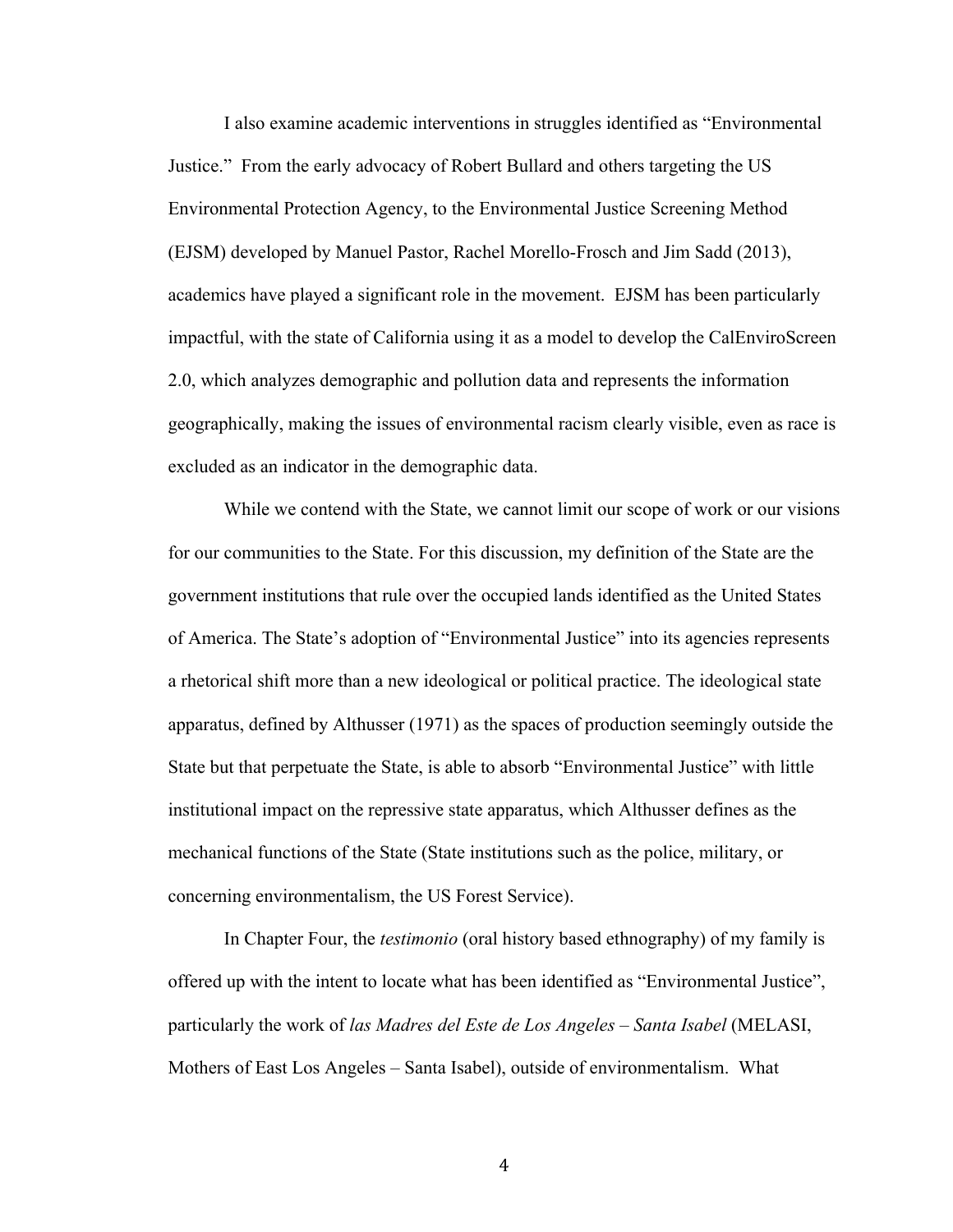becomes clear through the stories told by two generations of my family is that indigenous worldviews that predate the 80s emergence of "Environmental Justice," and even environmentalism before that, are what inform multigenerational community building. Dismissing syncretism as the process that forms "Environmental Justice" struggles, Scholar Fernando Ortíz's (1947) concept of transculturation, which accounts for the complexities of power and resistance in cultural development, moves us away from the master narrative and allows room for diverse experiences to emerge.

Yellow, white, red and blue corn all make different types of *masa*. At the end of the day, it may all just look like tortillas to the novice, or to the disoriented, but there is much complexity and nuance. The value in understanding context is that we are able to embody knowledge and act on it. Reoriented, we hold the responsibility of making a decision to perpetuate the State or original worldviews with our actions. This thesis is a contribution to the latter.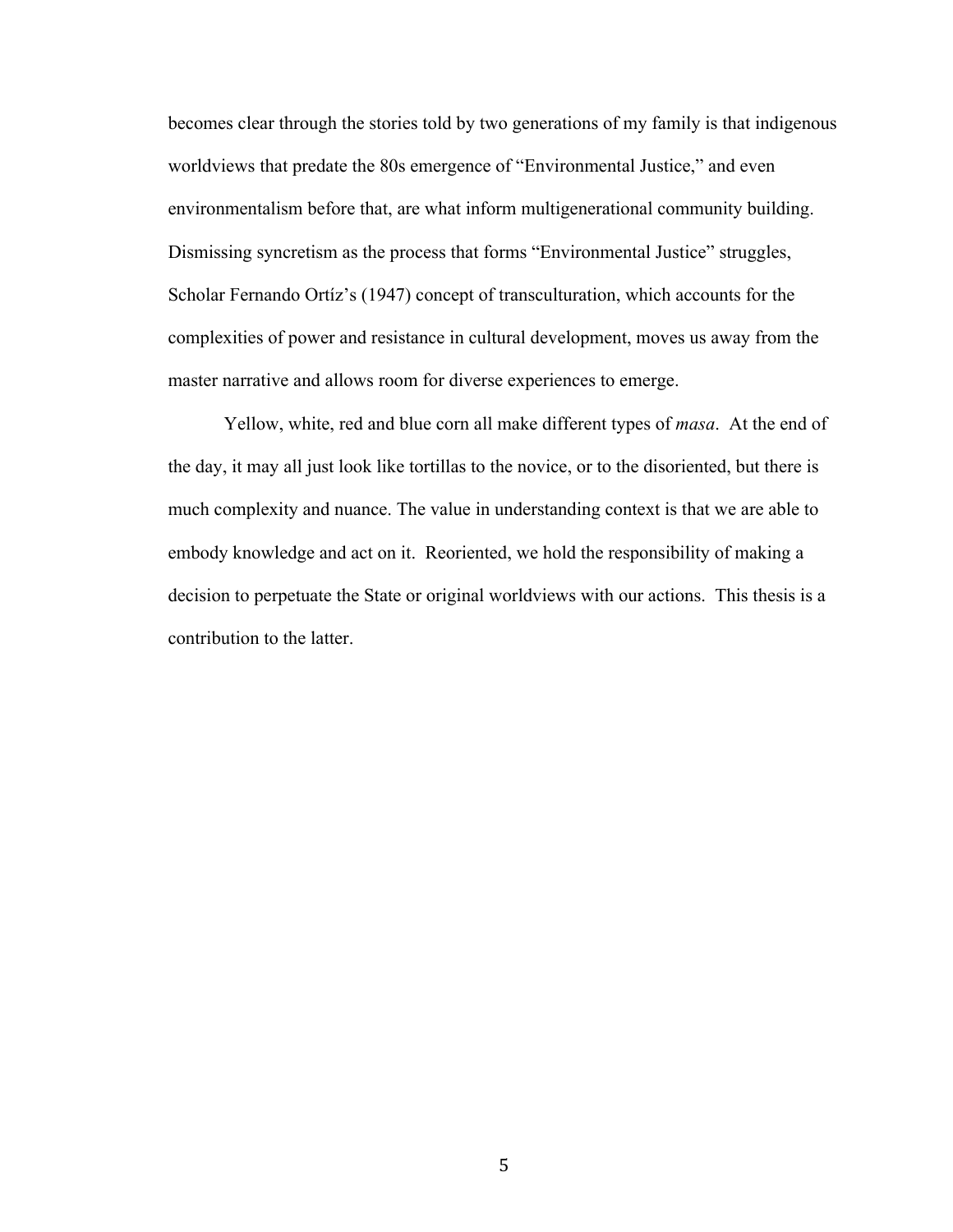#### Chapter Two: Literature Review

#### **Environmentalism: A National Project**

Popular imagery of environmentalism brings to mind tree huggers, anti-whalers, bare-foot hippies, and other deviations from what is "normal." It would be a surprise to many that initial environmentalism in the United States came through a push for conservation that was coming from urban white elites on the East Coast. Those who were most engaged with the less urbanized environment, Native Peoples and rural whites, became criminalized with "the transformation of previously acceptable practices into illegal acts: hunting or fishing redefined as poaching, foraging as trespassing, the setting of fires as arson, and the cutting of trees as timber theft" (Jacoby 2001, p. 2). The perspective of elites from the East was that Native Peoples and rural whites "lived too close to nature to appreciate it for other than its economic value as raw material" (p. 3). They were seen as not recognizing the grander picture beyond meeting immediate needs. They could not appreciate the leisure of the land. Elite desire for this particular form of resource management reflected the excess of class privilege, accessible through white supremacist heteropatriarchy. Their material needs were met in the cities, disconnected from the impacts they had beyond the cities.

With this colonial style thrust into conservation, it is important to understand the origin. Environmentalism is not a unique piece of Americana. As Jacoby (2001) points out:

The movement's roots can be traced back to Europe, where scientific forestry first developed in the 1700s. Several leading American conservationists, such as Gilford Pinchot (who would head the Forest Service under Theodore Roosevelt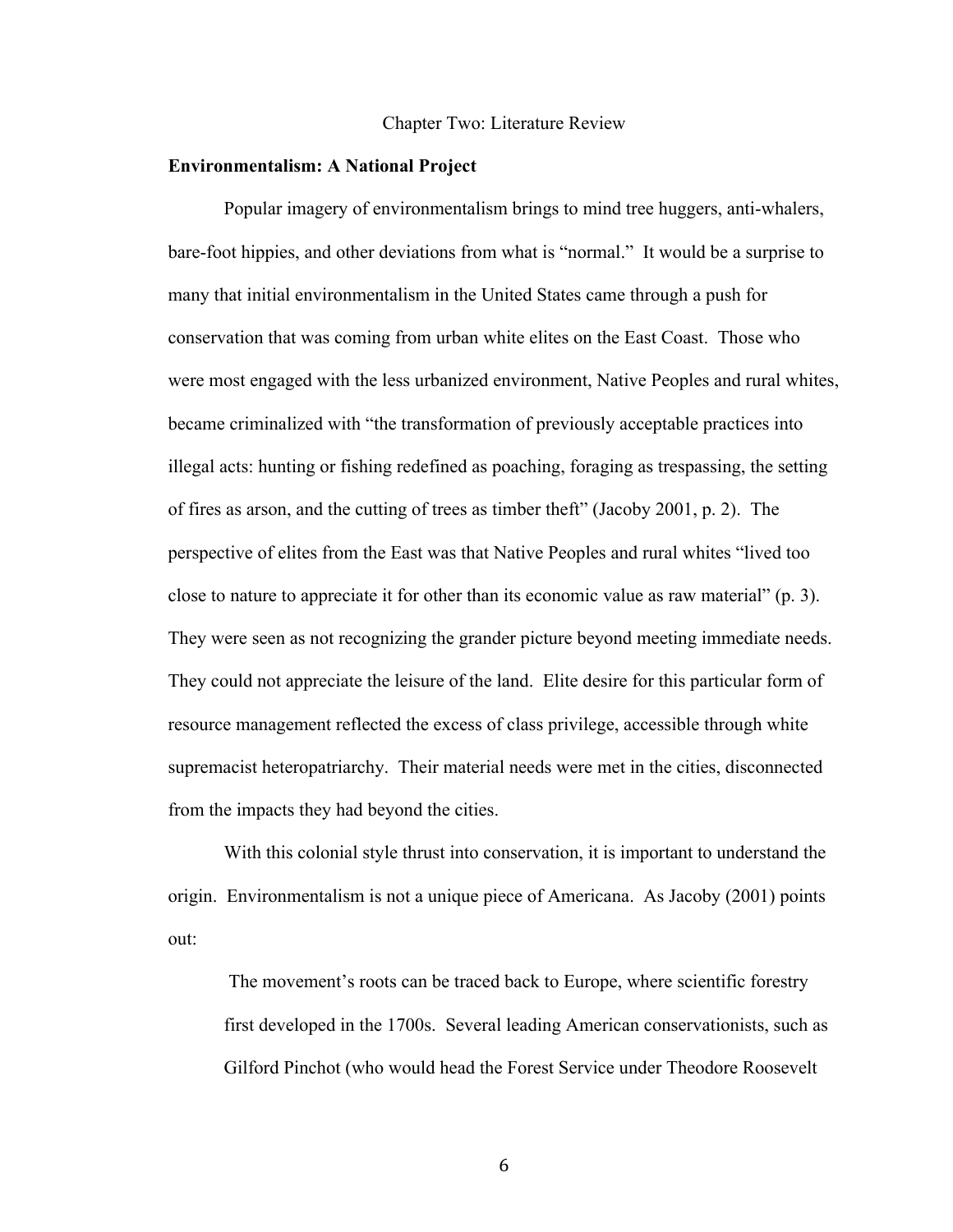and help found the Yale Forestry School in 1900), went to Europe for their training. Others such as Bernhard Fernow (the chief of the federal government's Division of Forestry from 1886 to 1898) and Carl Schenk (the founder of the first forestry school in the United States), were direct imports from the famed forestry academies of Prussia and Saxony. (p. 4)

By tracing back these origins, it is easy to see that environmentalism in the US is a Euro-American development. Environmentalism began as a European export that found a home in the US. This was not unique to the US. Jacoby (2001) notes, "After European colonialism exported conservation to Africa, Australia, India, and much of the rest of the world, it inevitably spawned new conflicts in these regions as it crossed swords with preexisting ways of interacting with the environment" (p. 5). The conflicts of colonialism were found throughout European colonies with conservation, and as previously mentioned, this was also true in the US. Though not formally a colony any longer, the origins of the US and its actions continue to be colonial, even within its own defined settler borders.

Like early colonial "heroes" George Washington and Paul Revere, individuals with formative involvement in environmentalism have become icons. Conservation and preservation infrastructure advocates John Muir and Gifford Pinchot, and environmentalism philosophers Henry David Thoreau and Aldo Leopold, with their foundational environmentalist texts *Walden: Or Life in the Woods* (1995) originally published in 1854 and *A Sand County Almanac* (1970) originally published in 1949 respectively, have all become *wilderness preservation pioneer heroes*. Their rugged individualism matches that of other American colonial/pioneer heroes Paul Bunyan, the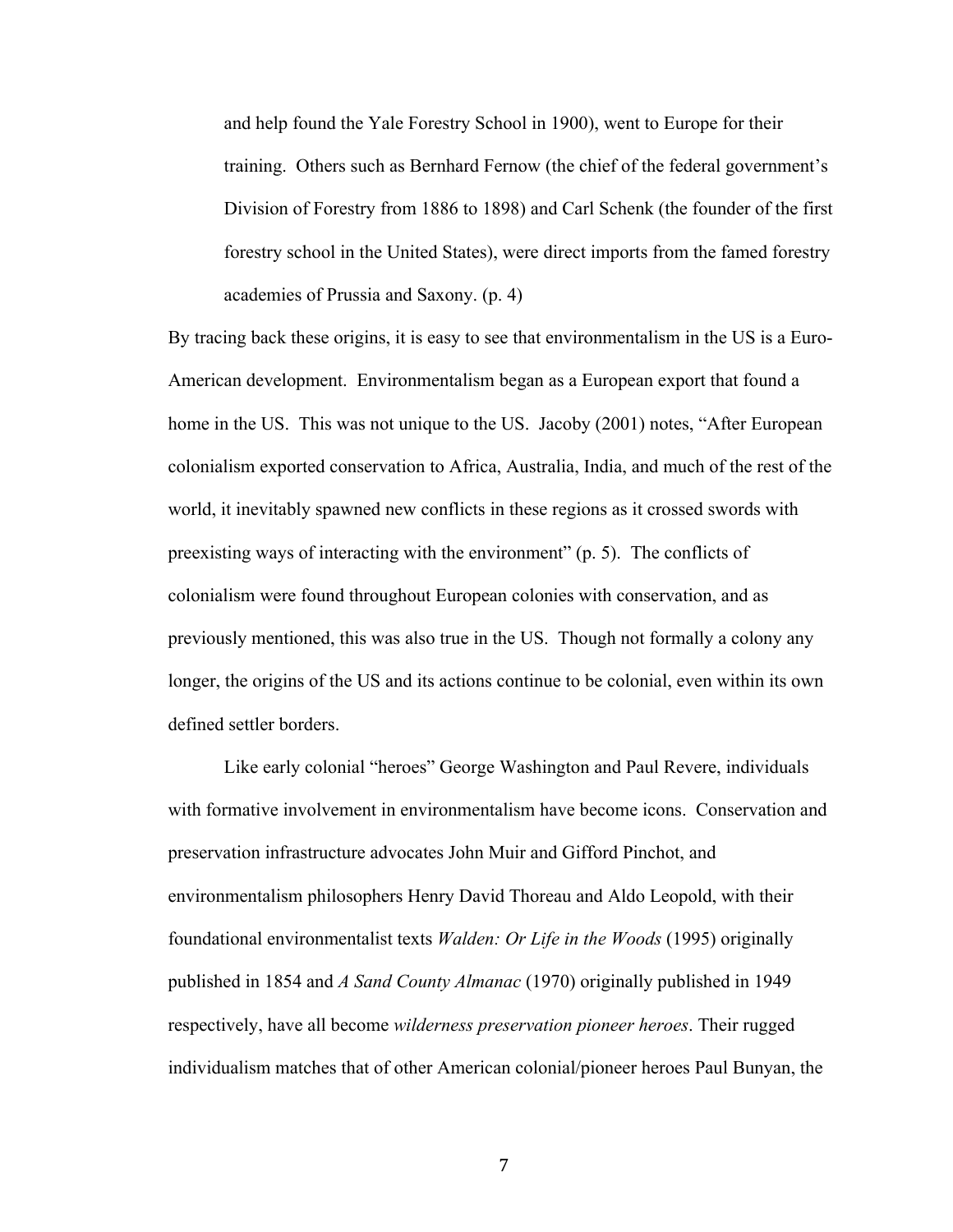mythical figure who cleared the land through logging for westward expansion of the US, and John "Johnny Appleseed" Chapman, an individual who planted apple tree nurseries to lay private ownership claims to land but is remembered as a free spirit who randomly planted apple seeds as he roamed the land. All are seen as visionary individuals with alternative engagement with the land, compared to urban settlement. Though differing from urban settlement, the worldviews they uphold build the colonial State.

John Muir is a Sierra Club founder and was a champion advocate for national parks. He is often juxtaposed to Gifford Pinchot, who served as the first head of the US Forest Service. Pinchot is identified as a conservationist who advocated for sustainable resource extraction for natural areas, while John Muir advocated for the protection of specific lands through preservation of sites that could be visited with as little impact as possible. Given these differing perspectives, Muir is positioned as having higher moral ground, challenging Pinchot's more anthropocentric view, centering humans and the needs of humans, with what might later be identified as an ecocentric view, centering the environment with the needs of humans amongst the multiple needs of sustaining the environment. Though differing in ideas of how to manage resources, both Pinchot and Muir worked to expand the control of lands by the Federal Government for, albeit different, visions for securing the needs of the State and it's individual citizens.

Henry David Thoreau's *Walden* (1995), a two-year retreat into the woods for transcendentalist reflection, is an influential text that has impacted environmental philosophy. It is valued for Thoreau's revelations coming from isolation in the environment. True to transcendentalism, Thoreau's quest for self-sufficiency necessitates his disconnection from the urban setting and reliance on the natural world. Thoreau's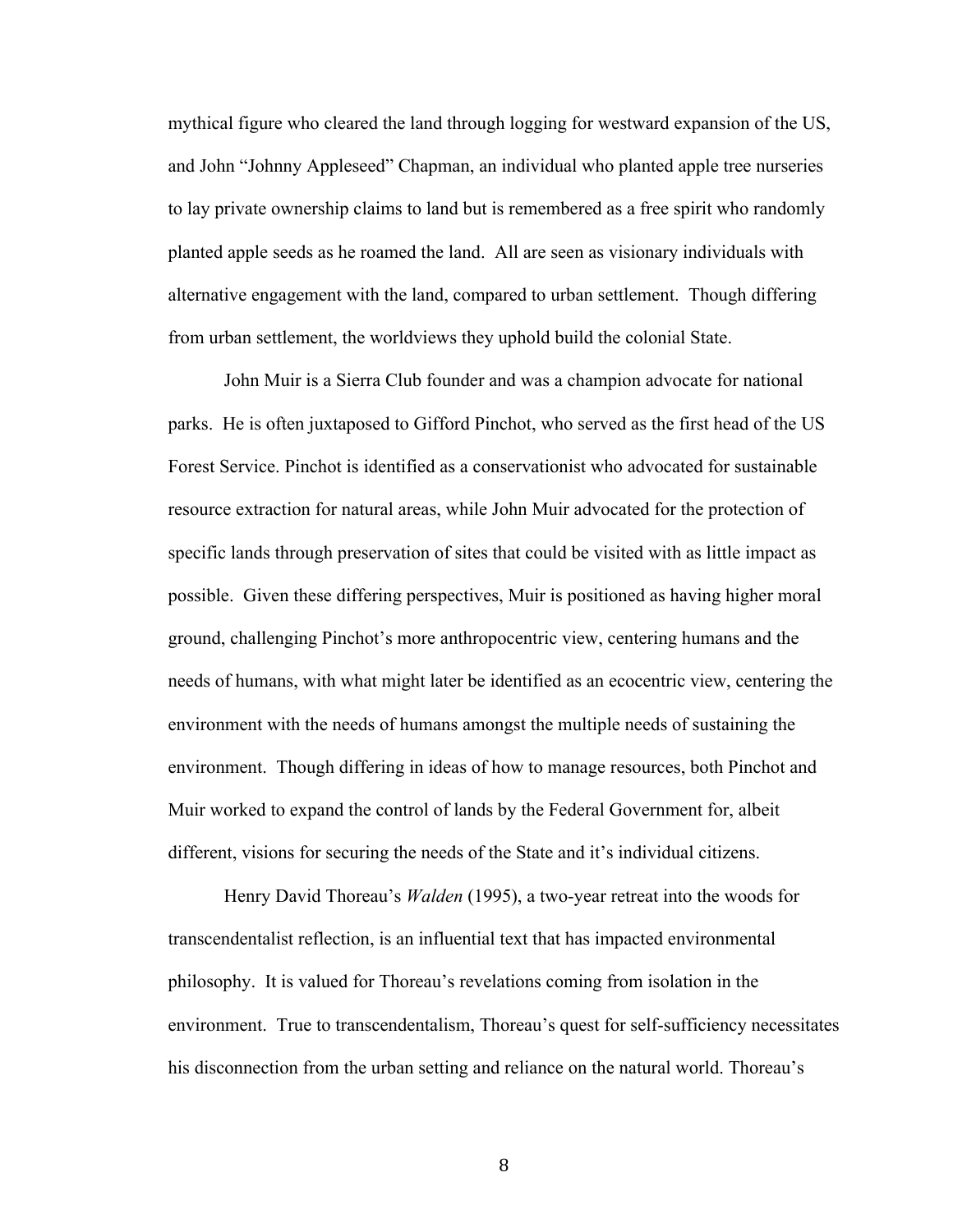return to a "simple" lifestyle in nature allows him to perceive himself as self-reliant. What is not considered is how genocide and subsequent occupation of lands makes this possible. Thoreau expresses how nature makes him feel as an individual and how it serves his own needs, as opposed to an actual relationship with the land. Even Thoreau's observations of spring and the "rebirth" of nature signify his own rebirth as an empowered individual, instead of understanding the rhythms of the land. Despite his connectedness to the natural world through a temporary retreat, Thoreau notes his own sophistication as a source of power. Thoreau's value of individualism and elitism is evident in his comparison to others he encounters in Concord, a nearby village. His description of Alec Thérien is dehumanizing, describing him as animalistic because he cannot read or write. Thoreau romanticizes a particular lifestyle, while his values show his investment in domination. In this fashion, The National Parks serve as a perpetual land of retreat and potentially a rebirth of a vision for the nation, as a parallel function with environmental degradation at the hands of private and corporate interests enabled by the State.

Aldo Leopold's *A Sand County Almanac* (1970) is also a reflective piece that has been an influential philosophical text for environmentalism. Leopold served as an agent of the United States Forest Service, where he focused on wild life management. In his writing, Leopold challenges what he sees as the complete destruction of the integrity of the environment, which he has witnessed over the years. He notes the interconnectedness of the environment and its fragility, with small changes having significant impacts. Leopold proposes conservation and being more connected to the environment, though he credits the ability to do so to industrialization and resource management. In his writing,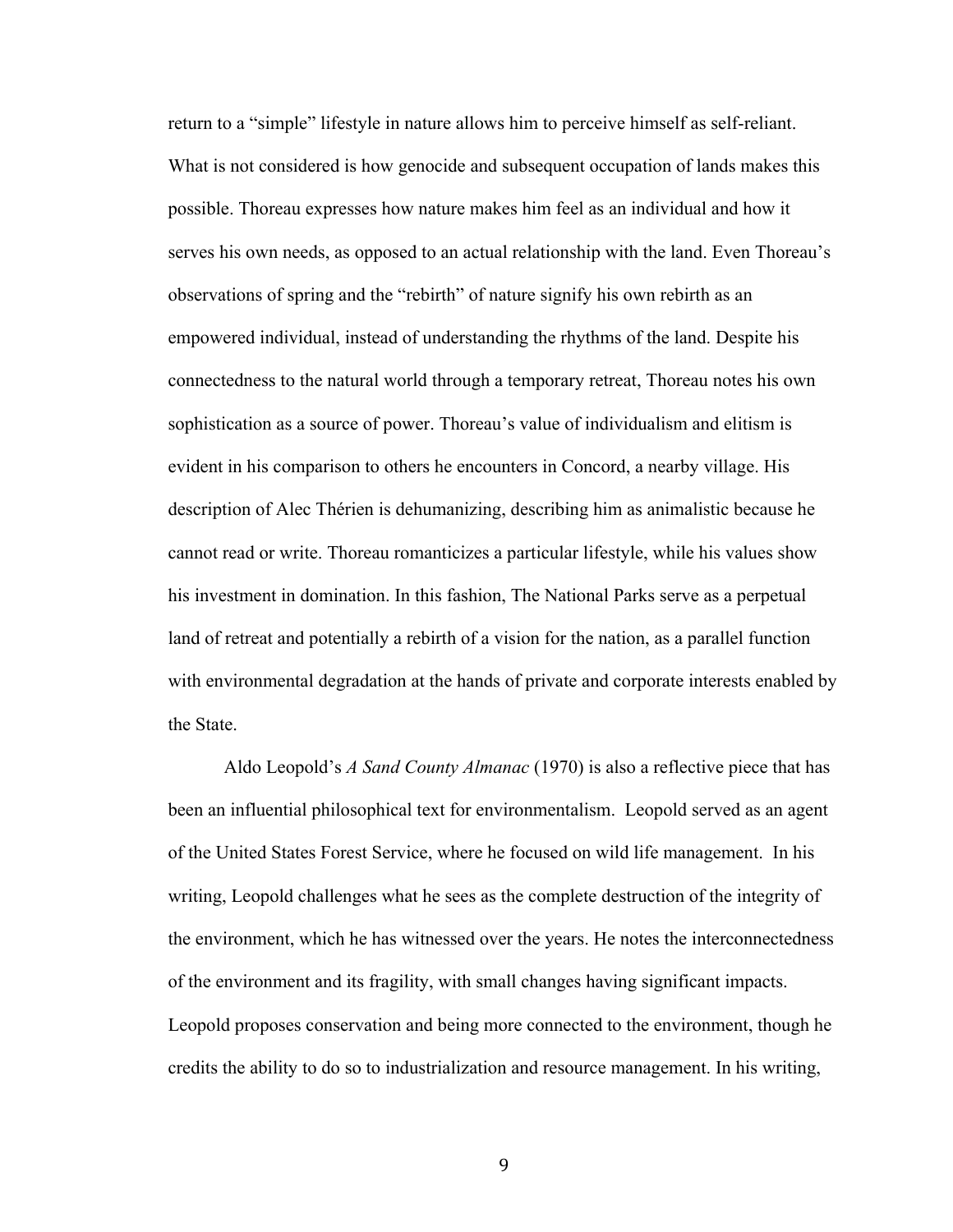the white urban dweller is his point of reference for appreciating the environment, and often refers to the utility of the environment. Similar to Thoreau, the value of the environment in relation to humans is one of separation and largely for recreation and leisure. Again, Leopold also fails to contend with the facts of the genocide of Native Peoples and the occupation of lands. The degradation of the environment follows the deliberate destruction of Native communities, though this is absent in the rhetoric of environmentalism.

The land is not a free space. Preservation does not liberate the land, it brings it under private ownership through a government entity. We can look to the American Antiquities Act of 1906, which brings natural and Native "objects of antiquity" found on Federal lands under the ownership of the Federal Government, for an example of domination. Even with challenges to the American Antiquities Act of 1906 through the Native American Graves Protection and Repatriation Act of 1990, the logic of private citizenship and property ownership is upheld, as only Federally recognized tribes can file petitions for repatriation of objects, but this is restricted to objects held by public institutions or acquired from public lands. There is a rhetorical production of white supremacist heteropatriarchal understandings of the land promoted through the *wilderness preservation pioneer heroes*, and a particular legal production of this justifies displacement, removal, occupation and ownership. Environmental degradation follows the destruction of Native communities, and one of the solutions for environmental degradation, preservation through National Parks, also follows the destruction of Native communities and often necessitates more contemporary displacement of Native communities.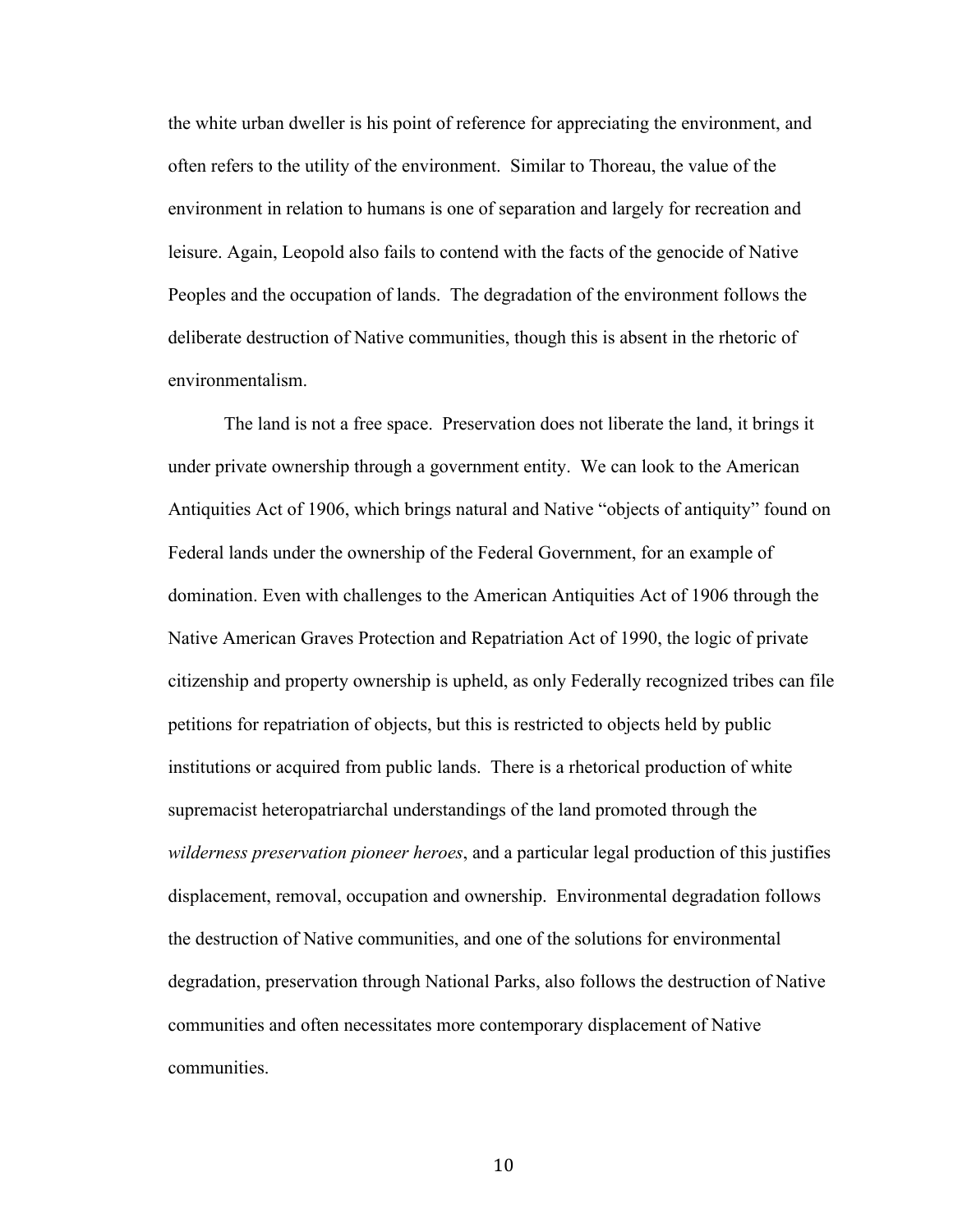## **"The National Parks: America's Best Idea"**

The development of National Parks is the continued project of colonization and imperialism, following the European conservation example, which we find at the origins of the US colonies and the establishment of the US (Jacoby, 2001). While it was former policy to push Native Peoples to the "undeveloped" frontier, once Manifest Destiny came to fruition, reaching from *sea to shining sea*, the "undeveloped" lands that were valued aesthetically became the next battle for domination. With the forced removal of Native Peoples and rural whites from these valued lands, as well as new restrictions on what could be done with the resources found on the land, green space became raced, classed and Christianized.

Establishing parkland requires creating boundaries and enforcing regulations, which often leads to conflict with populations residing in the area prior to the new norms. In the Adirondack Park region, rural whites who had previously harvested wood for fire, building materials and to take to market, were subject to fines and arrest when attempting to maintain their harvesting practices. Additionally, fire codes were established that allowed for burning fields for planting, but the periods of allowance didn't match up with the actual needs of the residents. These inconsistencies inevitably lead to conflict, and in some cases lead to arson as a form of resistance. Describing arsons in the Adirondack, Jacoby (2001) explains the intent in "asserting his disregard for the state's attempts to control the time and space where fires were permissible", which "can therefore be interpreted not simply as a manifestation of revenge but as an effort by those residents who believed that the Forest Commission's regulations had unfairly deprived them of their rights to hunt, farm, or lumber to assert their – and the forests' – freedom from state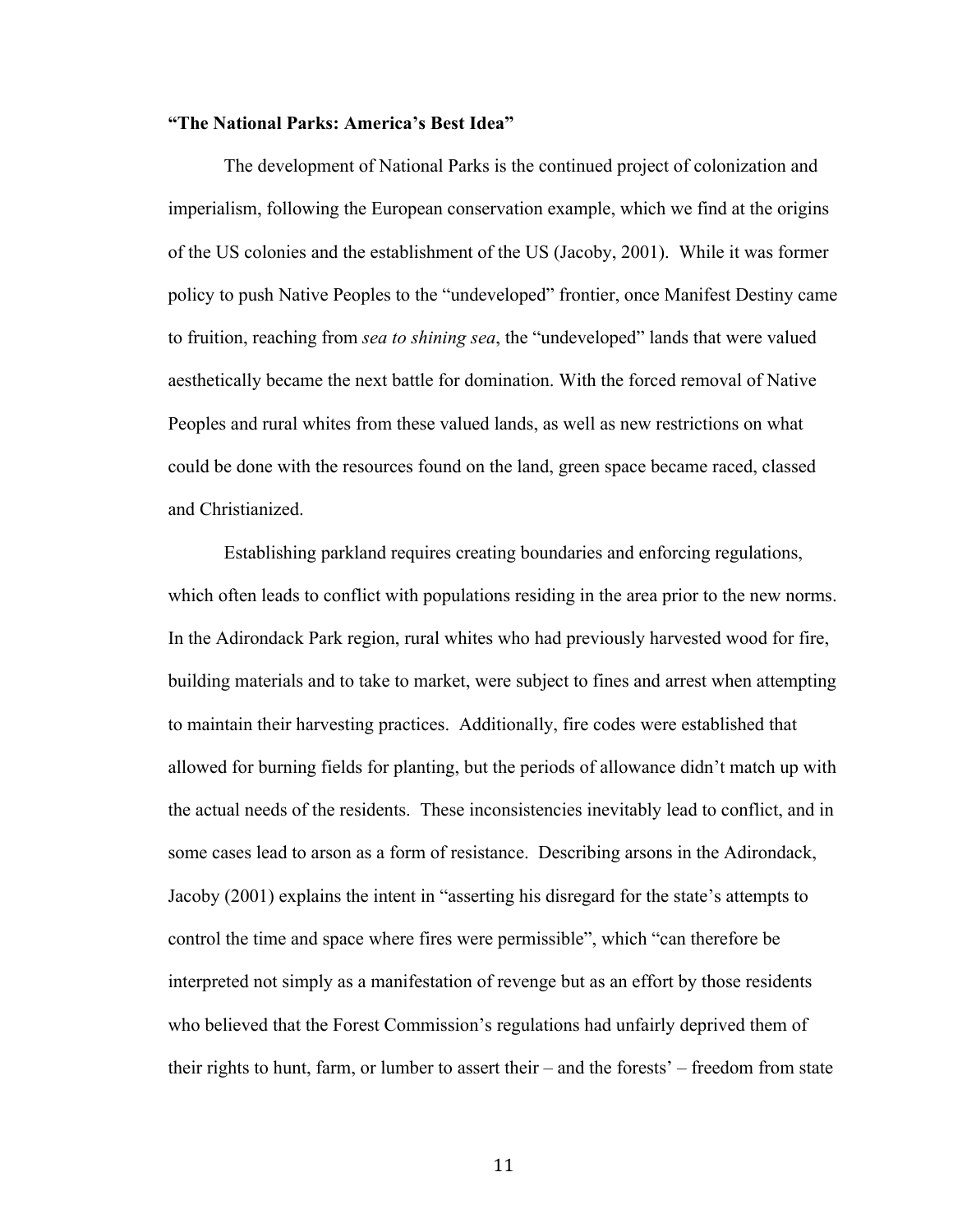supervision" (p. 77). The State moved to establish greater structural control of the region away from rural whites that had occupied the land with the permission of the State, and in the face of resistance, took the opportunity to increase its presence. Describing the Forest Commission's observation stations built throughout the Adirondack serving to spot fires, Jacoby (2001) writes, "To facilitate their occupants' views of the surrounding territory, the stations rose far above the surrounding tree line. Starkly silhouetted against the Adirondacks sky, each stood as a prominent symbol of the heightened state surveillance that conservation had brought to the region" (p. 78). It is clear that the State was strengthened through the establishment of the parkland. Rural whites that may have largely existed outside of the State infrastructure were now forced to contend with, and adapt to, it. While preserving parkland may be seen as halting destruction and retaining preexisting conditions, this is not necessarily the case.

The Havasupai serve as a prime example of how the State develops as a foreign entity and restructures relationships with the land through the establishment of preserves and parkland. A Havasupai creation story clearly illustrates the rhythms of the land and the people in the Grand Canyon region. Jacoby (2001) explains,

According to one of their stories, the Havasupai learned how to cultivate their staple agricultural crop, corn, from Coyote. Coyote planted the first kernels of the plant near the canyon creek from which the Havasupai took their name for themselves: Havsuw 'Baaja, people of the blue-green water. (Later visitors would corrupt this term into Yavasupai, Suppai, and finally the name by which the tribe is known today, Havasupai.) But Coyote did not have enough seeds. The Havasupai, he told the tribe, could farm only part of the year. The rest of the year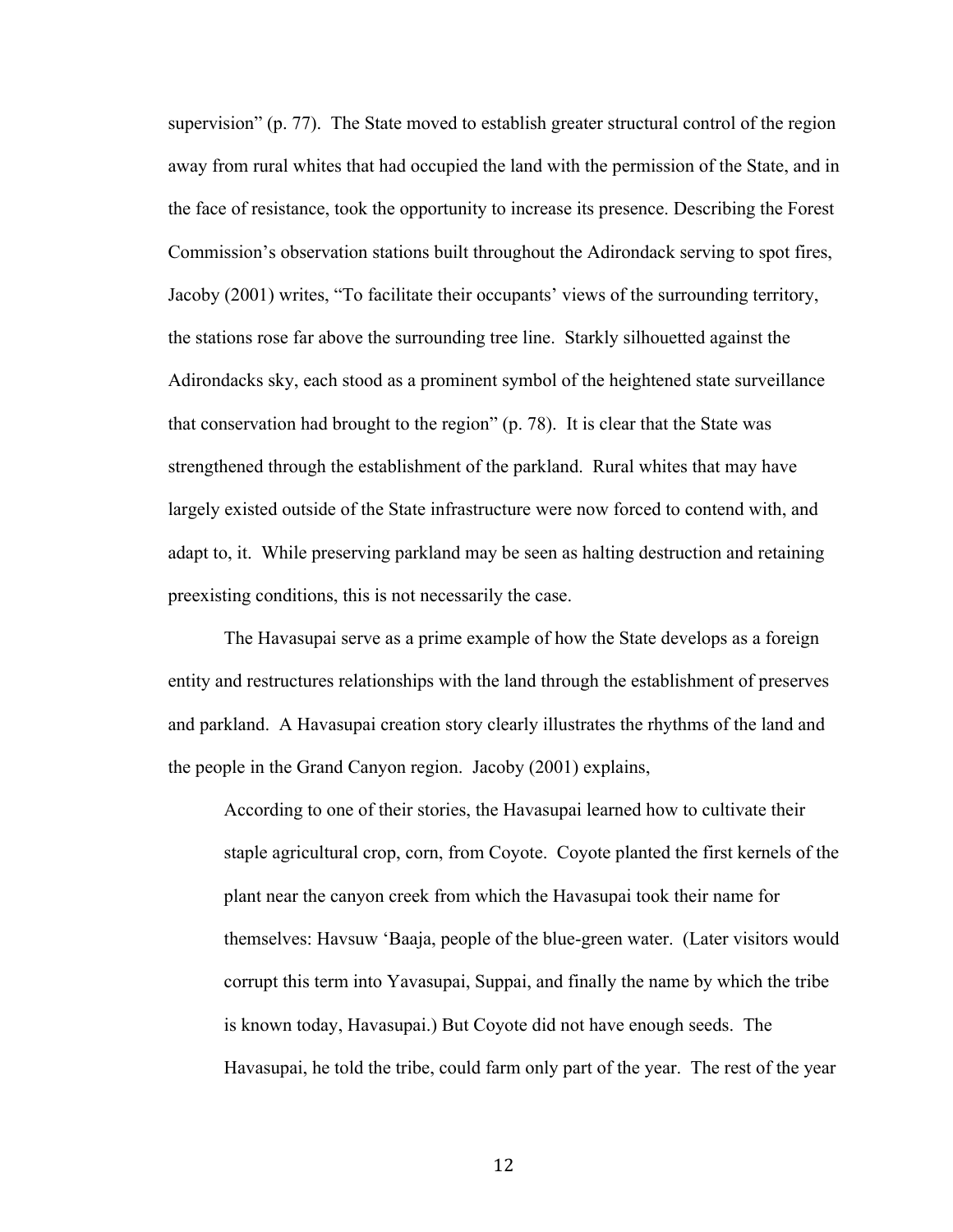they would have to hunt for their food as he did. As a result, during the prereservation era the Havasupai lived an existence divided between intensive agriculture and extensive hunting and gathering. (p. 152)

This dual life pattern required living in the canyon part of the year, growing and harvesting food, and living the rest of the year on the plateau above the canyon, sustaining on animals and plants available. This traditional pattern was established before the *wilderness preservation pioneer heroes* dreamt of the Nation Parks, and long before Europeans began to colonize the Americas. This traditional cycle was somewhat impacted by early colonizers under Spanish domain, later Mexican rule, and American settlers after the Mexican-American War, but what was most disruptive was when,

in 1893, the federal government had created the Grand Cañon Forest Reserve (later, Grand Canyon National Park), which encompassed the territory that the Havasupai people had long claimed as a hunting ground for game, a gathering area for wild foodstuffs, and a grazing spot for their horses. The establishment of this reserve left the tribe with a reservation completely surrounded by national forestlands, so that any effort by the Havasupai to venture outside their reservation – for hunting, the gathering of plants and firewood, the grazing of animals, or other activities – risked bringing them into conflict with the forest's new federal managers. Unsurprisingly, the Havasupai, much like the rural folk in the Adirondacks and at Yellowstone, continue their customary use of the resources now enclosed within conservation lands. But they did so now as outlaws who often had to dodge the rangers sent to enforce the reserve's regulations (Jacoby 2001, p. 150).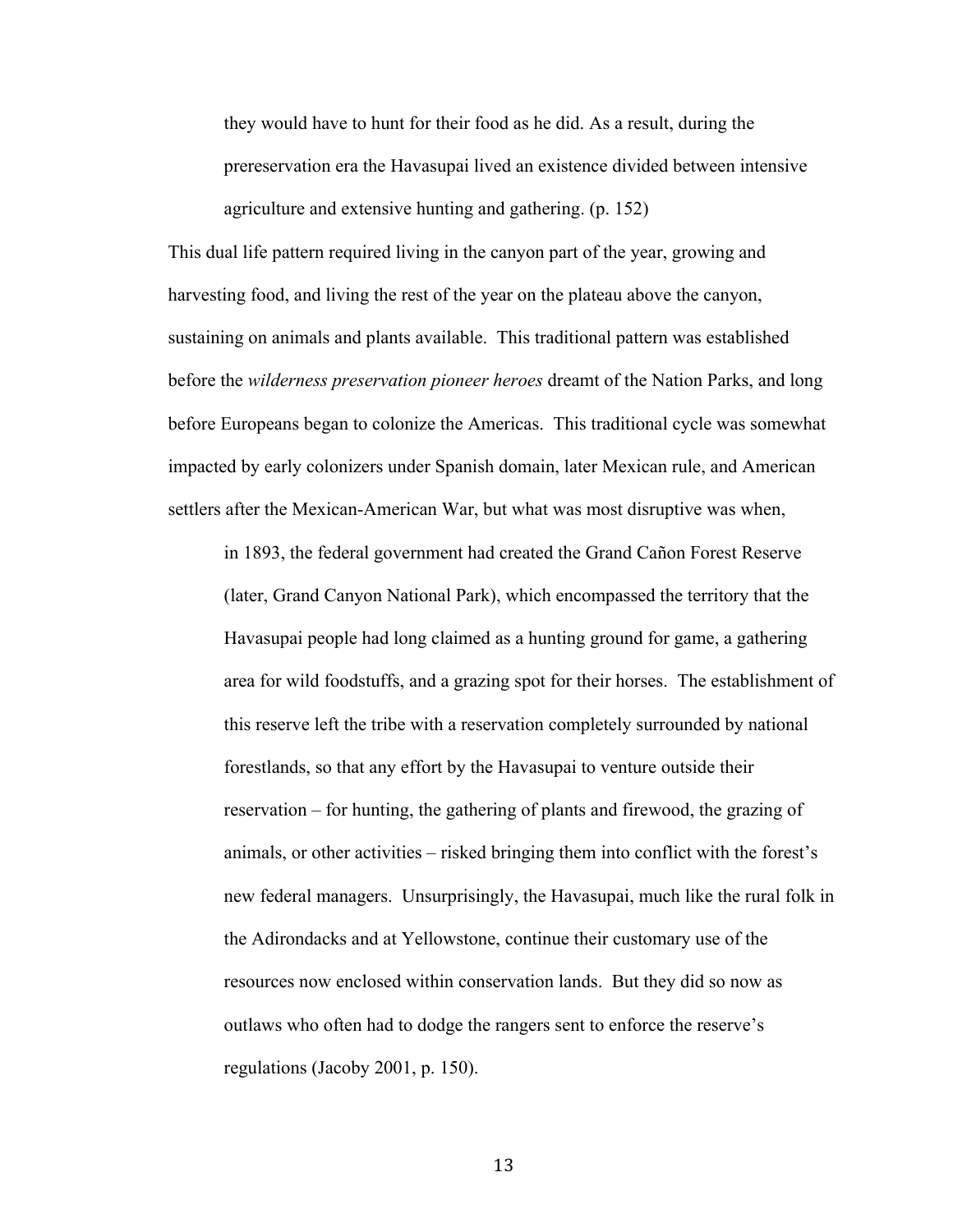For rural whites, the relationships disrupted by the establishment of parklands were a couple years or a few generations deep at most. For Native Peoples, as exemplified through the Havsupai above, the disruptions erode the fabric of the communities developed over hundreds and thousands of years at specific sites. The land is foundational for traditional cultures and thus, the issues with establishing parklands are part of the longer legacy of colonization. As Jacoby (2001) explains,

Conservation interlocked on multiple levels with other, ongoing efforts – treaties, the establishment of reservations, allotment – to displace Indians' claims upon the natural world in order to open up such areas to non-Indians. In this sense, conservation was for Native Americans inextricably bound up with conquest – with a larger conflict over land and resources that predated conservation's rise. Any discussion of the consequences that conservation had for Indian peoples thus needs to take these coterminous incidents into account. From the perspective of Native Americans, conservation was but one piece of a larger process of colonization and state building in which Indian peoples were transformed (in theory, at least) from independent actors to dependent wards bound by governmental controls. (p. 151)

Establishing the National Park system has been a strategic project further entrenching the power of the State over lands and resources through infrastructure and enforcement. Lands have been redefined, becoming raced and classed for the purpose of serving the needs of the State.

The National Parks are colonial theme parks presented as neutral spaces. They are spaces that have been constructed through the colonial gaze, redefined and given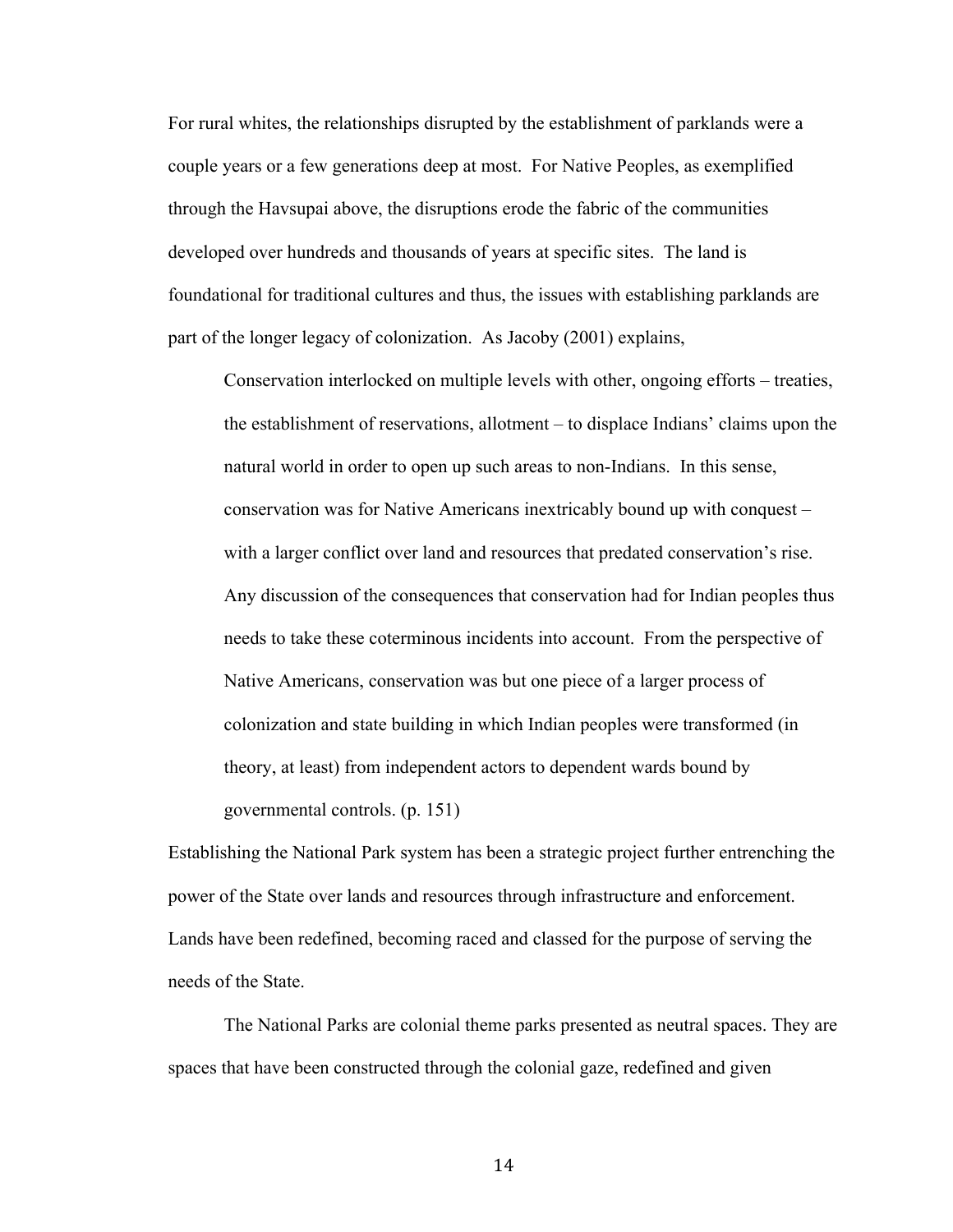meaning through white supremacy. They are presented as areas in crises or under threat, needing protection. In *Imperial Eyes: Travel Writing and Transculturation*, Pratt (1992) describes this concept as "anti-conquest," defined as "the strategies of representation whereby European bourgeois subjects seek to secure their innocence in the same moment as they assert European hegemony" (p. 7). Pratt points to the natural history style of travel writing, where the object, the land, is observed and assessed in a seemingly neutral way, but the perspective is sourced in white supremacy and therefore an imperial production.

Dayton Duncan and Ken Burns' (2009) *The National Parks: America's Best Idea*, a narrative on the development of the National Park system filled with quotes from its advocates and architects, serves as a central source for language to understand how the spatial production of the environment is raced, classed, gendered and Christianized. Duncan and Burns' (2009) Eurocentric point of reference and the absence of Native Peoples is immediately apparent, as the significance of the preserved lands is described through the awe of "trees, still growing, that were already saplings before the time of Christ, before Rome conquered the known world, before the Greeks worshipped in the Parthenon, before the Egyptians built the Pyramids" (p. xxi). Even when a nod is given to the spirituality of Native Peoples, as evident through the description of "an island where a goddess named Pele destroys everything in her path while she simultaneously gives birth to new land," it is actually more telling of the American colonial fantasy given the destructive acts and policies faced by Native Hawaiians at the hands of European and American colonizers (p. xxi). Some references appear benign, as with "cathedrals of stone," which references Christianity (p. xxii). Others are much more intricate.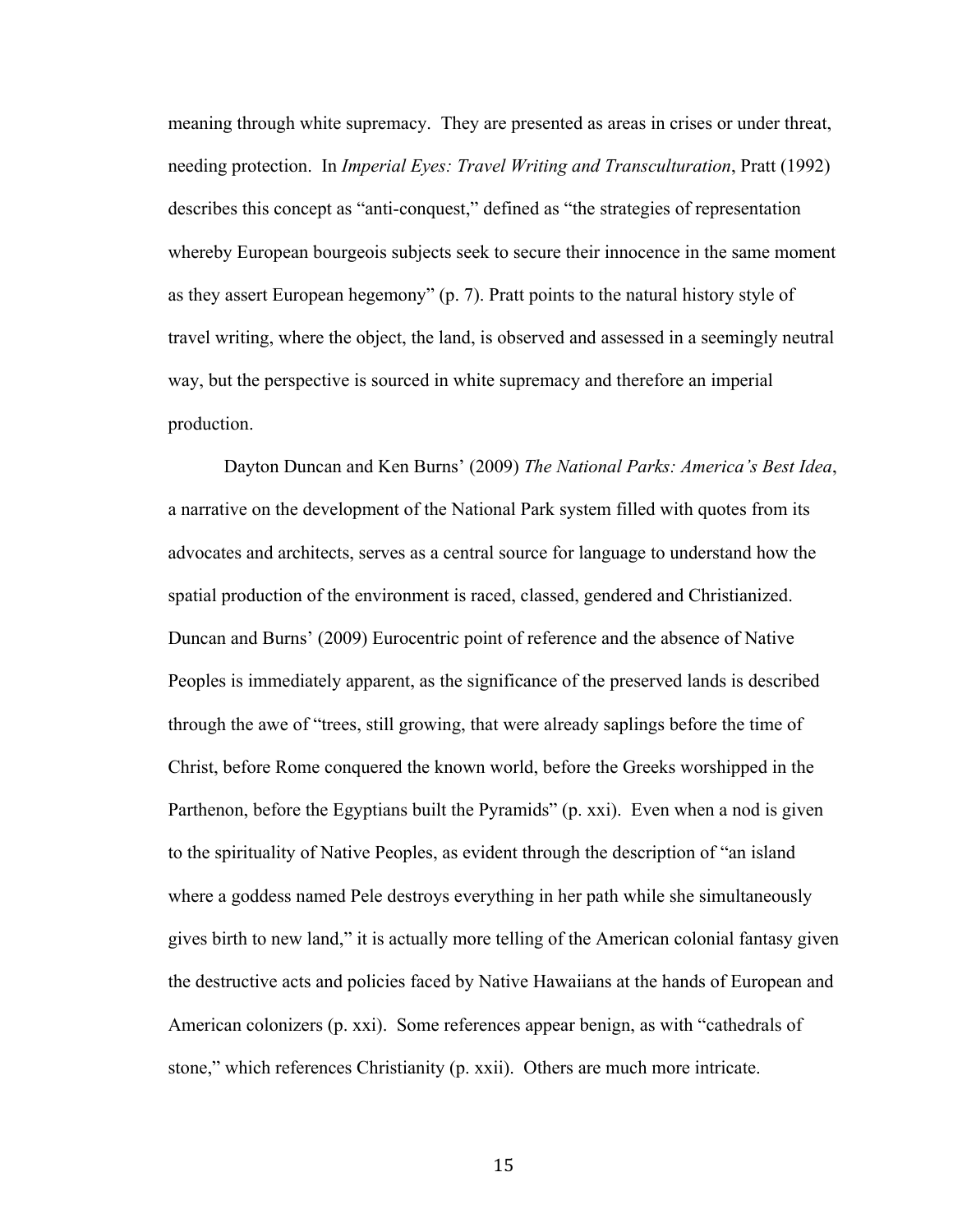One particular passage carries multiple examples of the construction of a narrative for spatial production, while being especially devoid of historical context. Describing the material and rhetorical value of the preserved lands, Duncan and Burns (2009) write:

They become the last refuge for magnificent species of animals that otherwise would have vanished forever. And they remain a refuge for human beings seeking to replenish their spirit; geographies of memory and hope, where countless American families have forged an intimate connection to their land – and then passed it along to their children. But they are more than a collection of rocks and trees and inspirational scenes from nature. They embody something less tangible yet equally enduring – an idea, born in the United States nearly a century after its creation, as uniquely American as the Declaration of Independence and just as radical. National parks, the writer and historian Wallace Stegner once said, are "the best idea we've ever had." (p. xxii)

The self-centered, and yet so self-unaware, writing is jarring. The National Parks are described as a refuge for animals in danger with no context connecting the crisis to the creation and expansion of the American state. The source of the poison and the proponents of an antidote are one in the same. Also, there is no acknowledgement of how legally redefining the spiritual, material and intergenerational relationships Native peoples are allowed to have with the land is necessary for White wealthy men to inherit the colonial legacy.

Another striking example of the land becoming raced and Christianized is found in the colonial history of the area that has become the Yosemite National Park. Lafayette Bunnell of the Mariposa Battalion, a group of colonizers focused on relocating all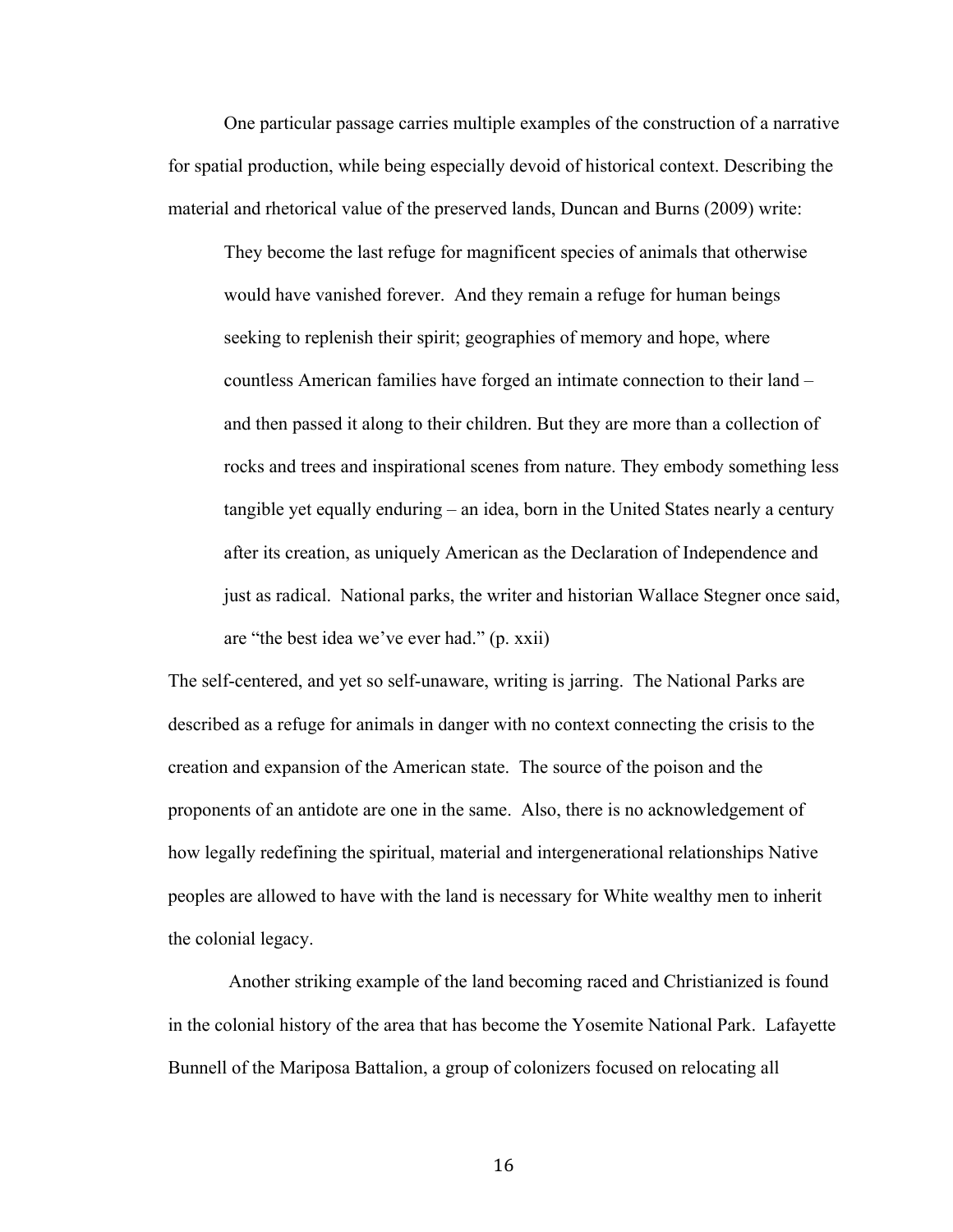Natives found in the area, upon entering the Yosemite Valley wrote, "I have here seen the power and glory of a Supreme Being; the majesty of His handy-work is in that 'Testimony of the Rocks'" (p. 2). Here, Bunnell credits the stunning physical beauty of the valley to the Christian God. Connecting the land to something within their own worldview allows for a familiarity and legitimacy that facilitates domination of the land and its people. The history behind the subsequent renaming of the National Park is particularly telling. After burning down the housing and food supply of the Natives who had fled, the colonizers of the Mariposa Battalion agreed that "as the first white men ever to enter the valley, they should give it a name," and decided on Yosemite given that they believed that to be the name of the peoples who they were intent on displacing (2). In actuality,

natives called the valley *Ahwahnee*, meaning "the place of a gaping mouth," and that they called themselves the Ahwahneechees, in honor of the valley they had considered their home for centuries. "Yosemite," it was learned, meant something entirely different. In the native language, "Yosemite" refers to people who should be feared. It means "they are killers." (p. 2)

The irony here cannot be lost. The colonizers were on a mission to erase Native peoples from the land, decided to name the land after the Native peoples after removing them from the land, and chose a name that reflected themselves more than it did the Native peoples. This is another example of giving meaning to something that already has meaning.

In 1864, California Senator John Conness introduced a bill that would pass and become the Yosemite Grant, establishing the site as a preserved park, making way for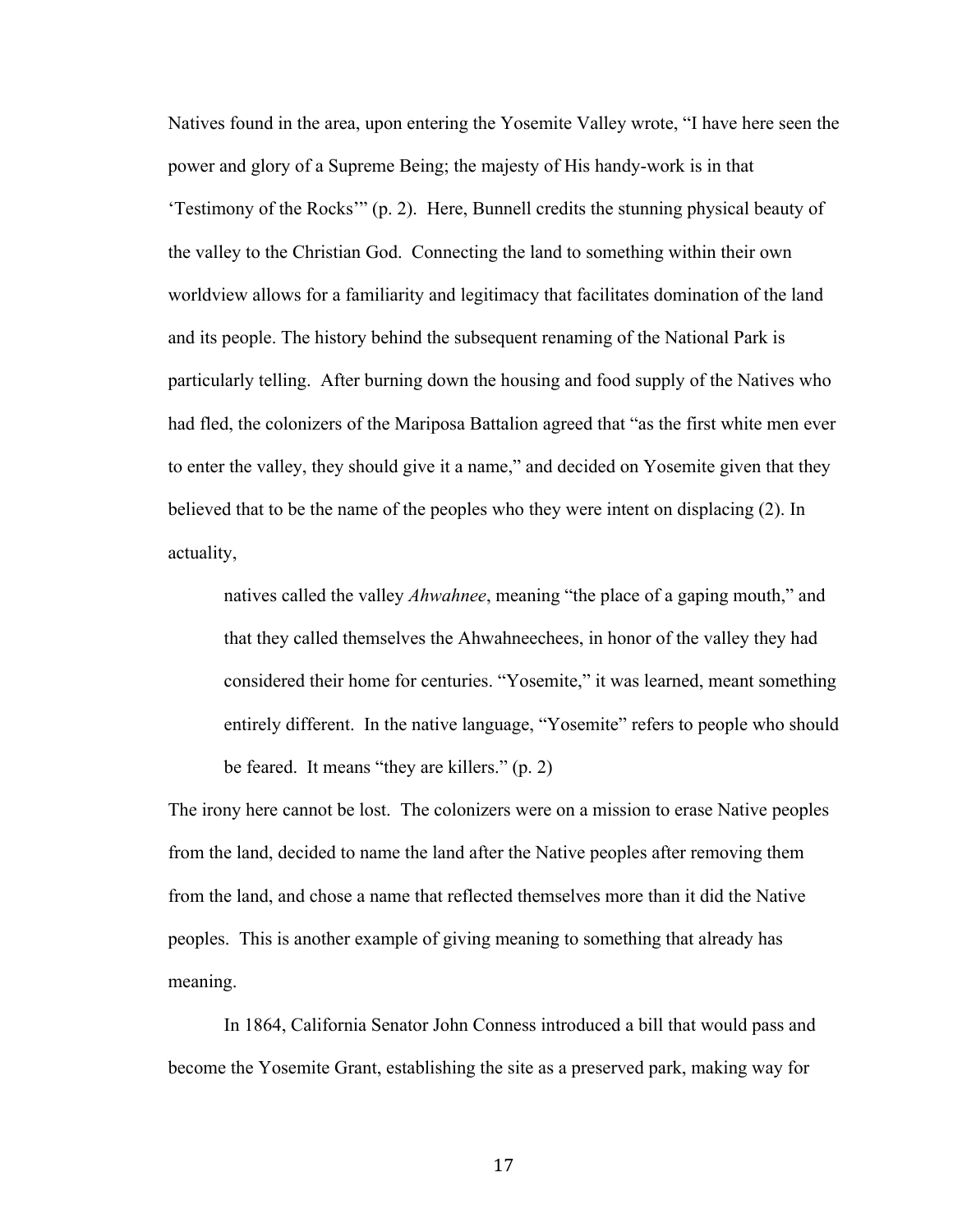Yellowstone to become the first national park a few years later. Introducing the bill, Conness said "I will state to the Senate that this bill proposes to make a grant of certain premises located in the Sierra Nevada mountains, in the State of California, that are for all public purposes worthless, but which constitute, perhaps, some of the greatest wonders of the world" and made it clear that he did so on behalf of "various gentlemen of California," particularly "gentlemen of fortune, of taste, and of refinement" (p. 8). Conness identifies the land as worthless, except aesthetically. This land was to be preserved for the leisure of elite white men from the West Coast. The land was repositioned as a resource to be managed and exploited in a different fashion.

## **Xenophobia in Environmentalism**

Managing this newly defined space came through the ideology of appreciation through separation. In order to appreciate the "environment," one had to be primarily located outside of the "environment," with occasional entry for leisure. In order for the environment to be preserved for appreciation, access needed to be limited so as to not exhaust resources. These ideas began to thrive through environmentalism and manifest in other white supremacist and patriarchal ways. This is seen clearly through the work of John Tanton, who "was centrally involved in several interlocking organizations, including Planned Parent Hood, ZPG [Zero Population Growth], and the Sierra Club, promoting what he defined as the overlapping agendas of immigration, population control, and environmentalism. Tanton used each of these platforms to mount his campaign against what he labeled the 'modern-day wetback'" (Gutiérrez 2008, p. 75). With the "environment" defined through white supremacy, it is the next logical step that white supremacy would continue to manifest itself in environmentalism.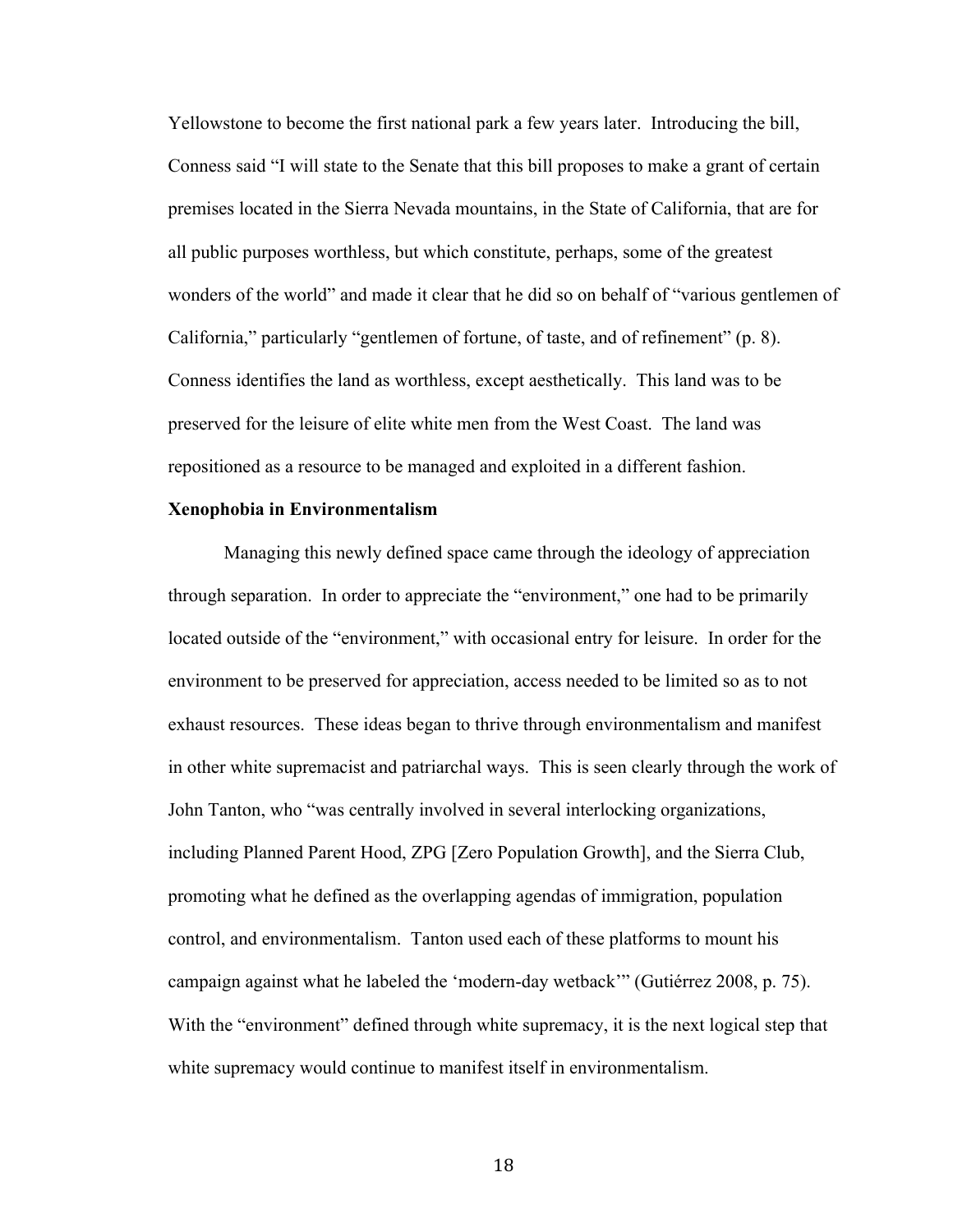Racism and xenophobia became institutionalized in environmentalism. Gutiérrez (2008) notes, "When Paul Ehrlich's *The Population Bomb* was published in May 1968 and distributed by the Sierra Club, Tanton was… so convinced by its message of impending world chaos through high birthrate that he handed out copies at every opportunity and encouraged Sierra Club leaders to sponsor a conference on population growth that would call for a national population policy" (p. 77). Tanton's investment in environmentalism was rooted in white supremacist patriotism and xenophobia, which led to patriarchal activism in birth control. The environmentalist perspective was that in order for the environment to be controlled and managed as a resource, population also had to be controlled and managed. This again, was racialized, as Gutiérrez (2008) explains, "Tanton held strong views about the necessity of family planning, especially for certain women. He felt that some women should bear children, while others should not" (p. 76). This preference for who should reproduce, and who should not, became particularly acute "as concern about the so-called population problem abated after demographers began issuing reports of a declining U.S. birthrate… population control experts identified a new adversary: the Mexican immigrant" (p. 73). At this point, it becomes clear that xenophobia overtook environmentalism, or rather; white supremacist xenophobia fully manifested itself within the colonial project of environmentalism. This xenophobia is a throwback to the efforts to remove *undesirables* from the *environment*.

Through environmentalism, the environment is to be preserved for the betterment of the nation, and xenophobia plays well within environmentalism, particularly when it concerns the need to control Mexican immigration for the preservation of the nation. This happened as, "Many population control advocates ominously pointed out that as the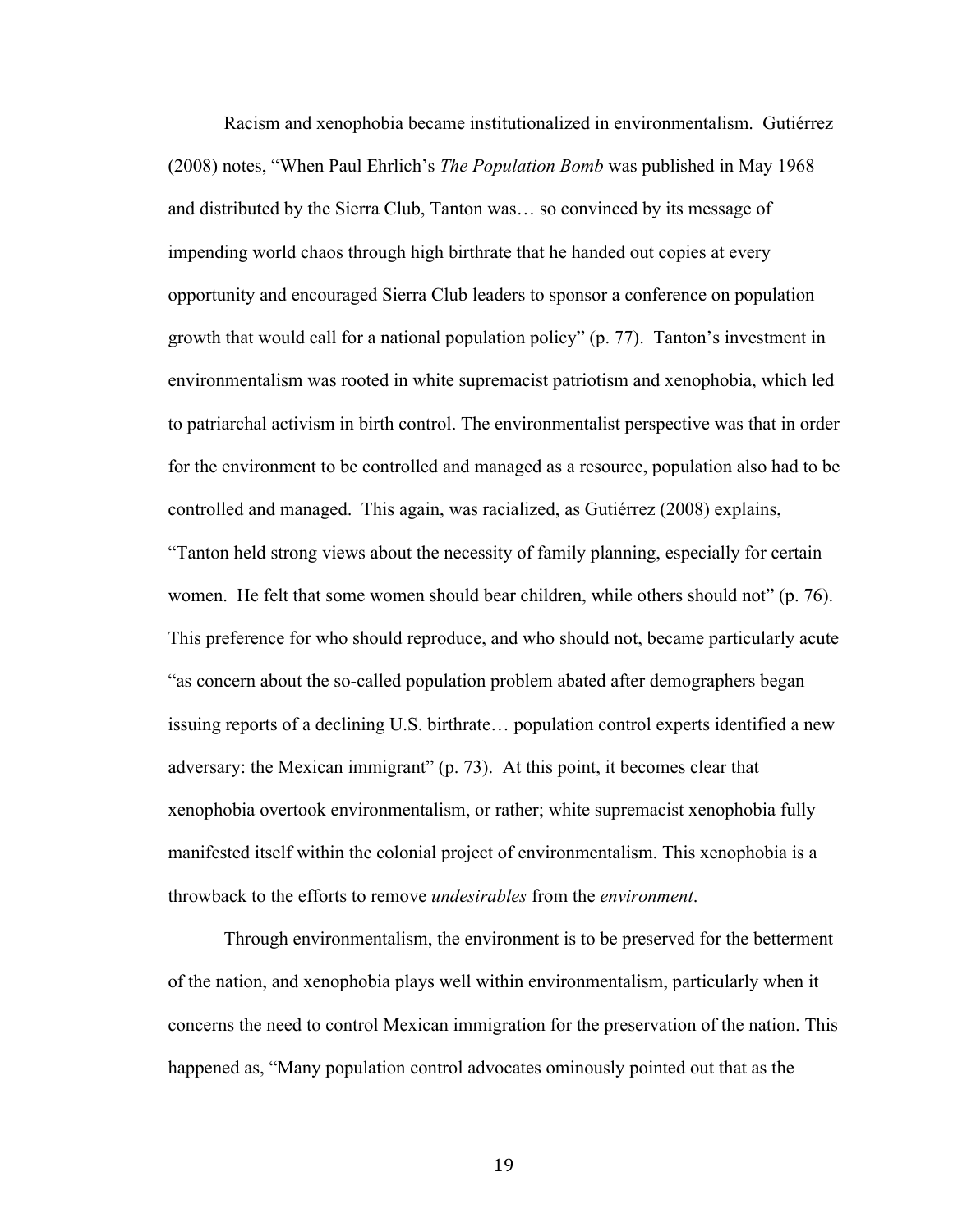nation's birthrates dropped, immigration became a larger percentage of the total growth rate…Convinced that unchecked immigration was undoing efforts to control overpopulation, Tanton sought to win other organizations over to the side of immigration control" (p. 79). He was successful at doing this. One bold move was the establishment of Zero Population Growth Inc. (ZPG). Like other organizations advocating for population control, "ZPG believed that immigration presented an impending national disaster" and believed it required "immediate and bold policy action, regardless of its racially charged ideas" (p. 75). "Racially charged" is code for overtly racist. Using the deteriorating environment as an indicator of immigration issues:

John Tanton's advancement of an immigration control platform focusing on the fertility of Mexican-immigrant women clearly shows how policymakers and population activists constructed and manipulated a racialized demographics aimed to incite fear in the general public for the advancement of an immigration control agenda…the interests that drive immigration reform have gone beyond the efforts of this individual advocate and have become a central component of debate in the

U.S. environmental movement. (p. 93)

It is important to recognize how environmentalism has worked to protect the nation-state, using white supremacist and patriarchal positions. Codifying indigenous dispossession through the discourse of resource conservation allows environmentalists to position themselves as rightful protectors and guardians against degradation, and rationalize their nativist xenophobia through the same discourse.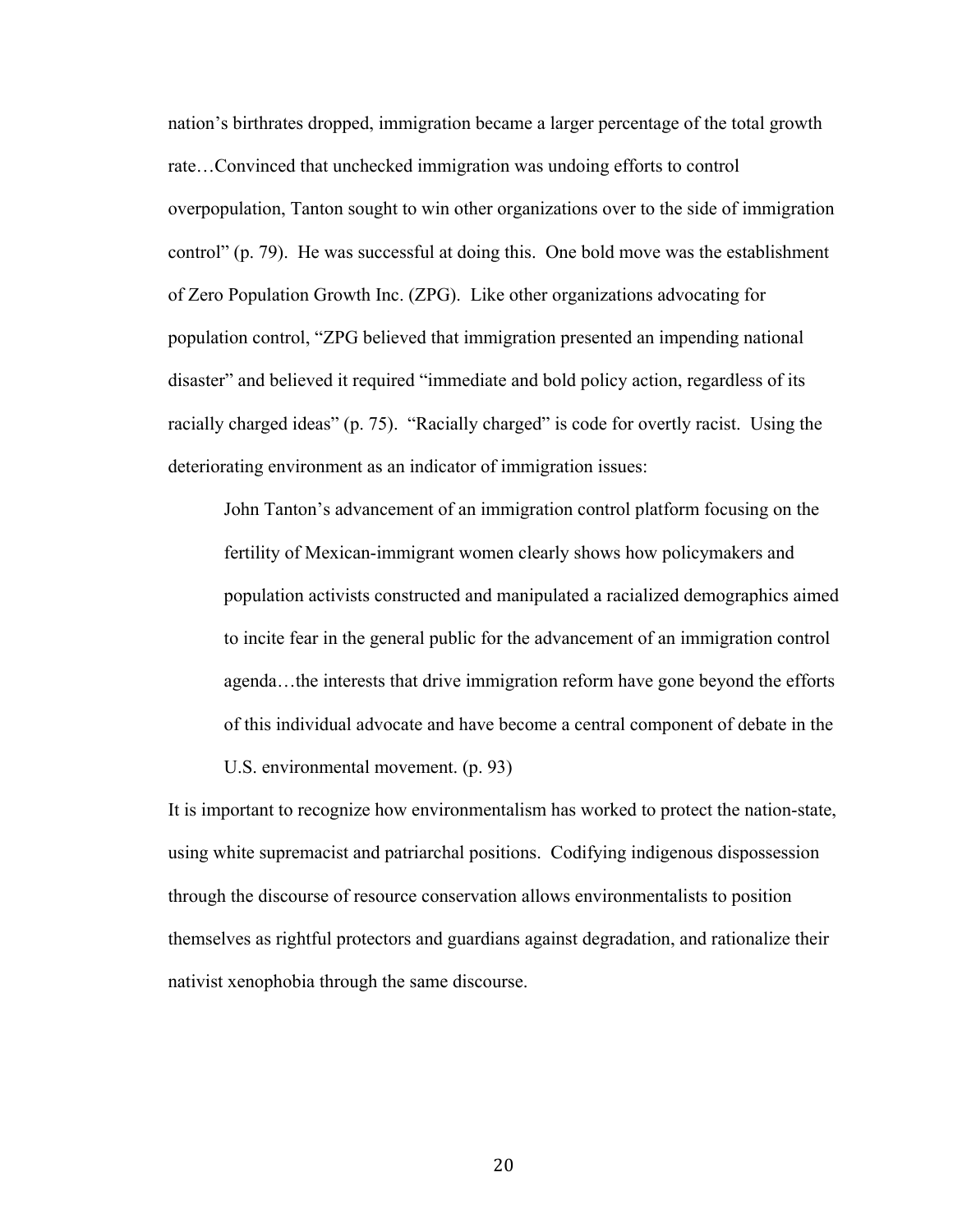## **Development has Identity**

 

Environmentalism and the environment, especially the National Parks, are seen as neutral, but it is important to understand their development and the worldviews through which they are created and the logics they perpetuate. Delaney (2010) implores us to understand how "engagement with race has enriched our general understanding of how space works to condition the operation of power and the constitution of relational identities" (p. 6). The Parks are not neutral or natural spaces. In fact, they have been produced through specific worldviews of coloniality. The idea that land can be fractured and kept separate, generating a seemingly democratic space for the enjoyment of all citizens, negates the reality of the dispossession and exclusion perpetrated on Native peoples who had developed their worldviews in direct connection to the land. This process redefined Native peoples and their engagement with their homelands, racializing the peoples and the lands. It is essential to understand that these types of racial formations<sup>1</sup> are "integral to the formation and revision of *all* American spatialities at all scales of reference, from the international (constructions of the foreigner, the wetback, the American) to the corporeal" (p. 7). Racial formation is engrained in State formation. Normalizing displacement and dehistoricizing lands initially generate a narrative of discovery and later justify the moral imperative for preservation.

Erasing the context of these formations simultaneously racializes and colorblinds. This logic appears to contradict itself, but Delaney explains:

<sup>1</sup> For more on the social construction of race, see Omi and Winant's (1994) *Racial Formation in the U.S.: From the 1960s to the 1990s*

 $2$  The term "Raza", meaning "the peoples," is used here as a term of reclamation rather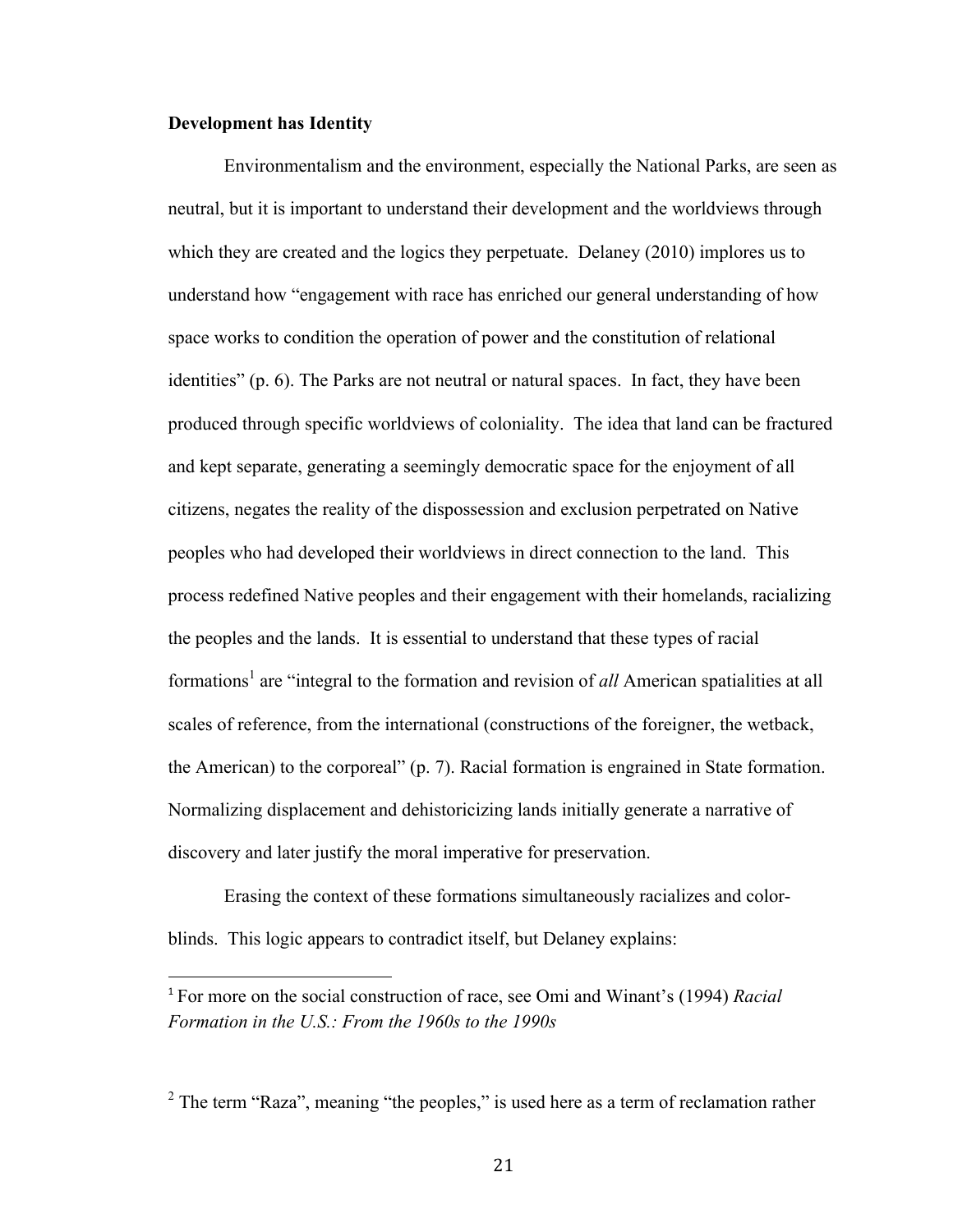Spaces may be produced in accordance with ideologies of color-blindness or race consciousness, of integrationism, assimilationism, separatism, or nativism. These race-centered ideologies combine with other ideological elements — such as those centered on public-private, ownership, sexuality, citizenship, democracy, or crime— and with other axes of power to produce the richly textured, highly variegated, and power- laden spatialities of everyday life. The questions for geographers might then be: how does the racial formation shape space, give meanings to places, and condition the experience of embodied subjects emplaced in and moving through the material world?" (p. 7)

Though destructive resource extractive capitalism and land preservation are seen as oppositional, as are urban settlement and rural living, they both contribute to, and are essential for, the maintenance of the State.

Co-optation, imposing meaning on what already has meaning, is a necessary process for environmentalism, the establishment of National Parks, and the State. Cooptation was accomplished through the infantalization of the land through stewardship. Indigenous people were infantilized in this process as well, often being removed from traditional homelands and becoming wards of the state through the establishment of reservations. The relationship of peoples and the land had been different, with the indigenous understandings that we are the land. Lands and Peoples are subjected to protection from expansion, ironically in the service of expansion. This protection does not inhibit exploitation. It instead manages exploitation. In the logic of coloniality, destruction and disconnection are a norm, with some relief provided through the occasional visit to a National Park, or some other open space. The National Parks present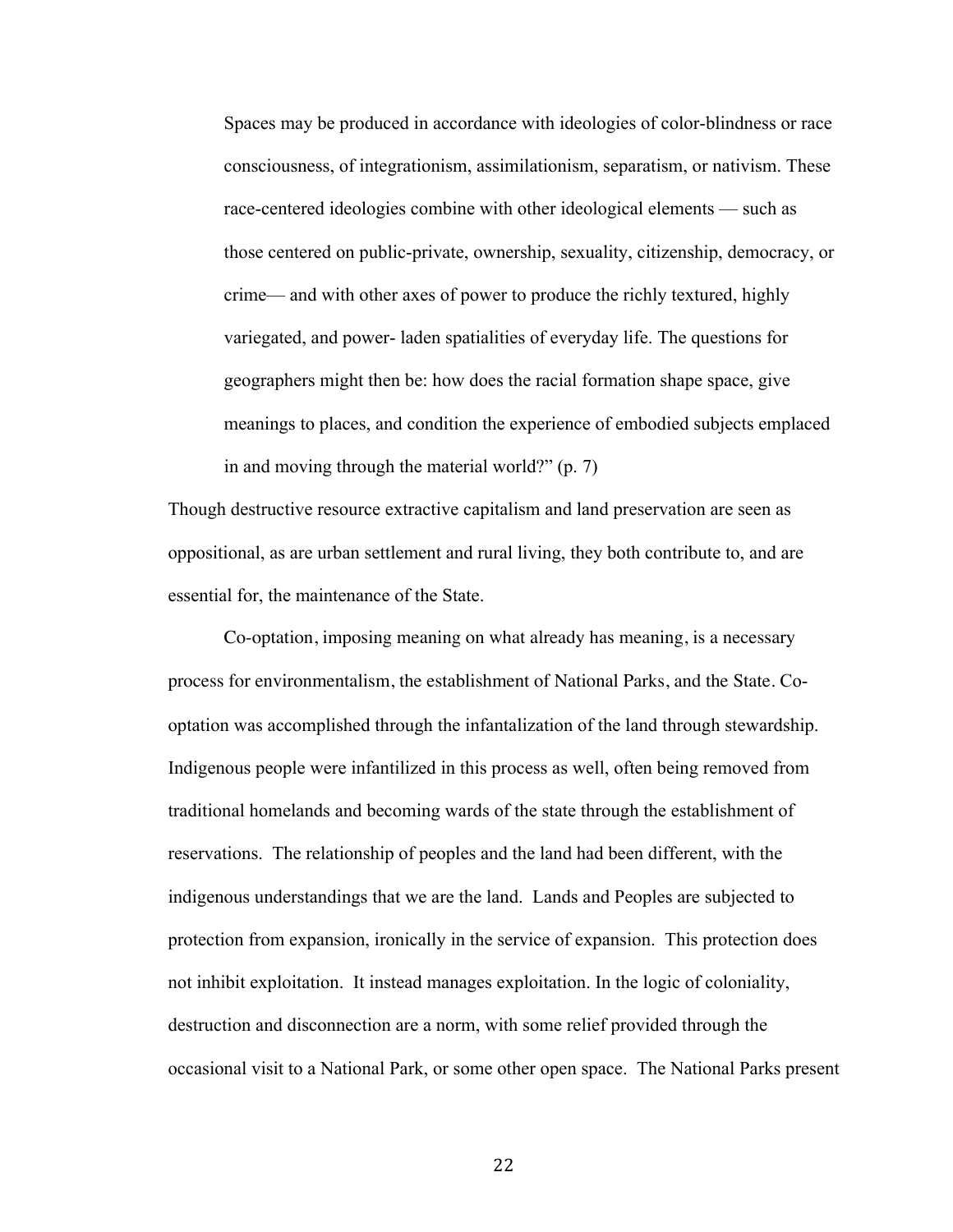a narrative of public space for public good, while necessitating dispossession and harm for its establishment. The environment is for "Americans" (Raced, gendered, classed and Christianized), opened to everyone instead of being recognized as the traditional homelands of Native Peoples. The uses of the lands are redefined as well. What does "enjoyment" mean? Lands that sustained Native peoples in intimate relation over thousands of years are now colonial theme parks that allow visitors to escape their ordinary routine and embody the rugged individualism of the first colonizers hundreds of years back, equally exempt from accountability.

## **Environmental Justice: Syncretism or Co-optation**

*The belief that Europeans and Native Americans are at different stages of development has underpinned European attitudes since the time of Columbus. Through the centuries, it has validated the certainty that some force greater than ourselves (God, History, Evolution) destines Europeans and Euro-Americans – for better or worse – to subdue the wilderness and supplant the "Indian"*

-James Wilson (1998)

According to Merriam-Webster, syncretism is "the combination of different forms of belief or practice" and to co-opt is "to cause or force (someone or something) to become part of your group, movement, etc… to use or take control of (something) for your own purposes." These two processes are fundamentally different. Given these definitions, syncretism might seem like a mutual process, where the beliefs or practices involved would give and take, resulting in a new set of beliefs or practices retaining components of the previous existing beliefs or practices but in a new form. Co-optation is appropriating and giving meaning to what already has meaning. While syncretism could describe a process where different beliefs and practices are equally valued as they are combined, co-optation involves a dominant set of beliefs or practices that reshape, redefine, and/or supplant subordinated beliefs and practices.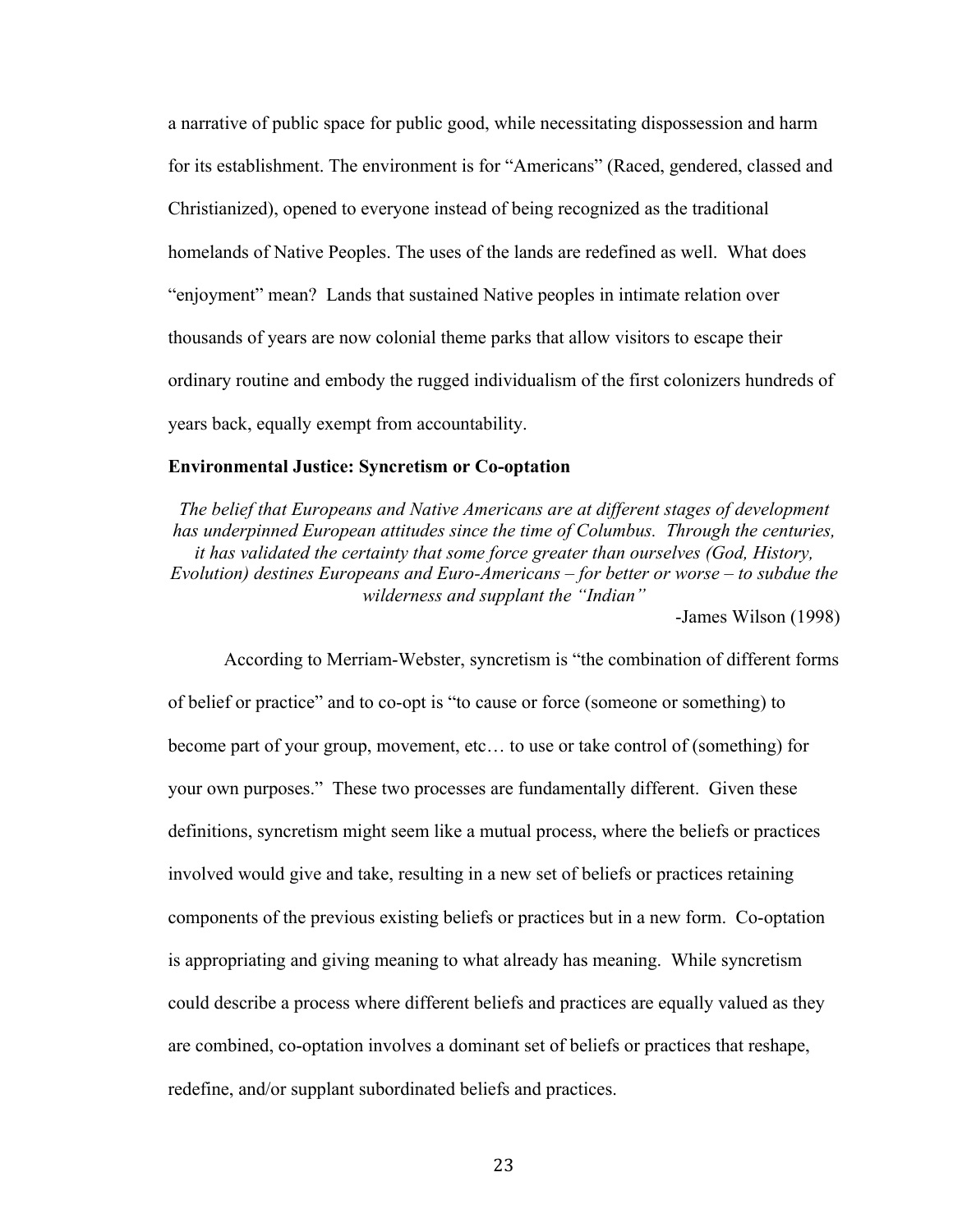Social organization, in what has become the United States, has not been syncretic. It would not even be appropriate to describe the ideas as borrowed from Native Peoples because of the dispossession that has been foundational to the establishment of the State. Many ideas of democracy, anarchy, communism, confederation, and union have been coopted by Europeans/Euro-Americans and have been distorted to the point that they are not easily identifiable as concepts that originate with Native Peoples (Wilson 1998, p. 120-122). Scholars such as Donald A. Grinde Jr. and Bruce E. Johansen with their texts Exemplar of Liberty: Native America and the Evolution of Democracy (1991) and Debating Democracy: The Iroquois Legacy of Freedom (1997), the latter with contributions from Barbara A. Mann, have reclaimed some social organization intellectual property for Native Peoples.

Similar to the social organization concepts above, concepts of the environment and relation to the environment have been co-opted. As discussed in Chapter 1, the "environment" has been raced, classed, gendered and Christianized. With the "environment" becoming White space, particularly reinforced through intense forced relocation and urbanization, we can be limited to understanding the environment through a lens which privileges Whiteness and Western worldviews. One example emerging from early colonial times is the ceremony of the Blessing of the Animals, part of the festival celebrating Saint Francis of Assisi, the patron saint of animals and ecology. With Catholic conversion, particularly coerced conversion of Native Peoples in the Americas, you have a transition from recognizing animals as being sacred unto themselves, understanding a greater interconnectedness, to animals having to be blessed by an intermediary. This Christian authority positions itself between Native Peoples and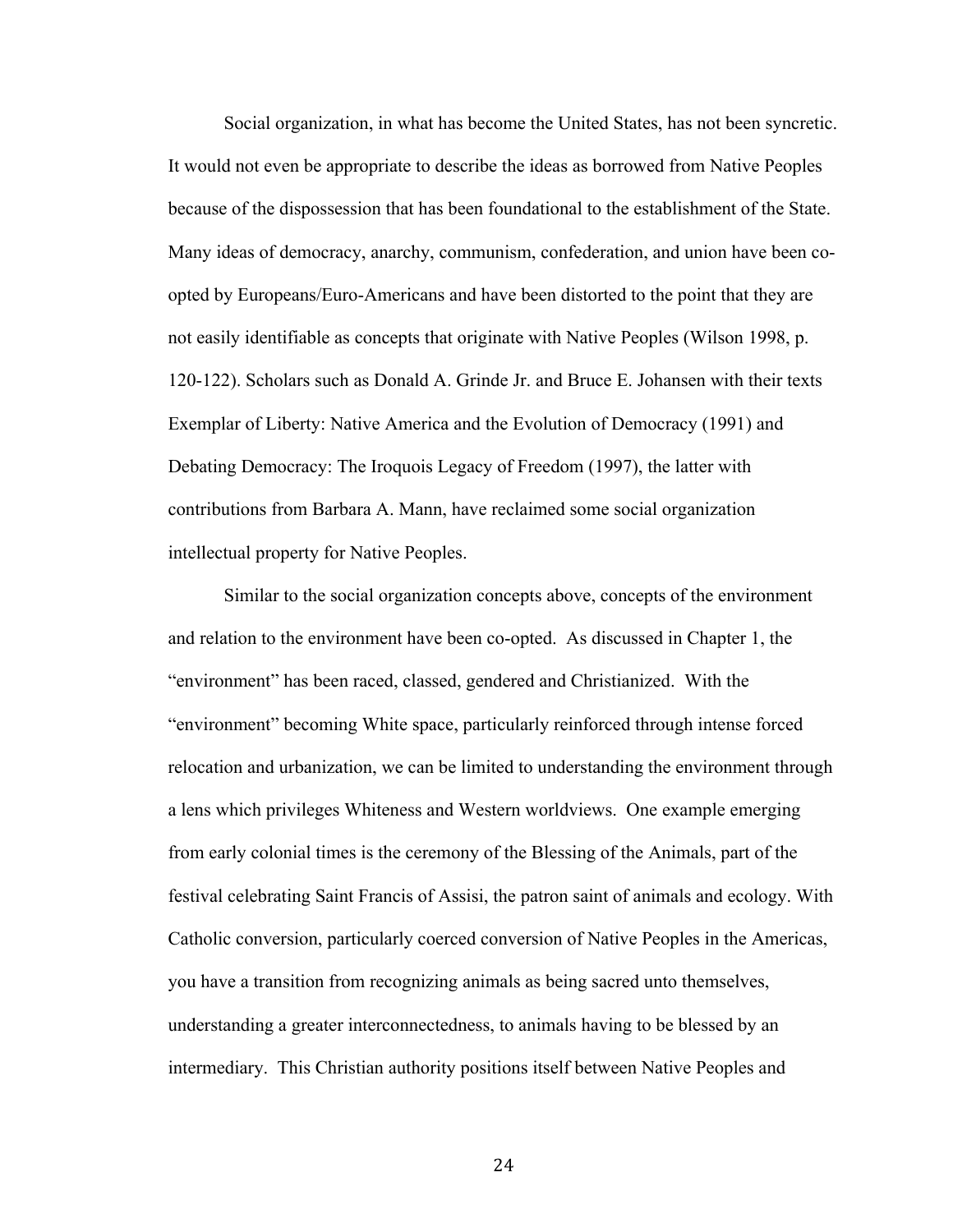animals, containing power over sacredness, redefining it and bestowing it upon others. This is exemplified through this prayer, common in the Blessing of the Animals ceremony:

Blessed are you, Lord God, maker of all living creatures. You called forth fish in the sea, birds in the air and animals on the land. You inspired St. Francis to call all of them his brothers and sisters. We ask you to bless this pet. By the power of your love, enable it to live according to your plan. May we always praise you for all your beauty in creation. Blessed are you, Lord our God, in all your creatures! Amen (Mackin, n.d.).

Through this process, we are compelled to center a Western concept of God and it's authority on Earth, the Church. The animals in themselves are no longer sacred, but must have sacredness bestowed on them through the medium of a Saint that is called upon by an ordained member of the Church.

Among the distinctions between syncretism and co-optation, the power dynamics at play in the processes, and the outcomes, it is important to understand the infantalization that manifests when meaning is given to things that already have meanings. This is important as we look at the development of "Environmental Justice," particularly in relation to environmentalism.

### **Race and "Environmental Justice"**

*A false collective memory facilitates subordination.* -Rudy Acuña (1998)

The terms "environmentalism" and "Environmental Justice" are inadequate in capturing the full breadth of the conditions of, as well as work being done in, communities of color. *Toxic Wastes and Race in the United States: A National Report on*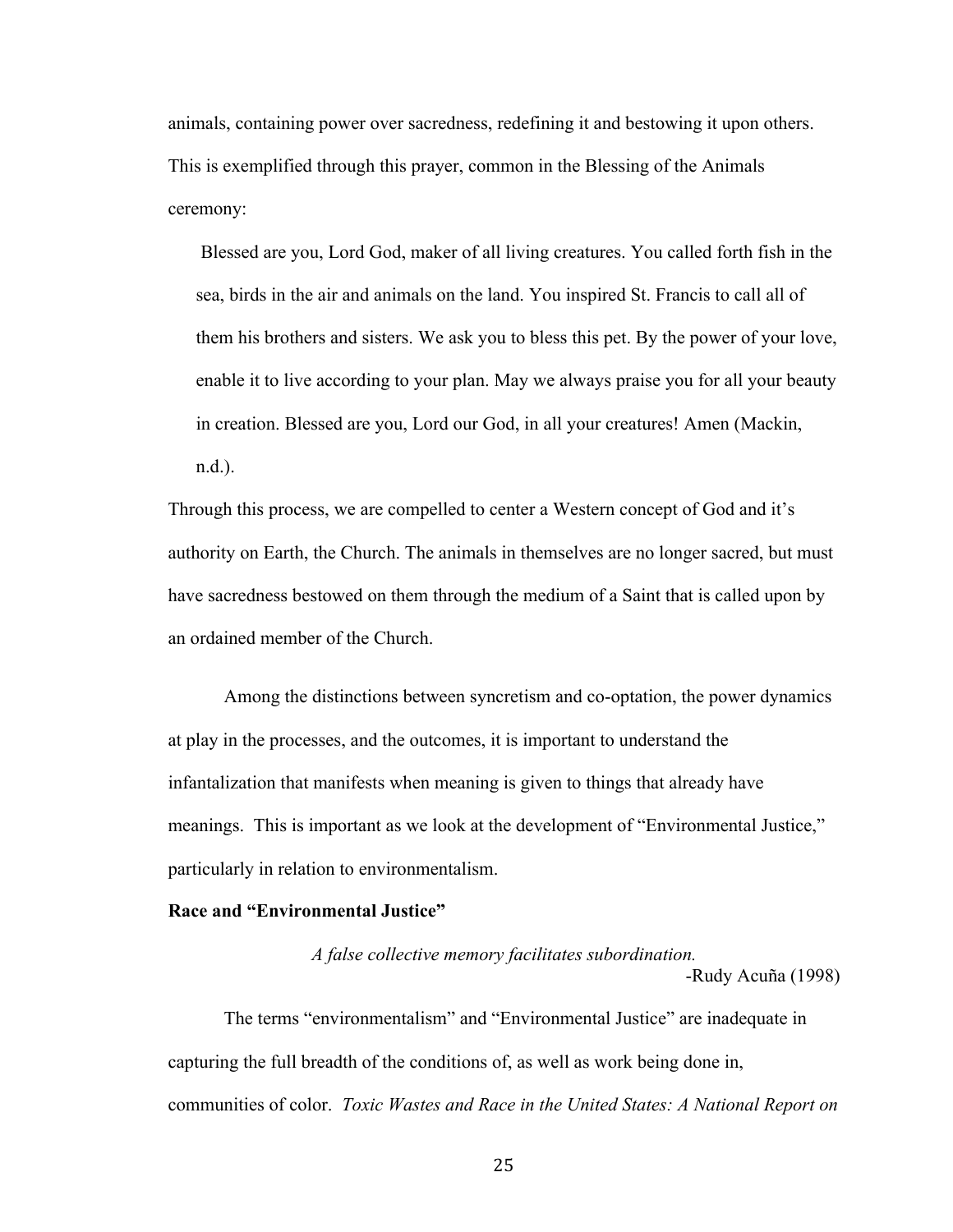*the Racial and Socio-Economic Characteristics of Communities with Hazardous Waste Sites* by the United Church of Christ Commission for Racial Justice (1987) is a report that was groundbreaking in bringing environmental racism to light using empirical data. The report found an undeniable correlation between the placement of toxic waste facilities and communities with a high rate of people of color and also concluded that communities with little or no toxic waste facilities have a low ratio of people of color. According to the data, the higher the percentages of people of color living in a community, the more hazardous waste facilities are found in that community. Using zip codes, the study discovered that class was less of a factor than race for determining proximity to toxic waste facilities. Direct connections between health affects to people of color and hazardous waste industry were made. This report was foundational in identifying community organizing against toxic waste facilities as environmentalism, which later developed into what is known as "Environmental Justice."

Moving beyond naming the connection between racism and the environment, Laura Pulido (1996a), in *A Critical Review of the Methodology of Environmental Racism Research*, examines how racism works to create situations where people of color are forced to live under certain circumstances and are denied economic and political access to resist these situations. In doing so, Pulido rebukes the challenge that environmental racism does not exist and calls for the development of an anti-racist and left movement, not environmentalism. Pulido's deep engagement with racism is in direct contrast to some of the shallow analysis, or lack of analysis, of race found in environmentalism. Pulido does not take race or class for granted, but instead works to pull at the fabric that normalizes marginalization. Concerning what at that time was coalescing as a movement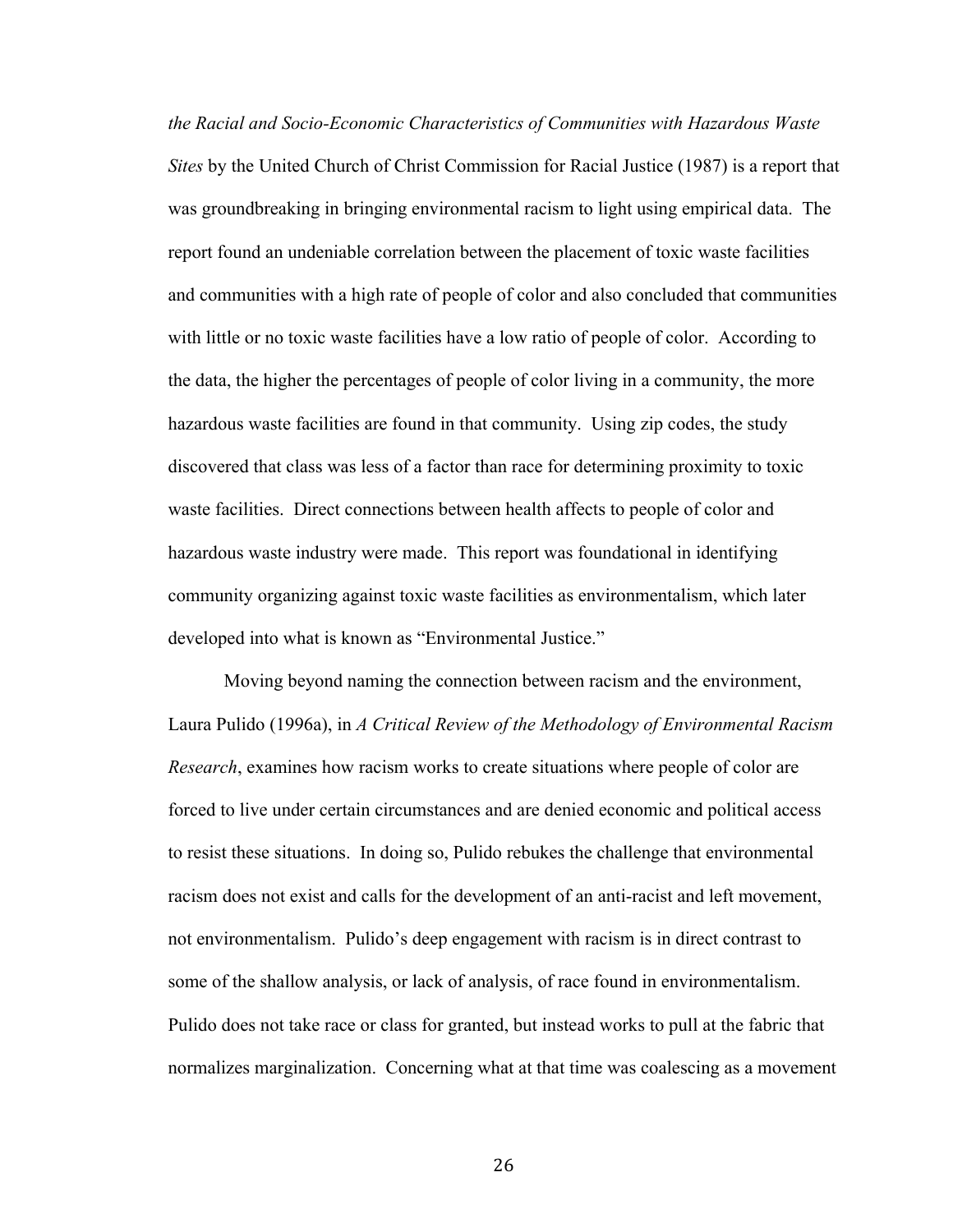in some areas, in *Environmentalism and Economic Justice: Two Chicano Struggles in the Southwest* (1996b), Pulido writes,

subaltern environmental struggles fit the mold of neither old nor new social movements. Instead they combine elements of economic struggles, identity politics, and quality of life issues… environmental struggles of the marginalized are very much about power. Only through gaining more power to change their conditions can oppressed people live in dignity and work toward social equality"  $(p. xvii-xviii)$ 

Pulido, points to the need for recognizing emerging struggles in new contexts. Exploring further in the same text, Pulido explains, "this new form of environmentalism goes by a variety of headings: grassroots, popular, livelihood, resistance, environmental justice, and resource struggles. What they all share is a counterhegemonic, or subaltern, location – they exist in opposition to prevailing powers" (Pulido 1996b, page 4). Here, Pulido pushes the analysis of the factors that contribute to the struggles, and identifies power as a place of contention, regardless of labels placed on the struggles. In an attempt to group the struggles, Pulido opens the door to a more nuanced analysis that has common ground, but also emerges in different contexts, especially outside of environmentalism. Further challenging normalized connections between race and environmentalism, Laura Pulido (2002), in *Reflections on a White Discipline*, develops the understanding of race as a spatial relation. Recognizing race as a spatial relation deepens the analysis of the work that Raza<sup>2</sup> engage in that may be labeled "environmentalism." This directly challenges

 $2^2$  The term "Raza", meaning "the peoples," is used here as a term of reclamation rather than "Hispanic" or "Latina/o" which limit reference to Spanish or Roman colonial experiences attempt to homogenize people through nation building and erode the true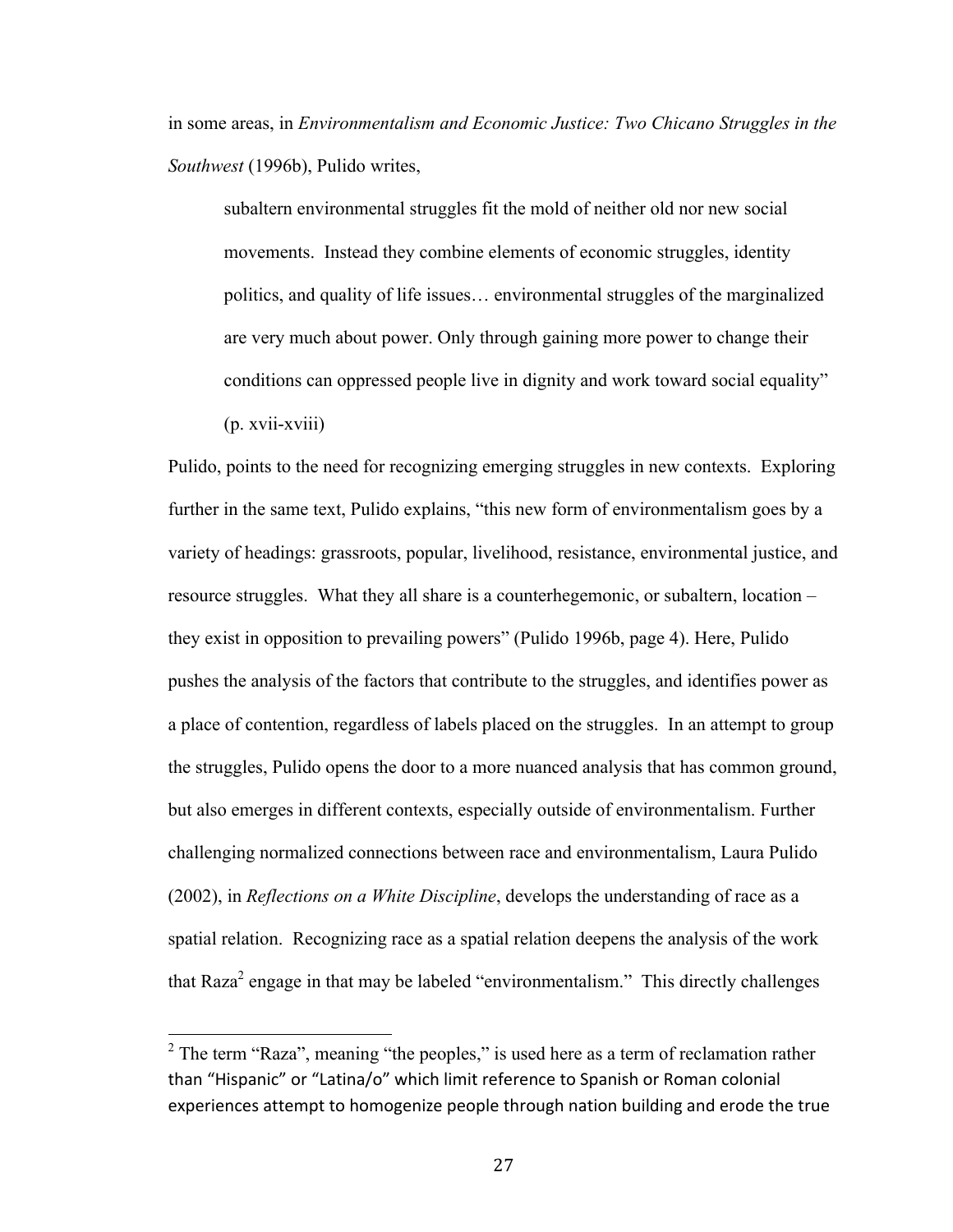the renaming that has occurred to fit this work into environmentalism post 1987. The deeper analysis allows for movement towards acknowledging the work that Raza engage in for its uniqueness and legacy.

### **"Environmental Justice" and Environmentalism: Where do we stand?**

Robert Bullard is often referred to as the father of "Environmental Justice" for his early activism and framing of the issues and struggles through his scholarly work. In *Dumping in Dixie: Race, Class, and Environmental Quality* (1990), Bullard presents the argument that concerns involving the environment were not relevant for Black people until the issues were presented through a civil rights discourse. He describes "Environmental Justice" as the junction between the struggle for civil rights and environmentalism. Directly challenging environmentalism, Robert Doyle Bullard (1993), in *Anatomy of Environmental Racism and Environmental Justice Movement*, presents an array of environmental issues concerning people of color. This is followed by an analysis of how mainstream environmentalism does not possess the tools to deal with these issues. Included in this field of tools that are lacking are analysis, vision and strategy. These tools are essential in any movement, but Bullard also challenges that mainstream environmentalism lacks a suitable organizational base to meaningfully address the real conditions of communities of color. It is asserted that race needs to be centered in the

value of diversity in culture and experience. "Raza" refers to communities that have Indigenous origins in the Americas mixed with Spanish linguistic and cultural customs. This definition allows individuals and communities to navigate their own histories and identities while still recognizing common experiences of colonization and other forms of disorientation brought about by the historical legacy of oppression. This definition is particularly useful for discussions of Indigenous migrants and disorientation in Chapter Four: *Testimonio* of this thesis.

<u> 1989 - Andrea San Andrea San Andrea San Andrea San Andrea San Andrea San Andrea San Andrea San Andrea San An</u>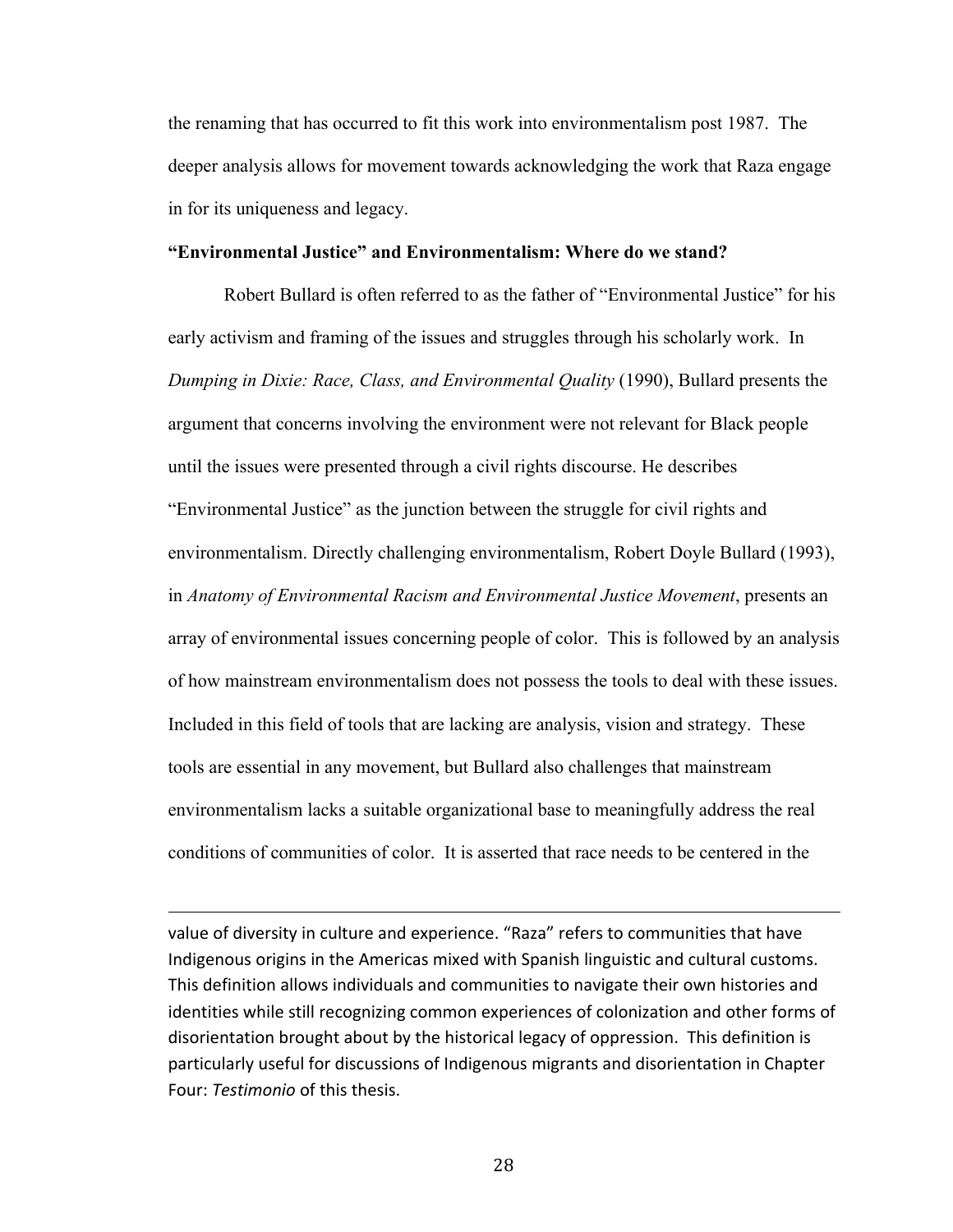work in order to be adequate. Bullard provides yet another concrete analysis attesting to the insufficiency of environmentalism. Despite Bullard's eloquent theorizing of the struggles, challenging environmentalism, he continues to locate "Environmental Justice" within the legacy of environmentalism.

Also addressing environmentalism, Dorceta E. Taylor (1993), in *Environmentalism and the Politics of Inclusion*, writes of the development of mainstream environmentalism and the lack of people of color in this movement. Taylor notes the struggles of people of color in the 80s as "Environmental Justice." The struggles Taylor categorizes as "Environmental Justice" shift toward an analysis of race and class and a focus on health and hazards. Though Taylor attempts to connect the work in the 80s to environmentalism, she lays out the groundwork for understanding how this work is radically different. One of the most noted differences in ideology is the move away from NIMBYism (Not In My Back Yard, defined as not wanting the issue in ones own community, but being okay with it being in a different community) prevalent in environmentalism, which shows the work of communities of color to be cognizant of a larger struggle. Despite these differences, Taylor (2000) locates "Environmental Justice" within environmentalism by explaining that the Environmental Justice Paradigm is the combination of civil rights discourse and concepts of the New Environmental Paradigm, the latest evolution of environmentalism These struggles are being tied in name to the legacies of oppression. More recently, Taylor (2011) continues to identify "Environmental Justice" within environmentalism and merely as a response to environmental racism. What is missed here, is that the responses are grounded in worldviews, some of which or not Western. Understanding the communities where these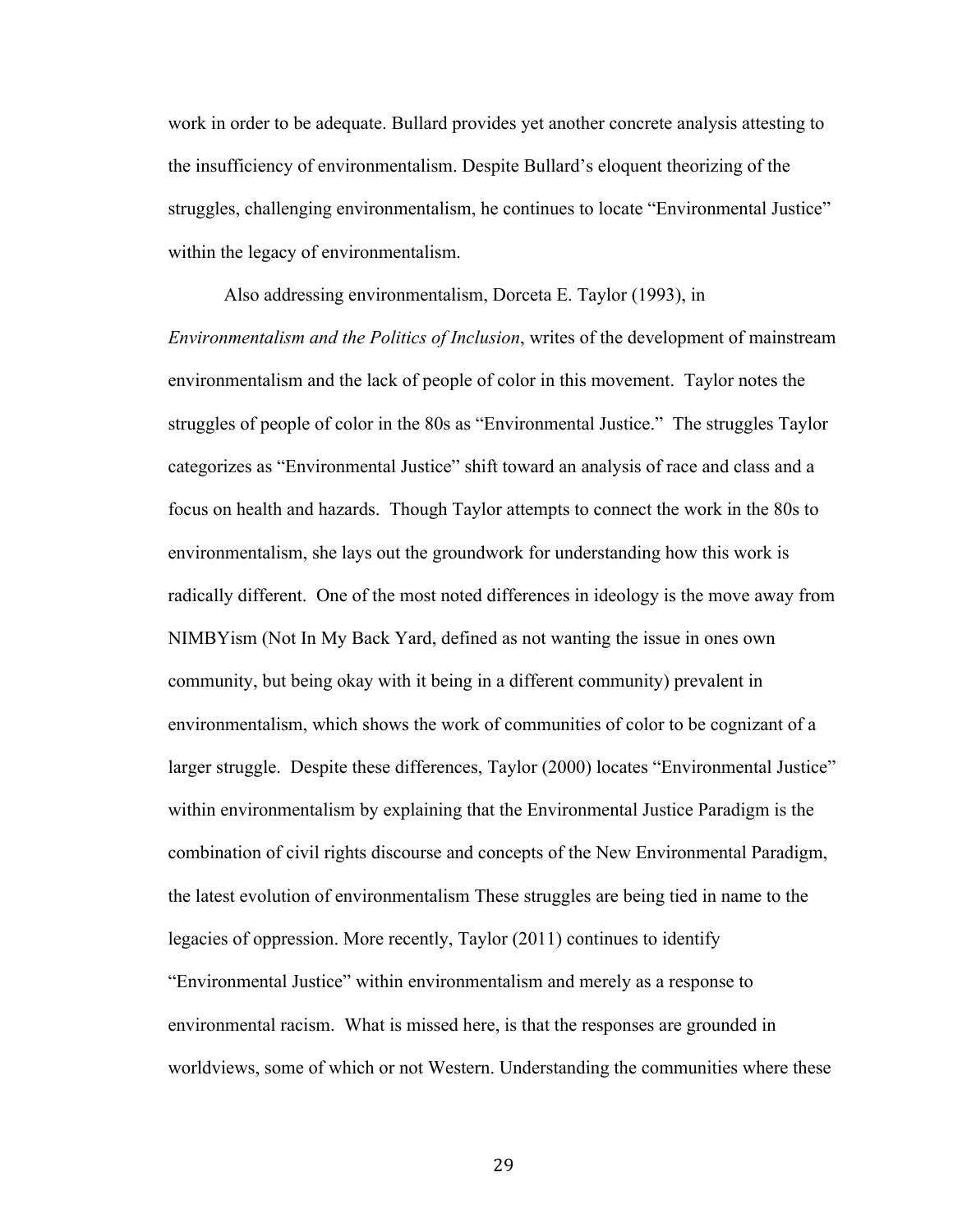struggles emerge, it becomes clear that analysis needs to go beyond simply how communities respond to oppression. It is crucial to engage the worldviews that are at the foundation of responses to oppression.

Devon G. Peña (2005) follows the same path that Taylor (1993) takes as far as examining the "environmentalism" work of communities of color. In his thorough book *Mexican Americans and the Environment: Tierra y Vida*, Peña (2005) presents scientific understandings of how the environment functions as well as different beliefs around these understandings. The two possible directions for where environmentalism could have headed are presented through John Muir's ideas of wilderness preservation and Gifford Pinchot's ideas of natural resource conservation, with Muir's ideas eventually winning out and continuing to be at the core of mainstream environmentalism. Peña covers a great deal of work in the Raza community that is deemed "Environmental Justice" including farm workers against pesticides and urban communities against toxics. Also chronicled are efforts of Raza to assert land and water rights as well as recoup and retain cultural ways of engaging in the environment. One of the most unique aspects of this book is that it covers a large history of Raza engagement with the environment before the initial invasion, challenging the notion that Raza began to engage in the environment in the late eighties. While Peña works to distance the struggles of Raza from mainstream environmentalism by showing a unique history and contemporary engagement with the environment, he still ties it to the legacy of environmentalism by labeling it "Environmental Justice" and identifying its emergence as a convergence, similar to Bullard and Taylor.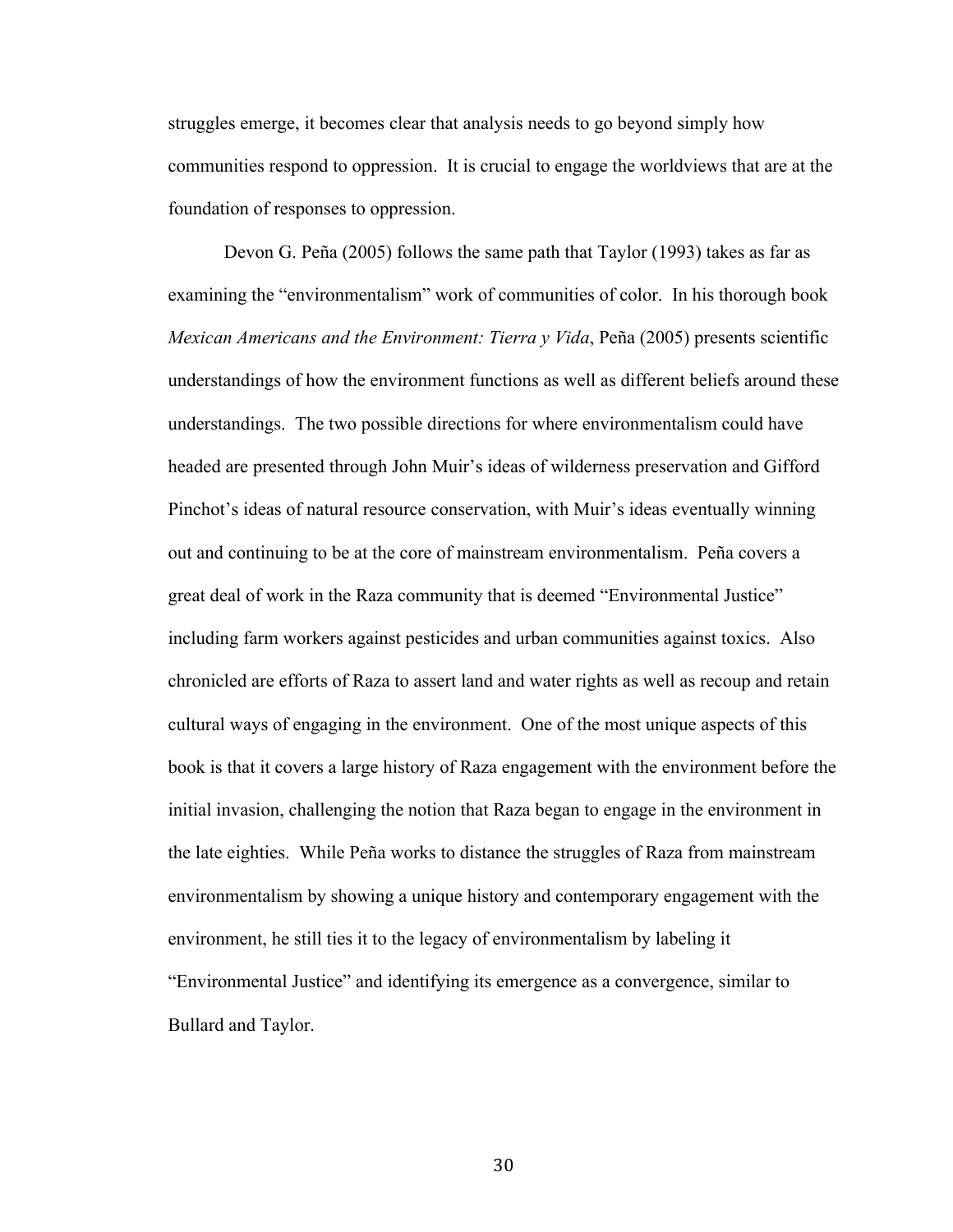It is important to recognize the People of Color Environmental Leadership Summit of 1991 for producing the *Principles of Environmental Justice*, which represents the foundational step in identifying a large portion of grassroots activism within working class communities of color as "Environmental Justice." There was a large representation of organizations challenging environmental racism from around the nation that came to a consensus on the basic principles of the movement. At the heart of the agreement was the prioritizing of the preservation of spiritual relationships with the land, culture, language, beliefs about the land, and ways of healing, all grounded in non-Western worldviews. Along with this, economic alternatives to the industries harming communities were called for. In the document, there is recognition of the history of colonization and its contemporary manifestations of genocide and hazards in communities. There is a call to work for liberation of communities politically, economically and culturally. In reading the document, it becomes apparent that the call is actually anti-colonial (against contemporary colonization), and decolonial (reversing colonization) in its efforts. The words "Environmental Justice" begin every principle in the document but the principles themselves run counter to many of the aims and tactics of mainstream environmentalism. Associating with environmentalism through the term "Environmental Justice" is done to create lines for coalition building, but what is lost is the nuance of the communities leading struggles. There is a clearer and less restricting field for coalition building, which can be found in histories of, as well as resistance to, colonization.

In a reflection on the "Environmental Justice" movement, Paul Almeida (1998), in *The Network for Environmental and Economic Justice in the Southwest: An Interview*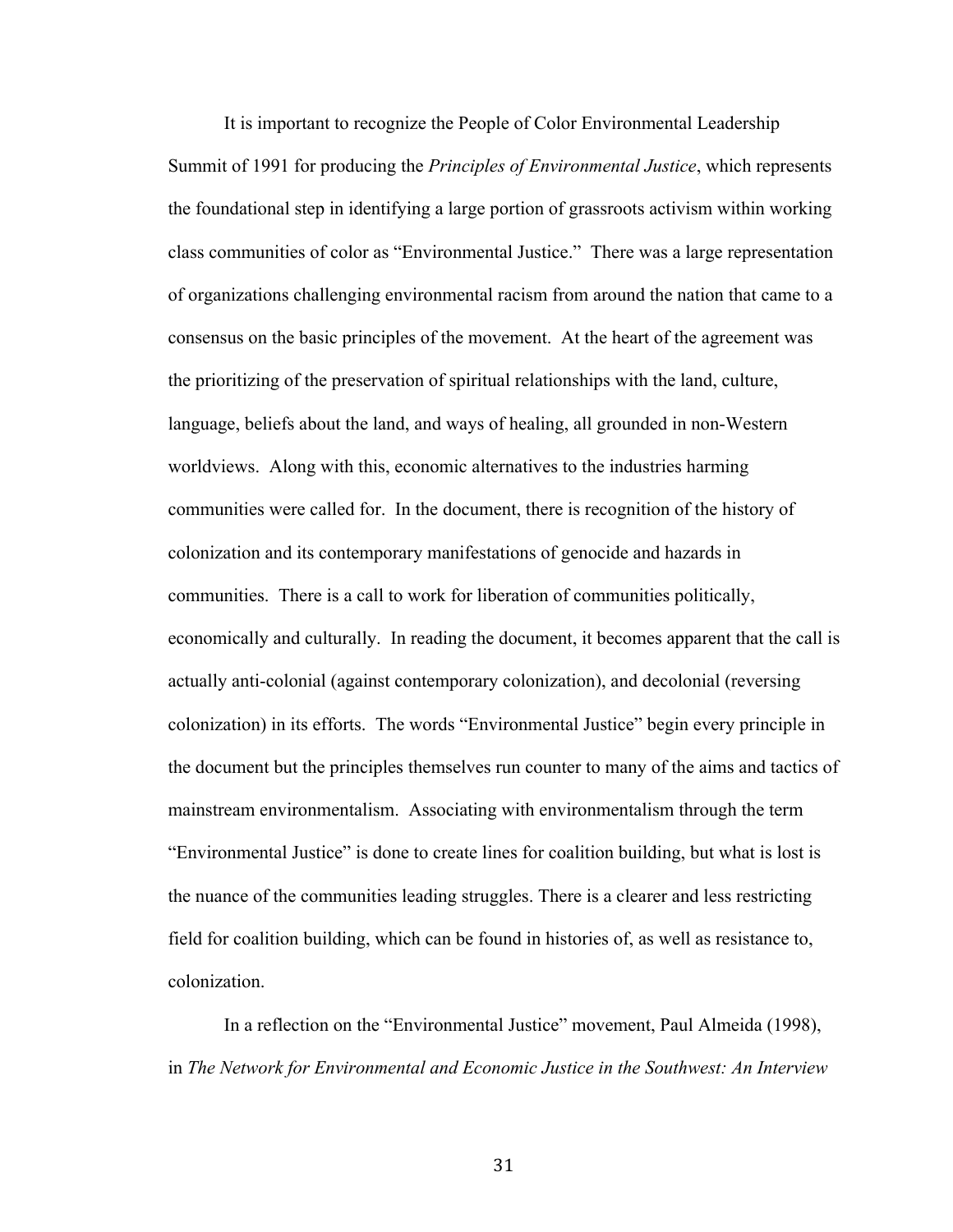*with Richard Moore*, interviewed well-known community activist Richard Moore, who is often identified as a leader within the "Environmental Justice" movement. Moore covered a large history of "Environmental Justice" work across the nation as well as in the borderlands on the south side of the United States-Mexico border. The diversity of the movement and the determination of working class people of color, and women specifically, to resist oppression is clear. Moore characterizes the movement as multiracial coalition building with a focus on the environment and the economy. He connects the struggles to environmentalism but doesn't couch the struggles within environmentalism just because the struggles involve air, land and/or water. Moore noted the need for broad based community organizing and de-emphasized the "environment" from a mainstream standpoint in favor of a more general movement, which shows where Moore sees the work he and others engage in within a larger context.

The tendency of scholars and activists that engage in "Environmental Justice" to locate the work outside of environmentalism but still part of it points at the inability of environmentalism to capture the full breadth of the conditions of communities of color as well as the struggles in response to these conditions. This emphasizes the importance of analyzing our communities and the activism of our communities within a larger anticolonial and decolonial framework which allows for more nuanced narratives. If "Environmental Justice" is left as the latest evolution of environmentalism, the struggles become disconnected from longer legacies. Environmentalism is not needed as a medium to understand the struggles identified as "Environmental Justice." In fact, locating "Environmental Justice" within environmentalism disassociates it from being overtly anti-racist.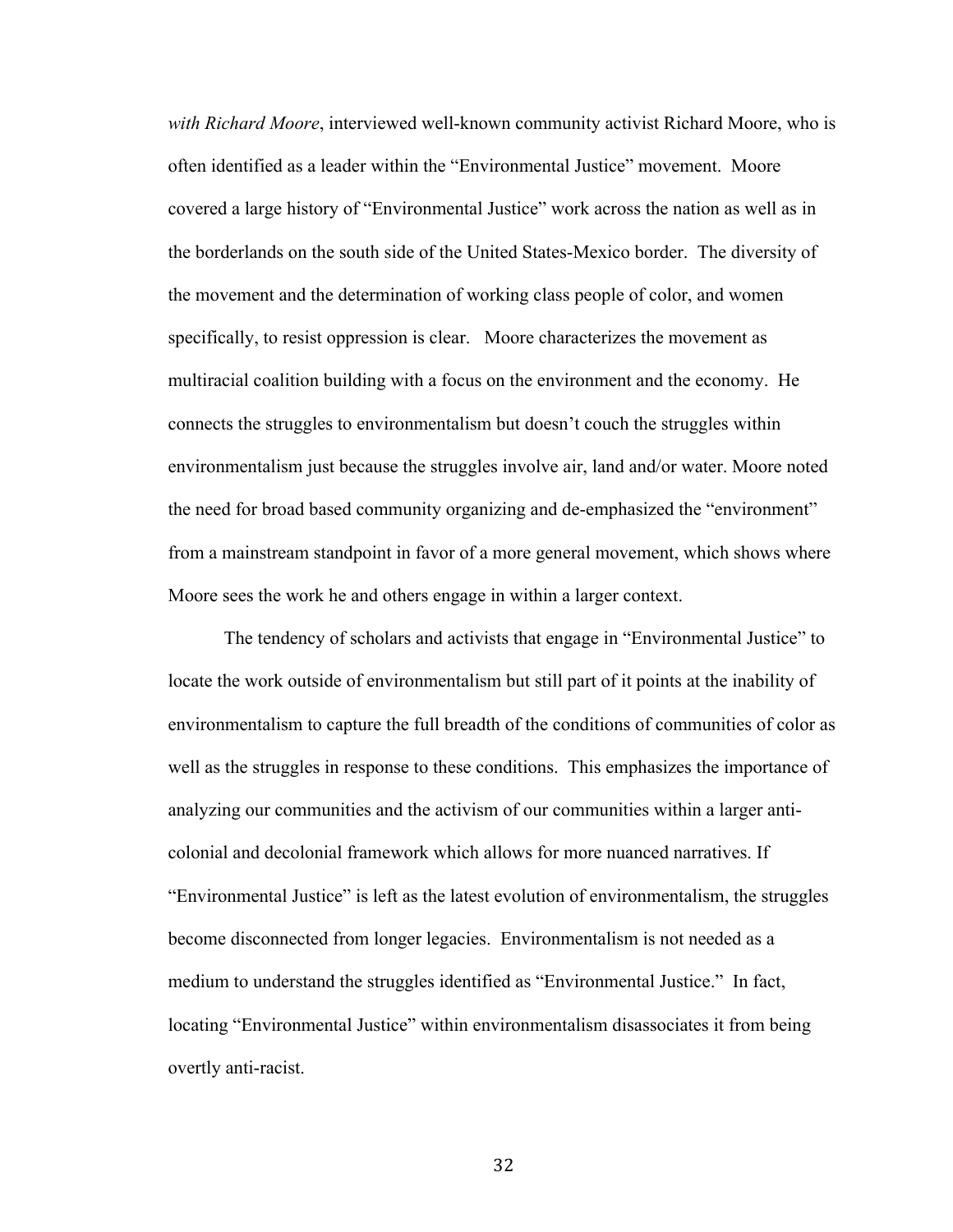### **Academic Intervention, State Response and the Need for Continued Struggle**

As "Environmental Justice" has been embraced in academia and the State, it is important to understand the ways in which it builds the capacity of struggles, and ways in which it becomes a barrier. Academics have worked hand in hand with communities in struggle consistently, helping to theorize the struggles, research the issues, and provide tools for communities to challenge the problems in ways the State views as legitimate. The State has engaged "Environmental Justice" begrudgingly at times, in ways that generate a rhetoric of condemning past wrongs, while at the same time reproducing these wrongs in contemporary ways, through processes and projects.

The U.S. Environmental Protection Agency's (EPA) Environmental Justice webpage includes a narrative of the development of "Environmental Justice" which is consistent with the narrative presented by Robert Bullard (U.S. Environmental Protection Agency, 2012). The narrative highlights the role of activists and academics in pressuring the State into action on issues of environmental racism. It grounds "Environmental Justice" in the Civil Rights Movement and brings the movement up to the 90s, with the Congressional Black Caucus presenting it's case to the EPA that people of color and lowincome communities face disproportionate impacts from polluting industries. President Bill Clinton's 1994 Executive Order 12898, "Federal Actions to Address Environmental Justice in Minority Populations and Low-Income Populations," represents a pinnacle moment in the struggle of the academics and activists pressuring the State. The Order calls for communication across agencies, access to information for marginalized communities, analysis and action on federal projects that disproportionately impact lowincome and communities of color, and highlights existing law that should protect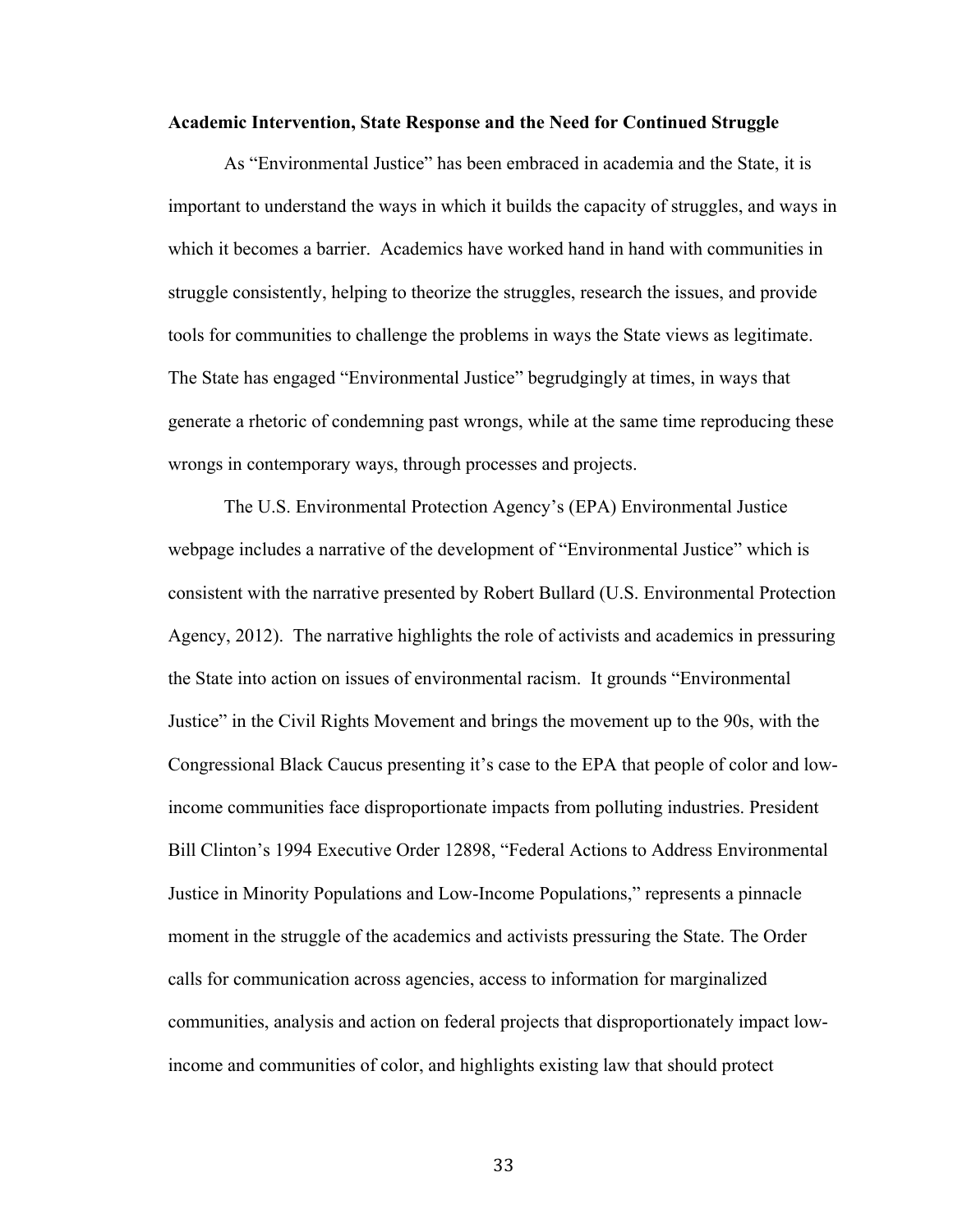disproportionately impacted communities. These are all actions that should have already been happening, so the Order subtly admits the State was enabling environmental racism.

EPA's definition of "Environmental Justice" is problematic. One especially unfortunate aspect of the definition of "Environmental Justice," as defined by the EPA, is that it seems to dehistoricize the issues as it calls for "the fair treatment and meaningful involvement of all people regardless of race, color, national origin or income" (U.S. Environmental Protection Agency, 2012). In my experience dealing with the I-710 Improvement Project, agencies do not see a problem with the project negatively impacting communities as long as it is "fair," in that all the communities are impacted, and distributes the impacts without regard for race or income, in that they do not see a problem as long as there is consistency in who gets impacted. Given that the I-710 is located in the South East area of Los Angeles County, the communities are relatively consistent communities of color and low-income. Because of the consistency, the agencies leading the project feel justified in explaining that the project does not have any "Environmental Justice" issues. This reasoning negates the fact that this facility and other existing goods movement infrastructure already disproportionately impact low-income communities of color, and these communities carry the burden for the movement of goods across the nation. Also, the definition limits the focus of the matter to issues "with respect to the development, implementation, and enforcement of environmental laws, regulations, and policies" (U.S. Environmental Protection Agency, 2012). With the I-710 project, what this has resulted in is the lead agencies using the requirements as a maximum instead of a minimum. The laws, regulations and policies that should be in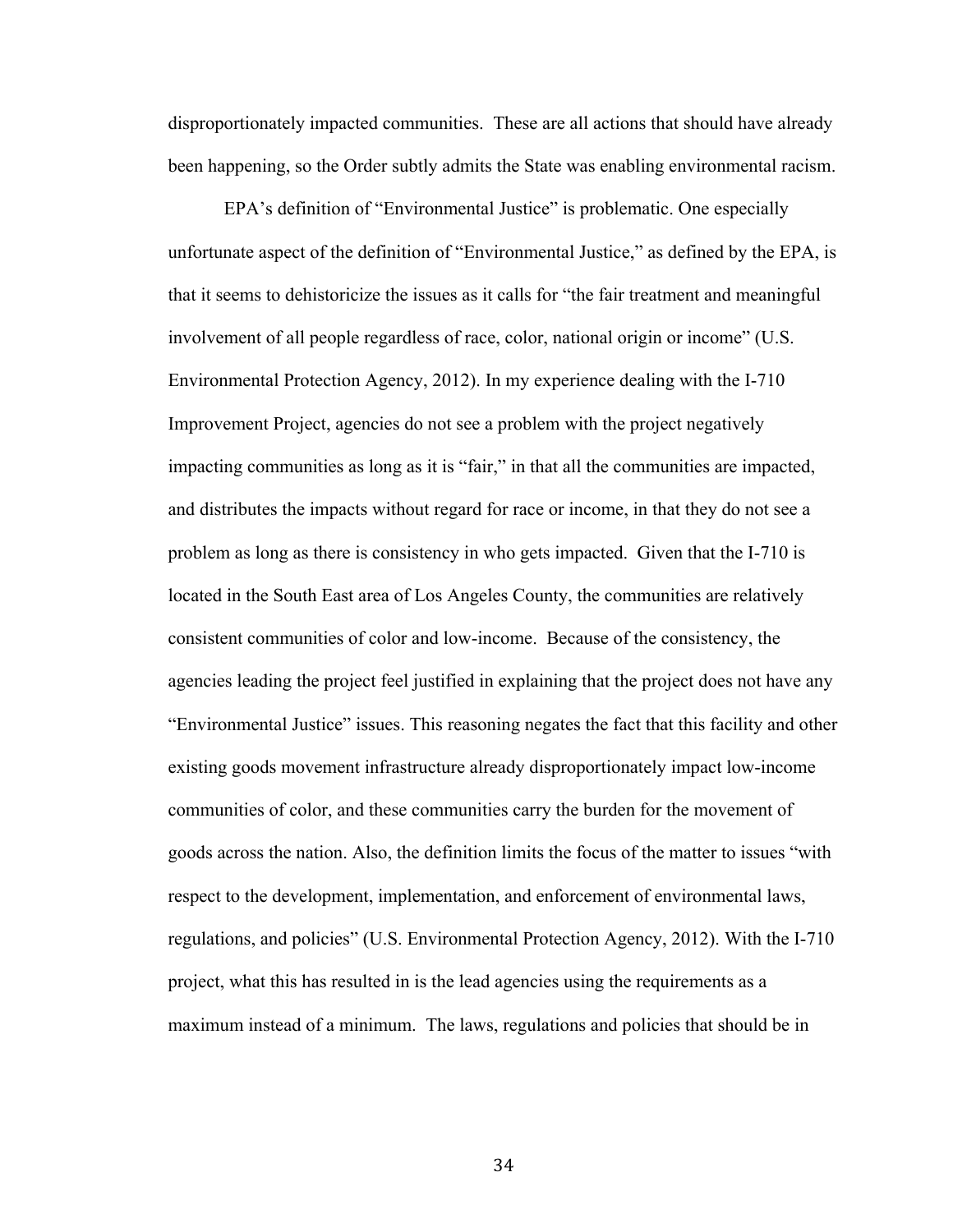place to protect vulnerable communities become a ceiling instead of a platform to remedy existing and future issues.

When it comes to local jurisdictions, such as the Southern California Association of Governments (SCAG), the "Environmental Justice" policies come from outside the agency. Specifically, SCAG recognizes Title VI of the Civil Rights Act of 1964 as the federal policy they comply with by disclosing information on burdens from their projects, particularly when they relate to communities of color and low-income communities. Unfortunately, this seems to be treated as a formality at times, just a box to check off but without value placed on meaningful public participation. Regarding "Environmental Justice," SCAG's website shares, "Environmental Justice is about equal and fair access to a healthy environment, with the goal of protecting underrepresented and poorer communities from incurring disproportionate environmental impacts" (SCAG). This comes across as a loose acknowledgment that communities of color and low-income communities are facing disproportionate impacts, but does not commit the agency to action. For communities on the front lines of these struggles, a goal is meaningless if there is no accountability. The only way this has come about is under pressure from activists and academics.

One of the most impactful tools developed by academics has come from Manuel Pastor, Rachel Morello-Frosch and Jim Sadd. The Environmental Justice Screening Method is an analytical tool that combines demographic data, data on exposure to pollution, and represents this data geographically to show toxic hot spots, which are identified as "environmental justice communities" (Pastor, Morello-Frosch, and Sadd 2013). This tool has proven to be very successful and has been transformed by the state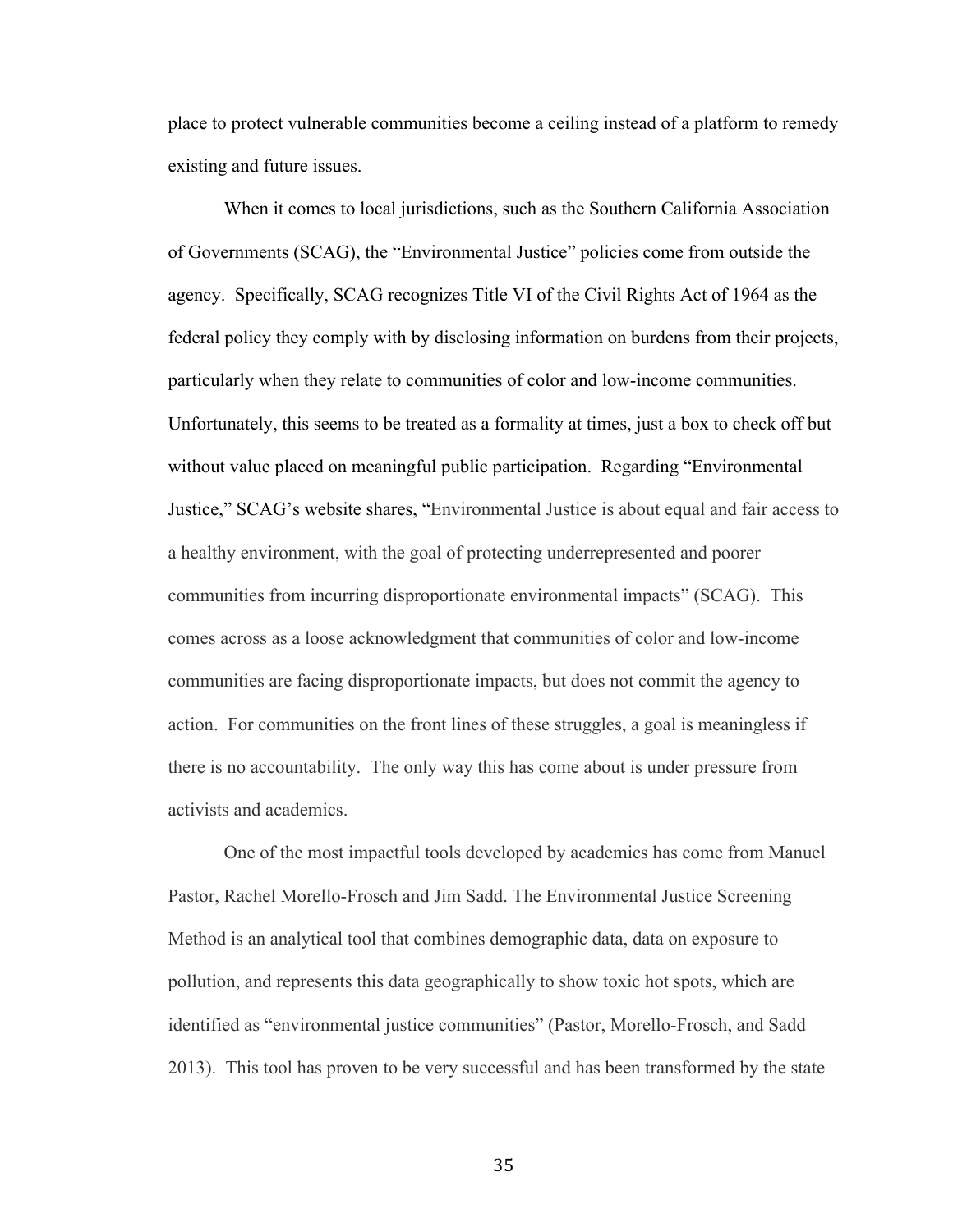of California into the CalEnvironScreen 2.0, a state program that has taken demographic data (not race) that might make communities more vulnerable (examples: large population of children and elders, low levels of education, language isolation), along with data on exposure to multiple pollutants, represents the data geographically and issues scores up to 100 per census tract around the state. This government acknowledgement of disparities has been useful for raising visibility to issues of environmental racism, particularly in Los Angeles, the Bay Area and the Central Valley. This data is taken by communities and used for self-defense, adding more weight to the struggles to build healthier communities. The U.S. EPA has been working on a similar tool at a national level, which is expected in 2015.

# **The Case for Nuanced Analysis**

The destructive force of the colonial State and Western worldviews has impacted Native peoples, people of color and low-income communities in varying ways. This legacy continues today with the contemporary State and is challenged with diverse strategies and tools from historically aggrieved communities who continue to be negatively impacted disproportionately. As we examine these struggles, we must relocate their origins by understanding the specific worldviews that inform the struggles. Through the analysis of case studies, we will better understand in which ways these communities, their struggles and the worldviews at their foundation, are in conflict with the Western worldviews that have formed the State.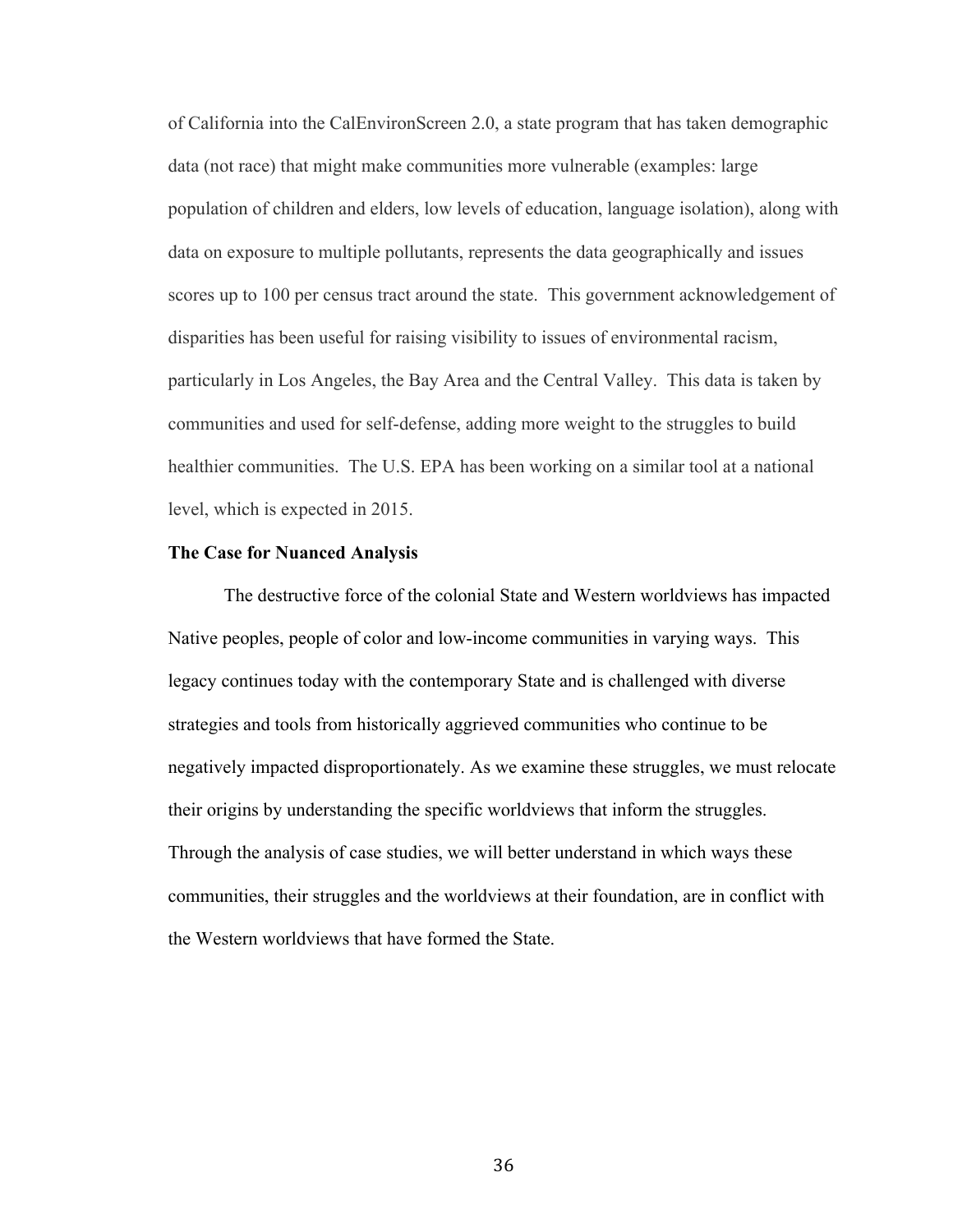#### Chapter 3: Methodology

In a conversation with my *compañera* (partner) Floridalma Boj Lopez, she brought up *The Ethnography of Empowerment: The Transformative Power of Classroom Interaction* (H. A. Robinson, 1994). In her interpretation of Robinson's argument about research not just being about extraction, but also empowering for the informants, Floridalma extended the analysis by posing the possibility of "changing research from a process of extraction to a process of instruction" (personal communication, June 9, 2014). This approach is reflective of my work. I started this academic project in 2008, but the conversations that inform my work have been taking place for my whole life, in car rides, over meals, in the streets, at parks, and in living rooms. My grandparents and mother are not informants. They are co-creators.

The reality is, these conversations have been taking place for generations in my family, with three generations building community on the Eastside of Los Angeles for six decades, and the fourth generation currently emerging. This is an effort to lay out more of our story. In order to contextualize our specific stories, the emergence of environmentalism and "Environmental Justice" needed to be analyzed. Understanding environmentalism as part of the colonial legacy of the State, and "Environmental Justice" as not located within environmentalism, creates the space for the oral history of my family to demonstrate the longevity of the indigenous principles/worldviews that inform the community building we have done.

Recognizing the uniqueness of Indigenous Peoples and experiences with colonization, the importance of qualitative research when attempting to engage in a process of understanding is especially apparent. A qualitative approach to conducting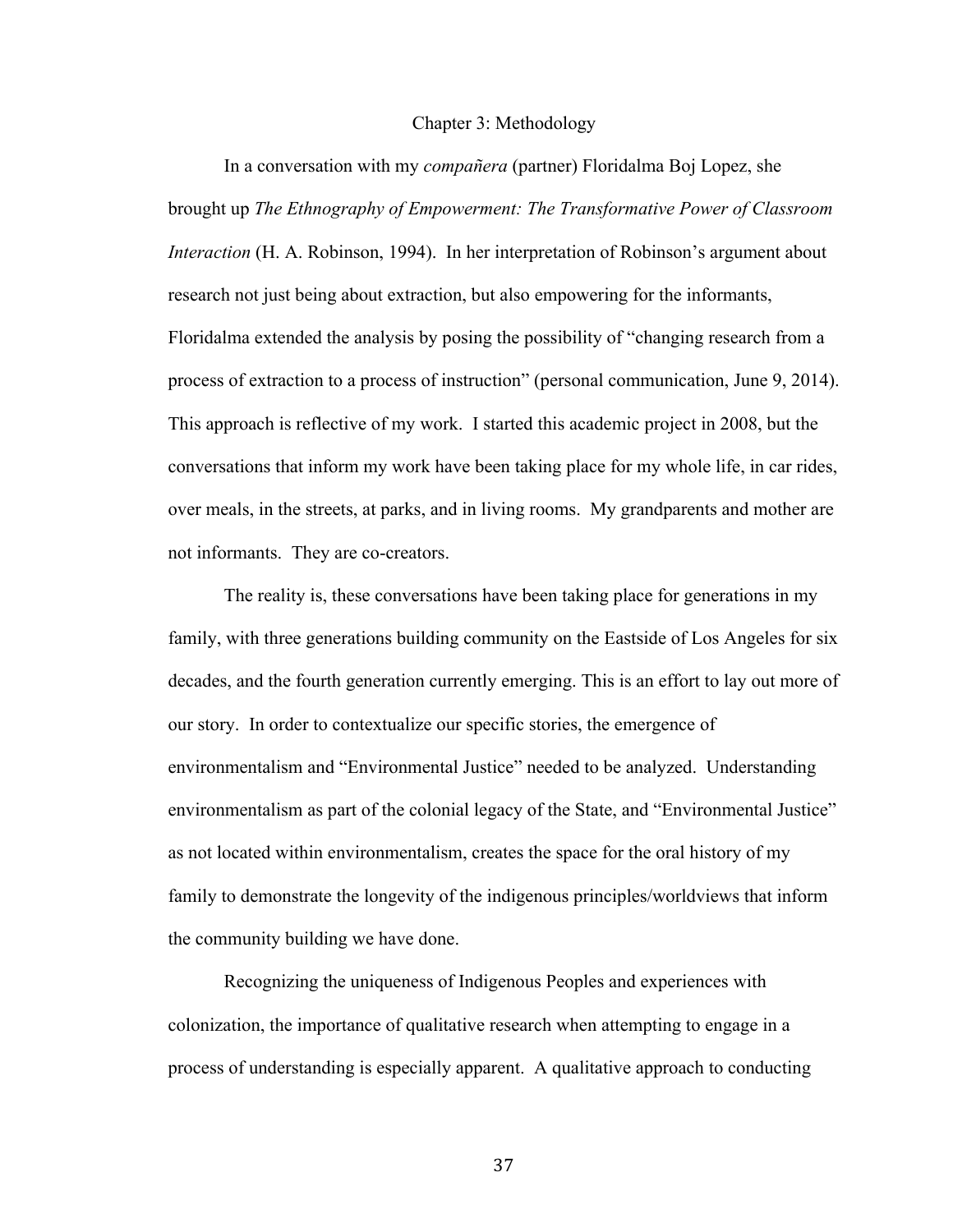interviews allows those being interviewed to elaborate on their responses and gave us, my grandparents, my mother, and myself, the opportunity to allow conversation to flow and topics to develop through the conversation. Because I interviewed family members, I had a background on which to conduct the interviews, contributing to the quality of the interviews. Also, because everyone interviewed is related, it was easy to see that stories matched up and perspectives were similar.

I chose to conduct interviews because conversations are the most familiar activities my family members and I engage in. I conducted one paired interview with my grandparents and one individual interview with my mother. My grandparents are accustomed to talking to me together and I chose to interview them together because this provided the most comfortable environment for the interview. This was beneficial when my grandparents were fact checking with each other and piggy-backing off of each others' stories. It became problematic when they would talk over each other or would have to wait for a long story to be over in order to share as well, though this did not hinder the goals of the interview. My mother is accustomed to talking to me individually, and the individual interview ran smoothly. I chose to record both interview sessions in order to preserve the information for family members and future generations.

My research focuses on my family in the Eastside. My grandparents migrated to the Eastside and my mother is part of the first generation to be in the Eastside, being born in Boyle Heights. I chose to focus on the Eastside because it is what I consider home and coupled with the fact that I chose to interview my family members, the research process was very personal and intimate. Focusing on those two generations also allows for further study in my family into the next two generations that already exist. The two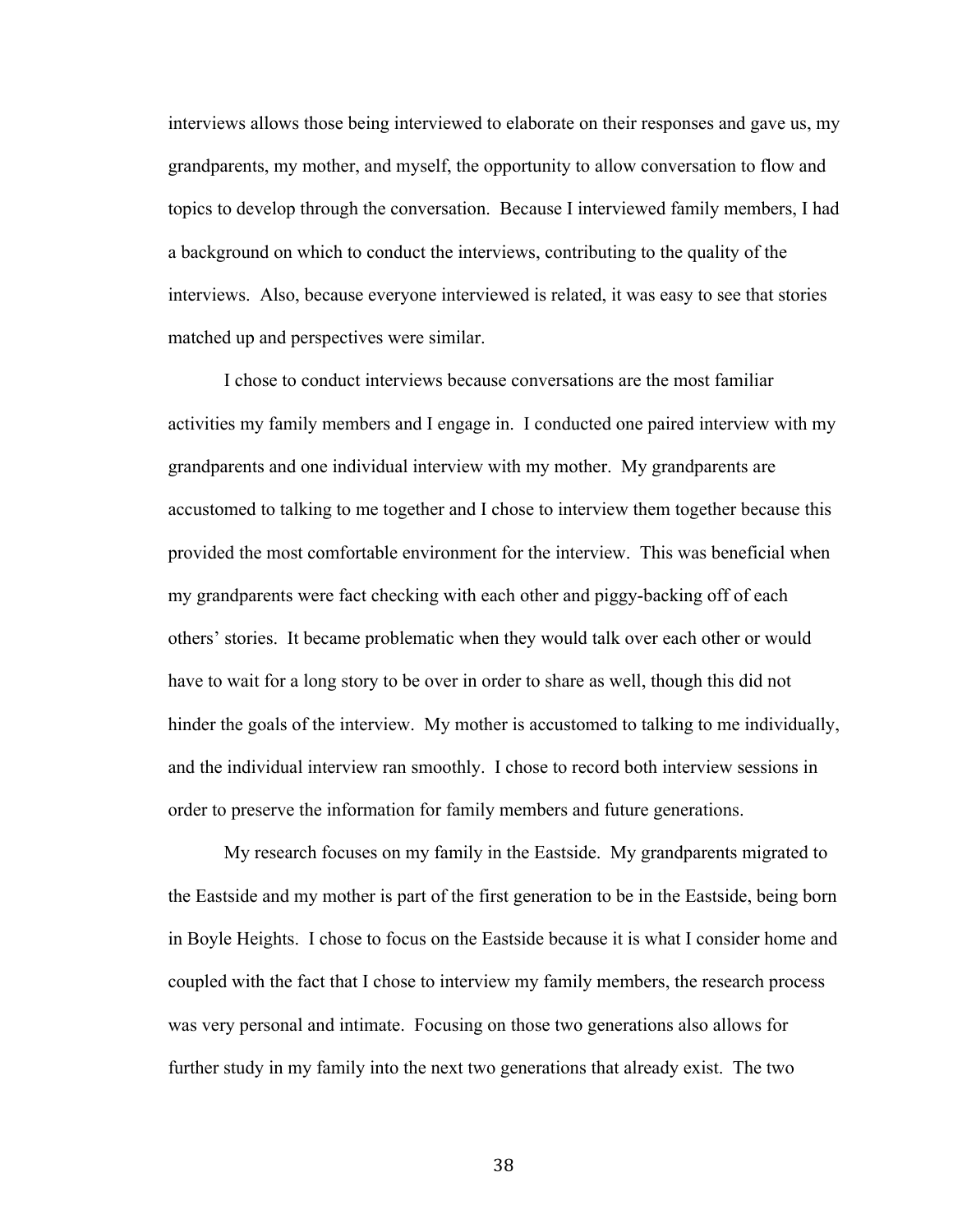oldest generations were also the focus because they represent the initial establishing of community on the Eastside as well as the first generation to spend their entire life in the Eastside.

I analyzed the content of the interviews through notes I took during the interviews and also listening to the tapes of the interviews multiple time. By doing this, I was able to group similar ideas and found a running pattern of contributing to community. I then proceeded by attempting to establish a pattern or progression of contributing to community, which I was successful in doing, especially through a generational analysis. This framed Chapter Four: *Testimonio*.

I made sure to omit anything that was not particularly relevant to the research or anything that I felt did not have the potential to be relevant to the research. Though none of the individuals interviewed asked to see the product of the interviews, I shared my findings with them as well as other family members. This may have presented an issue if they were not my family members, but because all of the individuals interviewed have shared the stories with other family members, the new information I am sharing is mostly connections and analysis. I discussed my analysis with my grandparents and mother, and they approved of the connections and conclusions I came to.

Given the topic, the settings of the interviews are intimately tied to the interviews themselves. The interview of my grandparents, Juana and Ricardo Gutierrez, took place in the East Los Angeles community of Boyle Heights. They have lived in this community for 59 years, since 1956, and the interview took place in the home they have lived in for over 45 years. The area once housed a heavily Russian, Jewish, and Japanese population but now is almost exclusively Raza. My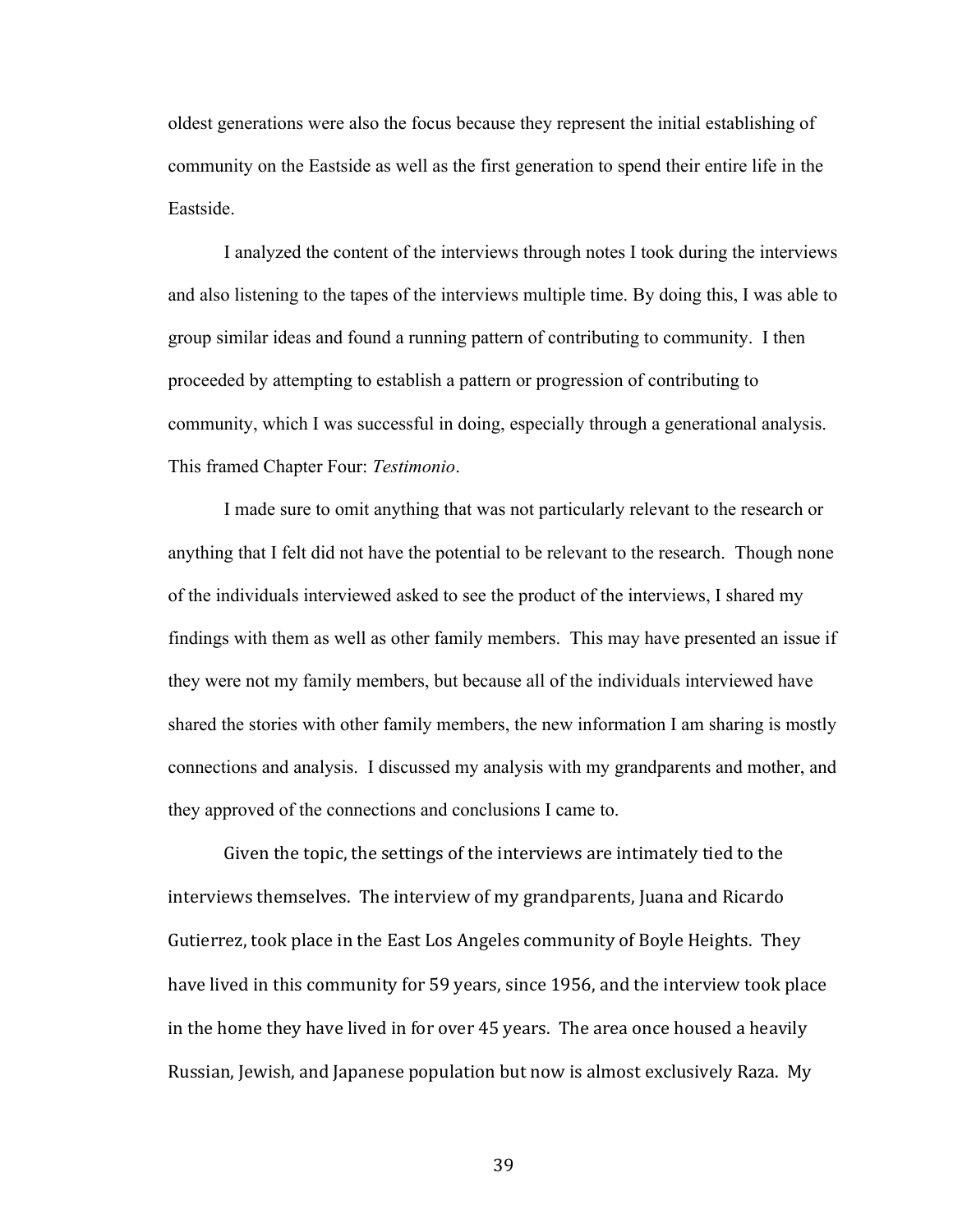grandparents' home has been the site and source of much of the activism of the organization co-founded by my grandmother, Madres del Este de Los Angeles – Santa Isabel (MELASI). This is where organizational meetings took place as well as the office for much of the organization's existence.

Multiple generations of our family can be found in the household regularly, with three generations recently living in the household together. The interview took place at the dining room table, a room that is directly connected to the living room. Both of these rooms have been places where many stories have been passed down to me from both of my grandparents, as well as my mother, aunts, and uncles. The house was the site of my mother's childhood as well as my own. This made for an especially intimate setting. As the interview progressed, others in my family who were not part of the interview sat near, and occasionally stood by and contributed, as the stories came out. These portions were omitted because of the focus of this paper on my grandparents and my mother.

The interview of my mother, Elsa Gutierrez Lopez, took place at the home of my mother and father. The house has always been a financial priority in my family to establish security, given our background of poverty. This prioritizing has been established verbally through stories as well as actions. The house sits about one block away from the line of unincorporated East Los Angeles and Montebello, on the Montebello side. That line once divided Raza from Whites, but Montebello now has an almost exclusive Raza population in South Montebello and areas connected to unincorporated East Los Angeles.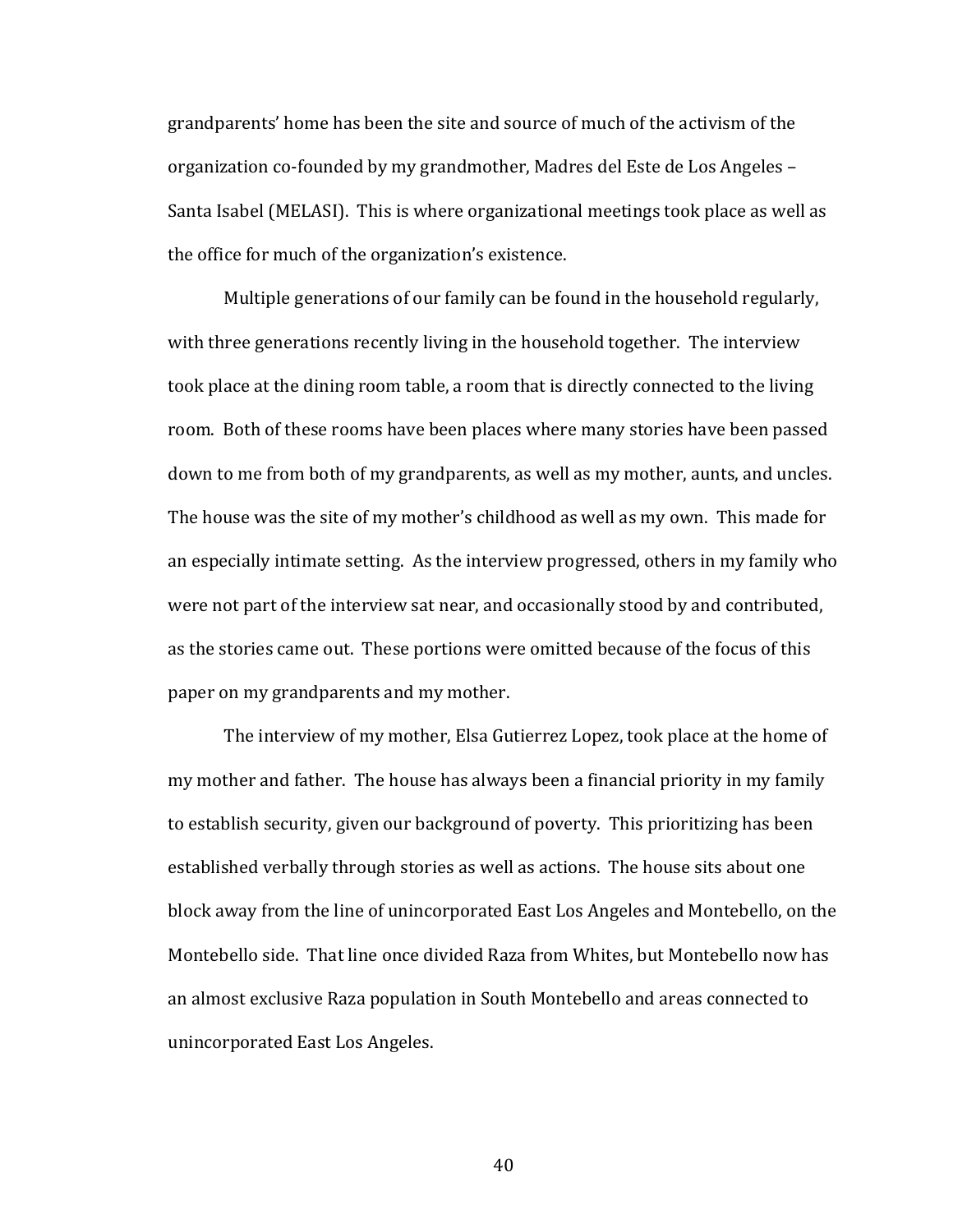This household also regularly has multiple generations of my family at once. Before I was able to begin interviewing my mother, we had to wait for my brother, nephew and niece to leave in order for the house to be settled down enough to proceed. My partner, Floridalma, was present but not part of the interview, similar to other individuals at the interview of my grandparents. The home has been one of the sites of my childhood as well as one of the sites of the childhoods' of my nephew, niece and my two daughters. The interview took place in the intimate setting of the living room, also a place where many stories have been passed down to me.

The two locations, the homes of my parents and grandparents, have defined what the Eastside is for me. Traveling back and forth on Whittier Blyd between Garfield Blvd and Soto Street has been a regular experience in my life and to this day I can find myself not leaving this particular area for long periods of time besides for school, work, or visiting my partner's family. It is because of being rooted in the Eastside and the intimacy of the home setting that I brought the interviews directly to them. It did not make sense to me to conduct the interviews anywhere besides a place that is theirs or ours, especially because we would all be going through a process we are not accustomed to. I made sure to conduct the interviews in a place they are naturally in at that time of day. I was careful to not move them too far out of their norm. One of my goals for the interview was that they would retain a sense of power throughout the process, which was evident by my grandmother feeling free to get up and welcome people at the door as they arrived at the house and my grandfather getting up to answer the phone and occasionally getting up to see if someone had arrived. These interruptions did not negatively impact the interviews,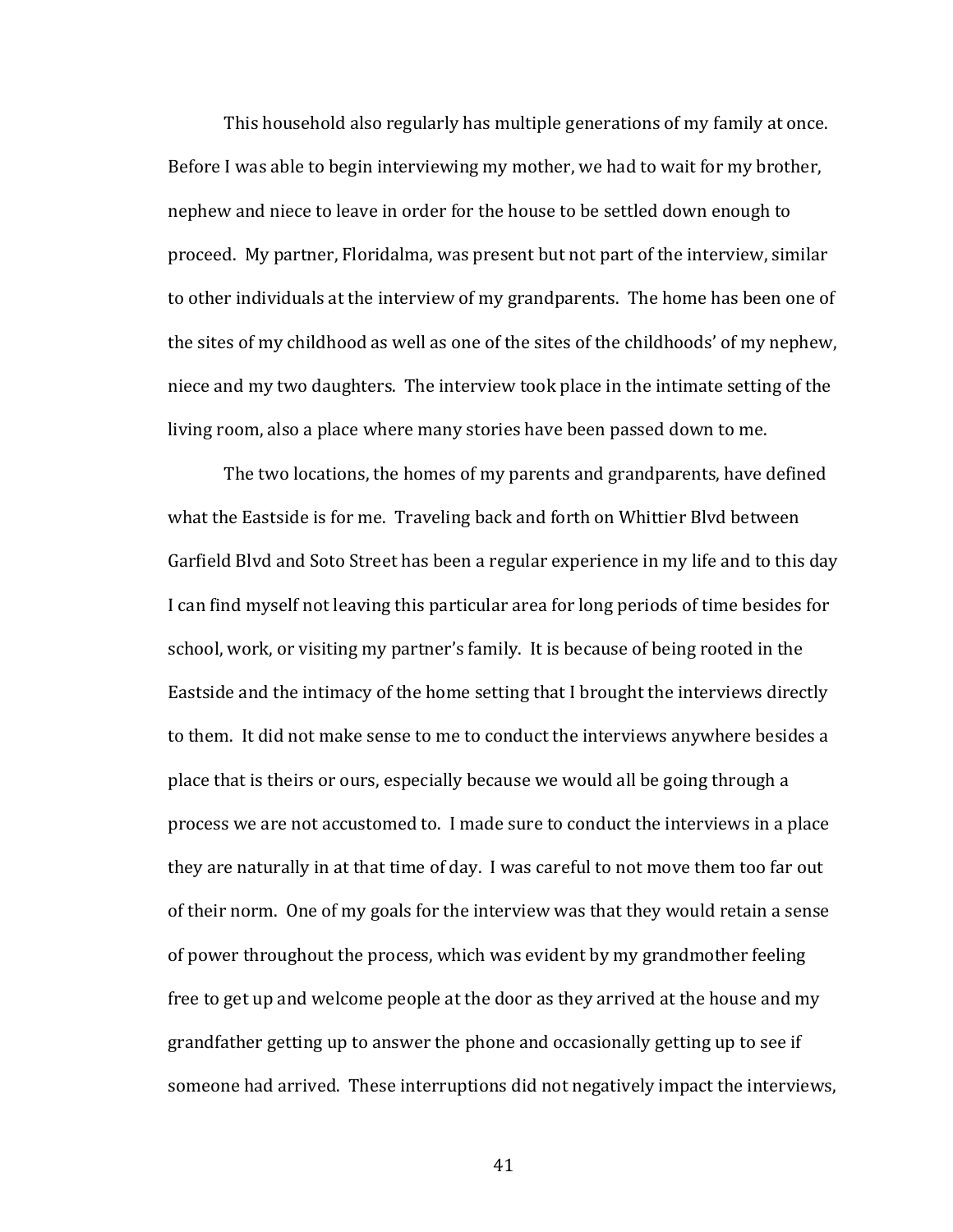as they were similar to other conversations we have had. It is normal for my grandmother to get up and warm up tamales for arriving family members during the holiday season, and the interview was normal enough for this to happen in the process as well. My mother was sitting on the couch I interviewed her in before I even approached her to interview her. She also remained seated on the couch well after the interview concluded.

It is important to note that both of the interview locations were sites that are comfortable for me. This allowed me to retain a sense of power through the highly academic process of interviews. In turn, this affected my questions, which sometimes moved away from attempting to attain information for research and instead engage in conversation and the process of story sharing, knowing this would benefit future generations of my family. There were several moments where my grandmother told my grandfather to stop speaking to allow me to ask more questions because it was an interview, but I assured her that all of the stories are valuable. The conversations in both interviews started before the tape recorder went on and continued after the tape recorder went off.

Expanding the scope of the interview settings further, these homes, cites of interviews, and communities, the Eastside, currently hold four generations of our family, all living. We have existed in the Eastside since the 1950's and this was reflected in some of the major events that shaped our families movement to and experience in the Eastside, which came out in the interviews. In the 1950s my grandfather was enlisted in the United States Marines, and this decade also marked the end of the Korean War. In the 1960s my grandparents began to challenge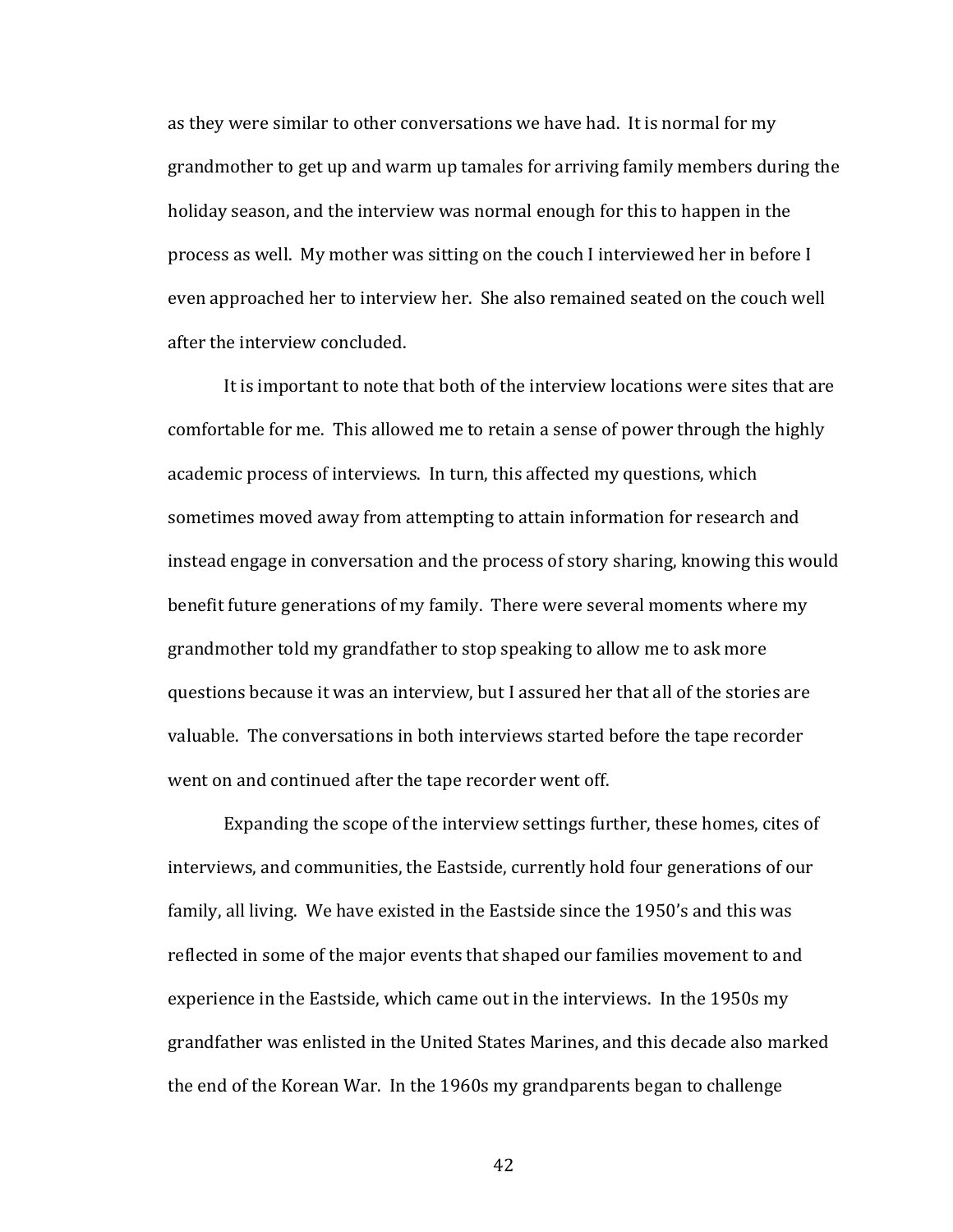English only schooling. The Chicano Moratorium Riots took place in unincorporated East Los Angeles in the 1970s. The rise of what would later be coined "Environmental Justice" took place in the 1980s and included the work of MELASI. In the 1990s the North American Free Trade Agreement (NAFTA) was signed and began to affect Raza on both sides of the United States-Mexico Border and spurred involvement of MELASI in stopping the construction of toxic release facilities south of the Border. The new millennium brought on anti-im/migrant legislation in the form of HR-4437, which threatened to criminalize my grandmother, though she continued her regular actions with no fear. This is just a glimpse at the major events that have shaped my family. Currently gentrification threatens the Eastside and because of this, engaging in this story sharing process is especially important and has been especially impactful.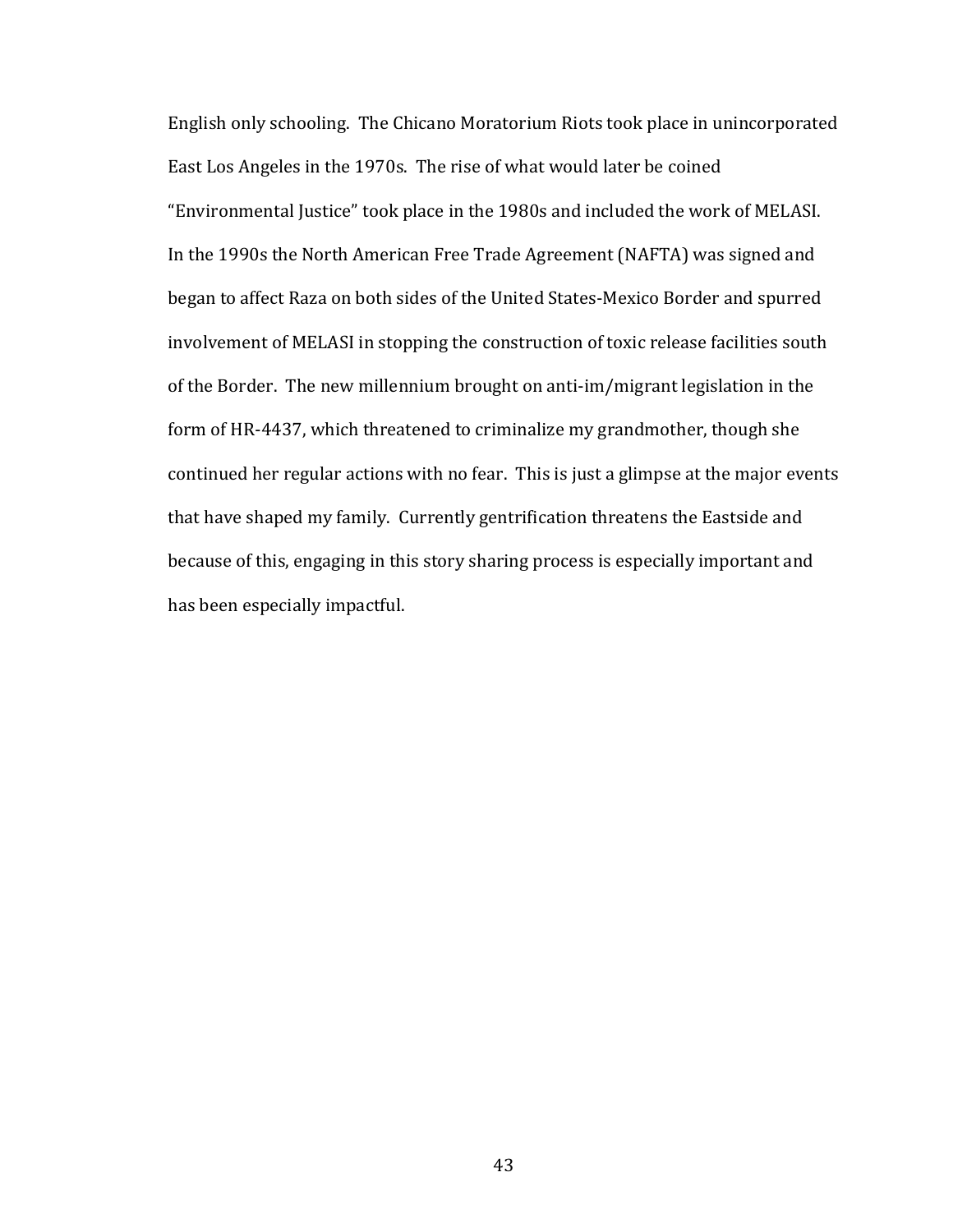#### Chapter 4: *Testimonio*

Colonization has impacted Indigenous communities from the Northern tip of Native North America to the Southern tip of Native South America. There are distinct Indigenous Peoples that have existed all over both continents, and despite the constant force of colonization continue to exist. The communities have been affected in varied ways depending on the time of contact with Europeans, the type of contact, the community response, and later nation building. I will not be examining these initial factors, but instead I will address the disorientation that comes with migration for Indigenous Peoples or descendants of Indigenous Peoples who may not necessarily identify as such. This disorientation furthers the colonial project as it serves to distance people psychologically from themselves (read history, culture, ceremonial life, land). The impact of all of this ranges socially, economically, and politically, and varies amongst Indigenous Peoples and even within families. Though some may reach economic success or failure, as defined by the mainstream, the focus on indigeneity lay in the survival and sustaining of self (read history, culture, ceremonial life, land).

I start with examining the relationship my family has with place and land across two generations. The first generation has three distinct localities, which include Cantuna in the Mexican state of Zacatecas, the Juarez-El Paso border region, and the Eastside of Los Angeles. The second generation has two distinct localities, which include the Juarez-El Paso border region and the Eastside of Los Angeles. The focus will be on two generations and their orientation and stability in the Eastside of Los Angeles through experiences at the location, but I will also examine how the other localities inform the relationships with place and land that the two generations have with the Eastside.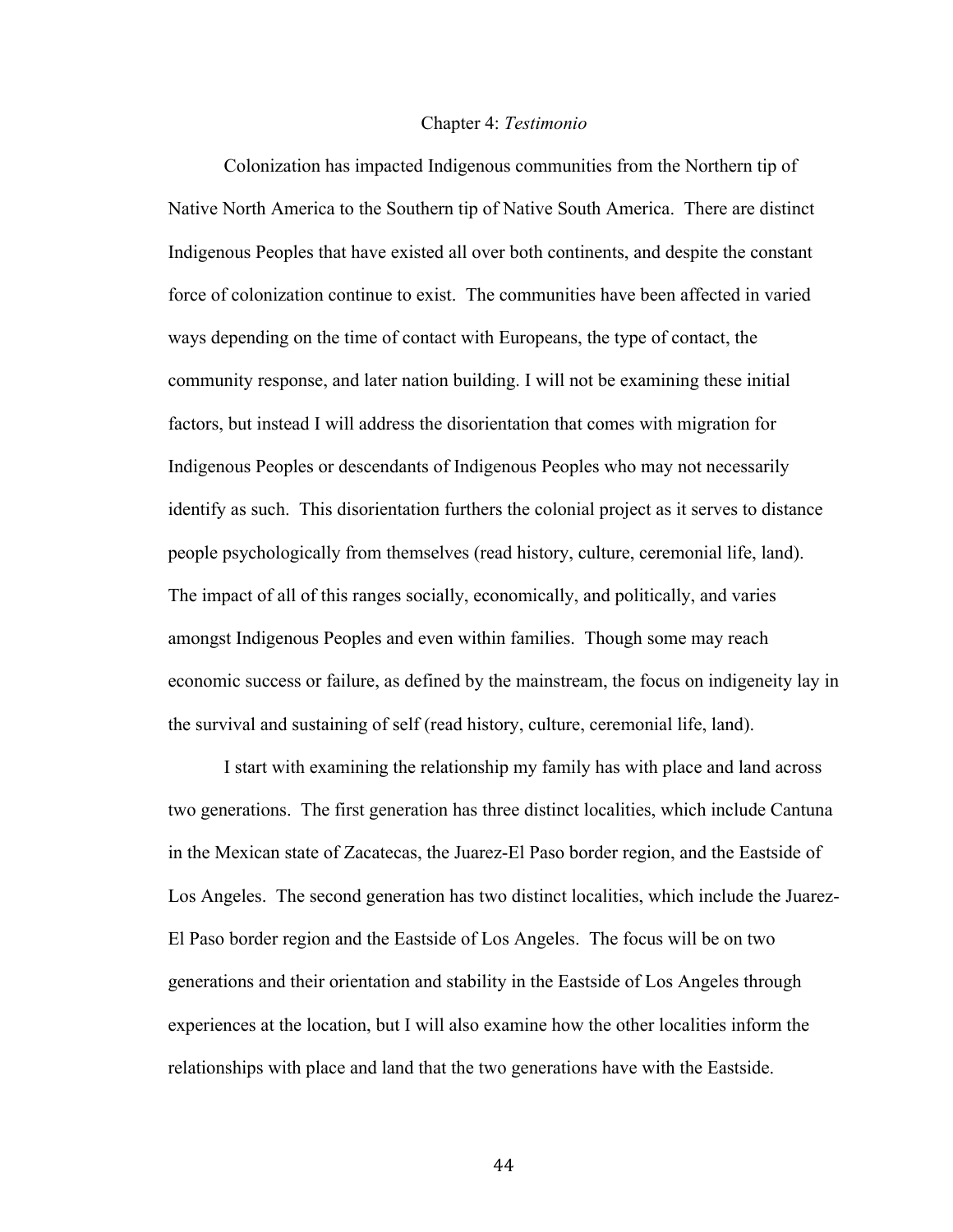The idea of a continuum homeland that exists where the people have existed and continue to exist will be fleshed out. Through this research, land will be the center with a focus on sovereignty. Lyons' (2000) idea, as quoted by Grande (2008), that sovereignty is the "right to rebuild and demand to exist" guides this work (p. 245). This moves away from ideas of a land locked indigeneity that is supported by Western ideas of land relationships based on property. This is not to say that land is not an essential component of indigeneity. To the contrary, Indigenous migrants build community, including relationships with the land, based on worldviews originating in ancestral homelands.

Grande's (2008) quotes Lyons' (2000) idea of, "an adamant refusal to disassociate culture, identity, and power from the land" (p. 245). This research is a humble attempt in this regard. I will engage with my family to explore our experience on the Eastside and how this defines our relationship with the land and our existence through that land.

### **Conceptual Framework**

*I think it is time to think indigenous and act authentic even at the price of rejection.*

-Manulani Aluli Meyer (2008)

In Raza communities of Mexican decent on both sides of the Unites States-Mexico Border, often we do not know things as "Indian," they are called Mexican. We do not know things as "Indigenous," they are called Chicana/o. The problem with this is that we are not able to see what is European, African, Asian, or Middle Eastern either. This generalization and upholding of a national identity, "Mexican," makes it difficult to distinguish what and who is and is not Tarahumara, Concho, Toboso, Chizo, Tepehuan, Yaqui, Apache, O'odham, Tzotzil, Mixtec, Purepecha, Mexica, Zapotec, Huichol, or any of the other Indigenous Peoples that have existed, and continue to exist, in what is today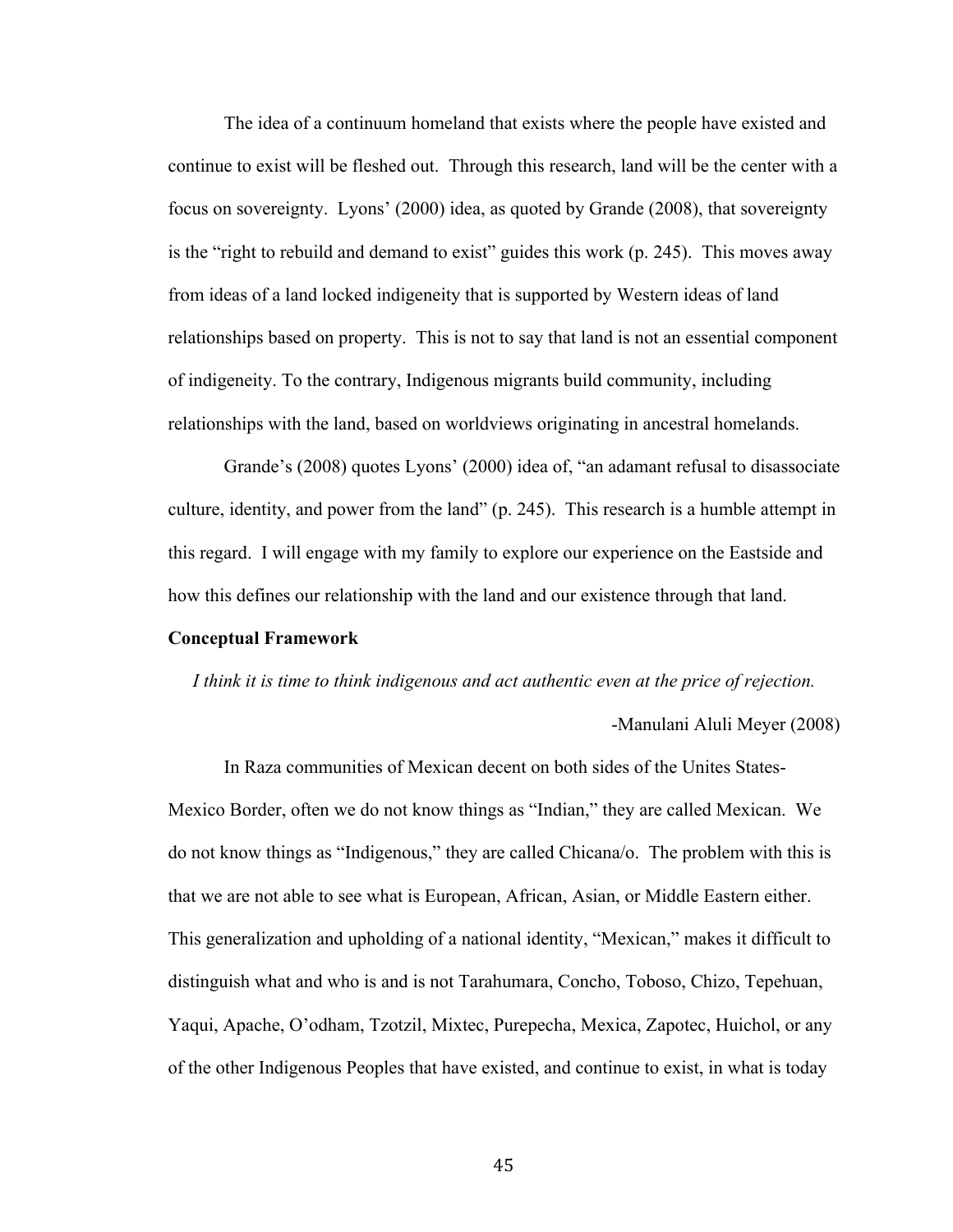the nation of Mexico. This becomes especially acute with migration and crossing of the United States-Mexico Border, where Raza are identified by post-initial invasion nationality, or worse Hispanic or Latin/a/o, and often take up pride in this nationality as a response to disorientation.

The terrible acts of the initial invasion and subsequent project of colonization have created a great deal of death and migration for the Native Peoples of the Western Hemisphere. Through this migration there is a disorientation, as much internal and external migration has been involuntary or due to dire circumstances, which I would argue are also involuntary. This disorientation comes as a result of a disconnection from community and land, which form identity. The results of disorientation range and include attempts at total assimilation and alcoholism and drug addiction. At the other end of the spectrum, responses to disorientation can also include community building and identity reaffirmation or restoration.

The underlying importance in dealing with the process of disorientation in a positive productive manner for Native Peoples lay in sovereignty, land, and identity. The power of story, oral tradition, is at the center of these three relationships.

# **Deconstructing Colonial Nationhood, "Imaginary Identity," and Disorientation**

Guillermo Bonfil Batalla (1996), in his book *Mexico Profundo*, challenges the notion of a national identity for the people of Mexico. The term *Mexico profundo* (deep Mexico) refers to the "Indian" communities, rural "de-Indianized" communities, and urban poor of Mexico. These communities are characterized as possessing ways of life that originate from Mesoamerican civilization, whether they identify them or not. Bonfil Batalla (1996) challenges, "Since the Conquest… the peoples of *Mexico profundo* have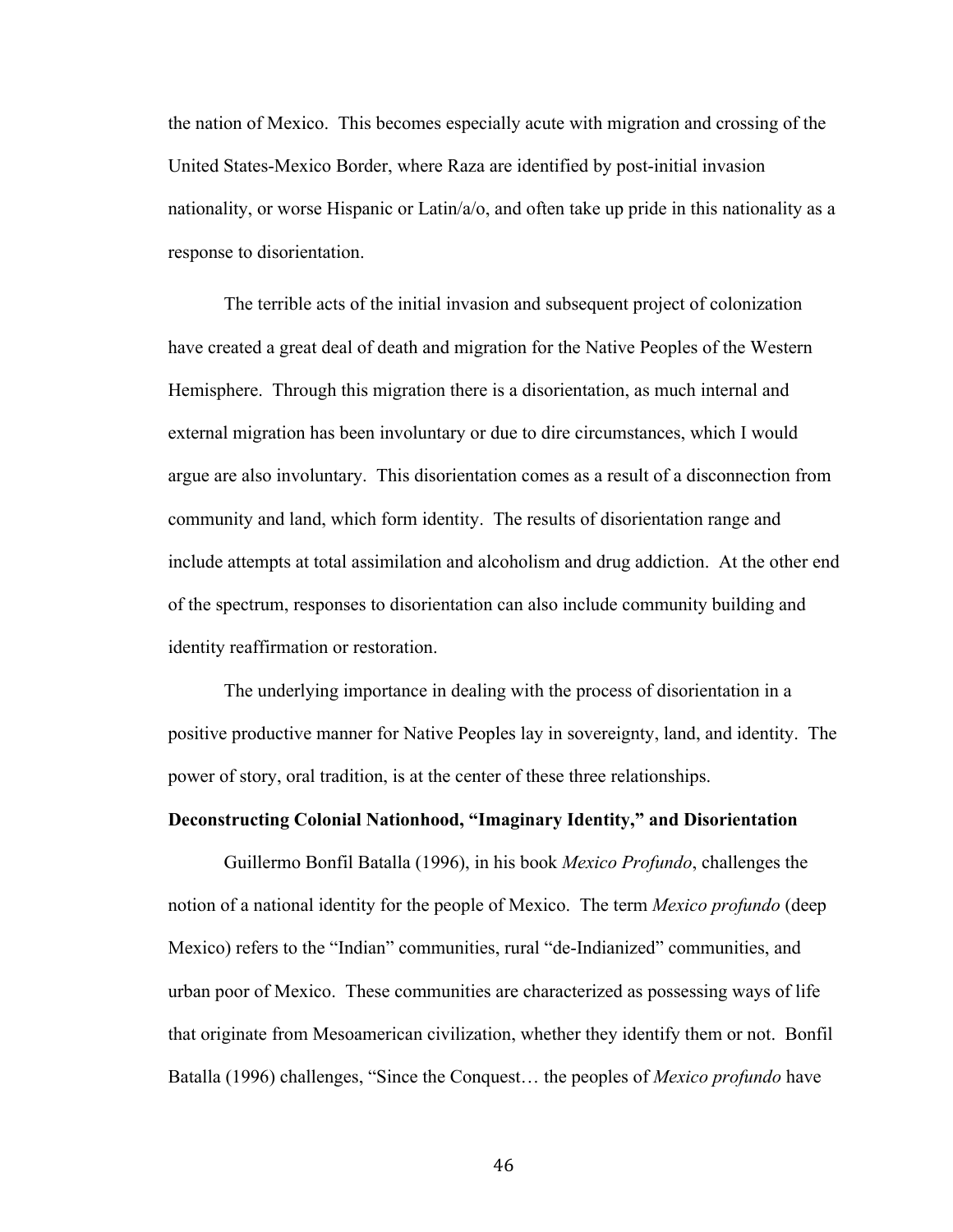been dominated by an 'imaginary Mexico' imposed by the West. It is imaginary not because it does not exist, but because it denies the cultural reality lived daily by most Mexicans" (Back Cover). This "imaginary" is a deliberate tool of the colonial project that serves to disorientate the colonial subjects and bring them tighter under the colonial rule.

Examining "civilization" and nationality is especially important in a time where the nation of Mexico is struggling economically, politically and socially. Because there are two civilizations that currently predominate in Mexico (Indigenous and Western), an examination of the Indigenous is key to exploring options for the future. Bonfil Batalla (1996) clarifies the position of Mexico as he explains that, "Two civilizations mean two civilizational programs, two ideal models for the society sought after, two different possible futures. Whatever decision is made about reorienting the country, whatever path is chosen to escape from the current crisis, implies a choice for one of those civilizational projects and against the other" (p. XV). Bonfil Batalla argues that *Mexico profundo* has never been in power in Mexico, and instead those that have been in power since Mexico's separation from Spain have been attempting to achieve the same ends as the initial invasion. The choices that are made for Mexico's future have implications for future migration of peoples within and out of Mexico. The condition of the country with the Western leadership has furthered disorientation within the country as well as outside of the country for those migrating into the United States.

The analysis of nationality and the "imaginary identity" are also important for descendants of the people of Mexico in the United States and moving forward in the United States without sacrificing the relationships of sovereignty, land, and identity.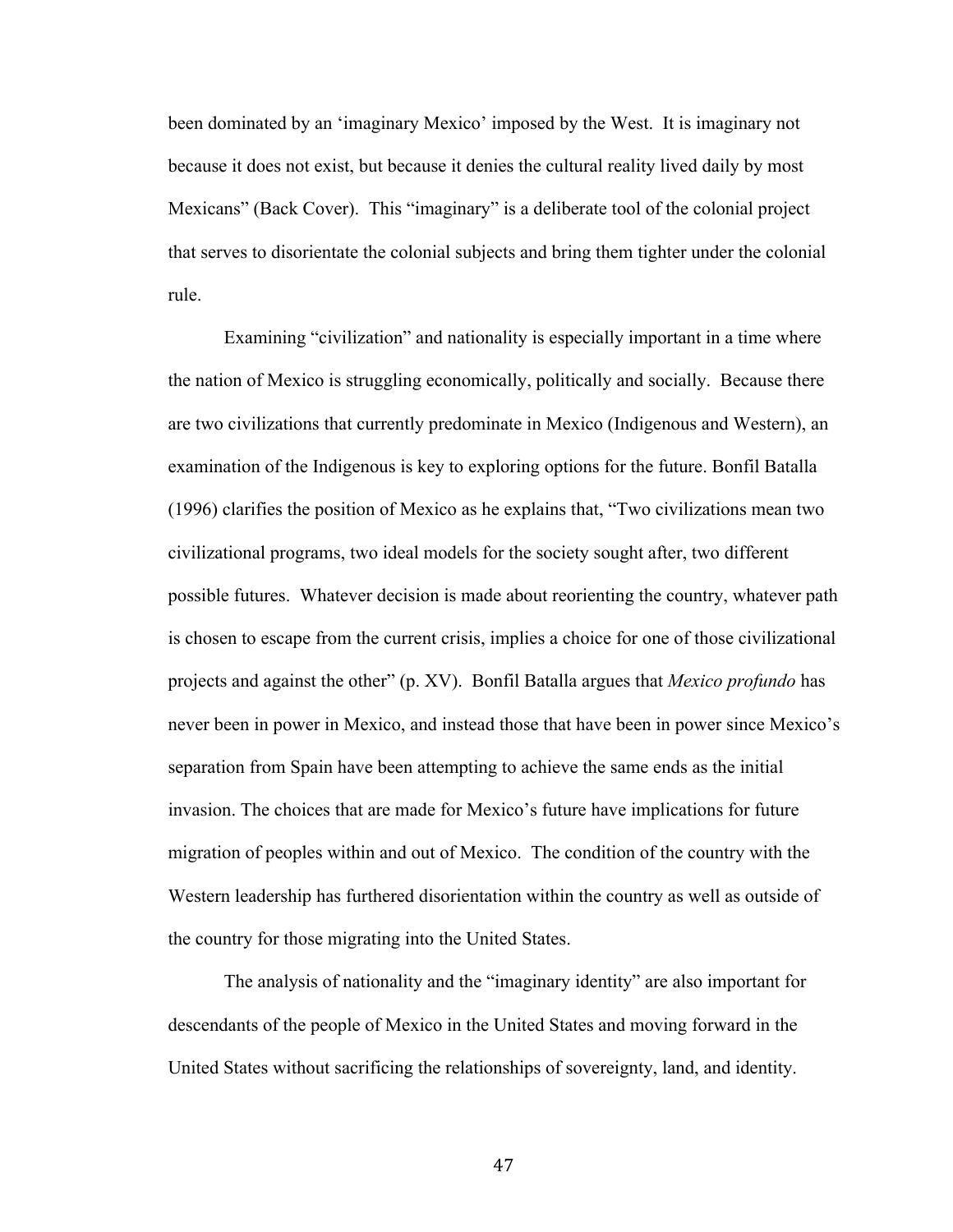Because our community is seen as an invading group, it is important to recognize and deconstruct colonial nationhood and colonial national identity. Raza are not an invading group, but rather are part of the indigenous hemisphere navigating through various colonizing forces. This is not to say boundaries of various distinct ancestral homelands of Indigenous Peoples are to fade away. Movement from country of origin to the United States marks a new stage in the colonial experience as indigenous peoples, not a nationality. With this distinction recognized, we are able to continue to construct identities and ways of life that continue in line with ancestral ways of being despite the crossing, and often re-crossing, of a colonial border. Indigenous worldviews based in ancestral homelands guide us as we relate to other Indigenous on non-Indigenous peoples outside of our ancestral homelands.

Bonfil Batalla (1996) explores the resiliency of *Mexico profundo* in response to colonial forces within the nation of Mexico. Bonfil Batalla (1996) explains:

The *Mexico profundo*, meanwhile, keeps resisting, appealing to diverse strategies, depending on the scheme of domination to which it is subjected. It is not a passive, static world, but, rather, one that lives in permanent tension. The peoples of the *Mexico profundo* continually create and re-create their culture, adjust it to changing pressures, and reinforce their own, private sphere of control. They take foreign cultural elements and put them at their service; they cyclically perform the collective acts that are a way of expressing and renewing their own identity. They remain silent or they rebel, according to strategies refined by centuries of resistance. (p. XVII)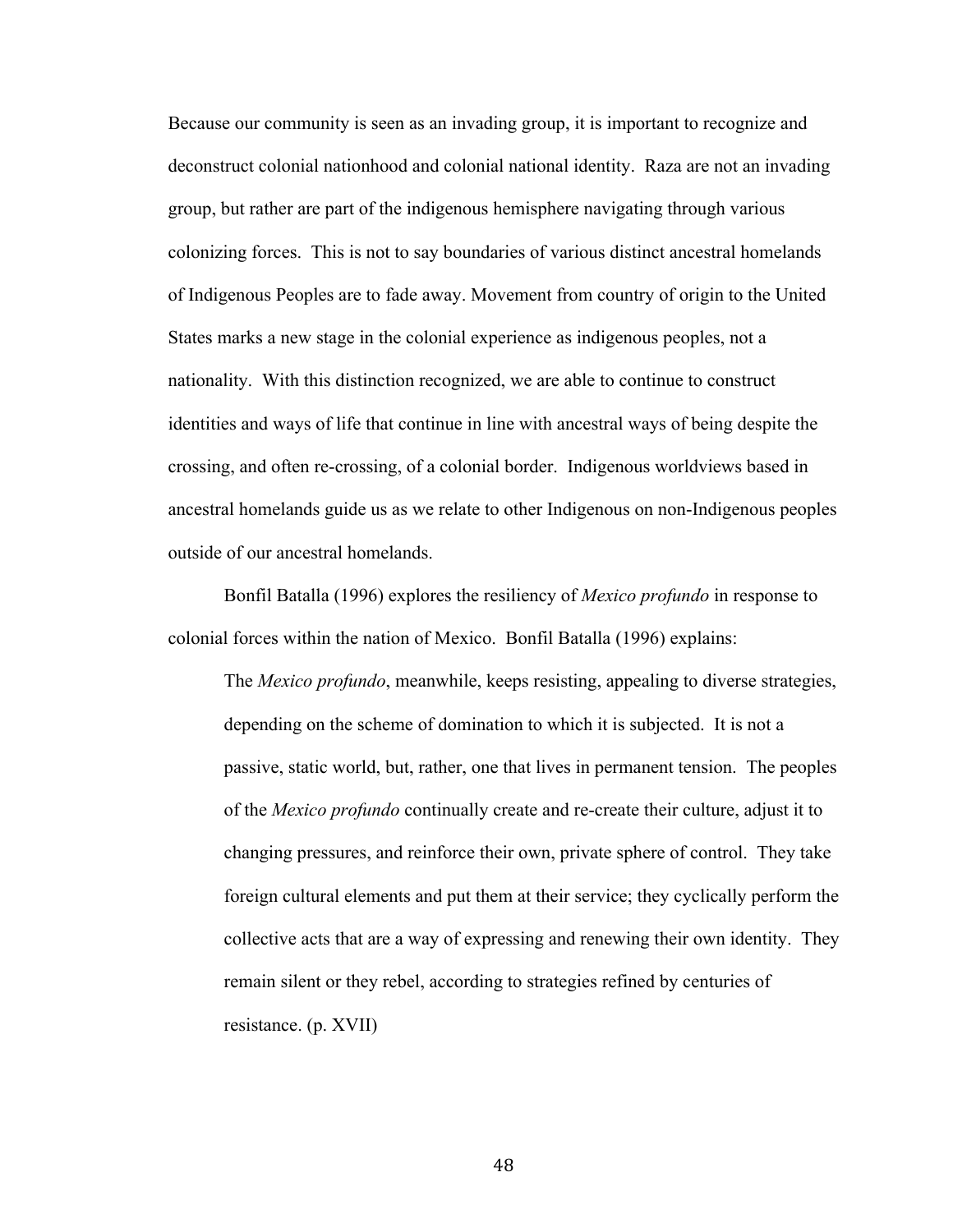This eloquently encompasses the survival of peoples (identity and land) in the colonial context within Mexico. This survival is also true for those of us that have migrated north, beyond the United States–Mexico border, and the importance of exploring the story, examining the power, and recognizing ourselves within it is key to overcoming the disorientation that comes with the migration that is a result of colonial forces.

In Rudy Acuña's (2007) work, *Corridors of Migration: The Odyssey of Mexican Laborers, 1600-1933*, on the San Joaquin Valley Cotton Strike of 1933, he shows that the migration and story of the people leading up to the latest experience, the strike itself, are significant. Generations give context to the event, or as Rudy puts it by referencing an article by Ernesto Galarza, "La Mula No Nació Arisca… la hicieron" ("The mule wasn't born stubborn… they made it this" (p. x). Understanding the power of story is key to addressing disorientation. It is common to hear members of our communities say, "Por eso no avanzamos" ("That's why we don't advance"), blaming individual acts for the reason our communities as a whole continue to exist in oppressive conditions. This dismisses the story, excuses the actors, and rationalizes colonization.

# **Sovereignty and Identity**

Mexico currently does not differentiate "Indigenous" as a people in its census. The United States has been criticized by Native Peoples for using enrollment in recognized Tribes, and limiting the recognition of Tribes, to identify Native Peoples. Both of these serve to further the colonial project as they move towards reducing the ability of Native Peoples to be identifiable by the government. Intermarriage amongst Unites States Native Peoples can result in being identified as non-Native due to the blood quantum or other restricting recognition pracitces, not enough of one specific tribe,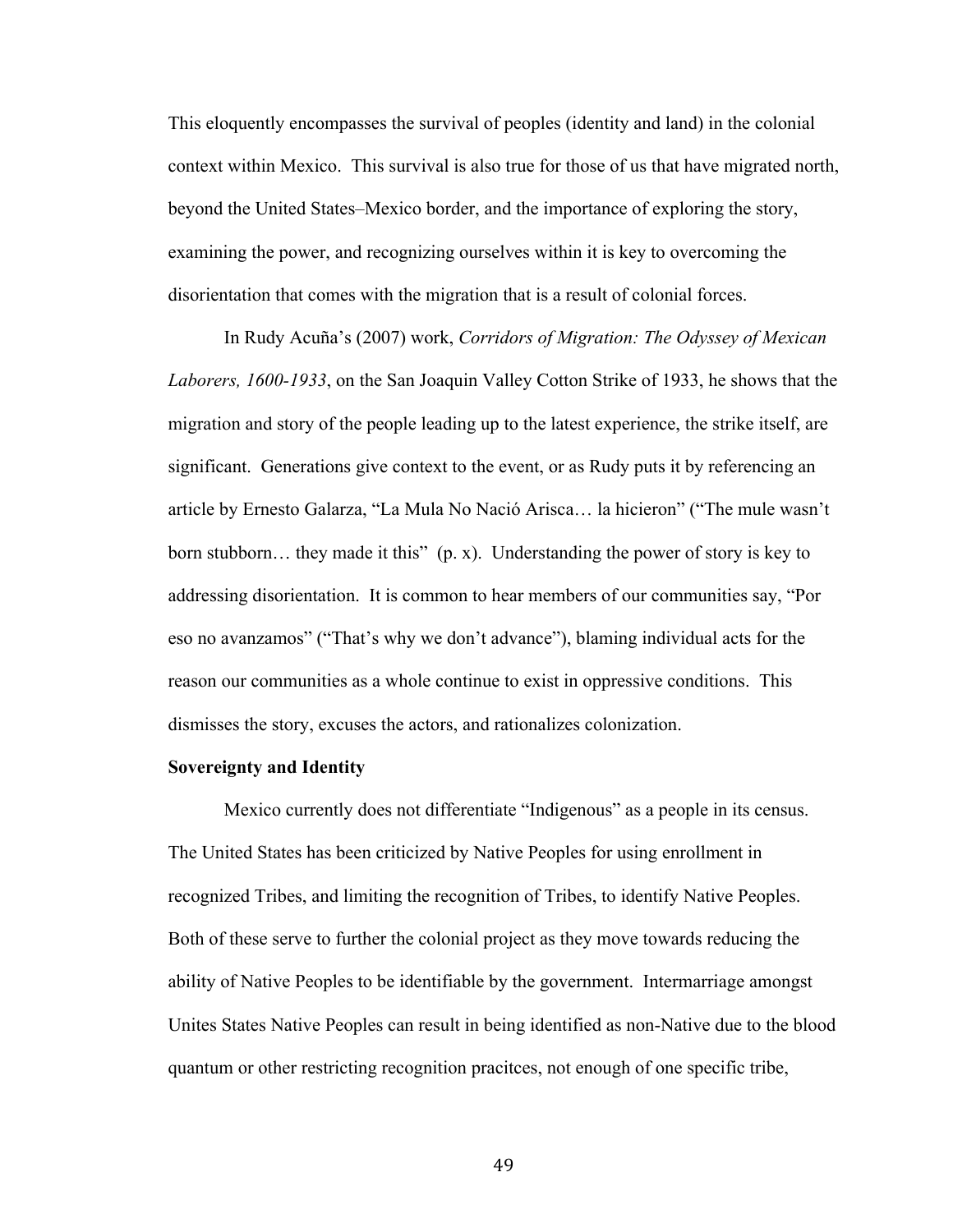despite the fact that this does not respect some traditional Native ways. Defining sovereignty for Native Peoples, S. R. Lyons' (2000), in *Rhetorical Sovereignty: What do American Indians want from Writing?*, writes, "It is a people's right to rebuild to demand to exist and present its gifts to the world… an adamant refusal to dissociate culture, identity and power from the *land*" (p. 457). Lyon's clarifies that Native sovereignty is the right of Native peoples to define their lives for themselves. It is important to understand that the power of identification resides with both the national governments, and Native Peoples, but with very different implications for both. The governments are concerned with land and resources, while Native peoples are concerned with this as well but because it is tied with culture and identity.

Complicating this further, Sandy Grande (2008) in her article *Red Pedagogy,* defines space for Native Peoples as defined by "a matrix of *legacy, power, and ceremony*" (p. 241). This cannot be explored without an understanding of our communities in relation to the dominant group.Vine Deloria Jr. and Clifford Lytle (1984), in *The Nations Within: The Past and Future of American Indian Sovereignty*, examine this idea as well by explaining, "Contemporary Indian communities, both reservation and urban, represent the continuing existence of a particular group of people who have traditionally had a moral and legal claim against the United States" (p. 2). Though we, as Raza that have migrated past the Mexico-U.S. border, do not have the same legal claims that U.S. Native Peoples do, morally we do. As Native peoples, as *Mexico Profundo* demonstrates, we have a moral claim against European colonization and imperialism, which constructs national borders and decides who has and who does not have legal claim in it's courts. We do not have to give up our legacy as unique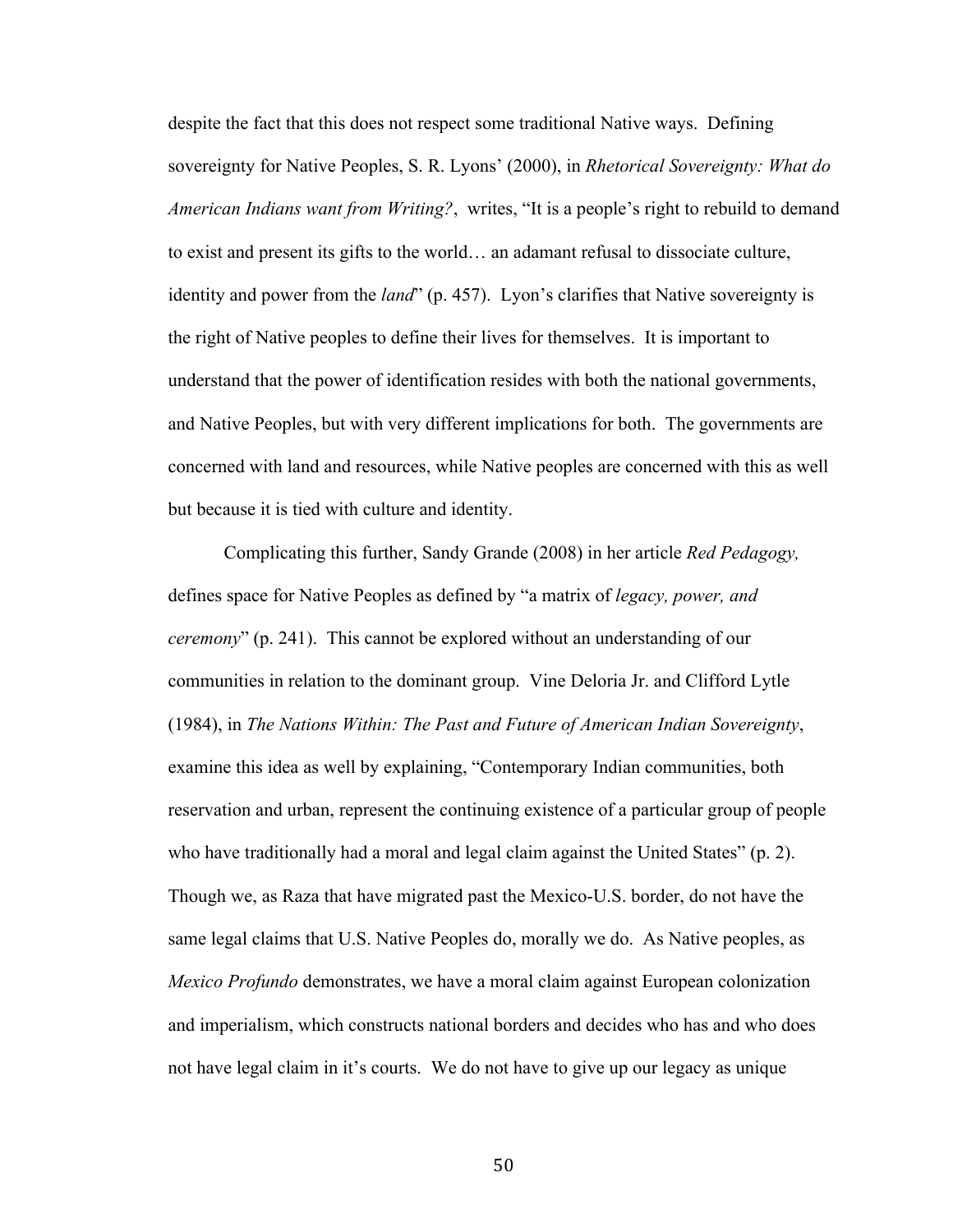Indigenous Peoples, though of course we must contend with our relations with other Indigenous Peoples. We are constantly struggling with power and for power. Both of these inform our ceremonial life.

Kathryn Lucci-Cooper (2003), in *To Carry the Fire Home*, writes about the disconnectedness she felt upon moving from her reservation to an urban area. She notes that the basics of life on the reservation, "place," were missing. From the sky to the water to the insects, the urban area did not provide this "place." Lucci-Cooper presents her transition from the reservation to an urban setting and constructing new sacred life through activism. Lucci-Cooper explains, "My prayer offerings became picket signs; political chants and slogans were my prayer songs" (p. 7). The power in prayer offerings, picket signs, political chants, and prayer songs lay in its significance to the land and community, which construct identity. The sovereignty for Lucci-Cooper and other Native Peoples that experience these kinds of transitions is in the ability to continue to recognize the connectedness of indigeneity. Bonfil Batalla (1996) explains that for Native Peoples, "Health is related to human conduct, and community service is often part of each individual's life obligation" (Back Cover). I would argue that collective human conduct is related to the health of the community, bringing it full circle. A sense of responsibility to the collective, serving the collective, responsibility for community, and working for the community is traditional knowledge that is passed down.

Continuing with the relationships between healing, land, community, and ceremony, Vine Deloria Jr. (2003), in *God is Red*, explains Native religious experience is, "primarily a matter of participation in terms of the real factors of existence – living on the land, living within a specific community, and having religious people with special powers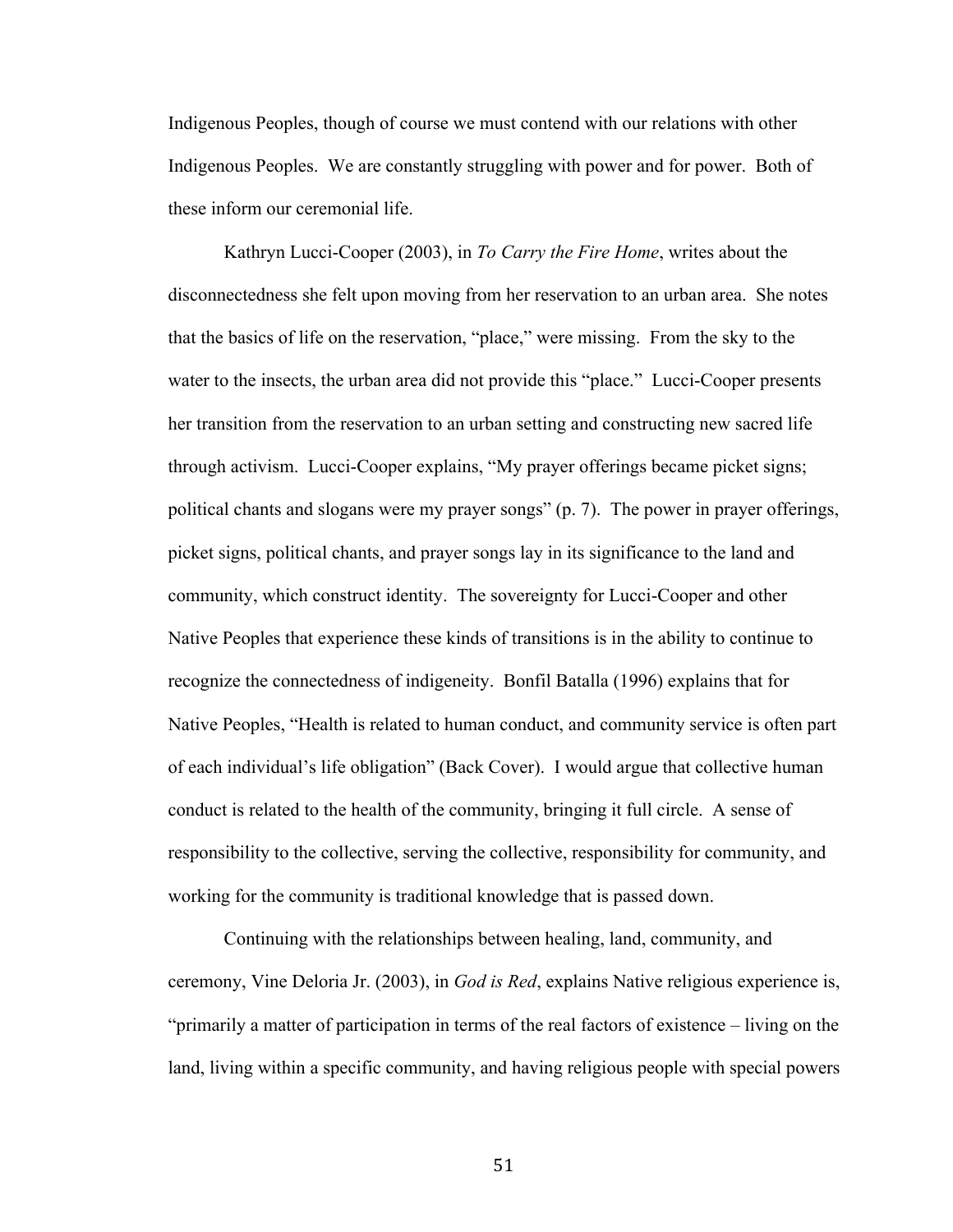within that community" (p. 295). I have witnessed that the "religious people" within the Raza community of the Eastside have a "religion" of the people, a belief in the power of the people to create mass healing (not the Christianity that dominates the official religious space of the communtiy). Those "religious people" are the community organizers and leaders that are able to feel the "rhythm," as Deloria Jr. describes, of the community and the land, and address the issues to create healing or prevent further need for healing. Deloria Jr. (2003) notes, "We live in time and space and receive most of our signals about proper behavior from each other and the environment around us," and this certainly remains true for Native Peoples in an urban context and through migration (p. 282).

### **Land and Identity**

Issues concerning land and Native Peoples that were in what has become the United States at the point of initial invasion are often legal when in relation to the government. Vine Deloria Jr. (2003) explains that for the U.S. courts, because they restrict sacred sites to areas that have been historically visited for ceremony, "God is dead" (p. 281). This understanding of sacred sites, or rather lack of understanding of the relationship of Native Peoples and the land, is founded in an ignorance of Native Peoples and Native worldviews. This ignorance limits indigeneity at every turn to further the project of colonization. This exact ignorance, which feeds the colonial master narrative, also works to limit Raza indegeneity as it grounds our people in an ahistorical framework that attempts to prohibit our sense of being from crossing the border, along with fruit, pork, lead candy, and pharmaceuticals.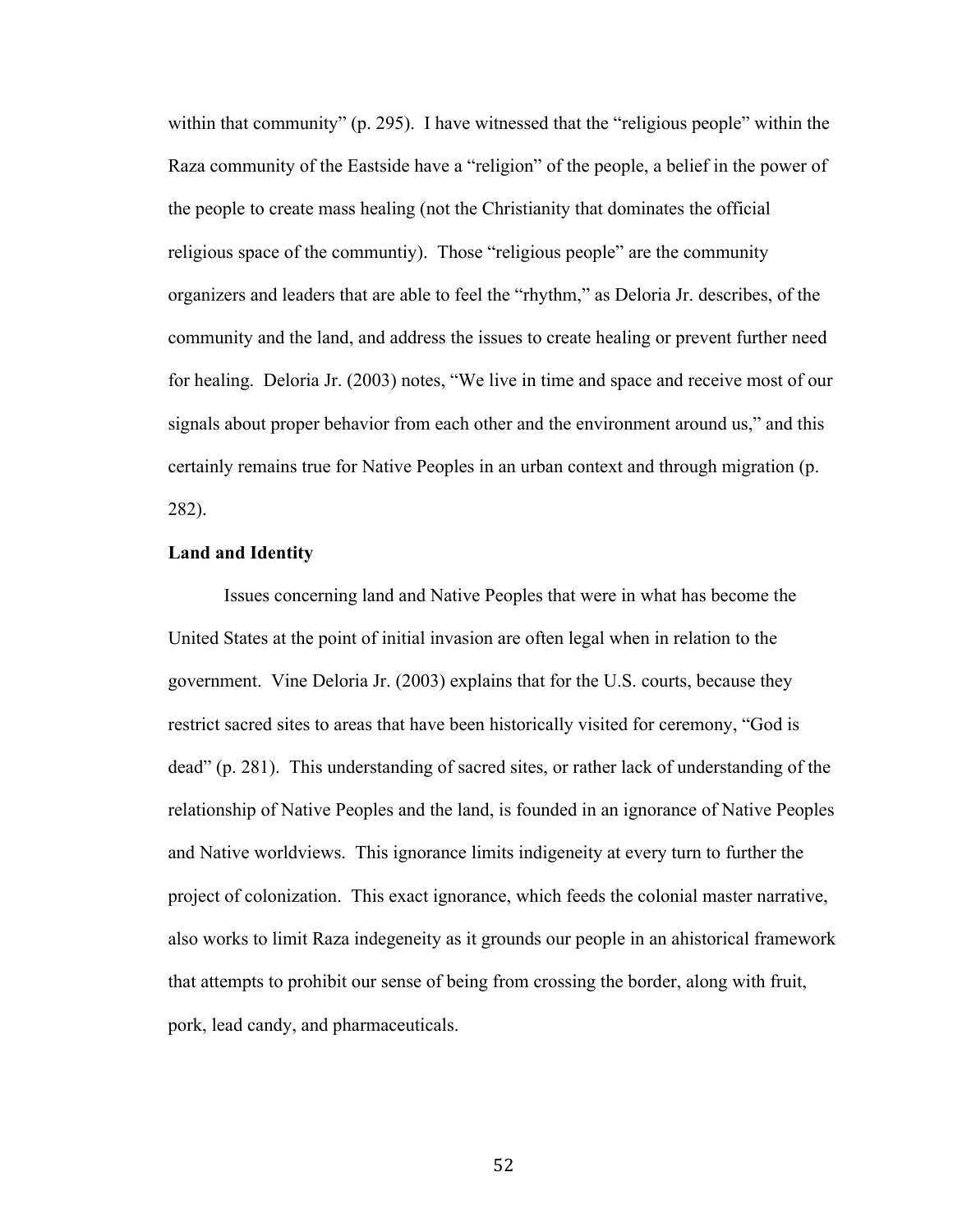The effects of colonization and the relationship between Native Peoples and land run wide. Deloria Jr. (1999), in *For this Land: Writings on Religion in America*, explains that though the damage done to Native Peoples by taking away land is devastating, the effect this has on ceremonial life, essentially disrupting it, causes disorientation in the Peoples. The disorientation Deloria Jr. writes about is with respect to the land. Identity and land for Native Peoples are intimately connected, as the land informs identity. Disconnection from the land is a disconnection from self, which leads to a multitude of issues and furthers the project of colonization.

The severity of the consequences of disconnection call for the need to reconnect. Contributing to this effort, Deloria Jr. (2003) quotes James Jeans as stating, "When we pass beyond space and time, they [separate individuals] may perhaps form ingredients of a single continuous stream of life" (p. 93). Having this understanding allows for the possibility for us to connect to our relatives from past generations as well as the land along our migratory journey. For many in our community, we have migrated from lands we have been on since time immemorial to lands we are the first generations on. This does not mean it is not possible to continue our relationships with the land in a new context, though, again, it must be in relation to other Native Peoples, especially those groups whose ancestral homelands we find ourselves on.

This is not just a possibility, it is something that has been actualized and continues to happen. U.S. Native Peoples have been pushed around the country into reservations but have fostered a continued relationship with the land and their culture, while also remaining connected to the land of their ancestors. For those that are of Mexican decent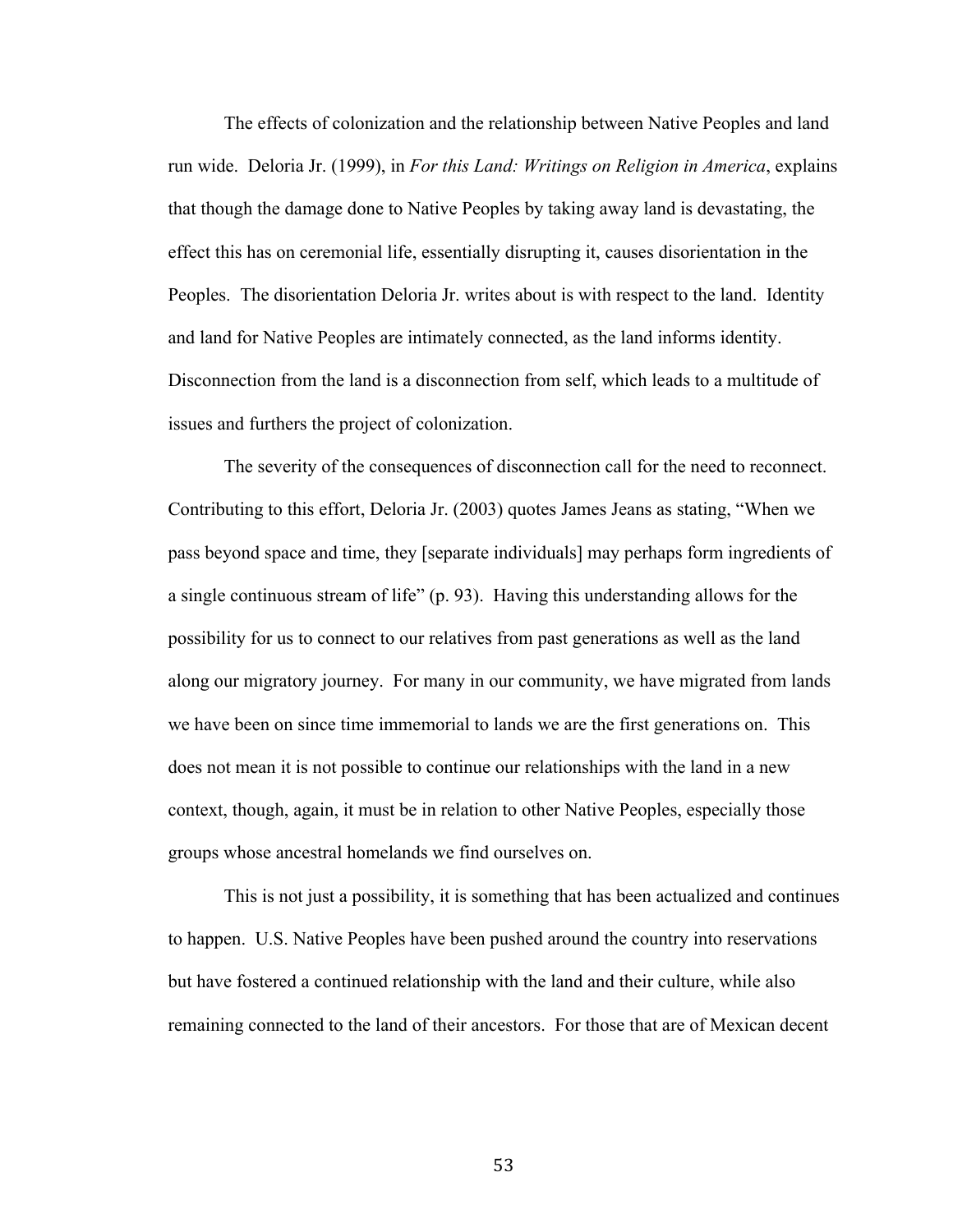and migratory, Acuña (2007) discuses the role of Mexican wom $x<sup>3</sup>$  in Arizona in creating space differently than Whites. These womxn created space that was physically reminiscent of a homeland and kept memories, stories, and essentially community. In the larger community context, through the creation of Sonora Towns and Chihuahuitas, Acuña (2007) recounts how Mexican migrants reconstructed community in an area distant from the original point of departure, or homeland. In Los Angeles, "By the late 1920's, five little Mexicos formed in Belvedere Park, Maravilla Park, Boyle Heights, Palo Verde, and Lincoln Heights" (Acuña, 2007, 220). This community persists today with families running multiple generations deep in the area.

The relationship of Native Peoples and land is profound. Deloria Jr. (2003) describes, "Indian tribes combine history and geography so that they have a 'sacred geography,' that is to say, every location within their original homeland has a multitude of stories that recount the migrations, revelations, and particular historical incidents that cumulatively produced the tribe in its current condition" (p. 121). Sacred geography is what is difficult to, but needs to be, fostered amongst Native Peoples that have migrated past national borders. This is the importance of story.

Continuing on the depth of the relationship of Native Peoples and land, Grande (2008) identifies, "The indigenous conception of land is defined as 'the inalienable foundation for the processes of kinship,' distinguishing it from 'property' which is defined by relations of alienability" (p. 252). Manulani Aluli Meyer (2008), in *Indigenous and Authentic: Hawaiian Epistemology and Triangulation of Meaning*, adds,

 $3$  "Womxn" is spelled with an "x" instead of an "e" here to move the reader to question patriarchal gender formations.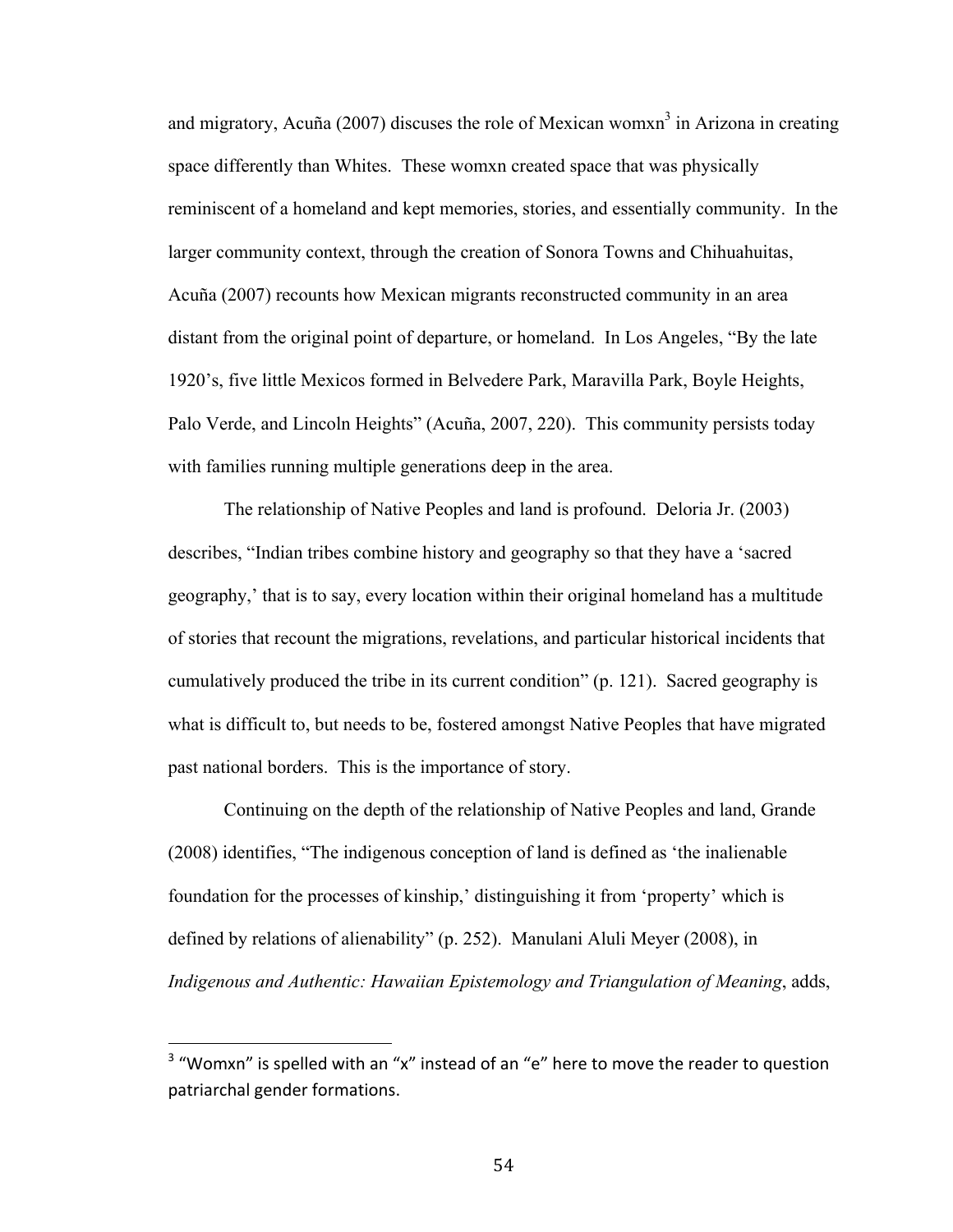"Land is more than just a physical locale; it is a mental one that becomes water on the rock of our being" (p. 219). The Eastside of Los Angeles is not just an area that is East of the Los Angeles River. The Eastside is simultaneously an area as well as a people that exist at that physical location. The Eastside is a distinct legacy, a power, a people, a land, and a ceremonial way of life. Meyer (2008) also contributes, "How you are on land or in the ocean tells us something about you. *Absolutely*. It opens doors to the specificity of what it means to exist in a space and how that existing extends into how best to interact in it" (p. 219). The history held in the Eastside speaks to this concept that Meyer develops. The health of the land and community has consistently been attacked, which spurs the activism, the responsibility of the Eastside. The desire for land and community to be healthy is consistent.

Entering the Eastside, you can feel all of what has been described. By being physically on the land you can feel the legacy and the power. You get a sense of the people and the way of life. Deloria Jr. (2003) differentiates between experiences (Indigenous) and concepts (Western). This resonates in this work, an attempt to humanize the Eastside, the people, the land, us. The Eastside is experience. The Eastside is not a concept. The Eastside is not the deficit that is placed on it. The Eastside is not movie scenery or newspaper headlines.

*To reclaim their identity, American Indian urban youth need to learn the stories of the People. They need to learn, remember, and tell the ancient origin and migration stories, the stories that focus on Native values, attitudes, and beliefs. And they need to tell new stories about growing up and living urban lives. These new stories need to incorporate the wisdom of the People about the land and relatedness to all of creation. To tell new urban stories requires learning about the people who first inhabited the land in the urban area where they now live. Once these stories are learned, it is important to tell stories about those People. They need to tell stories of their accomplishments and tragedies. What they believed and experienced. Link those stories with those of the People from whom urban Native youth are descended. In this Internet age there is no excuse for not*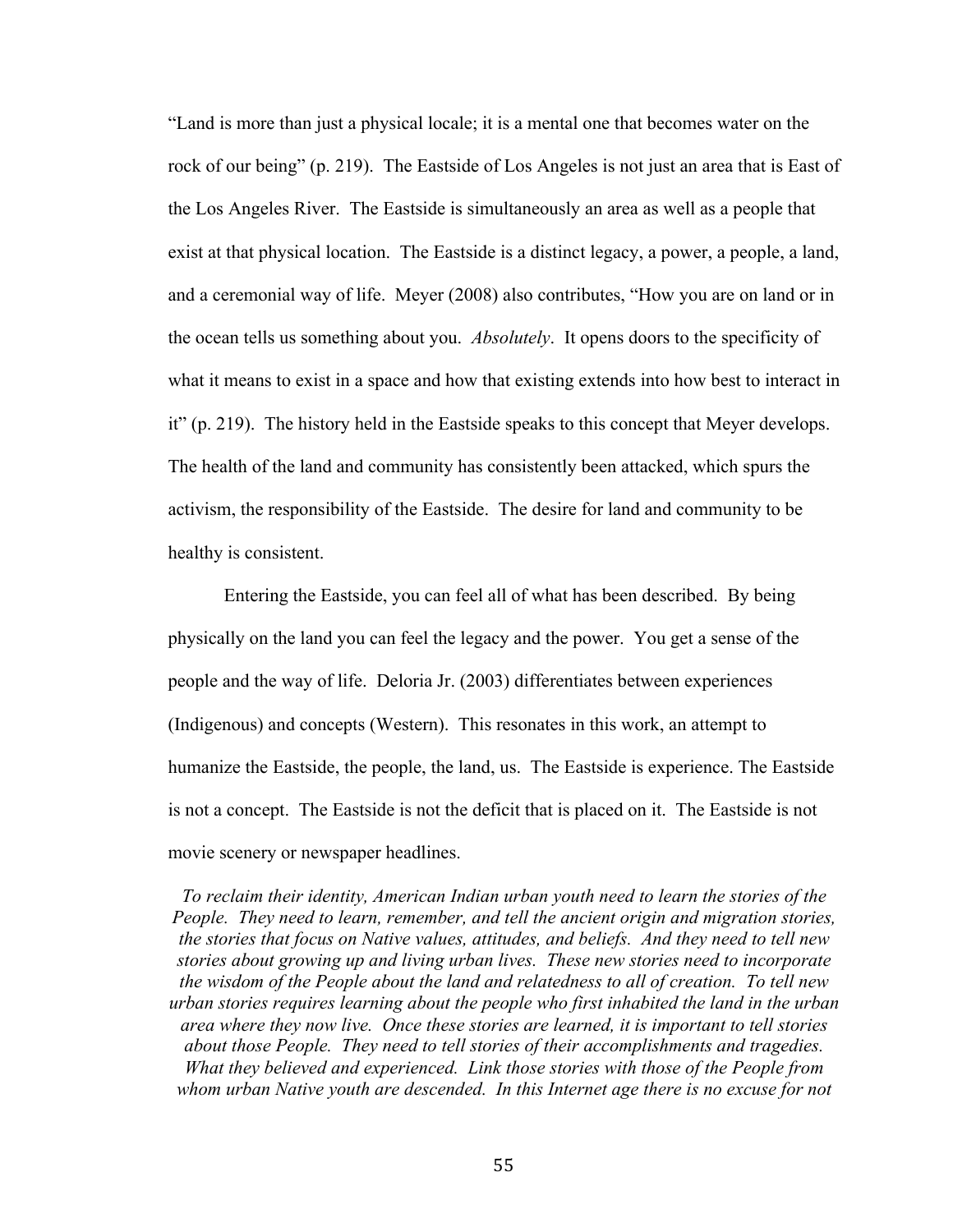*knowing. It is in the stories, old and new, where urban Native youth will be able to reclaim their Native identity. They will be able to know their harmonious place in the order of all creation.*

-Lee Francis (2003)

# **The Physical Movements**

My grandmother, Juana Beatriz Gutierrez, experienced two physical movements that I have identified as distinct and significant geographical movements. These movements are significant because they have created a change physically, culturally and socially and have resulted in the development of community and home for my family. The movements have been from Cantuna/Sombrerete, Zacatecas to Juarez, Chihuahua/El Paso, Texas and to the Eastside of Los Angeles (Unincorporated East Los Angeles and Boyle Heights).

My grandfather, Ricardo Gutierrez, has experienced one physical movement that I have identified as a distinct and significant geographical movement. This movement was from Juarez, Chihuahua/El Paso, Texas to the Eastside of Los Angeles (Unincorporated East Los Angeles and Boyle Heights). He was also enlisted in the United States Marines, which involved a great deal of physical movement away from home, but I do not identify this as a significant geographical movement. Though enlisting created a change physically, culturally and socially, being enlisted itself did not result in the development of community and home for my family.

My mother, Elsa Gutierrez Lopez, has experienced no physical movements that I have identified as distinct and significant geographical movements. She has lived on the Eastside of Los Angeles her entire life. She was born in Boyle Heights and initially lived in unincorporated East Los Angeles before moving to Boyle Heights. After getting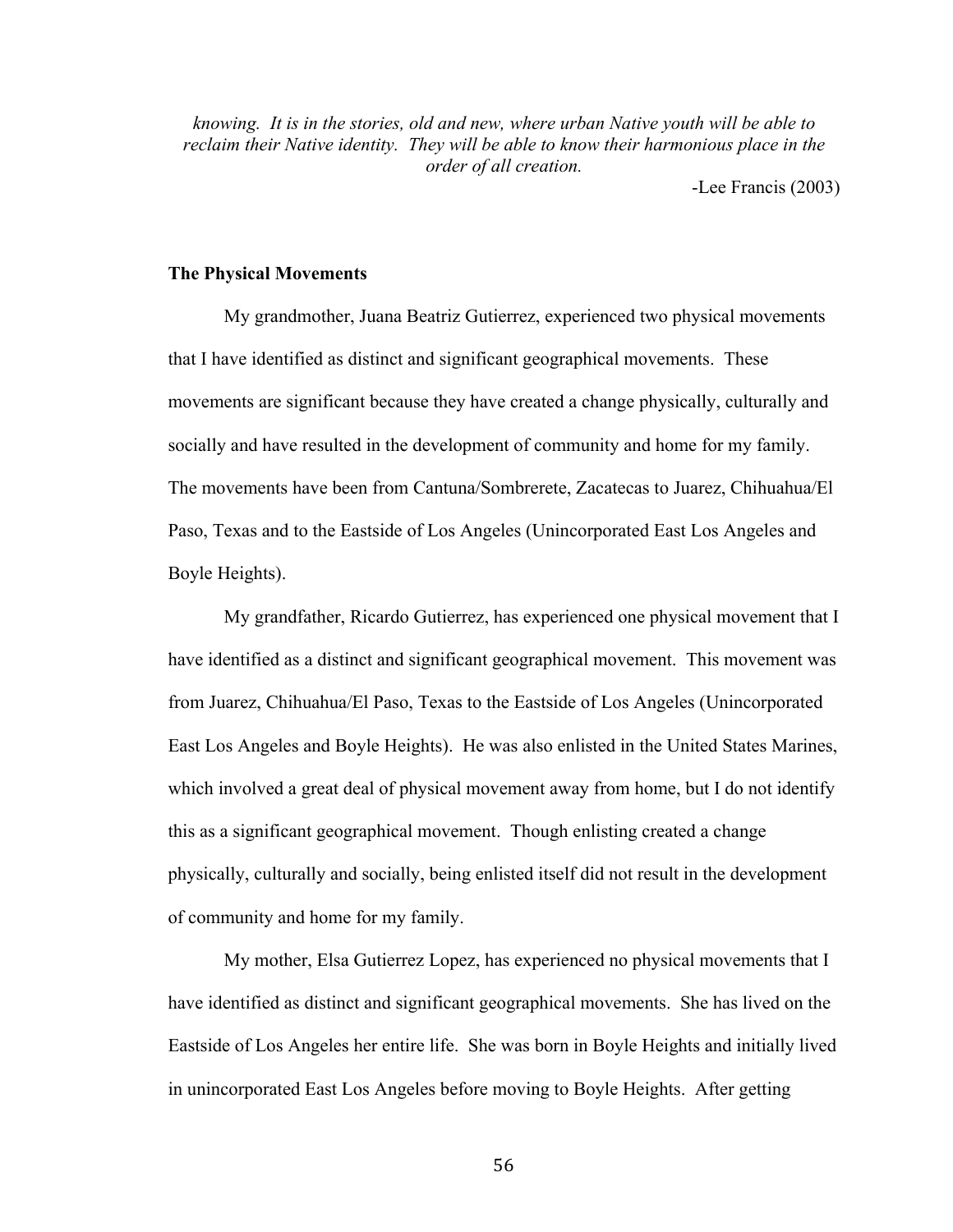married she moved back to unincorporated East Los Angeles before moving to Montebello. Though she experienced a change in housing various times, and I am in no way saying that the Eastside is homogenous, all of the changes were part of developing community and home for my family on the Eastside, physically, culturally and socially.

### **The Eastside: Big Obstacles of Disconnect**

When asked what she brought to East Los Angeles from where she is from, my grandmother simply stated she had clothes, crochet and nothing else, including family. She characterized her arrival in Los Angeles as a departure from family and described a great sadness because of the lack of family. The bleakness of her arrival is captured in her statement. My grandparents were not welcomed into an existing community they could identify as their own.

Both of my grandparents explained that upon their arrival they were surprised by the lack of Spanish being spoken by Raza. My grandfather specifically expressed, "There was a bunch of people who looked Mexican and when you tried to talk to them they said they did not speak Spanish even though it was apparent that they where Mexican." My grandmother expressed a similar sentiment but with the more cultural statement, "Traían el nopal en la cabeza" ("They had a cactus on their head"). Both of my grandparents received this as an attempt by the people to distance themselves from Mexico and Mexicaness, and in effect distance themselves from my grandparents. My grandfather shared his feelings that, "They were trying to act like they were something better."

After being in Los Angeles for a short amount of time, my grandparents began to understand the situation that the people of Mexican decent in Los Angeles were in.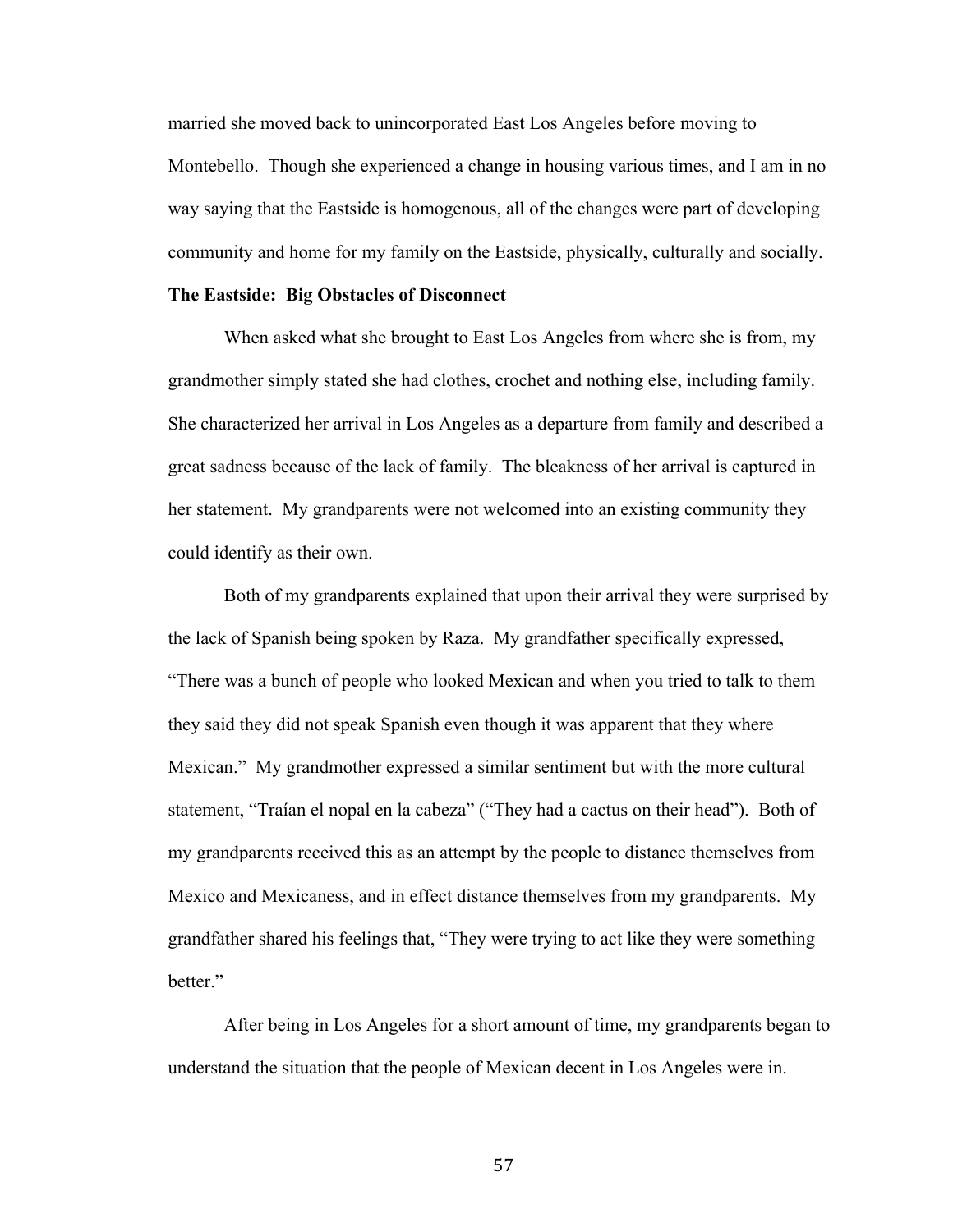Explaining this understanding, my grandfather stated, "Later I found that Spanish was prohibited in schools." It was this circumstance that would initiate my grandparents' building community and home for my family on the Eastside.

# **Initiation and Involvement**

Not only was Spanish not allowed to be spoken at schools, students were told that if their parents did not speak English it was because they were not intelligent. They were taught to distance themselves from their parents and view them as inferior. They were instructed to learn English and forget Spanish. My grandfather shared a story of our family clashing with this rule and how the situation was handled. He explained:

Laura and Socorro went to First Street School and one day they came home sad because they were punished for speaking Spanish and the school wanted to talk to me. The principal and the teacher called me into a meeting and they started to yell at me and I told them "Wait a minute you asked me to come over here to talk and no one hollers at me. If you want to talk we'll talk, if not I'll be out of here." They said it was sad my daughters were born here but did not speak English. They said that the problem is that the Mexicans prefer to be Mexicans and it harms the children. They said they will never speak English good or without an accent and that they will only work at McDonalds. I said, "That's my problem. I've been here since 1944 and my accent has never gone away. You understand me and that is all that matters. Many have accents, even from the East. I have come across this in the service. The Jews have accents as well. I don't want to hear that you are punishing my children because of this or else I will go over your heads."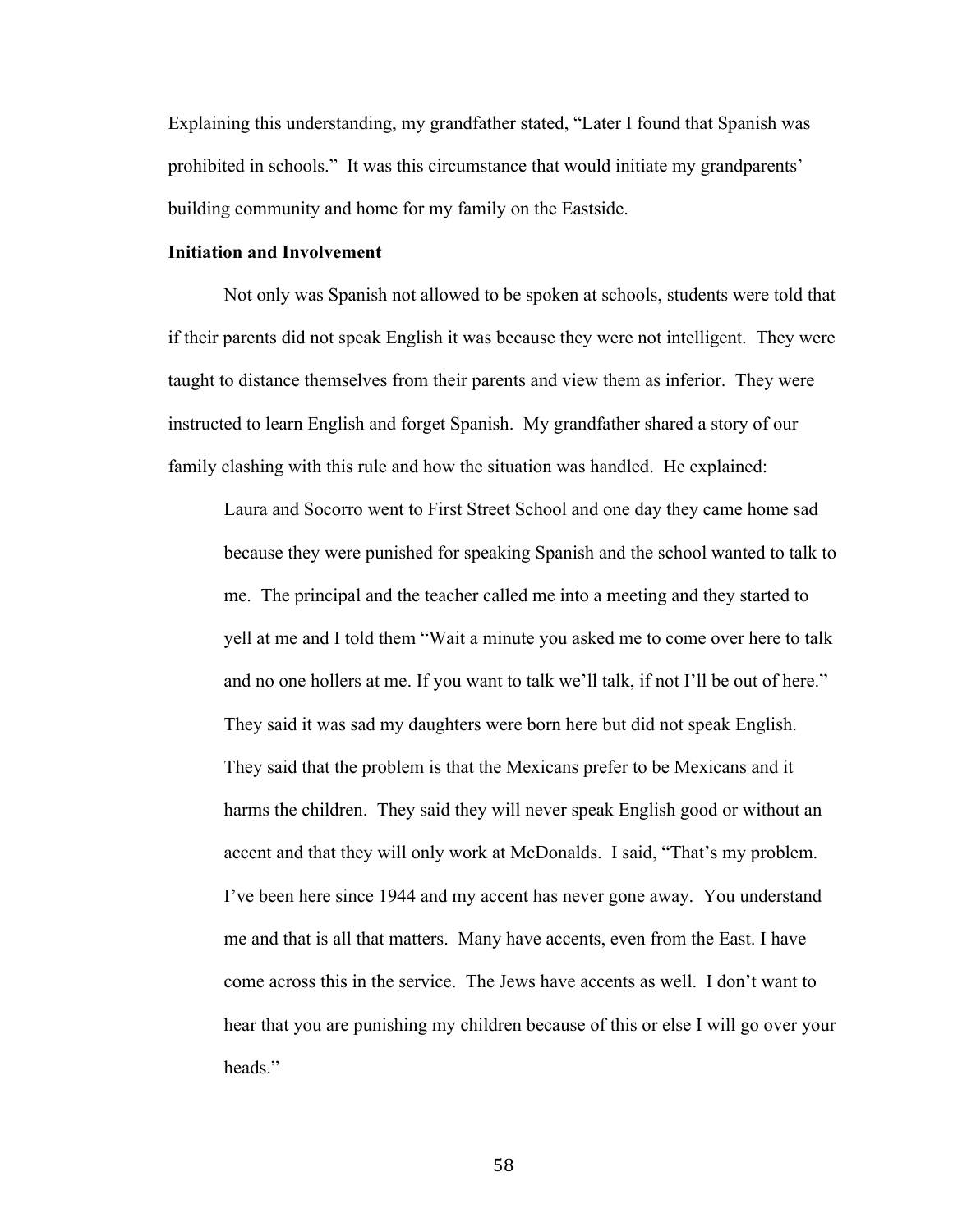My grandfather was able to successfully debase the grounds the Spanish only rule was based on as well as challenge the ideas the school officials had about Raza parents on the Eastside. He was also able to support the identity development of my aunts while helping to create a safer sense of community and home for our family.

As a result of this conflict, my aunts were moved to a private Catholic school named Santa Isabel. However, my grandfather did note that, "After they saw what happened in the school, many who would not say anything when they were chastised or would just cross their hands, they began to see that it was possible to do something and they began talking back." There began to be a change in relationships parents had with First Street School that shifted power from solely being in the possession of school officials, to parents being able to challenge the school.

At Santa Isabel, my grandfather noted that there was much more freedom than at the public school but the students still did not speak Spanish. My grandparents continued speaking Spanish with my aunts and uncles and even received support from a school official. According to my grandfather, Mr. Chin "said he was sad to see so many brown people that did not speak Spanish. He would say that Juana and I were good to have our children use Spanish because it would benefit them in the future."

Outside of the schools, my grandparents contributed to building community in additional ways. My grandmother explained, "Here at the park we started sports for the children of the community and we got high school students to be coaches." My grandparents acknowledged the lack of resources that existed in the community and began to mobilize the youth of the community to engage in constructive activities. They noticed that it was common for parents to work long hours and send their children out of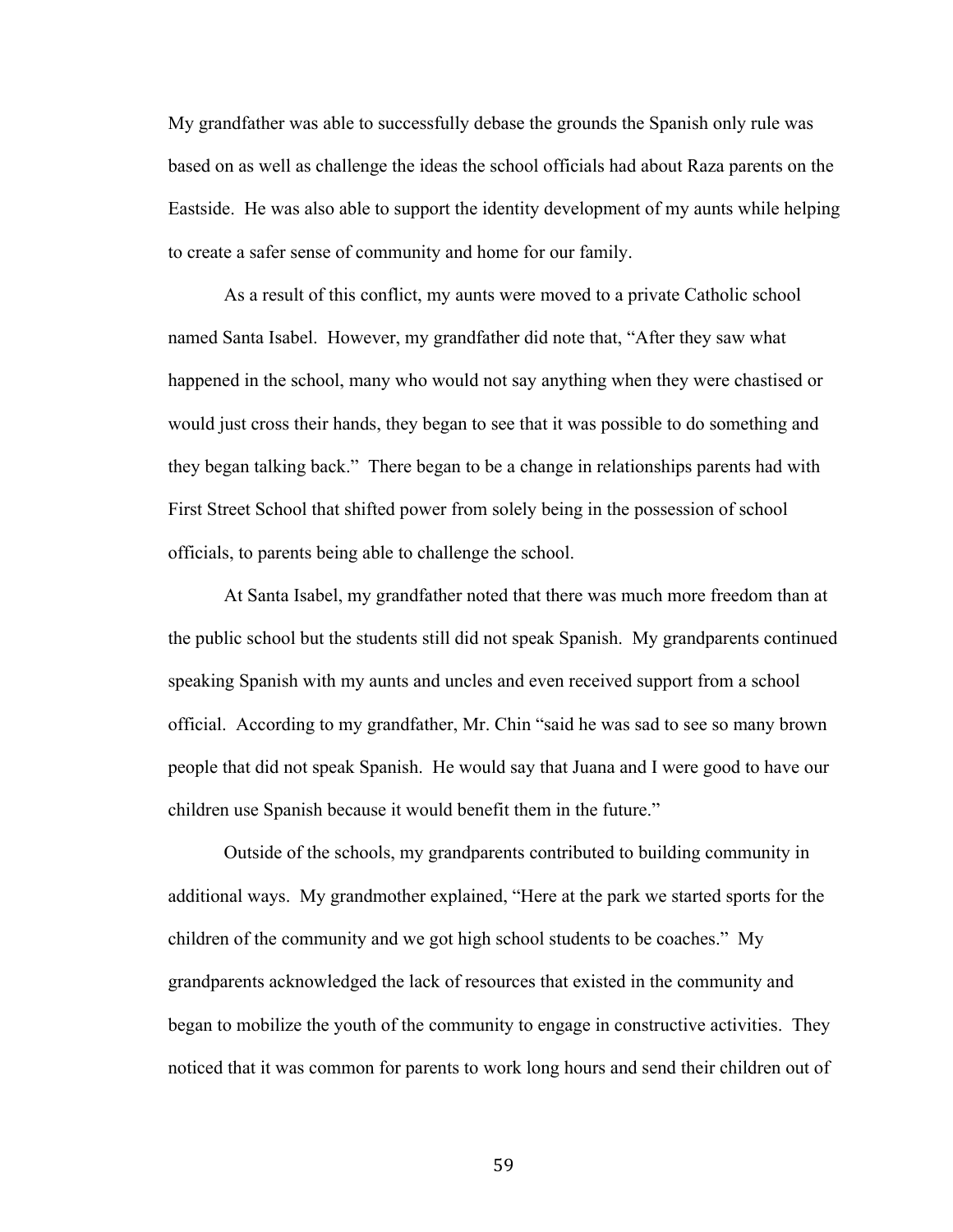the house in order to have some time for relaxed rest at the house. My grandparents acknowledged this though they did not have this practice. My grandmother shared that, "We kept them in the house. They would fight amongst themselves but I would use the *chancla* (sandle) to keep them under control and would not let them out until they finished homework." Understanding that their children were not the only ones in the community, my grandparents organized at the park, *El Hoyo*, a park called The Hole because it is in a valley.

After these initial stories, my grandparents shared many additional stories of being involved. Growing up, I already knew my grandparents loved the community, but a sense of deep care for and investment in the community of the Eastside became very apparent through the stories. Also, my grandparents have an understanding of the community and are not ashamed of the community. They have no desire to distance themselves from anyone in the community. My grandmother shared:

When I would go talk to colleges they would be interested that I am from East Los Angeles. At one college I talked to them about everything we do, all the programs, and one man asked me how many gangs we have. I replied that, "Yes we have gangs, but wherever there are gangs. In Palos Verdes there are gangs, in Beverley Hills there are gangs, but they don't call them gangs, they call them clubs." The gang members around here go to school and they are people. And me, they know I am against gangs but we have helped them by giving them scholarships and helping them find jobs. I am proud of them because they respect me and respect elders. Wherever you go there are gangs and there are potheads.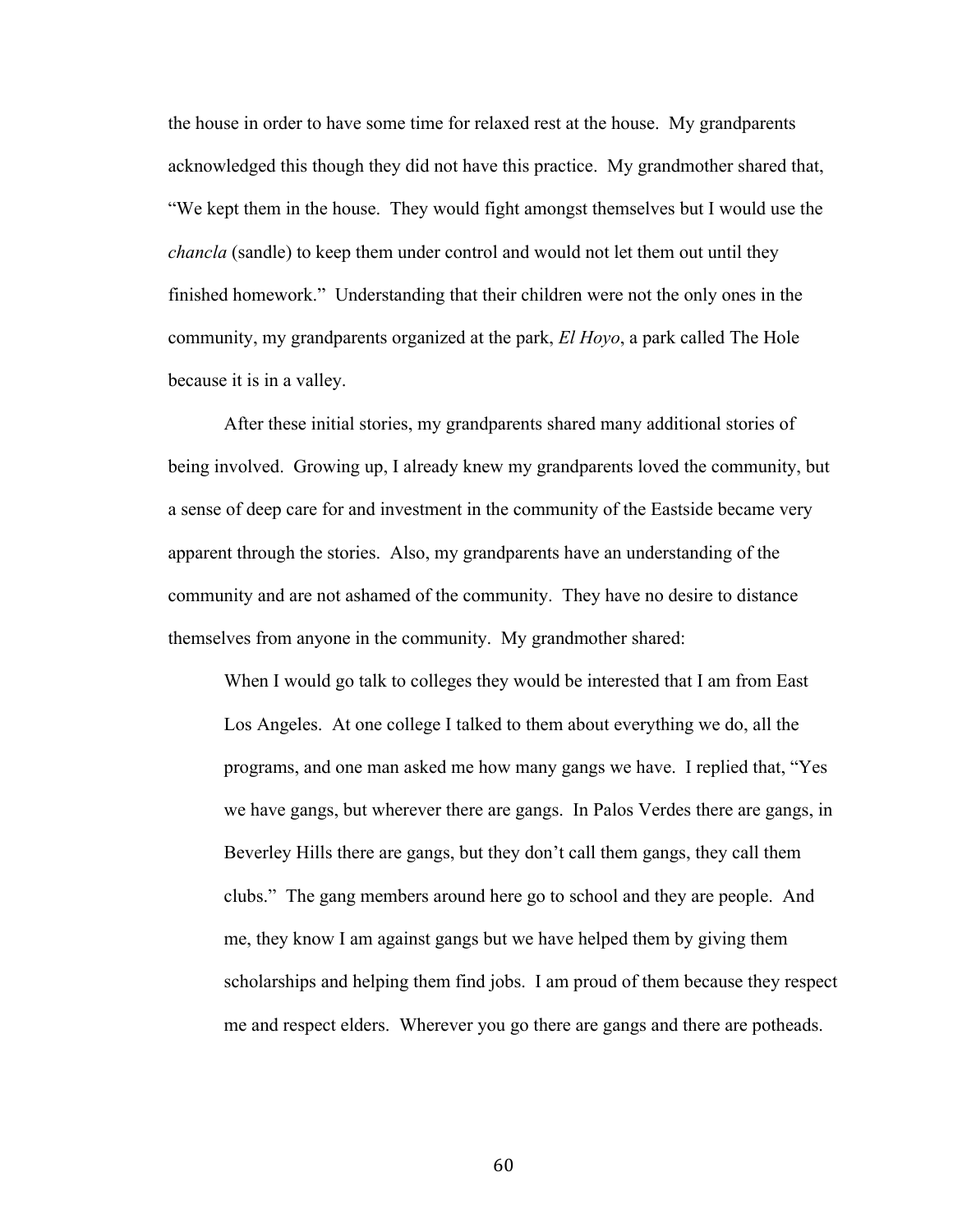My grandmother was able to humanize some of the most vilified members of the Eastside community. She holds herself responsible for and accountable to these members of the community.

My grandfather spoke to the diversity of the community that has been constructed in the Eastside and how it has developed over time. He explained, "Here in the barrio there are doctors and lawyers now but at that time many people who would leave would never come back when they would become professionals." He shared about how when Vero, my aunt, attended Bolt Hall at UC Berkeley people told my grandparents that she was going to set up her offices on the other side of town and never return to the Eastside. She returned after she graduated and continued to engage in the community through her work. He also shared about how Gabriel, my uncle, got his PhD and returned to the community and helped with the work of MELASI. Speaking about our family, my grandfather shared, "Everyone makes good money but they didn't leave." Reflecting on her time on the Eastside and its importance, my grandmother shared:

I don't care what they say about our barrio. I don't think I could go to another neighborhood and be tranquil and at peace. For me all of East Los Angeles, all the churches, all the community. When we got here there wasn't a strong community… I love East Los Angeles because I have lived here for years and all my children have been born here and I have nothing to complain about thank god. And the people, the people, whether I know them from the church or from the organizing, when they see me on the street they are very kind/friendly. It matters how you are, how you act, that's how they treat you and I have helped many people here in the community.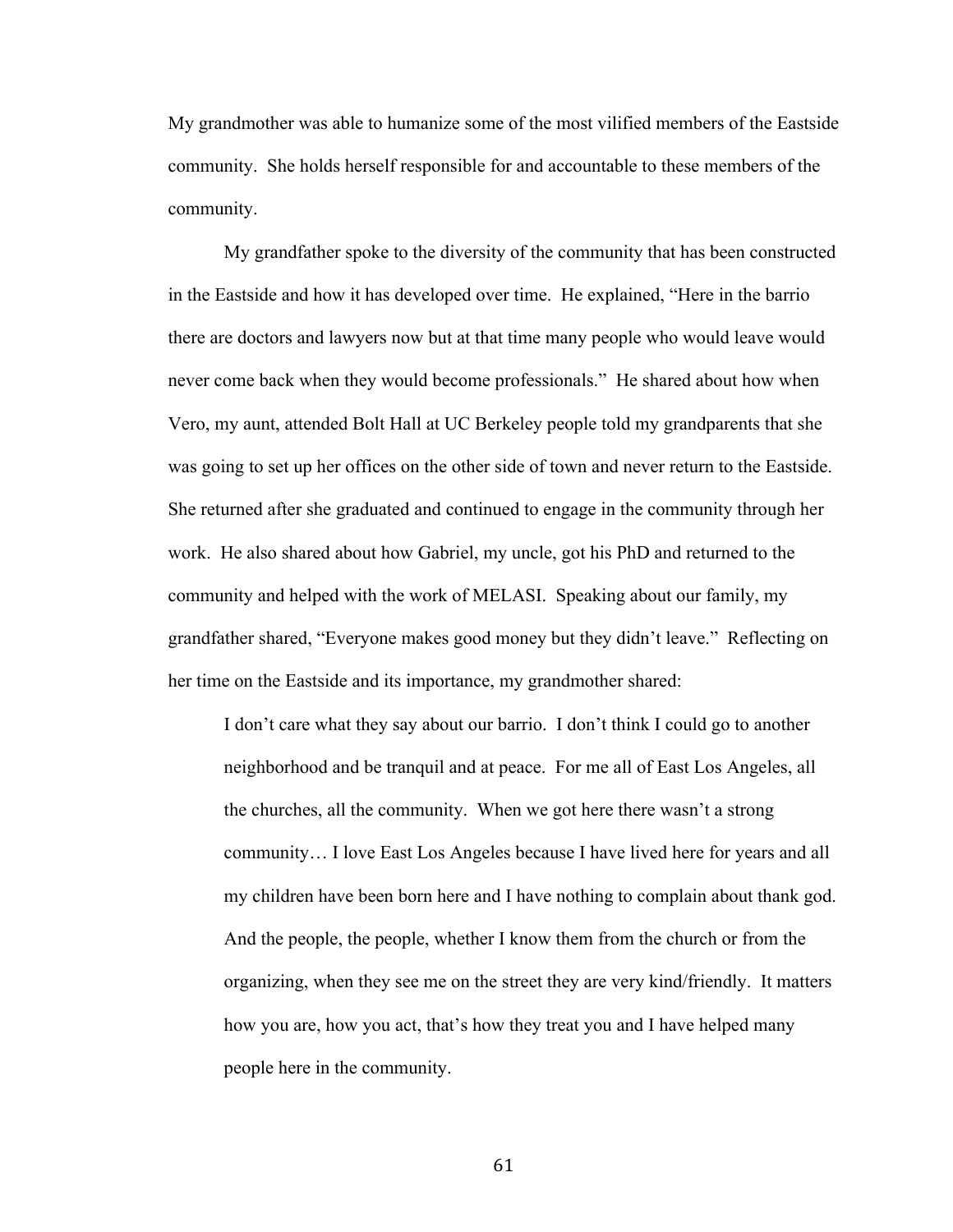# **Where does this come from?**

With all of the stories of contributing to community, the question of "Why?" surfaced. My grandparents both shared stories as to why they have contributed and continue to contribute so much and they were even surprised at the similarities that arose. My grandfather shared his story explaining:

I grew up with my grandmother. We lived in the neighborhood of one of my aunts, niece of my grandmother. We lived there… In December we killed two pigs, one for the  $12<sup>th</sup>$  and one for the  $24<sup>th</sup>$ . From each pig we would distribute it in the neighborhood. Eight families lived in the neighborhood. We all shared like we were from the same household. There were no divisions of family, we all shared. There was one woman that lived in the neighborhood after my grandma died and my mother took care of the neighborhood. That woman still stays in communication with Techa, my sister. Her family is like our family.

There was a communal sense of living with extended family networks as well those who were part of the community and therefore were like family. Concerning the constant contributing to community, my grandmother shared:

That comes from the family, from his and mine. My mother and father raised animals and when they would kill a pig I would get mad, but I was young, because my mother would take it apart. They would make chicharones, meat, hermosilla (blood), and then they would make baskets with meat, chicharones, and hermosilla and what ever would come from the pig and they would say, "Take it to this person, take it to that person, to the neighbors, to the friends." My brothers and sisters and I would be the ones going around taking the baskets to all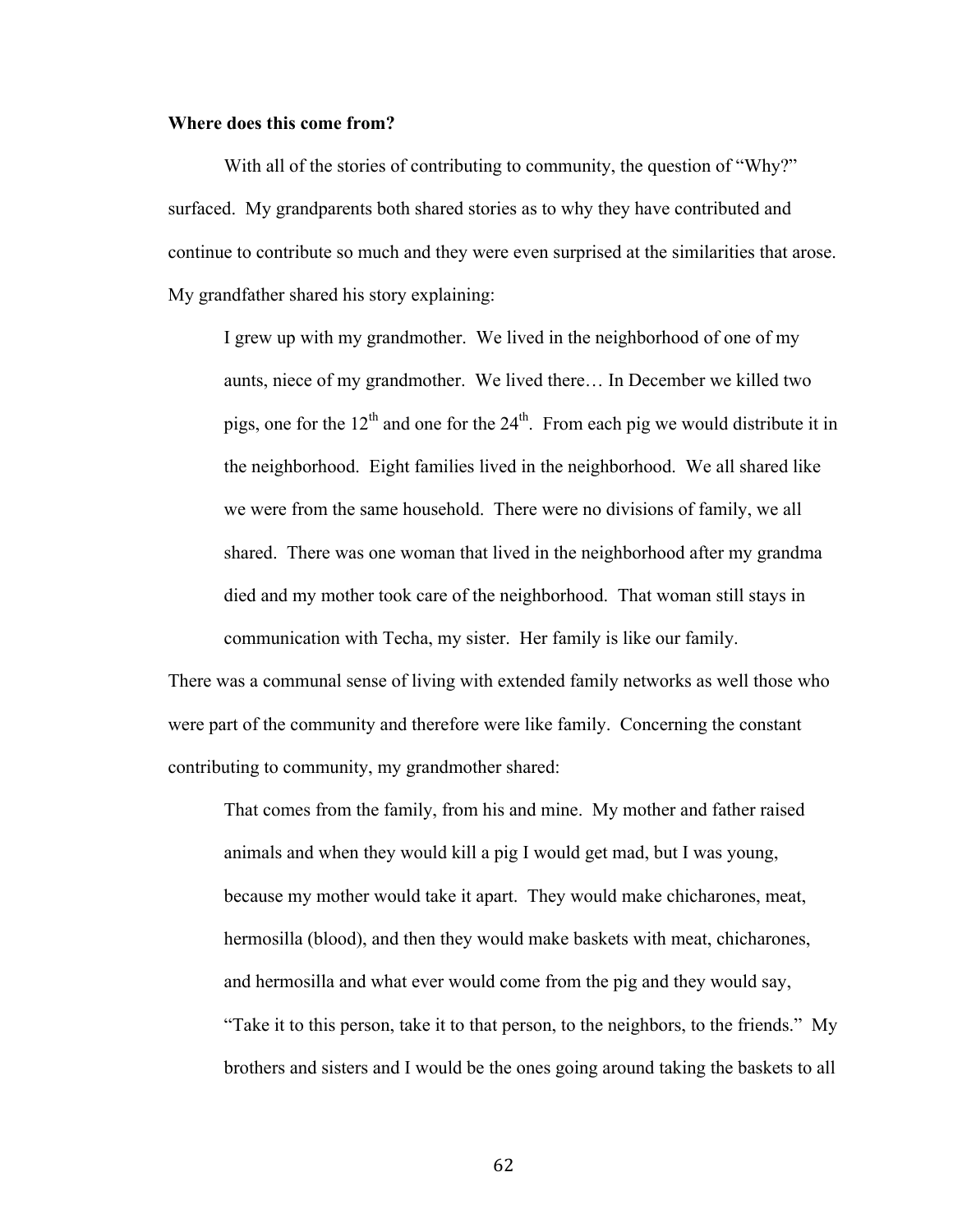the people. By the time we got home all that would be left was the chicharones at the bottom of the pot. I would get mad at that. I would say "¿Mama porque usted da todo?" ("Mom, why do you give away everything") and she would say it's because the aroma would reach them.

This similar practice was happening in Juarez, Chihuahua/El Paso, Texas with my grandfather and in Cantuna, Zacatecas with my grandmother. It is important to note that my grandfather's mother is also from Cantuna, Zacatecas. My families kept what they needed and delivered to others what they needed as well. Both my grandmother's and my grandfather's families were engaged in continual contribution to community as part of a community where contribution was a common practice.

Tapping into this practice as being part of my family's ceremonial way of life, my grandmother shared a story explaining roles my family played in the community in Cantuna, Zacatecas. My grandmother expressed:

My father would hold an offering/commitment for the 19 of March. We would do a festival of *danza* (dance), of *danzantes* (dancers). That's what they call the *Matachines*<sup>4</sup>. But the dances would start since the 17<sup>th</sup>, and the 18<sup>th</sup> and 19<sup>th</sup> and they would not finish until the  $21<sup>st</sup>$ . All of those days my mom would cook so much, and her sisters, and they would bake so much bread in outdoor ovens made of adobe and brick. They would bake baskets and baskets of bread. They would put some cloth over them when they come out of the oven and that would be for all the people. That would be to give to all the people that would come to dance

 $4$  This term is applied to various traditional dances, including the Pueblo Native communities of the Southwest and different areas of Mexico. The *Matachines* vary in style, meaning and purpose depending on region.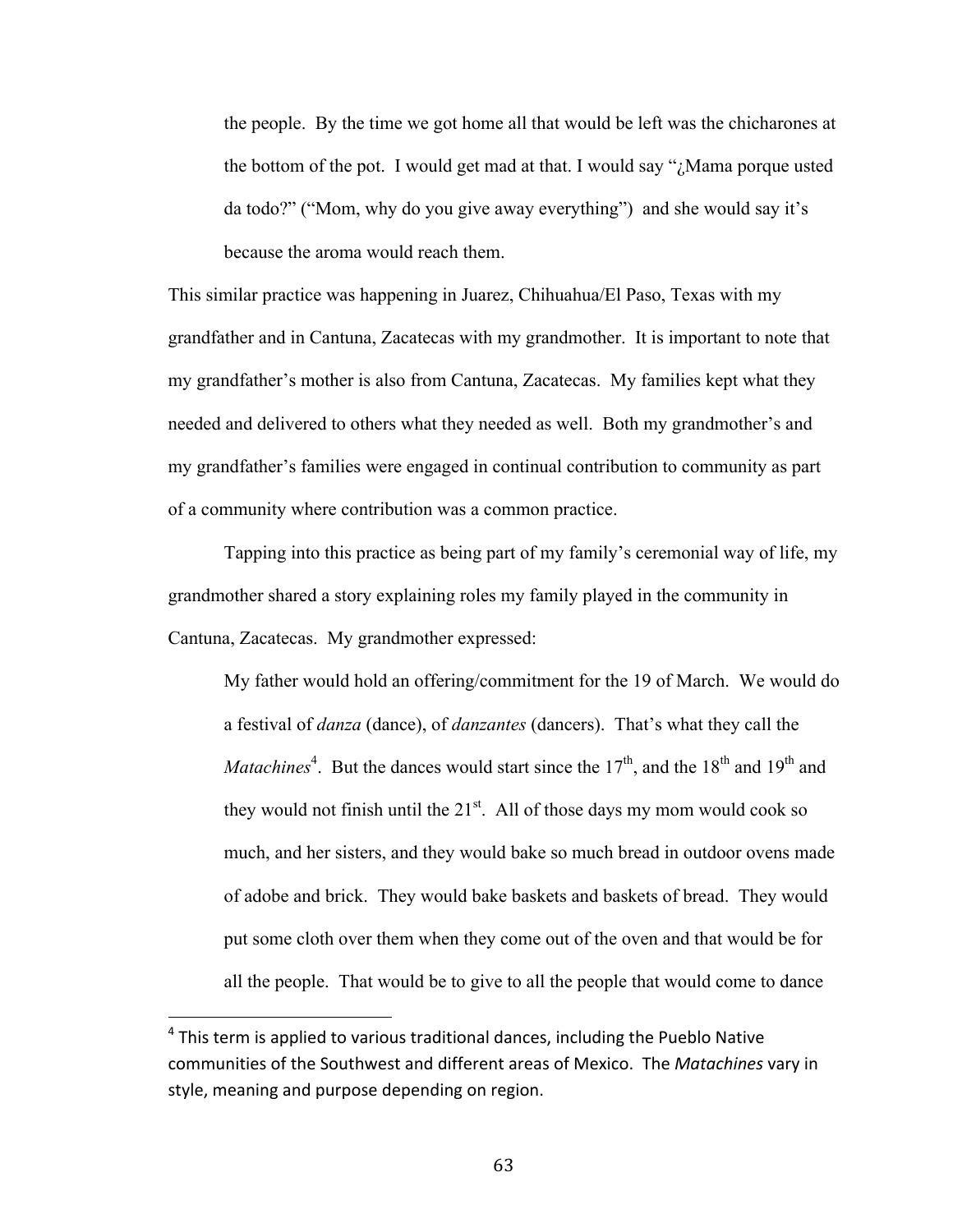and then the day of San Jose we would make big pots and put grilled beef, meat with chili, soups of different kinds, beans and then the people would come with their little pots and they would make line and they would come for their *reliquia* (Literally meaning relic, but in this case used as offering). They would ask if Don Jesus was going to be giving *reliquia*. "Well yes." And people would come with their pots to get their *reliquia*.

The dates of the *danza* lead up to the Spring Equinox, with four days of dancing before the day of the Equinox. This date is sacred as it marks the beginning of the new year on various Mesoamerican calendars. The offerings/contribution are sacred, both the food and the *danza*. This tradition of contributing is what has been passed through generations.

This sense of responsibility for the rest of the community also came with another teaching. My grandfather shared that his elders taught him that, "Tu no eres nada pero nadien es más que usted" ("You are nothing, but no one is more than you") and "Nosotros no somos más que nadien pero nadien es más que nosotros" ("We are not more than anyone, but no one is more than us"). Immediately after my grandfather shared this, my grandmother shared that her elders had taught her those exact same principles. This humble yet stern indigeneity has been passed through generations of my family and continues to guide the way my grandparents engage in community.

For years my grandparents have stored clothes and food to distribute to anyone who needs it, including our family and complete strangers. It is common to find homeless individuals come to the front of my grandparents' house and call out to my grandmother. Their house is also a common stop for im/migrants who have just arrived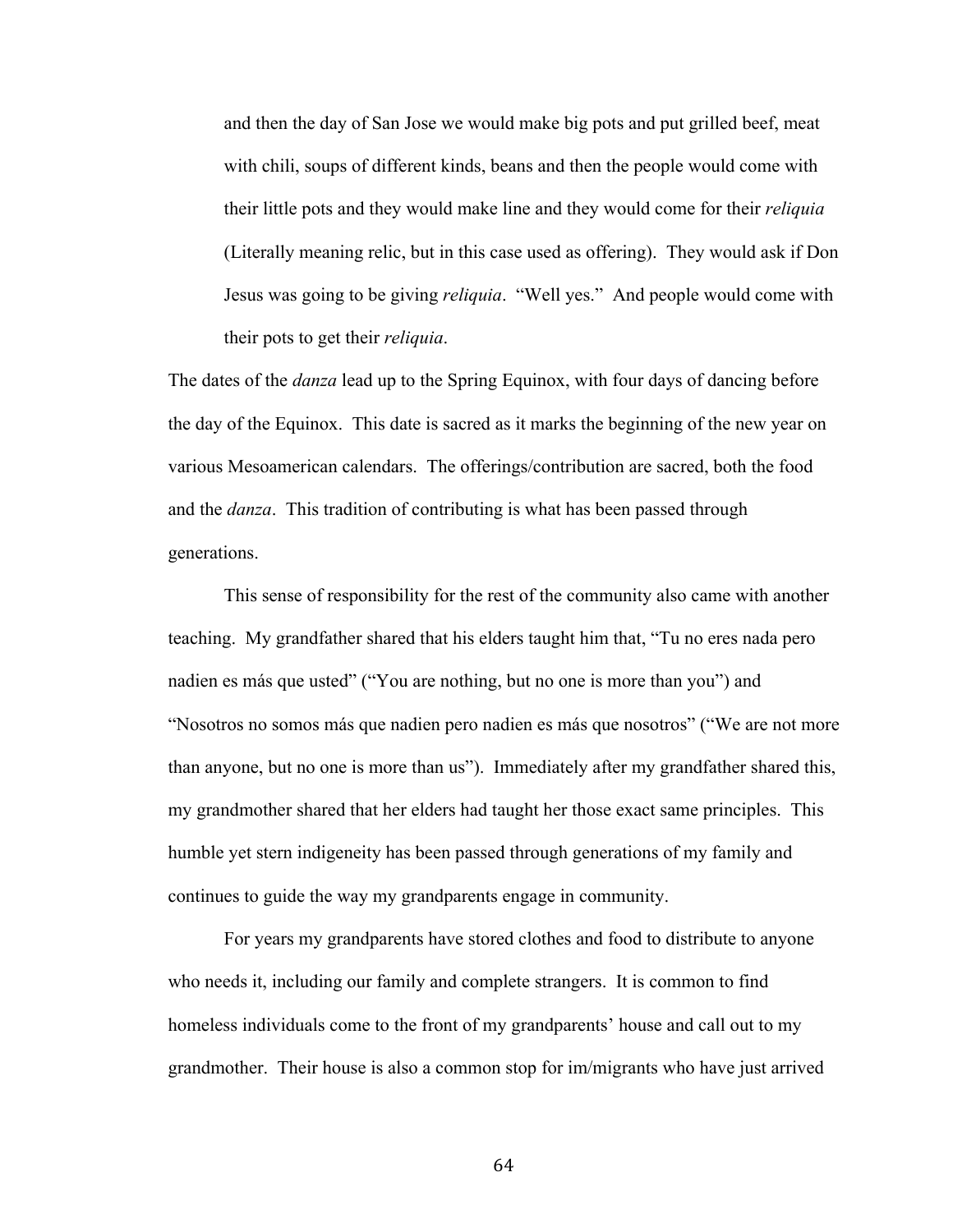to Los Angeles from their home countries. My grandfather shared a story of earlier Los Angeles explaining:

Many people would come on the train and would get off on Soto and come to the Park and they would be very dirty because of the journey. We had a lot of clothes people would give us because they knew we would give it out. We would give people pants, shirts, sweaters and they would wash up out front. We would take out soap and they would wash their face and hands and everything. By the time they left you would not recognize them as the same people as when they got here. My grandmother shared a different, more current story, about similar circumstances. With the terrorizing of im/migrants especially in recent years, my grandmother shared:

One time, we were here inside and two knocked on the door. They were youngsters from Mexico. They asked for a cup of water and I saw how dirty they were. I said yes hold on. I got them cups to get water from the hose. A bunch of youngsters came from behind the wall. Who knows if they had been dropped off? The women were really dirty and their faces had dirt on them. So I asked them, ". De donde son? . De donde vienen?" ("Where are you from? Where are you coming from?") "From Mexico" one of them said. "We just got here." The women showed more shame than the men so I said come in. I told them I would bring them soap and at the very least they could clean themselves with the water hose. I brought out towels and while they were cleaning themselves up I made them eggs and beans and what ever I had and I gave it to them. They left happy and grateful. I had clothes downstairs and they distributed it amongst themselves. The mom of Lupita that lives in Lancaster, when they heard that they were going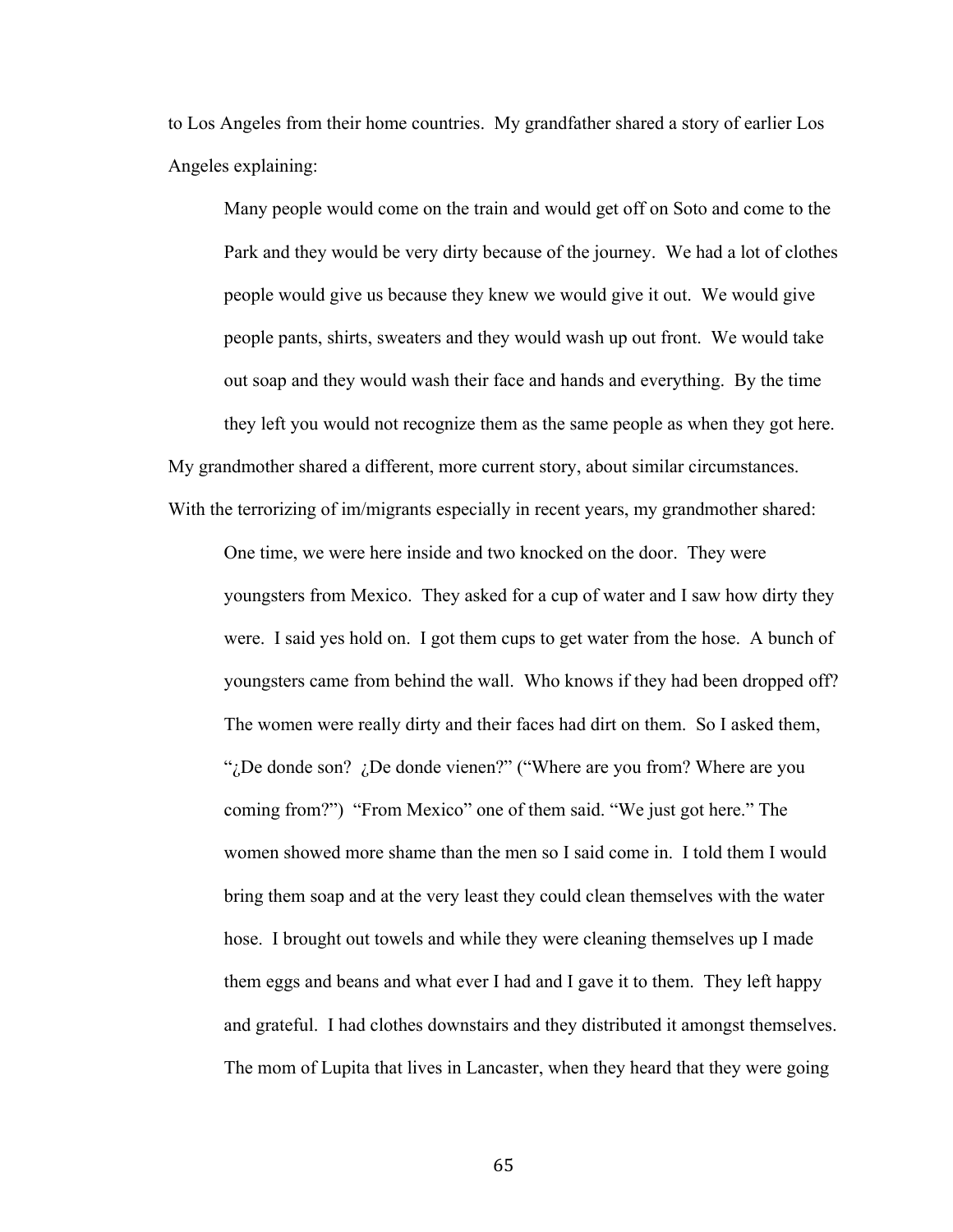to make a law that they would arrest anyone who helped the undocumented… Lupe told Angelita, how will it go for Juana who helps the people so much. "You weren't scared" she asked. "No. Why? Come arrest me if they want. I will give the people food. Why would I throw it away if I have it?" That comes from our roots, from our people, because all the people in Mexico that is our way, we share, the people share. It wasn't just my mom and dad who shared.

It is the final statements my grandmother expressed that reminded me of Bonfil Batalla's (1996) *Mexico Profundo* and how our ways have remained consistent from before colonial times throughout the nation of Mexico, even with threats from colonizers.

My grandparents shared how this practice is common with others that are involved in the movement. My grandmother explained, "When we were with the movement of Cesar Chavez we would gather clothes and pots and we would take vans to La Paz. We went one time with two vans full of clothes and they would distribute it to the *campesinos* (farmworkers), and Pablo the son of Cesar Chavez and his wife Socorro didn't let us leave till they gave us something to eat." This simple yet profound gesture expressed a mutual appreciation and contribution. Solidarity was established through these practices.

## **Building/Solidifying Community**

In my mother's interview, she revealed to me that my grandparents intended to return with the family to El Paso. The Eastside was not going to be a long-term stay. I asked my mother how this changed and she shared that, "They started their own history here... Once they planted their roots here I think it was even harder for them to try to uproot us and move us back to Texas." My mother recognized that my grandparents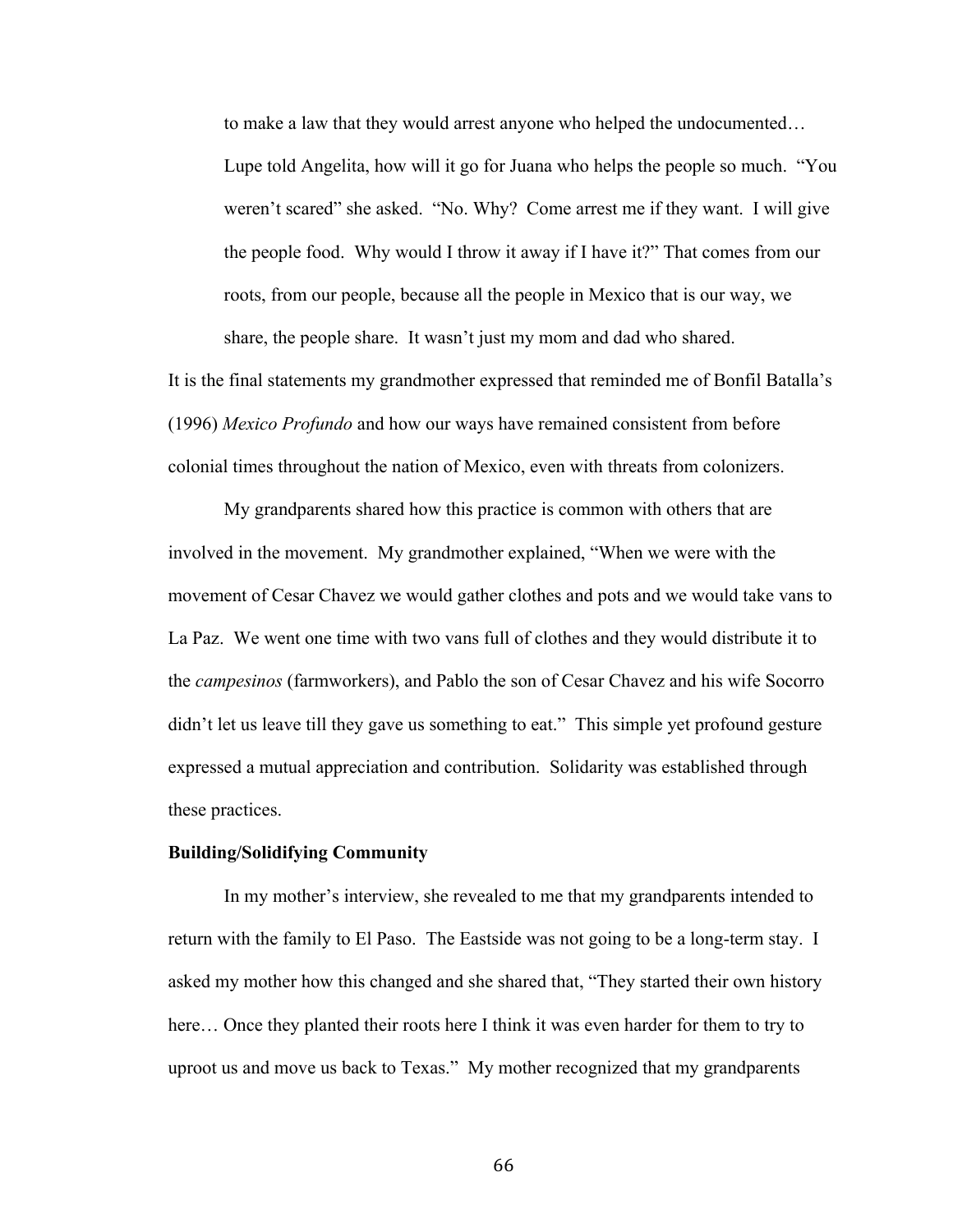were engaging in a process of building community on the Eastside. She expressed that my grandmother and grandfather established roots in the area making it home for the following generation. These roots made it so movement somewhere else would be a move away from home. My mother also expressed, "I think once my mom and dad started getting more involved with the community stuff outside of the schools with the PTA it just came as second nature to stay and get involved. Once they saw the changes were possible they felt it was worth staying for my younger brothers and sisters, that they could make a difference as things got tougher in the area." Once they were able to participate in a role that is very much cultural, contributing to building community, they were able to construct cultural relationships that made the Eastside home.

Aside from changing their minds about moving back to El Paso, there have been physical changes on the Eastside, which my grandparents have lived through. Concerning the physical make up of the Eastside, my grandmother shared, "We did not have freeways, just the Santa Ana with 2 lanes. We would go outside and there would hardly be people in the streets. There were streetcars and maybe 2 or 3 people would be on the corner waiting. Everything was calm. We lived on Boyle and Garnett, which they knocked down to build the freeway." These changes pushed community members around, including my grandparents twice. Equally significant have been the drastic changes in the characteristics of the population of the Eastside since my grandparents arrived. Initially, as my grandmother expressed, "At that time on that side of La Primera (First Street) there were only Japanese. On this block Russians. When we all started coming in, Latinos, they started leaving. On Cesar Chavez, at that time Brooklyn, all the Jews lived there. When we all came in they left." My grandfather also shared, "On First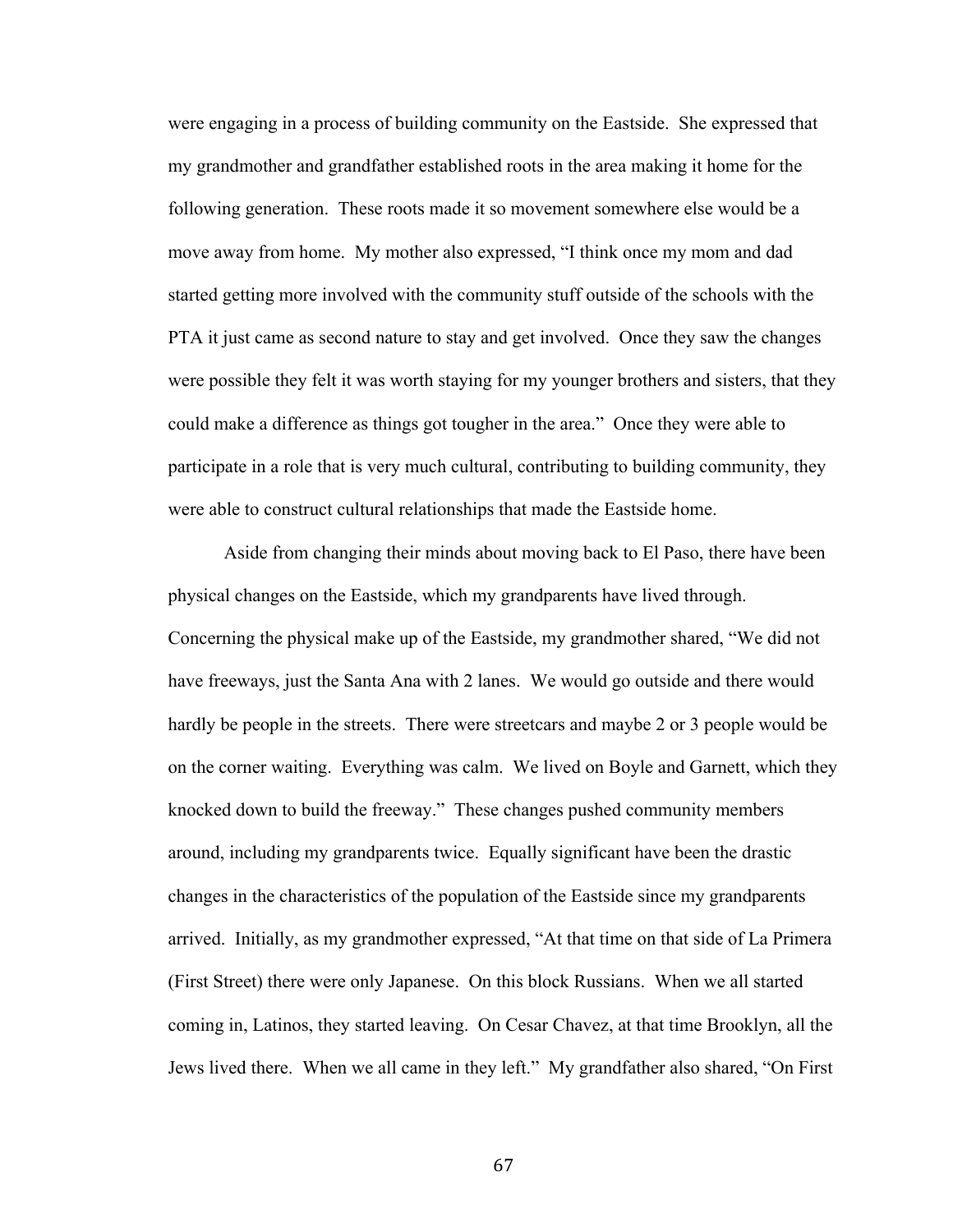and Evergreen there was a Black church, and they all talked Spanish. Howard grew up near the park and worked at the park, but when they gangs grew they didn't want them here." My grandparents witnessed, and were part of the reason the ethnic transformation of the Eastside occurred.

A more recent and very significant change in the Eastside came in the change of Brooklyn Ave to Cesar E. Chavez Ave. With this change came historical turmoil, which my grandmother recounted with one of her stories. My grandmother shared:

When we started the movement to change the name of Brooklyn to Cesar Chavez, the Jews who still own property there protested that because it was tradition because they were the ones who founded it…They started with that but then Richard Alatorre, City Council Member, helped a lot. We had meetings with the people. Why, if the Blacks could have a street named Martin Luther King, couldn't we have a street named after one of our heroes? They said no. We had more meetings and help from Richard Alatorre and we went to City Hall. We gathered signatures and they gathered signatures as well but they don't live here anymore they just have business here. Richard asked me to speak on the microphone to explain the reason why we wanted the name change. I explained that in memory of Cesar Chavez we deserved to have it. Many of us there had worked with him and it would be an honor for us to have the street named after him. Then, one of the Jews that had supported the Madres (Mothers of East LA – Santa Isabel), who had buildings from Soto to Bridge on Cesar Chavez, the block was theirs, was… At that moment I was against him because he didn't want the name change. He said no and I asked him why. I told him that they, when the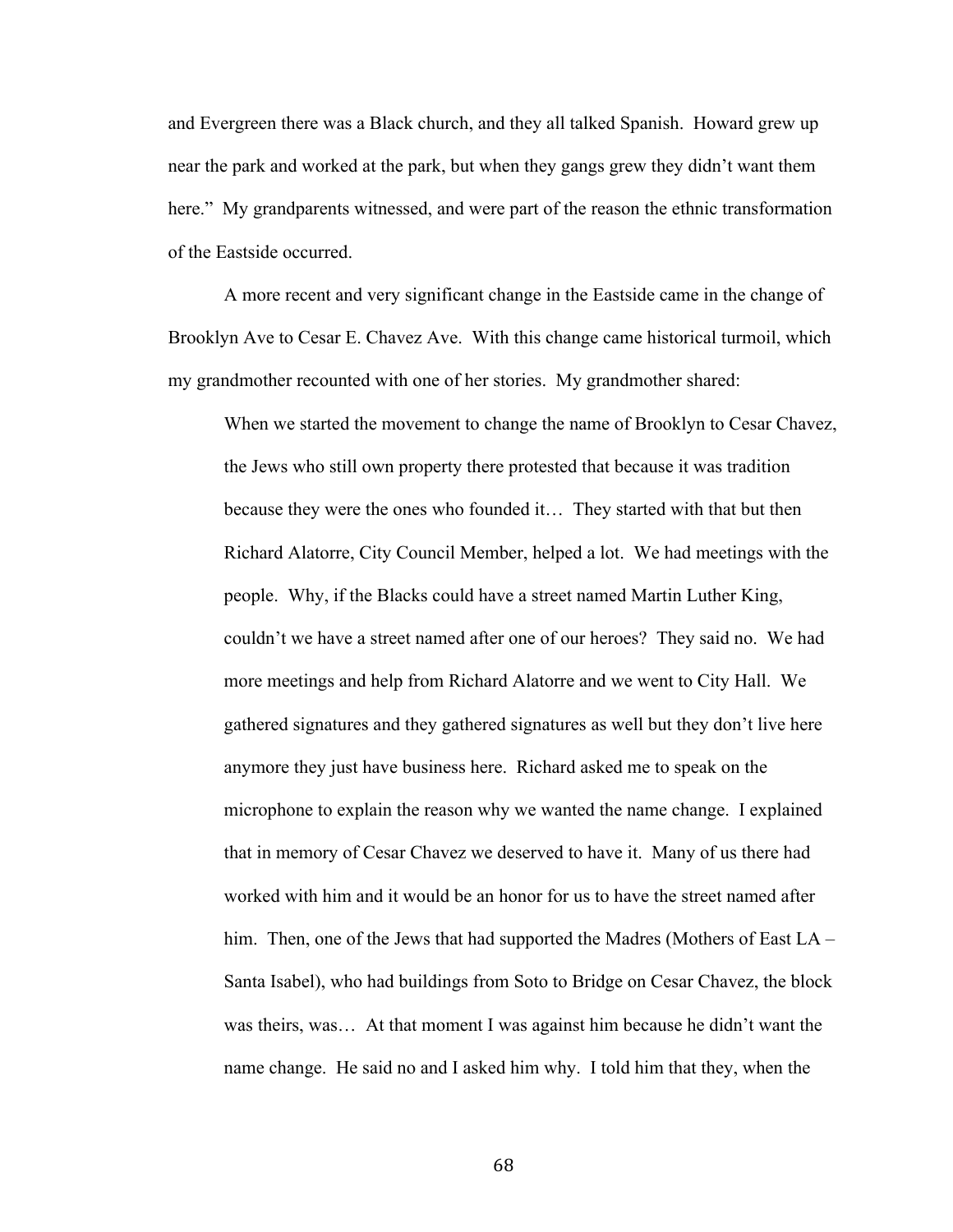Latinos started coming in, started moving to other areas but kept their business there so they are living off of us, the Latinos. They don't like us but they live off of us. Why didn't they leave with their businesses and all? Other Latinos would have put business there. All of the Council was paying attention to what we were saying and since then they have not talked to me. At the hour of the vote we won.

The street would be named Cesar Chavez from Olvera to East Los Angeles." The street was honored with a march and a rally ending with the street signs being revealed. That marked a huge signifier for the community that the Eastside is Raza. That was a great day for our family and my grandmother retelling the story brought back memories of standing near her front door as she received the phone call that Cesar Chavez had passed away and the silent sadness that fell over the house.

It has been with all that my grandparents have contributed to the Eastside that our family has been able to establish itself. When asked what she has gotten from the Eastside, my mother expressed, "I think more strength in being who I am and recognizing the culture that I was brought up in. Culturally always knowing where my ancestors, my parents, came from and how they decided to be here in the U.S. more for us than anything."My mother shared that her identity is based in the Eastside as part of a larger cultural-historical context, acknowledging generations of our family.

### **Community for the Next Generation**

My mother was born in Boyle Heights but first lived in unincorporated East Los Angeles. When asked about living in this area, she explained that all she remembered was the riots. She shared: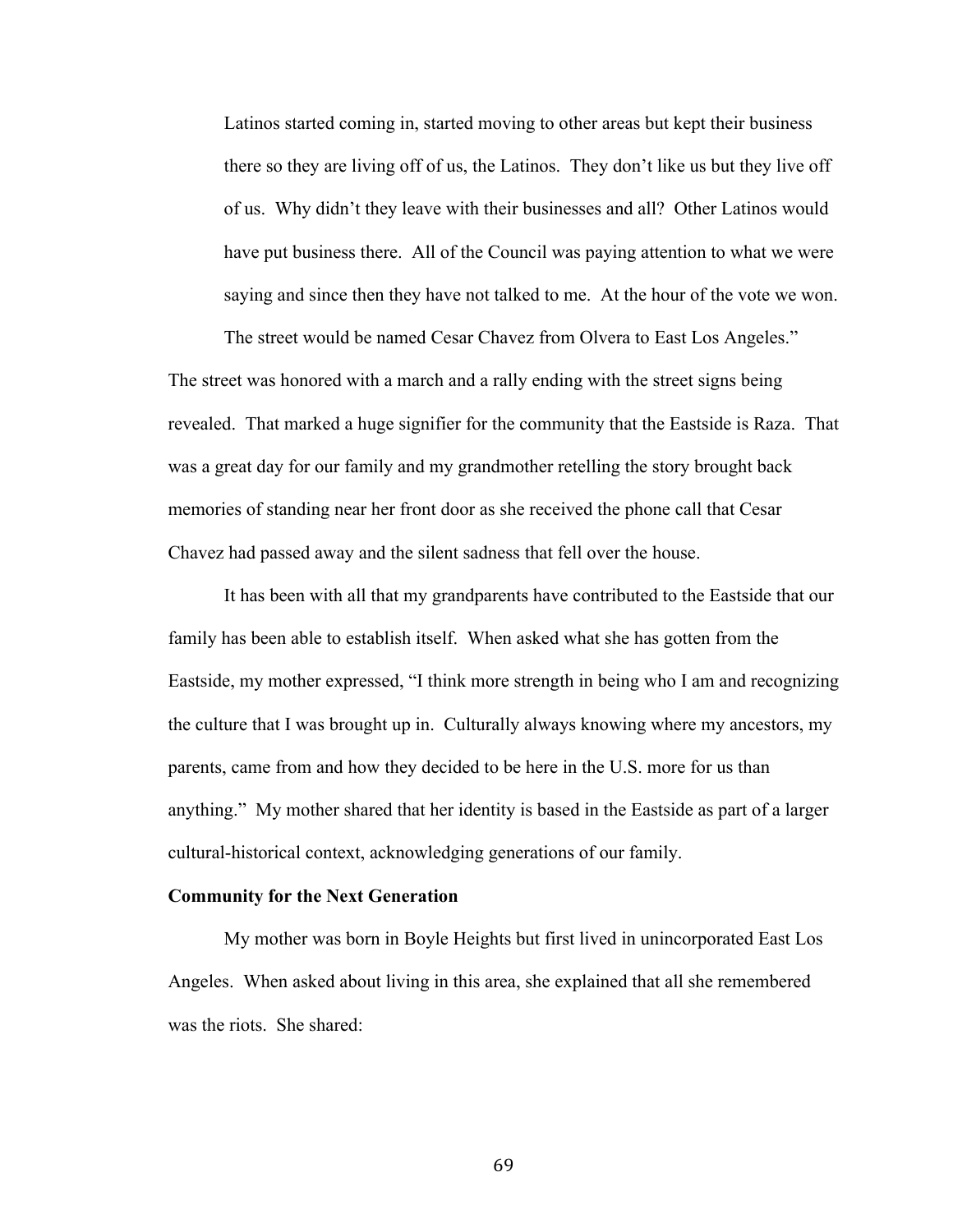I remember when the riots… we were in Juarez and we were coming back from Juarez. We actually came back early when we saw the riots because when we were watching it on TV they were showing all these mannequins on the ground and it looked like dead bodies. So you know my mom wanted to get back home as soon as possible. So when we drove back I remember that my dad had to show his driver's license and show proof that we actually lived in the area because they weren't letting anybody in or out. So when we got back… it was… we got back that morning after they first started the riots and it was a Saturday and then that Sunday morning we get there and it still smelled like fire. They burned down some of the stores and everything and there was police in riot gear still patrolling the streets and they were hauling away people out of their houses pulling them out of their houses and I remember we were on our porch and I remember that they pulled… there was this lady that had four sons that lived across the street from us. They went in there, pulled them out and handcuffed them and took them and we were like "What's going on? What happened?" and then later we found… we saw a Sheriff truck drive up and carry a bunch of TVs and sofas and everything because they had actually been in the riot. They had pictures of them so they were just going up and down the streets, you know, just taking them because they were the ones actually doing it… and I just remember we couldn't go out. I remember my mom had a nervous breakdown. She had us inside the house 24/7."

My mom does not identify specifically with the unincorporated East Los Angeles area of the Eastside because she was not allowed outside while she lived there. She did not interact much with the land or the people because of the riots and was not able to engage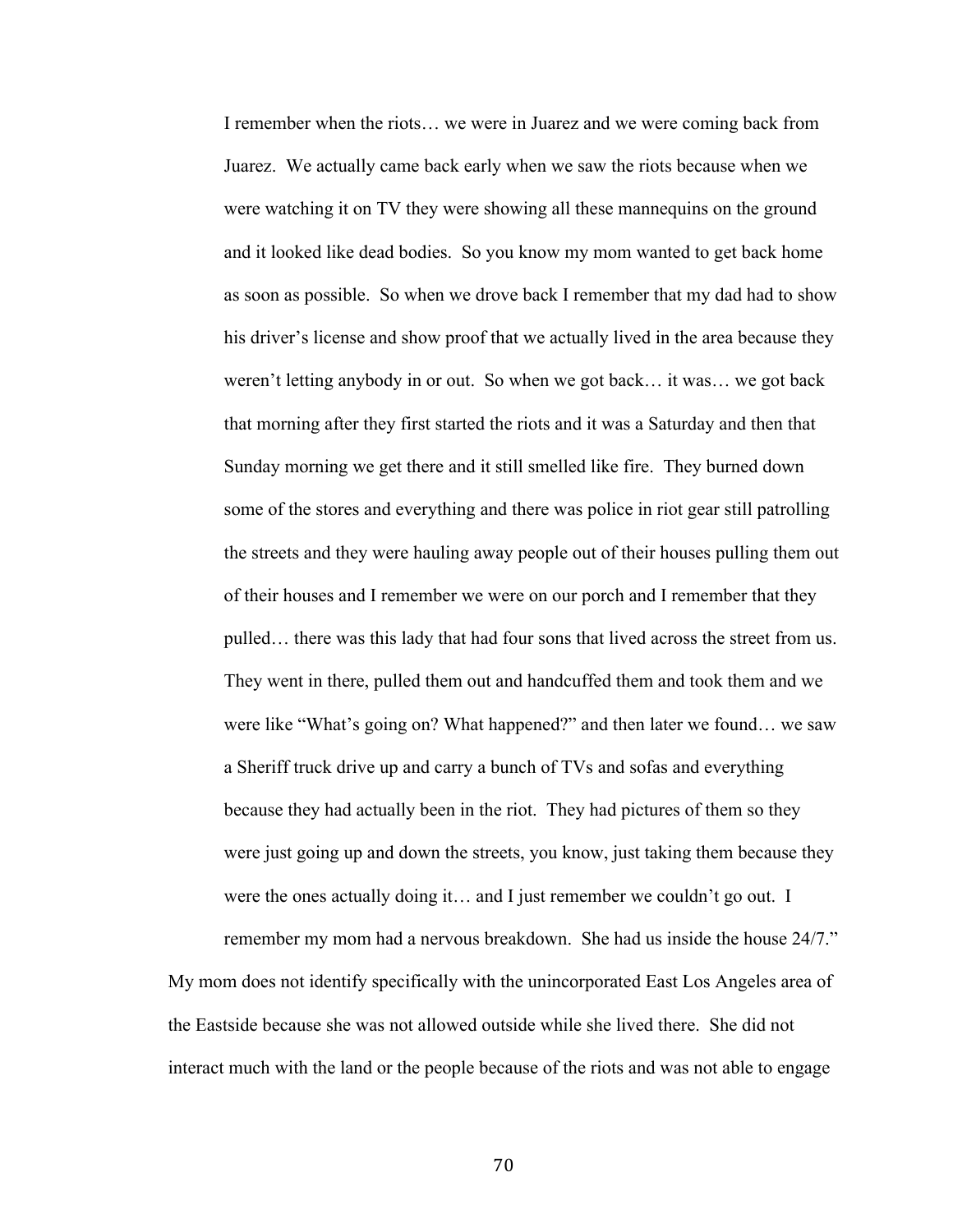in the community. As a direct result of the riots, my grandmother called for the family to move back to Boyle Heights. This is when my mother was able to engage in the community because she was able to go outside and there is a large park across the street from my grandmother's house.

Through the interview, I got the sense that my mother did not feel like she was part of the community for a period between her move back to unincorporated East Los Angeles and her work at the schools in the area as a teacher's assistant. It was through her ability to engage with youth and contribute to their development, especially Special Education youth, that my mother felt part of the community. It was while she was working at the schools that my grandmother asked her to work for MELASI managing a program. My mother acknowledged that though there was a move she was still able to engage with youth, which kept her sense of belonging to the community intact. My mother shared, "When I worked with Mothers of East LA I think that was my first chance to get back into the Boyle Heights area." My mom's relationship with Boyle Heights as an adult was defined by her political and cultural involvement in the area. She expressed a sense of removal from the community until she engaged again through activism, building community, taking up the role that has been ancestral in the family.

When asked if she would say East Los Angeles is her community, my mother replied:

I did for a long time. I think because I am not involved with what goes on in Montebello even though I live here. I'm more involved in what was going on in Boyle Heights. When I started getting more involved with the Audubon center, raising money and making sure that this center that would normally be put on the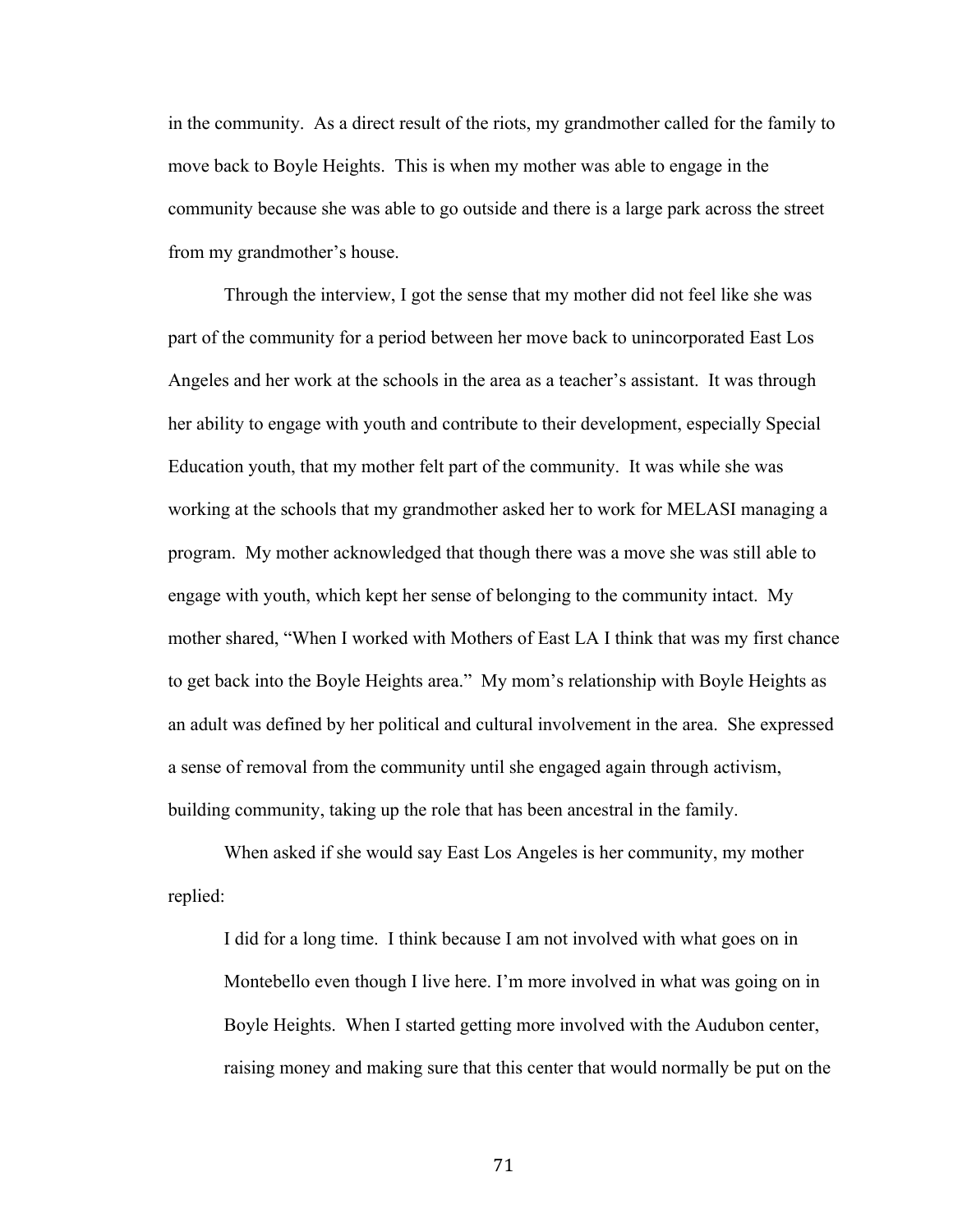Westside was put in East Los Angeles, I always looked at it as coming into my community, coming into my neighborhood.

There are various examples of engagement in the community defining what community is for my mother, and whether she is part of it. The Audubon Center at Debs Park is one example with El Mercadito, the Jewish Temple on Breed and the Roybal Youth and Family Center on First Street and Chicago all being significant places to my mom on the Eastside. For my mother, these have all been sites for building community through activism. My mother shared, "Fighting for it I learned to appreciate it more… Once you got involved to save something it really made it different." It was through the work of saving historical and cultural sites for the Eastside, as well as working with youth, that my mother engaged in community.

# **Engaging the Youth in Community Through Activism**

My mother has spent a large amount of time building community culturally through engaging the youth in the Eastside. Helping youth become part of the community, even though they already live in the area, happened by establishing relationships with the land which was evident through their contributions to the physical landscape in the form of painted walls on streets, raising awareness about poisoned walls in homes, and contributing to healthy breathing in polluted air. My mother shared the stories of individuals involved in the programs that were sparked and have continued to engage in contributing to the community even after leaving the Graffiti, Lead Poison Awareness, and Kick-Asthma programs run my MELASI.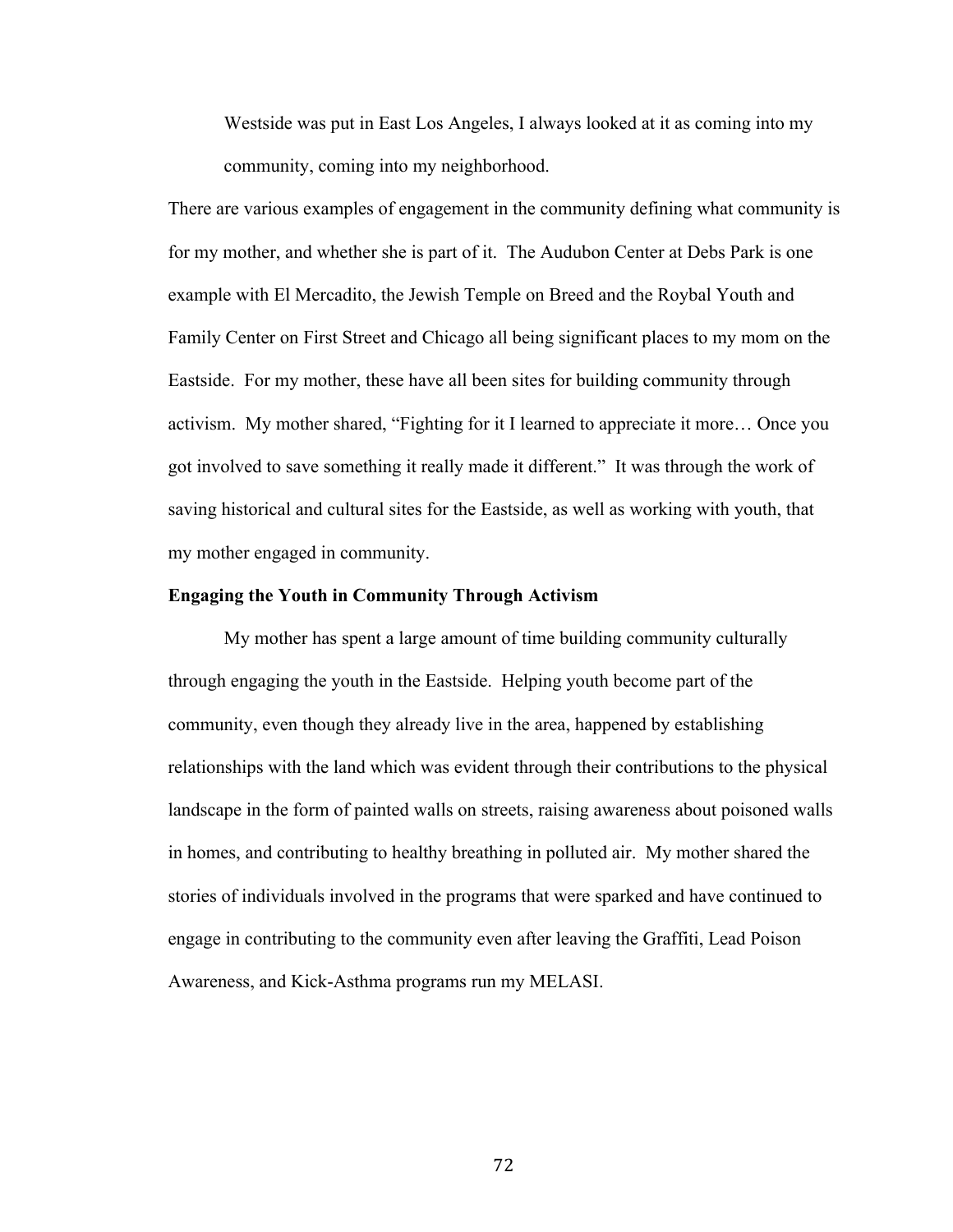An especially impactful program that my mother talked about is the Outdoor Learning Experience Program, which took youth from the Eastside to Mono Lake, the source of much of the water consumed in Los Angeles. My mother shared:

Kids that have worked with us, that we took up to Mono Lake through the Outdoor Learning Experience Program, kids come back and they remember that we took them up there and gave them their first experience of camping, first experience of seeing a river that doesn't have cement under it, first experience to actually see fish in a river and stream. It's their first experience. Even though they live in LA most of them have never been to the beach so this was like a very overwhelming experience for them and now I've known of a lot of them that have actually gone back up to Mono Lake with their kids… So it is interesting the dynamics, the diversity of the kids we would take up there and how that really made a difference in their lives. We had one group that went up, I believe it was the second or third year we went up. To show their gratitude, it was the track team from PCC (Pasadena City College), and to thank us they wanted to do a clean up. They organized it themselves and everything and one of the kids actually let the cat out of the bag you can say and we found out so we had the firemen come and cook hot dogs for them and they were able to get 200 volunteers to clean the streets and sweep and take out weeds and paint over graffiti. Even though they were doing it to thank us they had to borrow the tools from us anyways so we would have found out anyways and our way of appreciating what they had done, all the advisory committee of Madres got together and had a potluck and we had all kinds of food for them.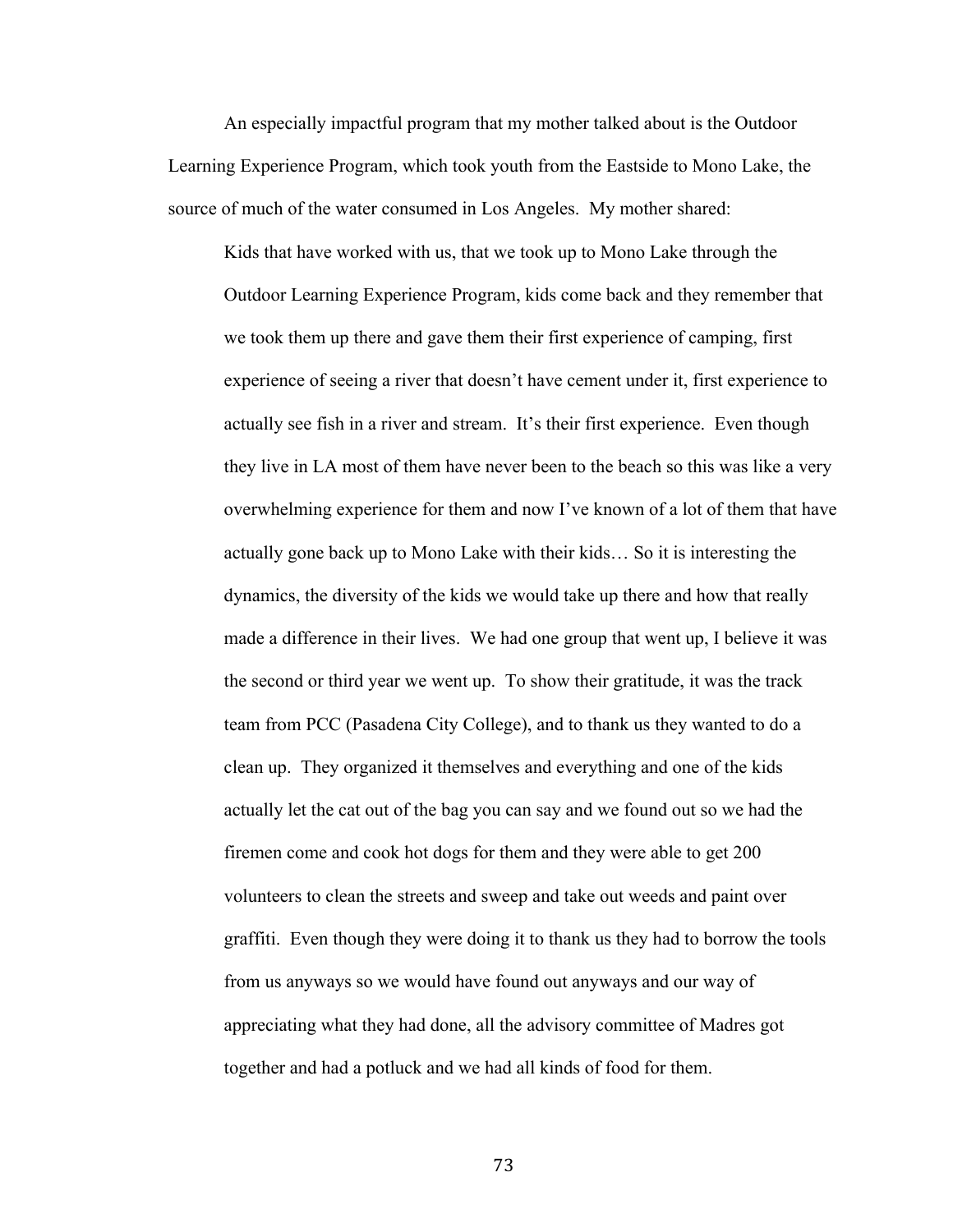The Mono Lake experience is an example of bringing kids into the cultural practice of building community. It took taking the youth outside of the physical space of the community to get them to engage more in the community, or build the community. The youth contributed to the community through the clean up and MELASI contributed to the community by initiating the trip and providing food at the clean up.

There are multiple examples of youth that have been built up as leaders for the community and who continue to engage in contributing to the community. The work of my grandparents and mother contribute to building the legacy of engaging in the community through political involvement leading to the enrichment of the community.

# **Cultural Not Physical**

It is important to note that there was a physical departure from Boyle Heights with a move to unincorporated East Los Angeles that came with marriage, but my mother identified engagement in the Eastside as being reinitiated through her activism. There was never a physical move of residence out of the Eastside for my mother, nor a physical move of residence back into Boyle Heights, but my mother's relationship with the Eastside lay in the engagement in contributing to community well being.

There have been multiple transitions in my mom feeling part of the Eastside. In the interview, her engagement with the Eastside and being part of the Eastside were past tense. This is directly related to her decline in direct involvement in community building in the Eastside with the result being feeling a disconnect from the Eastside.

## **Space and Community**

Laura Pulido (1997), in *Community, Place, and Identity*, moves beyond ideas of space as an object and instead explores space as social relations. This idea is developed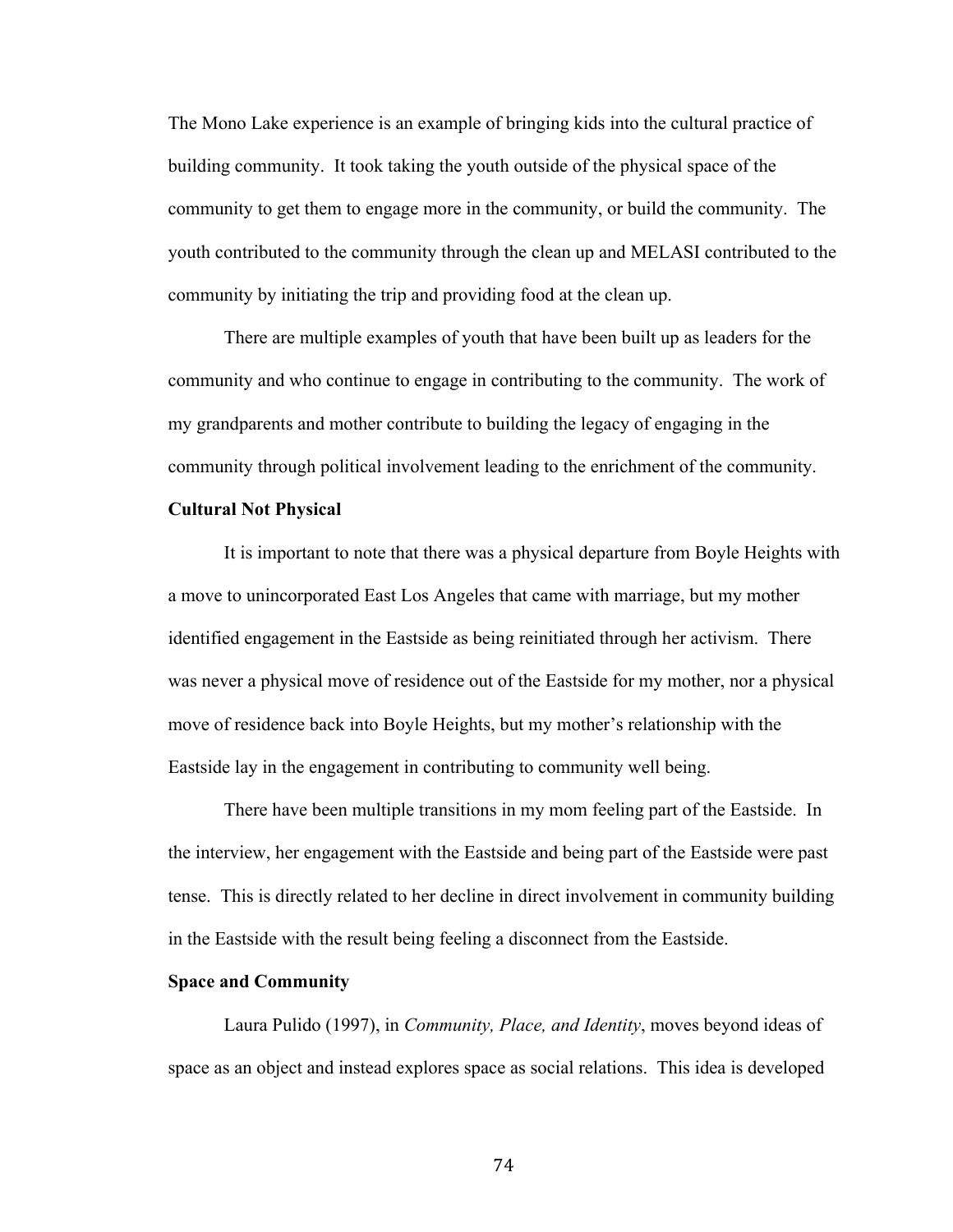to include class, race, agency and monetary resources, as well as the histories of all of these things, amongst others. Space is the manifestation of these aspects. An example of this idea is that the spaces, or neighborhoods, that working class Raza communities exist in are known as "barrios." Barrios are not only the physical locations but also the class and cultural based social relations that exist at those physical locations. Pulido presents examples of this idea through a history and personal accounts of activists who identify by race *and* place. This identification becomes an act of resistance. The two aspects, race and place, inform each other, as is evident through the physical and social construction of barrios. The resistance is in an identity of race and place, which creates community and fosters activism in response to racism that is spatialized. Pulido documents this form of self-defense, which has taken place in the working class communities of color in South Central and East Los Angeles. Because these areas and peoples have been under resourced, the development of toxic waste industry is racism manifested through space, or spatialized racism. Simply stated, working class communities of color experience racism through place, environmental racism.

Giovanna Di Chiro (1996) in *Nature as Community: The Convergence of Environment and Social Justice*, challenges traditional constructs of community by identifying people and the environment as "the community." A community's functioning is based in a place and in relationships, which Di Chiro (1996) terms nature. At the foundation of this understanding is that the ways of being for communities are sustained by the environment. Community and environment are inseparable, and can even be considered one and the same.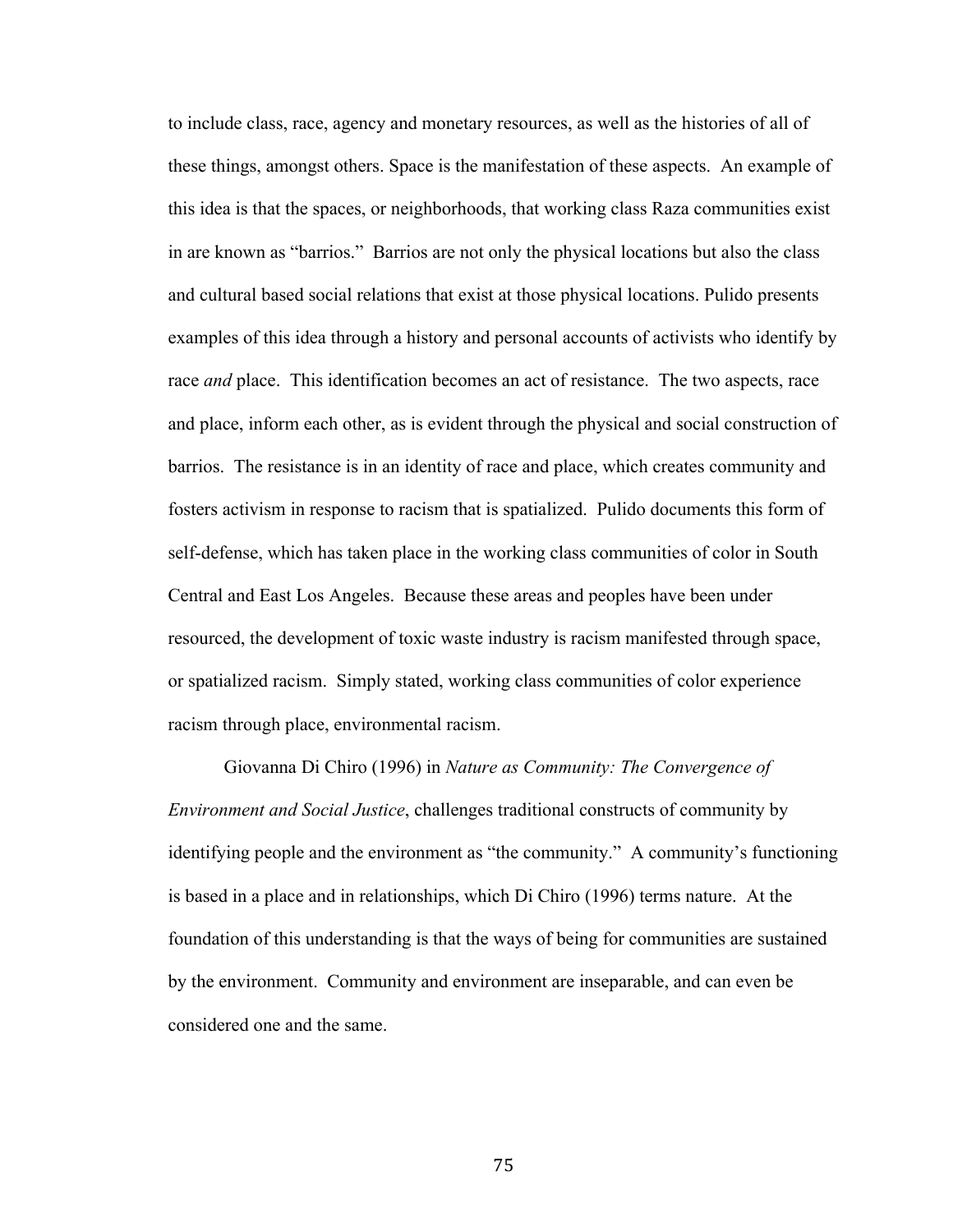Moving beyond thinking of space as an object and recognizing it as social relations serves well in understanding the Eastside as not just the physical space, but also the people that exist at that place. With this understanding, we are able to see contributions to community as an engagement with space, and in effect land. Di Chiro's definition of community is crucial to understanding contributing to community being ceremonial life. It is the multiple engagements of people and space and the intimate relationships that are developed through contributing communally that have been passed through my family through generations.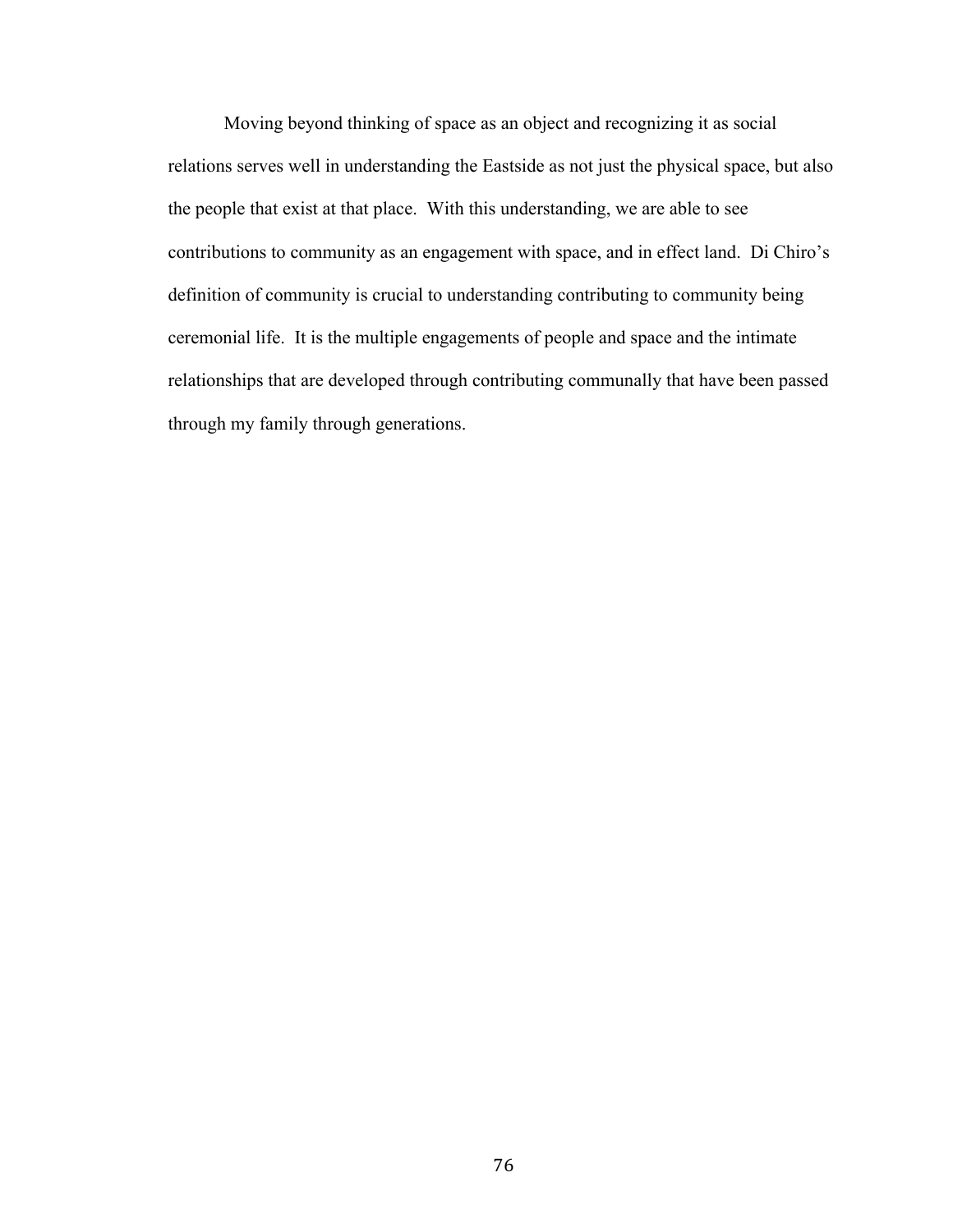### Chapter 5: Conclusion

Being able to identify how my family continues to live a ceremonial life through our contributions to community, our struggle with power, and our relationships with the land through the stories of my elders in a sense is a practice of sovereignty. I began this research with ideas and through this process my elders have built up a greater sense of communal and ancestral self within me. This work will not have the same significant impact on anyone outside of my family as much as the possible impact for those within my family, but this work does carry the potential to move others in the direction of engaging in similar processes of gaining greater familial/communal understanding. At the very least I hope to have highlighted the importance of consistently having intergenerational conversations within our communities. It is only through these conversations that we will be able to adequately support and bring our next generations along.

A limitation of this study to anyone outside of my family and family's communities is that the stories shared and explored in this writing cannot be generalized to speak some broad truth for entire groups of people. This writing will not have the same significance for every reader. However, it is this inability to generalize this information that makes it especially potent, and stands as a call for further specificity in our work for social justice and accountability. The analytical concepts of this piece can be applied broadly.

In a discussion paper prepared for the National Black Environmental Justice Network (NFEJN) Environmental Racism Forum World Summit on Sustainable Development (WSSD) Global Forum in Johannesburg, South Africa, Robert D. Bullard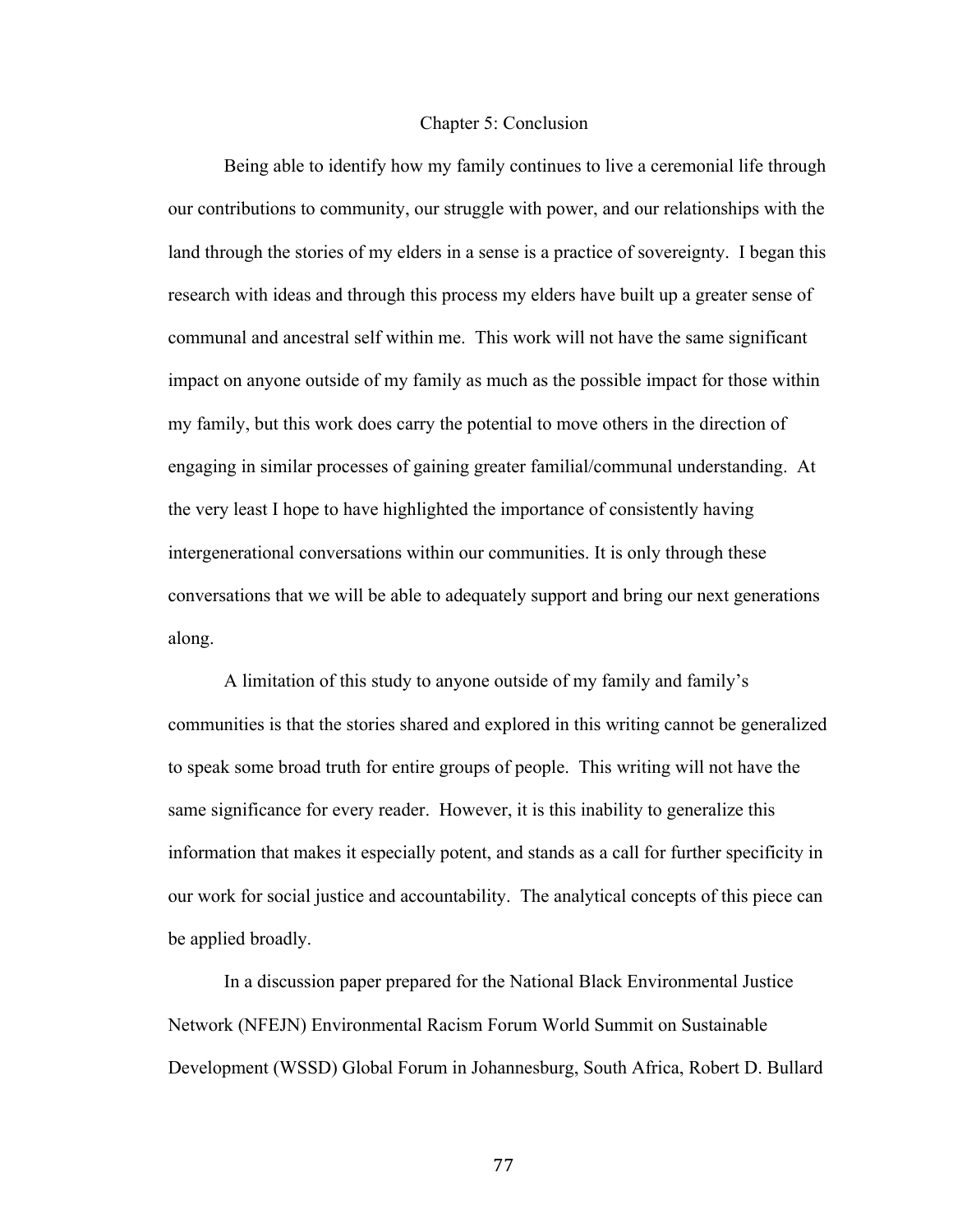specifically identifies 1982 and Warren County, North Carolina as the temporal and spacial origins of "Environmental Justice." This is inconsistent with other histories of "Environmental Justice" (See Pulido's 1996, Environmentalism and Economic Justice: Two Chicano Struggles in the Southwest), and the point of highlighting the narrative of my family is to decentralize the origins of what has been a convergence. Bullard has led the narrative that "Environmental Justice" is the convergence of the Civil Rights Movement and Environmentalism. Others may identify a convergence of the Labor Movement and Environmentalism. While the experiences of colonization are material and multigenerational, the superimposing of environmentalism over "Environmental Justice" is largely rhetorical. The convergence I identify is historical context and contemporary struggle. In any movement, there are multiple points of departure. We do not acknowledge them simply to move on, we engage to help guide.

The problem with "Environmental Justice" issues being framed within the State apparatus is that solutions to the issues will always be geared in ways that reproduce and strengthen the State. With the discourse around origins in the Civil Rights Movement, the State is a primary perpetrator and the place for solutions. Challenging the dominant narratives of environmentalism and "Environmental Justice" should move us to thinking about continuing to challenge the State, but also towards visions and projects outside of the State. Moving from disorientation to reorientation positions us to use the guidance of Bonfil Batalla (1996), who challenges the imaginary Mexico, to challenge the imaginary "Environmental Justice."

Potentially, this work could be part of emerging writings exploring the experiences of unique Indigenous migrant communities. What is lacking in our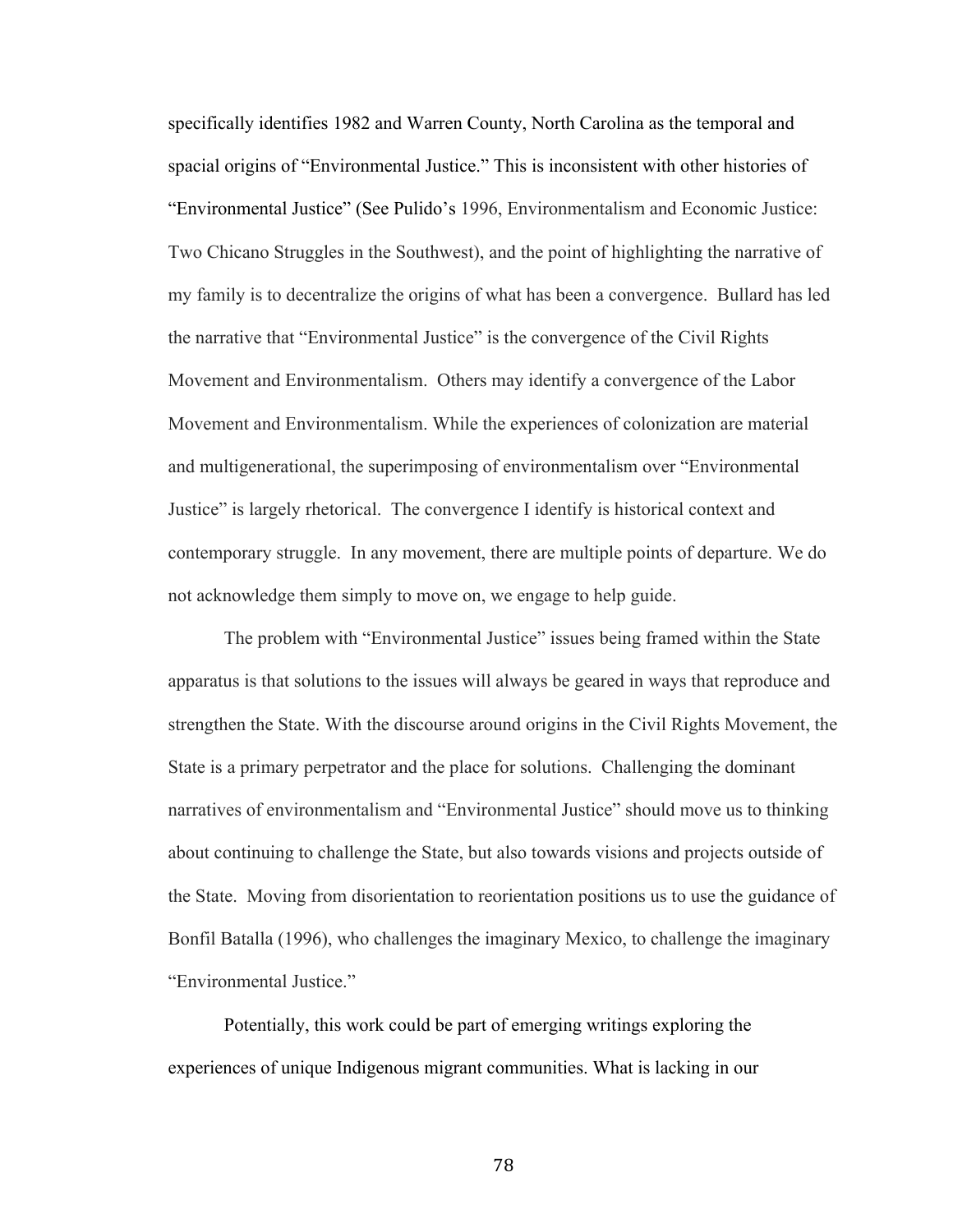communities as well as in academia is an analysis of Raza within the United States dealing with sovereignty, land, and identity from an Indigenous migrant framework. This could deconstruct the generalizing of people under identifications of nation states. Concerning this deconstruction, Tilley (2005) explains, "For example, a narrow association of Indians with western desert landscapes and the great horse cultures of the Great Plains suggests that Indians never cultivated crops, never built towns—and so never used land in ways directly in competition with white settlers" (p. 46). A wider spectrum of analysis of Indigenous communities who retain ancestral ways can lead to greater identification of what is Indigenous, which could help efforts of decolonization and combat racist generalized characterizations of Indigenous Peoples. Many solutions to issues facing Indigenous Peoples today can be found in Indigenous worldviews.

Also for further study, the development of emerging Raza communities could be researched. I was able to explore the development of the Eastside as a Raza location, formerly Russian, Jewish and Japanese. I was also able to acknowledge the unincorporated East Los Angeles and Montebello line that used to divide Raza and Whites. Raza continue to be a growing population, especially in California, and continue to populate areas where Raza have not existed in significant numbers before. The important aspect of this research to be captured is the significance of it being intimate.

Growing up with all of the "researched" people made the research extremely intimate. I personally did not feel any disorientation until I left to the University of California Santa Cruz (UCSC) after graduating high school. Before I left I had never really been to an area without a significant amount of family members, whether they be at the destination and/or along for the trip. UCSC was the first environment I did not feel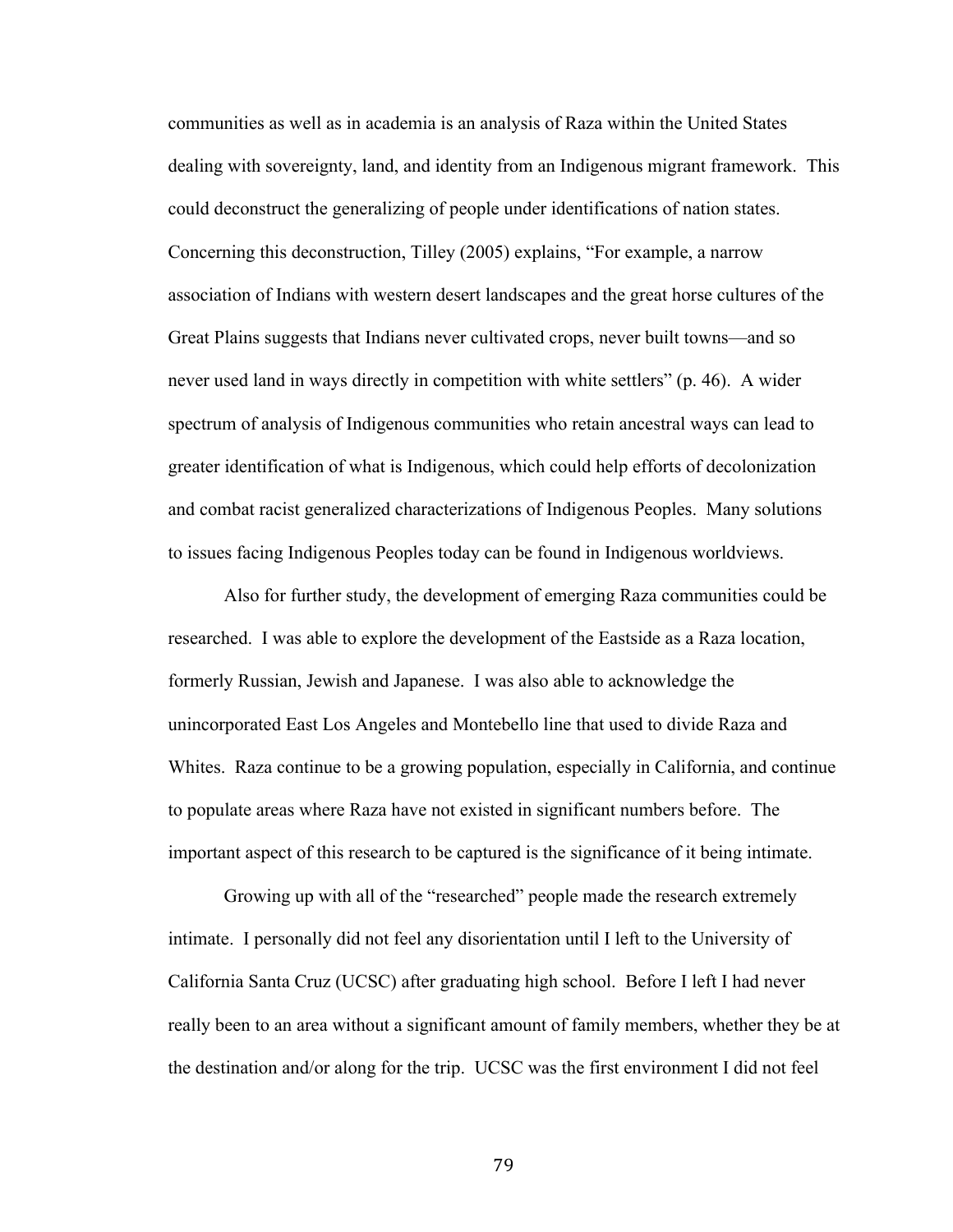supported emotionally, psychologically and culturally. I also never felt part of the community in the Santa Cruz area since the nearest significant Raza population was about 30 minutes from where I lived, and Watsonville is nothing like the Eastside of Los Angeles.

Coming back home has been like a reorientation process for me as I have had to find and create my place again through contributing to building community. The good thing is that I know this is home and I am able to engage in the community again. It was not until engaging in this interview experience though that I was able to notice the parallels between experiences of generations, which are even evident in the significance of the settings the interviews took place in. These interviews have helped to expand my understanding of my relationship with the Eastside.

Acuña (2007) notes that his work is not theory, it is narrative. The same is true with this work. Though it may be perceived as theoretical in nature, our stories are our history, real tangible experiences. It is with that truth that I end with these following thoughts.

*I believe our survival as people has come from our knowledge of our context, our environment, not from some active beneficence of our Earth Mother. We had to know to survive. We had to work out ways of knowing, we had to predict, to learn and reflect, we had to preserve and protect, we had to defend and attack, we had to be mobile, we had to have social systems which enabled us to do these things. We still have to do these things*. -Linda Tuhiwai Smith (1999)

*Knowledge that does not heal, bring together, challenge, surprise, encourage, or expand our awareness is not part of the consciousness this world needs now.* -Manulani Aluli Meyer (2008)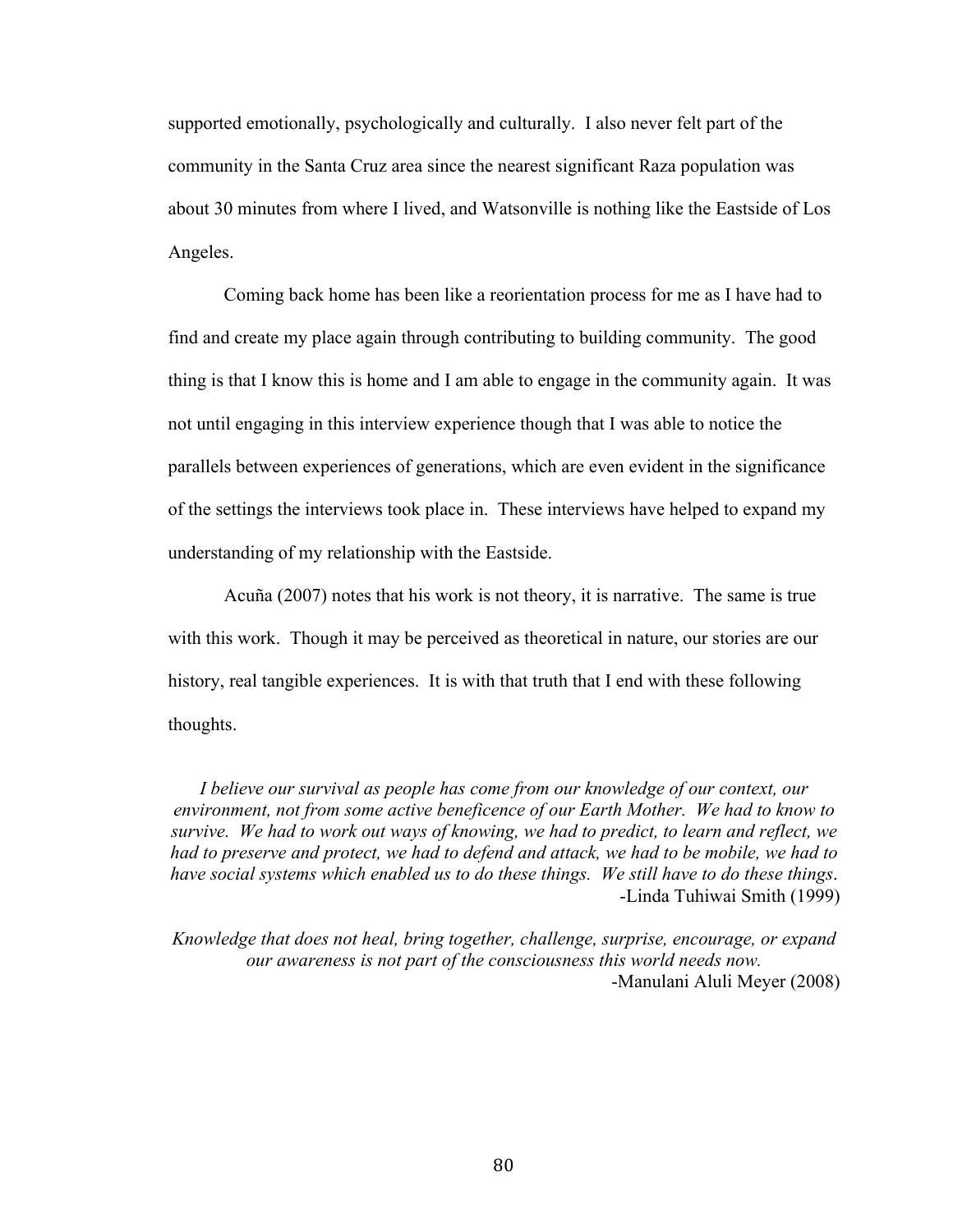## Works Cited

- Acuña, R. F. (2007). *Corridors of migration: The odyssey of Mexican laborers, 1600- 1933*. Tucson: The University of Arizona Press.
- Acuña, R. F. (1998). *Sometimes there is no other side: Chicanos and the myth of equality.* Notre Dame, Ind: University of Notre Dame Press.
- Almeida, P. D. (1998). The Network for Environmental and Economic Justice in the Southwest. In D. Faber (Ed*.), The struggle for ecological democracy: Environmental justice movements in the United States* (159-187). New York: Guilford.
- Althusser, L. (1971*). Ideology and ideological State apparatuses in "Lenin and philosophy" and other essays*. Retrieved from https://www.marxists.org/reference/archive/althusser/1970/ideology.htm
- Bonfil Batalla, G. (1996). *México profundo: Reclaiming a civilization*. Austin: University of Texas Press.
- Bullard, R. D. (1993). Anatomy of environmental racism and environmental justice movement. In R. D. Bullard (Ed.), *Confronting environmental racism: Voices from the grassroots* (pp. 15-40). Boston, Mass: South End Press.
- Bullard, R. D. (Ed.). (2000). *Dumping in Dixie: Race, class, and environmental quality* (3rd ed.). Boulder, CO: Westview Press.
- Bullard, R. D. (2002, July 2). *Poverty, pollution and environmental racism: Strategies for building healthy and sustainable communities*. Retrieved from http://www.ejrc.cau.edu/PovpolEj.html
- Delaney, D. (2002). The space that race makes. *Professional Geographer, 54*(1), 6-14.
- Deloria Jr., V. and Lytle, C. M. (1984). *The nations within: The past and future of American Indian sovereignty*. New York: Pantheon Books.
- Deloria Jr., V. (1999). *For this land: Writings on religion in America*. New York: Routledge.
- Deloria Jr., V. (2003). *God is red: A Native view of religion*. Golden, CO: Fulcrum Publishing.
- Di Chiro, G. (1996). Nature as community: The convergence of environment and social justice. In W. Cronon (Ed.). *Uncommon ground: Rethinking the human place in nature* (pp. 298-320). New York: W. W. Norton and Company.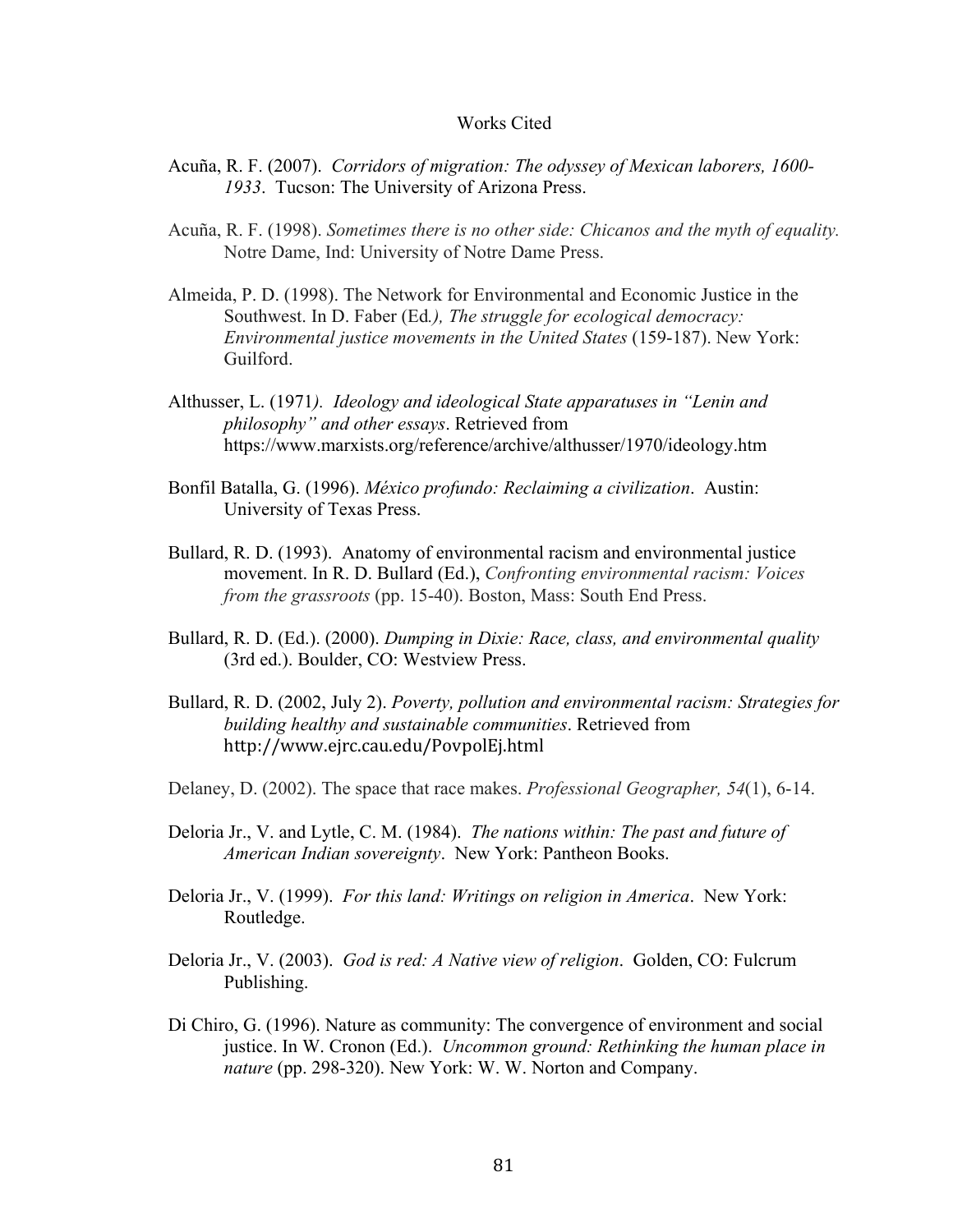- Duncan, D., & Burns, K. (2009). *The national parks: America's best idea: An illustrated history*. New York: Alfred A. Knopf.
- Escobar, A. (2011). *Encountering development: The making and unmaking of the Third World*. Princeton: Princeton University Press.
- Francis, L. (2003). We the people: Young American Indians reclaiming their identity. In M. Moore (Ed.). *Genocide of the mind: New Native American writing* (pp. 77- 84). New York: Thunder's Mouth Press/Nation Books.
- Grande, S. (2008). Red Pedagogy. In N. K. Denzin, Y. S. Lincoln, and L. T. Smith (Eds.). *The handbook of critical and Indigenous methodologies* (pp. 233-254). Los Angeles: Sage Publications, Inc.
- Grande, S. (2004). *Red pedagogy: Native American social and political thought*. Lanham, Md: Rowman & Littlefield Publishers.
- Grinde Jr., D. A. and Johansen, B. E. (1991). *Exemplar of liberty: Native America and the evolution of democracy*. Los Angeles: American Indian Studies Center, UCLA.
- Gutiérrez, E. R. (2008). *Fertile matters: The politics of Mexican origin women's reproduction*. Austin: University of Texas Press.
- Jacoby, K. (2001). *Crimes against nature: Squatters, poachers, thieves, and the hidden history of American conservation*. Berkeley: University of California Press Berkeley, Calif.; London.
- Johansen, B. E. (1997). *Debating democracy: the Iroquois legacy of freedom*. Santa Fe, NM: Clear Light Publishing.
- Keller, R. H. and Turek, M. F. (1998). *American Indians and national parks*. Tucson: University of Arizona Press.
- Leopold, A. (1970). *A sand county almanac: With essays on conservation from Round River*. New York: Ballantine Books. (Original work published in 1949)
- Lucci-Cooper, K. (2003). To carry the fire home. In M. Moore (Ed.). *Genocide of the mind: New Native American writing* (pp. 3-12). New York: Thunder's Mouth Press/Nation Books.
- Lyons, S. R. (2000). Rhetorical sovereignty: What do American Indians want from writing? *College Composition and Communication*, 51(3), 447-468
- Mackin, K. E. *Blessing of Animals*. Retrieved from http://www.americancatholic.org/features/francis/blessing.asp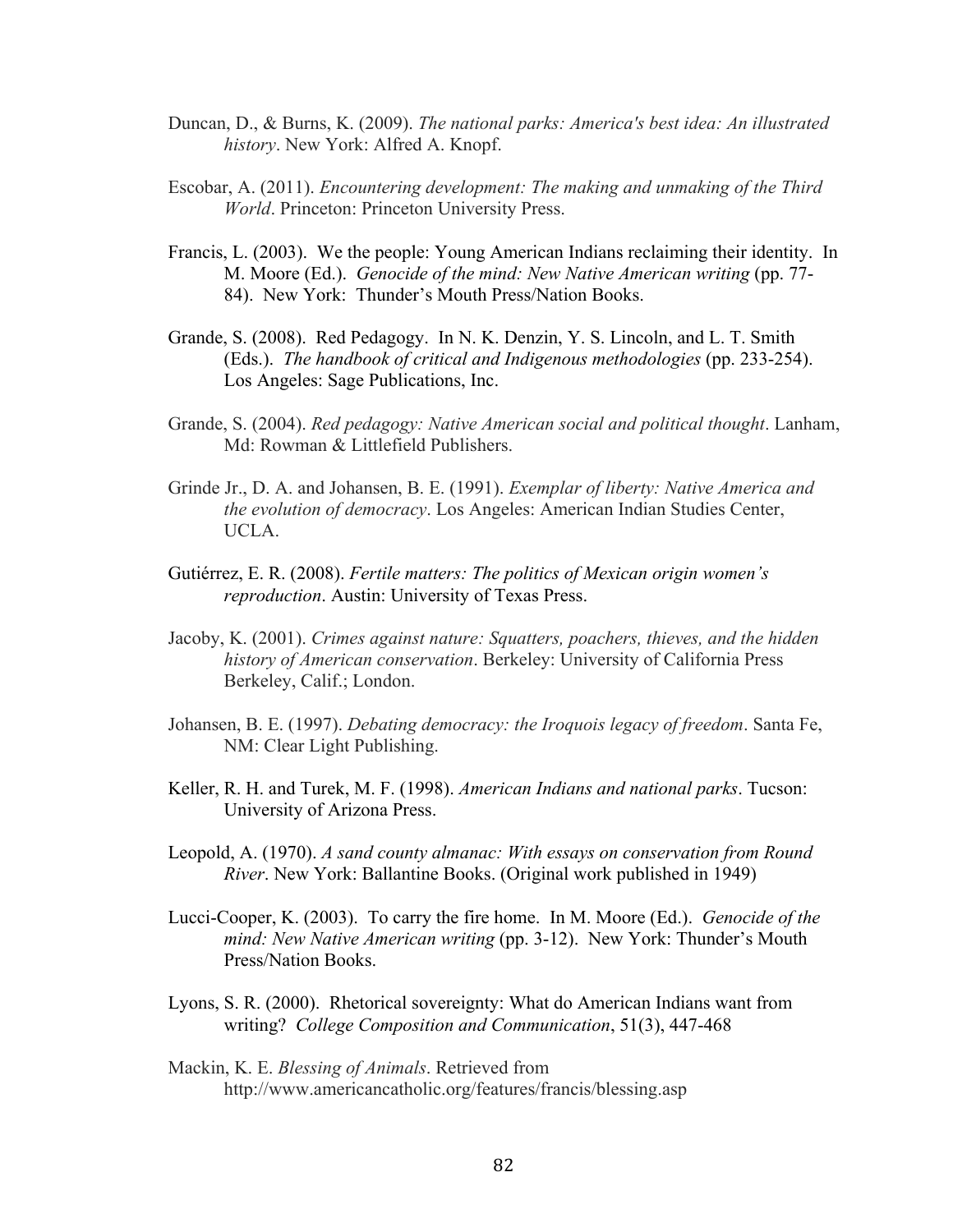- Merriam-Webster. *Co–opt*. Retrieved from http://www.merriamwebster.com/dictionary/co-opt
- Merriam-Webster. *Syn•cre•tism*. Retrieved from http://www.merriamwebster.com/dictionary/syncretism
- Meyer, M. A. (2008). Indigenous and authentic: Hawaiian epistemology and the triangulation of meaning. In N. K. Denzin, Y.S. Lincoln, and L. T. Smith (Eds.). *The handbook of critical and Indigenous methodologies* (pp. 217-232). Los Angeles: Sage Publications, Inc.
- Omi, M., and Winant, H. (1994). *Racial formation in the U.S.: From the 1960s to the 1990s.* New York: Routledge.
- Ortiz, F. (1947). *Cuban Counterpoint: Tobacco and Sugar*. New York: A.A. Knopf.
- Pastor, M., Morello-Frosch, R., and Sadd, J. (2013, August) *Screening for justice: Proactive spatial approaches to environmental disparities*. Retrieved from http://dornsife.usc.edu/assets/sites/242/docs/screening for justice.pdf
- Peña, D. G. (2005). *Mexican Americans and the environment: Tierra y vida*. Tucson: University of Arizona Press.
- People of Color Environmental Leadership Summit. (1991, October 27). *Principles of environmental justice*. Retrieved from *http://www.weact.org/AboutUs/PrinciplesofEnvironmentalJustice/tabid/226/Defa ult.aspx*
- Pratt, M. L. (1992). *Imperial eyes: Travel writing and transculturation*. London: Routledge
- Pulido, L. (1996a). A critical review of the methodology of environmental racism research. *Antipode, 28*(2), 142-159.
- Pulido, L. (1997). Community, place, and identity. In J. P. Jones III, H. J. Nast, and S. M. Roberts (Eds.). *Thresholds in feminist geography: Difference, methodology, representation* (pp. 11-28). Lanham: Rowman & Littlefield.
- Pulido, L. (1996b). *Environmentalism and economic justice: Two Chicano struggles in the Southwest*. Tucson: University of Arizona Press.
- Pulido, L. (2002). Reflections on a white discipline. *The Professional Geographer, 54*(1), 42-49.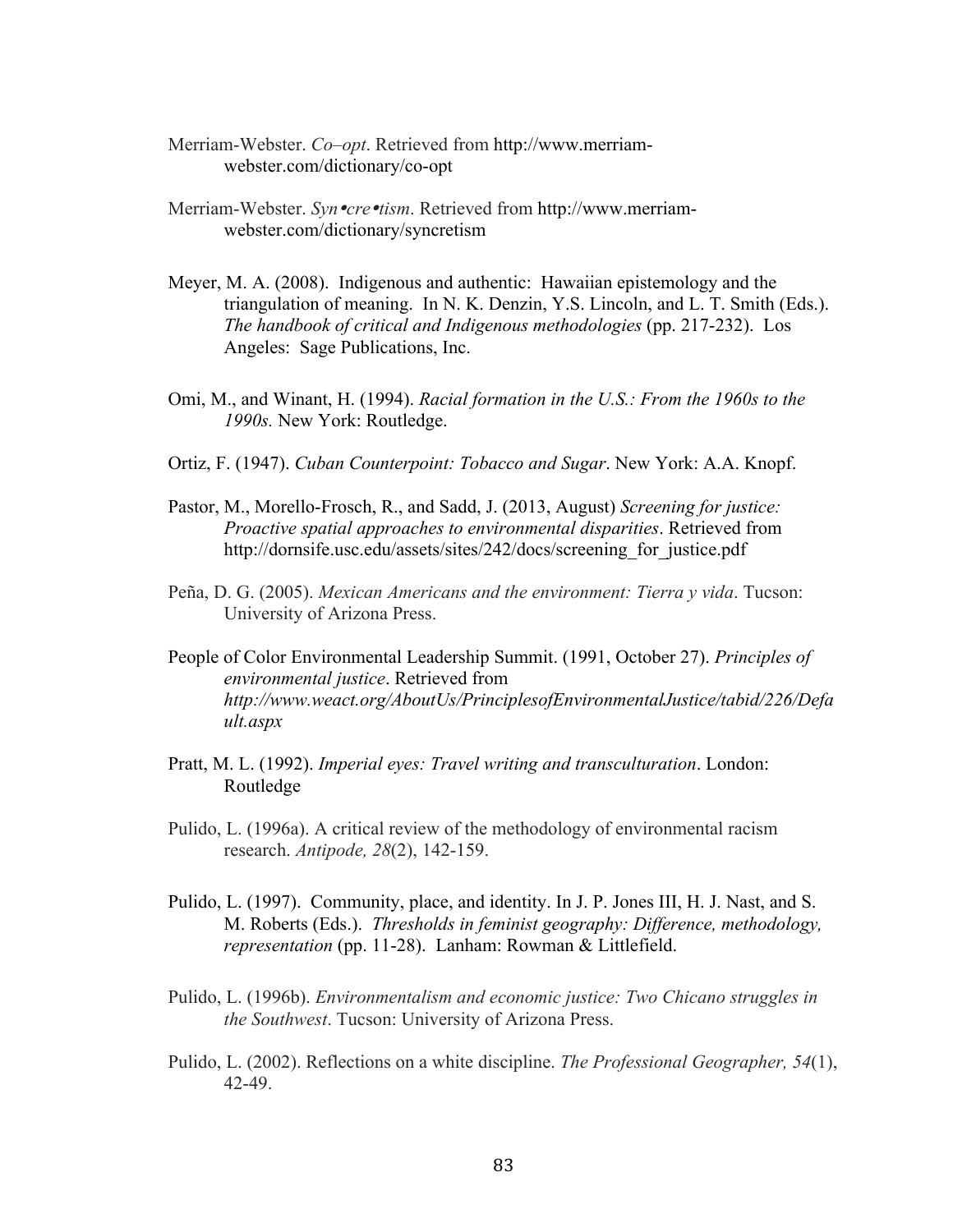- Scott, J. C. (1998). *Seeing like a State: How certain schemes to improve the human condition have failed*. New Haven, CT: Yale University Press.
- Solórzano, D. G. and Yosso, T. J. (2002). Critical Race Methodology: Counterstorytelling as an analytical framework for education research. *Qualitative Inquiry*, 8(1), 23-44.
- Southern California Association of Governments. *Environmental Justice: What is Environmental Justice?* Retrieved from http://www.scag.ca.gov/programs/Pages/EnvironmentJustice.aspx
- Taylor, D. E. (1993). Environmentalism and the politics of inclusion. In R. D. Bullard (Ed.), *Confronting environmental racism: Voices from the grassroots* (pp. 53-62). Boston, Mass: South End Press.
- Taylor, D. E. (2011). Introduction: The evolution of environmental justice activism, research, and scholarship. *Environmental Practice, 13*(4), 280-301.
- Taylor, D. E. (2000). The rise of the environmental justice paradigm: Injustice framing and the social construction of environmental discourses. *American Behavior Scientist, 43*(4), 508-580.
- Thoreau, H. D. (1995). *Walden: Or life in the woods*. New York: Dover Publications. (Original work published in 1854).
- Tilley, V. Q. (2005). *Seeing Indians: A study of race, nation, and power in El Salvador*. Albuquerque, NM: University of New Mexico Press.
- United Church of Christ Commission for Racial Justice. (1987). *Toxic wastes and race in the United States: A national report on the racial and socio-economic characteristics of communities with hazardous waste.* New York, NY: United Church of Christ Commission for Racial Justice
- United States Census Bureau. (2014) *State and county QuickFacts: Montebello (city), California* [Data File]. Retrieved from http://quickfacts.census.gov/qfd/states/06/0648816.html
- United States Congress. (1906). *American antiquities act of 1906*. Retrieved from http://www.cr.nps.gov/local-law/anti1906.htm
- United States Congress. (1990). *Native American Graves Protection and Repatriation Act*. Retrieved from http://www.nps.gov/nagpra/MANDATES/25USC3001etseq.htm
- United States Environmental Protection Agency. (2012). *Environmental justice: Basic information*. Retrieved from http://www.epa.gov/environmentaljustice/basics/ejbackground.html